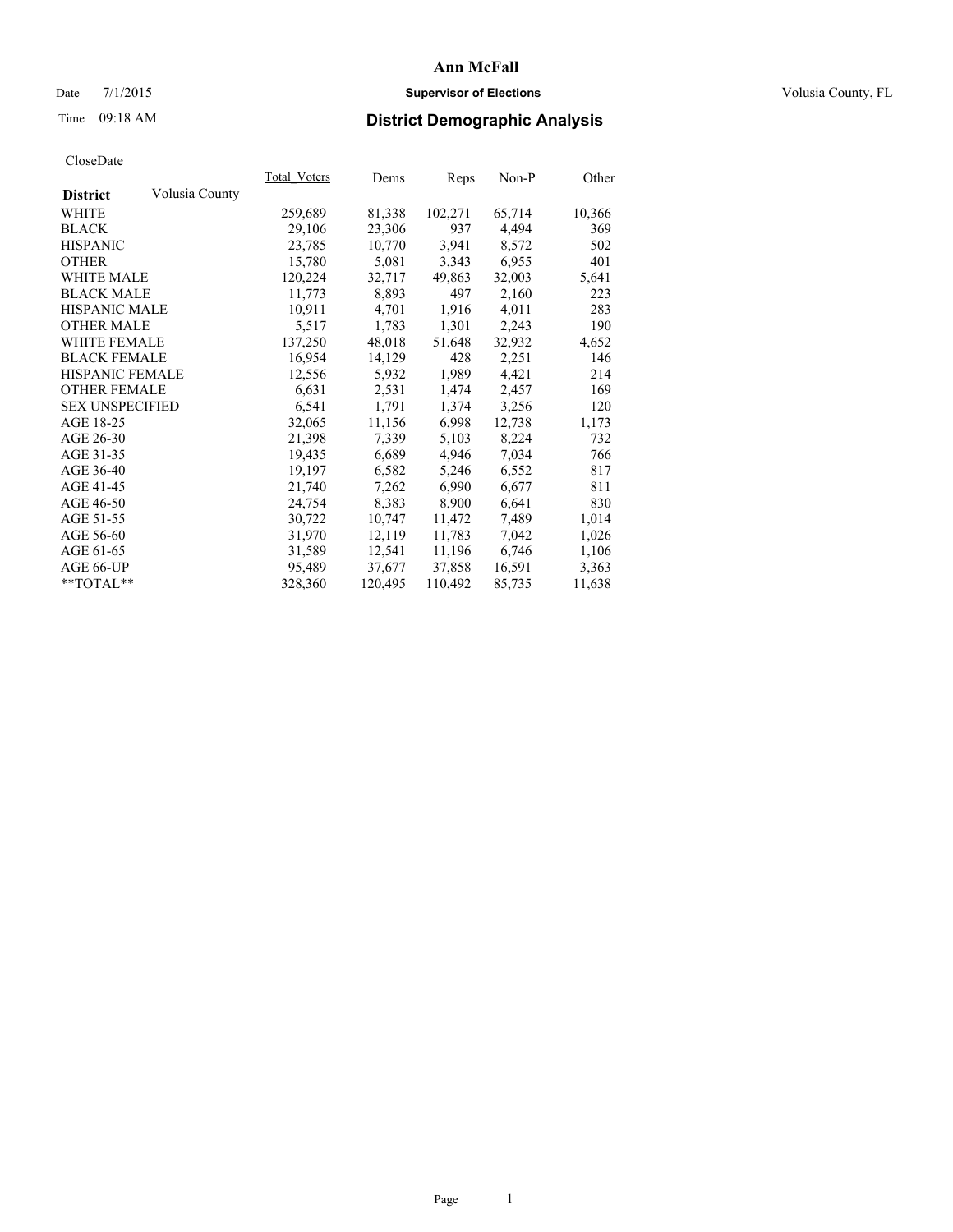# Date 7/1/2015 **Supervisor of Elections Supervisor of Elections** Volusia County, FL

|                                              | Total Voters | Dems   | Reps   | Non-P  | Other |
|----------------------------------------------|--------------|--------|--------|--------|-------|
| County Council District 1<br><b>District</b> |              |        |        |        |       |
| WHITE                                        | 51,274       | 15,526 | 21,586 | 11,953 | 2,209 |
| <b>BLACK</b>                                 | 4,665        | 3,770  | 151    | 675    | 69    |
| <b>HISPANIC</b>                              | 4,624        | 1,956  | 810    | 1,758  | 100   |
| <b>OTHER</b>                                 | 2,999        | 892    | 737    | 1,288  | 82    |
| <b>WHITE MALE</b>                            | 23,454       | 6,124  | 10,362 | 5,782  | 1,186 |
| <b>BLACK MALE</b>                            | 1,845        | 1,429  | 67     | 304    | 45    |
| <b>HISPANIC MALE</b>                         | 1,986        | 810    | 381    | 752    | 43    |
| <b>OTHER MALE</b>                            | 1,027        | 317    | 273    | 399    | 38    |
| <b>WHITE FEMALE</b>                          | 27,396       | 9,301  | 11,059 | 6,025  | 1,011 |
| <b>BLACK FEMALE</b>                          | 2,762        | 2,301  | 80     | 357    | 24    |
| HISPANIC FEMALE                              | 2,562        | 1,109  | 419    | 978    | 56    |
| <b>OTHER FEMALE</b>                          | 1,194        | 419    | 301    | 444    | 30    |
| <b>SEX UNSPECIFIED</b>                       | 1,335        | 334    | 341    | 633    | 27    |
| AGE 18-25                                    | 6,230        | 1,798  | 1,538  | 2,614  | 280   |
| AGE 26-30                                    | 3,923        | 1,198  | 1,059  | 1,541  | 125   |
| AGE 31-35                                    | 3,774        | 1,194  | 1,118  | 1,313  | 149   |
| AGE 36-40                                    | 3,750        | 1,179  | 1,176  | 1,219  | 176   |
| AGE 41-45                                    | 4,247        | 1,321  | 1,492  | 1,254  | 180   |
| AGE 46-50                                    | 4,756        | 1,553  | 1,891  | 1,146  | 166   |
| AGE 51-55                                    | 5,853        | 1,943  | 2,388  | 1,307  | 215   |
| AGE 56-60                                    | 5,993        | 2,153  | 2,404  | 1,223  | 213   |
| AGE 61-65                                    | 6,039        | 2,386  | 2,290  | 1,125  | 238   |
| AGE 66-UP                                    | 18,997       | 7.419  | 7,928  | 2,932  | 718   |
| **TOTAL**                                    | 63,562       | 22,144 | 23,284 | 15,674 | 2,460 |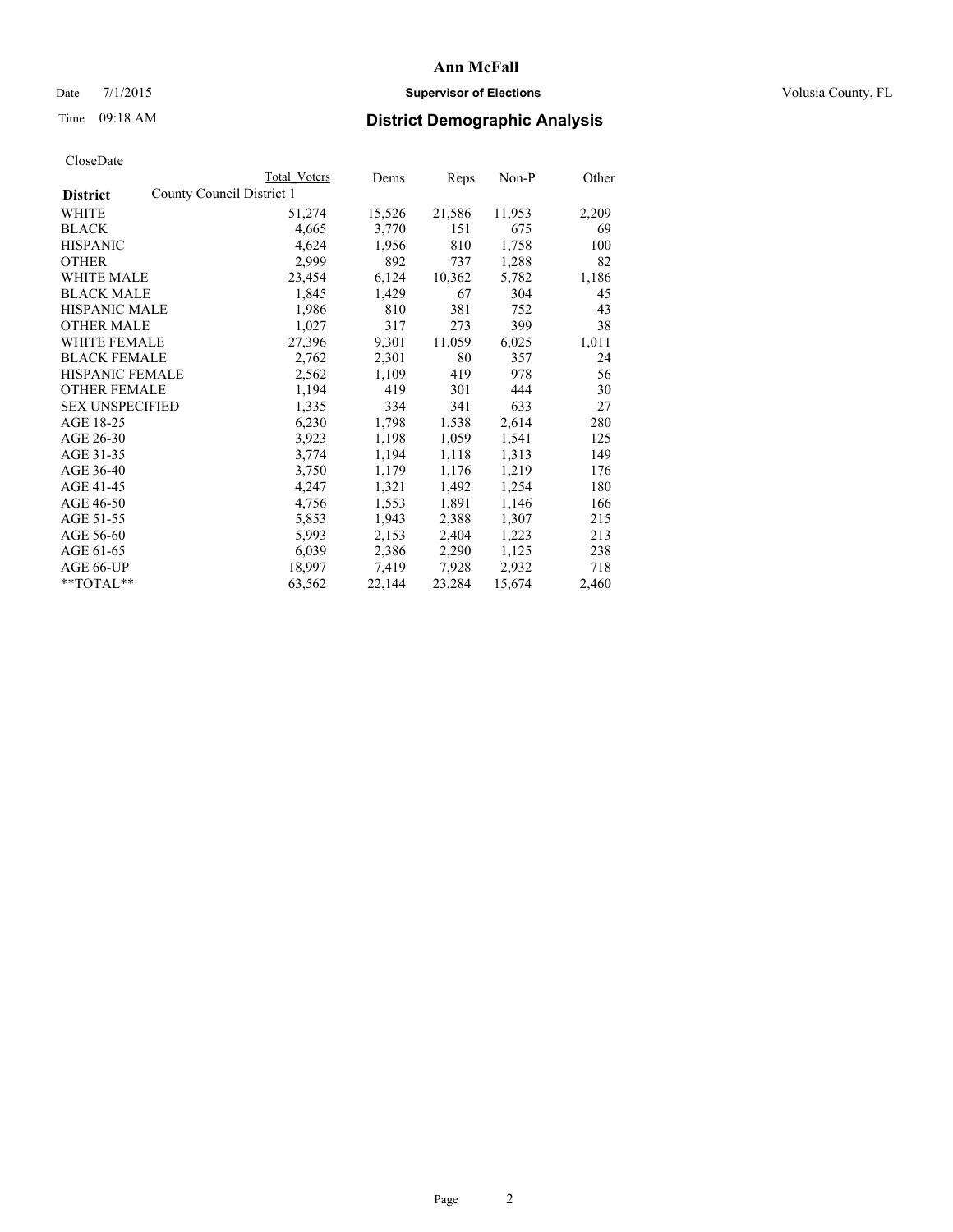# Date 7/1/2015 **Supervisor of Elections Supervisor of Elections** Volusia County, FL

|                                              | <b>Total Voters</b> | Dems   | Reps   | Non-P  | Other |
|----------------------------------------------|---------------------|--------|--------|--------|-------|
| County Council District 2<br><b>District</b> |                     |        |        |        |       |
| WHITE                                        | 49,659              | 16,385 | 18,429 | 12,828 | 2,017 |
| <b>BLACK</b>                                 | 10,936              | 9,006  | 283    | 1,537  | 110   |
| <b>HISPANIC</b>                              | 1,904               | 794    | 376    | 681    | 53    |
| <b>OTHER</b>                                 | 3,410               | 1,247  | 606    | 1,476  | 81    |
| <b>WHITE MALE</b>                            | 23,173              | 6,663  | 9,089  | 6,278  | 1,143 |
| <b>BLACK MALE</b>                            | 4,277               | 3,370  | 146    | 703    | 58    |
| <b>HISPANIC MALE</b>                         | 892                 | 344    | 184    | 332    | 32    |
| <b>OTHER MALE</b>                            | 1,199               | 427    | 234    | 501    | 37    |
| <b>WHITE FEMALE</b>                          | 26,068              | 9,590  | 9,210  | 6,413  | 855   |
| <b>BLACK FEMALE</b>                          | 6,491               | 5,505  | 133    | 801    | 52    |
| HISPANIC FEMALE                              | 980                 | 439    | 188    | 332    | 21    |
| <b>OTHER FEMALE</b>                          | 1,502               | 631    | 284    | 551    | 36    |
| <b>SEX UNSPECIFIED</b>                       | 1,327               | 463    | 226    | 611    | 27    |
| AGE 18-25                                    | 7,441               | 3,704  | 1,140  | 2,378  | 219   |
| AGE 26-30                                    | 4,708               | 1,949  | 974    | 1,634  | 151   |
| AGE 31-35                                    | 3,827               | 1,550  | 823    | 1,304  | 150   |
| AGE 36-40                                    | 3,345               | 1,376  | 763    | 1,083  | 123   |
| AGE 41-45                                    | 3,696               | 1,445  | 1,009  | 1,113  | 129   |
| AGE 46-50                                    | 4,464               | 1,736  | 1,364  | 1,217  | 147   |
| AGE 51-55                                    | 5,735               | 2,306  | 1,876  | 1,373  | 180   |
| AGE 56-60                                    | 6,145               | 2,569  | 2,058  | 1,334  | 184   |
| AGE 61-65                                    | 6,371               | 2,606  | 2,102  | 1,453  | 210   |
| AGE 66-UP                                    | 20,177              | 8,191  | 7.585  | 3,633  | 768   |
| $*$ TOTAL $*$                                | 65,909              | 27,432 | 19,694 | 16,522 | 2,261 |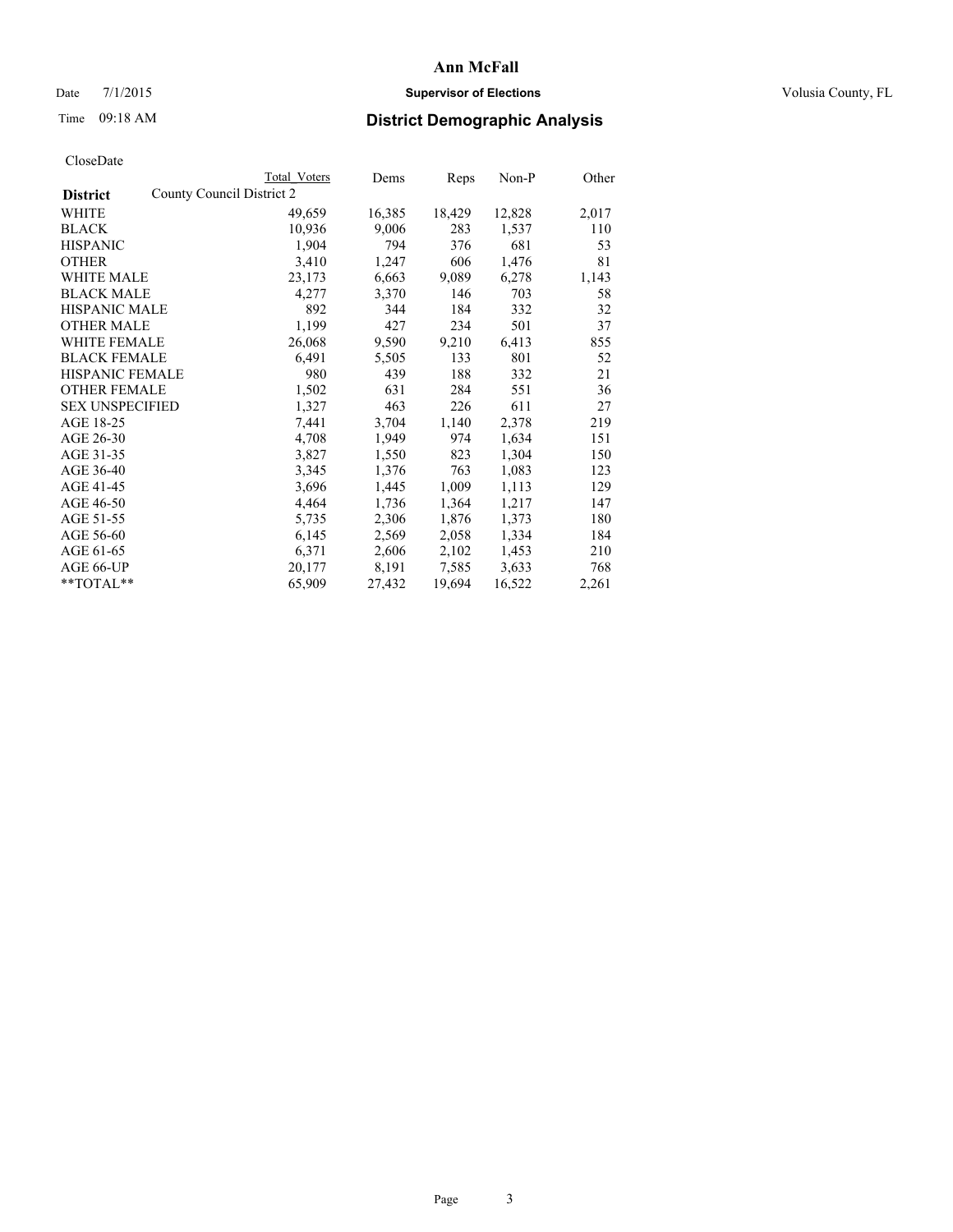# Date 7/1/2015 **Supervisor of Elections Supervisor of Elections** Volusia County, FL

| CloseDate |
|-----------|
|-----------|

|                        |                           | Total Voters | Dems   | Reps   | $Non-P$ | Other |
|------------------------|---------------------------|--------------|--------|--------|---------|-------|
| <b>District</b>        | County Council District 3 |              |        |        |         |       |
| WHITE                  |                           | 64,793       | 20,194 | 25,455 | 16,826  | 2,318 |
| <b>BLACK</b>           |                           | 1,955        | 1,527  | 72     | 332     | 24    |
| <b>HISPANIC</b>        |                           | 1,274        | 473    | 311    | 452     | 38    |
| <b>OTHER</b>           |                           | 2,573        | 724    | 595    | 1,181   | 73    |
| <b>WHITE MALE</b>      |                           | 30,152       | 8,187  | 12,540 | 8,183   | 1,242 |
| <b>BLACK MALE</b>      |                           | 863          | 624    | 39     | 181     | 19    |
| <b>HISPANIC MALE</b>   |                           | 566          | 191    | 140    | 214     | 21    |
| <b>OTHER MALE</b>      |                           | 913          | 255    | 251    | 372     | 35    |
| <b>WHITE FEMALE</b>    |                           | 34,104       | 11,839 | 12,733 | 8,467   | 1,065 |
| <b>BLACK FEMALE</b>    |                           | 1,073        | 890    | 33     | 145     | 5     |
| HISPANIC FEMALE        |                           | 691          | 275    | 167    | 233     | 16    |
| <b>OTHER FEMALE</b>    |                           | 1,071        | 376    | 262    | 402     | 31    |
| <b>SEX UNSPECIFIED</b> |                           | 1,161        | 281    | 268    | 593     | 19    |
| AGE 18-25              |                           | 5,349        | 1,357  | 1,451  | 2,311   | 230   |
| AGE 26-30              |                           | 3,868        | 1,101  | 1,028  | 1,605   | 134   |
| AGE 31-35              |                           | 3,597        | 1,027  | 1,041  | 1,387   | 142   |
| AGE 36-40              |                           | 3,725        | 1,016  | 1,177  | 1,367   | 165   |
| AGE 41-45              |                           | 4,557        | 1,334  | 1,623  | 1,450   | 150   |
| AGE 46-50              |                           | 5,039        | 1,417  | 2,026  | 1,456   | 140   |
| AGE 51-55              |                           | 6,626        | 2,006  | 2,729  | 1,669   | 222   |
| AGE 56-60              |                           | 7,336        | 2,540  | 2,883  | 1,685   | 228   |
| AGE 61-65              |                           | 7,487        | 2,801  | 2,835  | 1,594   | 257   |
| AGE 66-UP              |                           | 23,011       | 8,319  | 9,640  | 4,267   | 785   |
| $*$ $TOTAI.**$         |                           | 70,595       | 22,918 | 26,433 | 18,791  | 2,453 |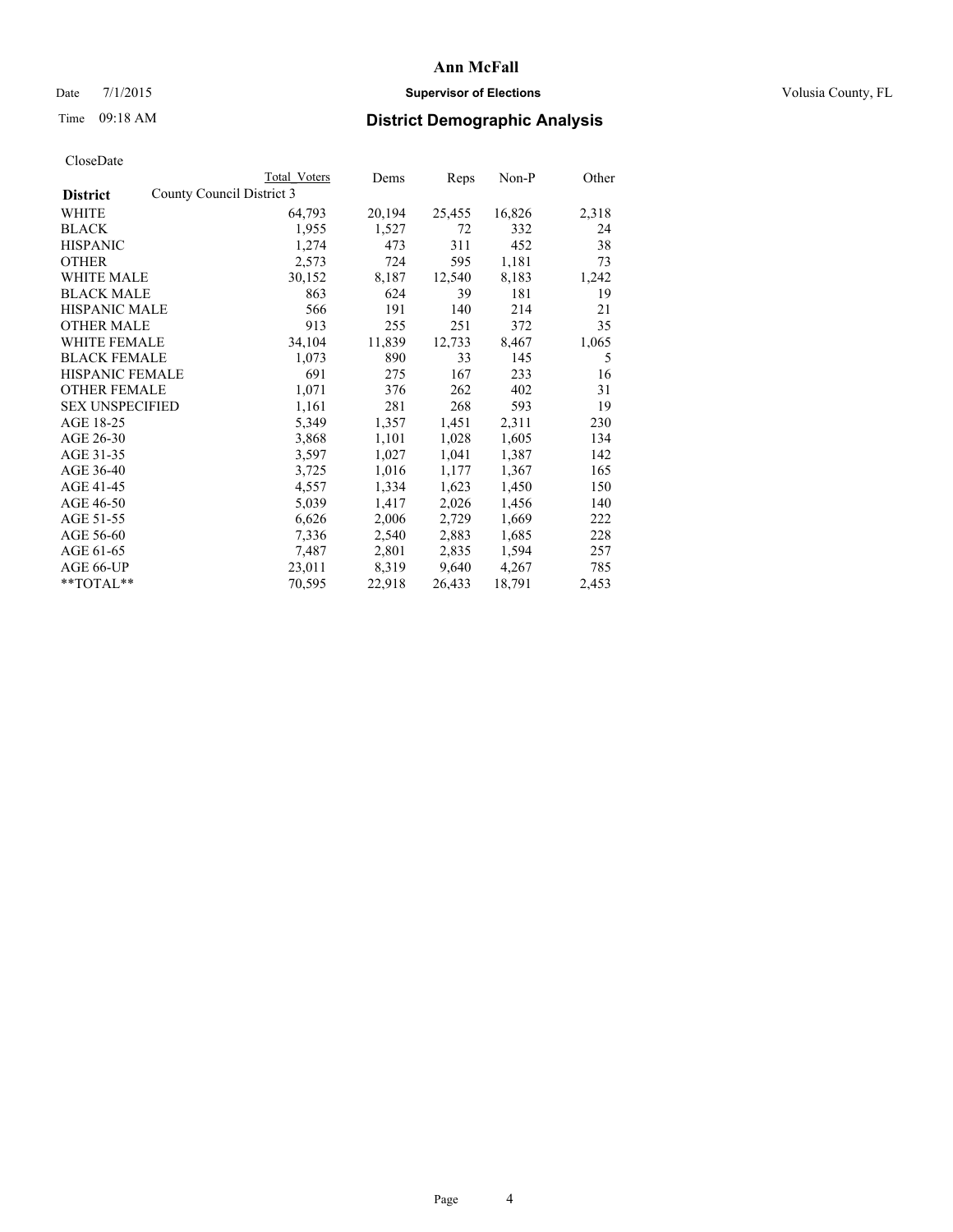# Date 7/1/2015 **Supervisor of Elections Supervisor of Elections** Volusia County, FL

|                        | <b>Total Voters</b>       | Dems   | <b>Reps</b> | Non-P  | Other |
|------------------------|---------------------------|--------|-------------|--------|-------|
| <b>District</b>        | County Council District 4 |        |             |        |       |
| WHITE                  | 54,114                    | 17,326 | 21,295      | 13,453 | 2,040 |
| <b>BLACK</b>           | 6,155                     | 4,931  | 176         | 979    | 69    |
| <b>HISPANIC</b>        | 1,637                     | 677    | 354         | 571    | 35    |
| <b>OTHER</b>           | 3,238                     | 1,053  | 733         | 1,369  | 83    |
| WHITE MALE             | 24,905                    | 6,916  | 10,303      | 6,594  | 1,092 |
| <b>BLACK MALE</b>      | 2,403                     | 1,790  | 94          | 479    | 40    |
| <b>HISPANIC MALE</b>   | 727                       | 266    | 174         | 261    | 26    |
| <b>OTHER MALE</b>      | 1,154                     | 363    | 285         | 464    | 42    |
| <b>WHITE FEMALE</b>    | 28,773                    | 10,312 | 10,841      | 6,690  | 930   |
| <b>BLACK FEMALE</b>    | 3,685                     | 3,089  | 81          | 486    | 29    |
| HISPANIC FEMALE        | 894                       | 406    | 175         | 304    | 9     |
| <b>OTHER FEMALE</b>    | 1,389                     | 523    | 347         | 483    | 36    |
| <b>SEX UNSPECIFIED</b> | 1,213                     | 322    | 257         | 611    | 23    |
| AGE 18-25              | 5,971                     | 2,044  | 1,474       | 2,263  | 190   |
| AGE 26-30              | 4,044                     | 1,496  | 987         | 1,428  | 133   |
| AGE 31-35              | 3,515                     | 1,285  | 886         | 1,223  | 121   |
| AGE 36-40              | 3,434                     | 1,215  | 965         | 1,119  | 135   |
| AGE 41-45              | 4,021                     | 1,322  | 1,313       | 1,227  | 159   |
| AGE 46-50              | 4,855                     | 1,644  | 1,785       | 1,257  | 169   |
| AGE 51-55              | 6,091                     | 2,149  | 2,266       | 1,481  | 195   |
| AGE 56-60              | 6,439                     | 2,461  | 2,347       | 1,428  | 203   |
| AGE 61-65              | 6,531                     | 2,536  | 2,311       | 1,439  | 245   |
| AGE 66-UP              | 20,243                    | 7,835  | 8,224       | 3,507  | 677   |
| $*$ TOTAL $*$          | 65,144                    | 23,987 | 22,558      | 16,372 | 2,227 |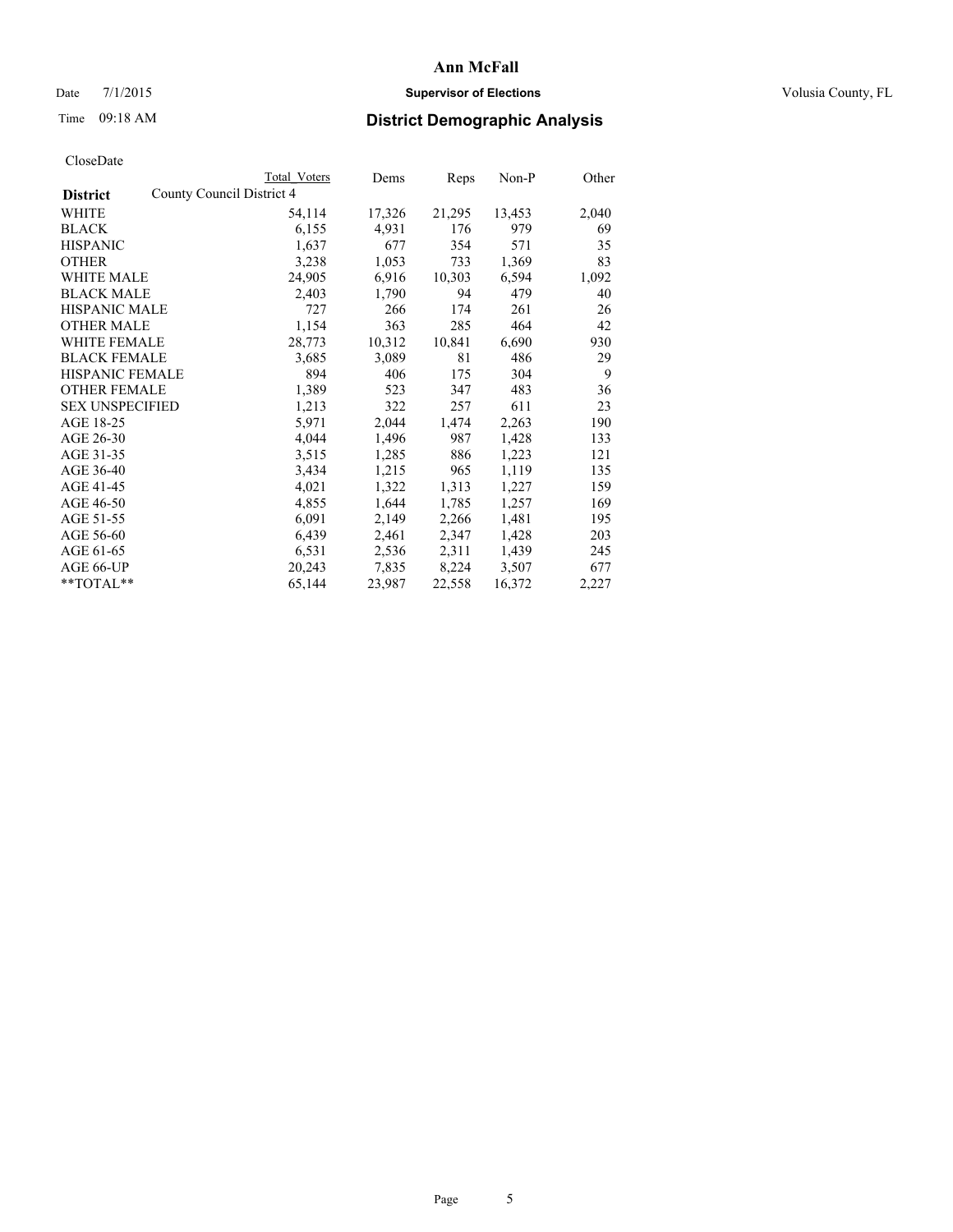# Date 7/1/2015 **Supervisor of Elections Supervisor of Elections** Volusia County, FL

| CloseDate |
|-----------|
|-----------|

|                                              | <b>Total Voters</b> | <u>Dems</u> | Reps   | Non-P  | Other |
|----------------------------------------------|---------------------|-------------|--------|--------|-------|
| County Council District 5<br><b>District</b> |                     |             |        |        |       |
| WHITE                                        | 39,849              | 11,907      | 15,506 | 10,654 | 1,782 |
| <b>BLACK</b>                                 | 5,395               | 4,072       | 255    | 971    | 97    |
| <b>HISPANIC</b>                              | 14,346              | 6,870       | 2,090  | 5,110  | 276   |
| <b>OTHER</b>                                 | 3,560               | 1,165       | 672    | 1,641  | 82    |
| <b>WHITE MALE</b>                            | 18,540              | 4,827       | 7,569  | 5,166  | 978   |
| <b>BLACK MALE</b>                            | 2,385               | 1,680       | 151    | 493    | 61    |
| <b>HISPANIC MALE</b>                         | 6,740               | 3,090       | 1,037  | 2,452  | 161   |
| <b>OTHER MALE</b>                            | 1,224               | 421         | 258    | 507    | 38    |
| WHITE FEMALE                                 | 20,909              | 6,976       | 7,805  | 5,337  | 791   |
| <b>BLACK FEMALE</b>                          | 2,943               | 2,344       | 101    | 462    | 36    |
| HISPANIC FEMALE                              | 7,429               | 3,703       | 1,040  | 2,574  | 112   |
| <b>OTHER FEMALE</b>                          | 1,475               | 582         | 280    | 577    | 36    |
| <b>SEX UNSPECIFIED</b>                       | 1,505               | 391         | 282    | 808    | 24    |
| AGE 18-25                                    | 7,074               | 2,253       | 1,395  | 3,172  | 254   |
| AGE 26-30                                    | 4,855               | 1,595       | 1,055  | 2,016  | 189   |
| AGE 31-35                                    | 4,722               | 1,633       | 1,078  | 1,807  | 204   |
| AGE 36-40                                    | 4,943               | 1,796       | 1,165  | 1,764  | 218   |
| AGE 41-45                                    | 5,219               | 1,840       | 1,553  | 1,633  | 193   |
| AGE 46-50                                    | 5,640               | 2,033       | 1,834  | 1,565  | 208   |
| AGE 51-55                                    | 6,417               | 2,343       | 2,213  | 1,659  | 202   |
| AGE 56-60                                    | 6,057               | 2,396       | 2,091  | 1,372  | 198   |
| AGE 61-65                                    | 5,161               | 2,212       | 1,658  | 1,135  | 156   |
| AGE 66-UP                                    | 13,061              | 5,913       | 4,481  | 2,252  | 415   |
| $*$ TOTAL $*$                                | 63,150              | 24,014      | 18,523 | 18,376 | 2,237 |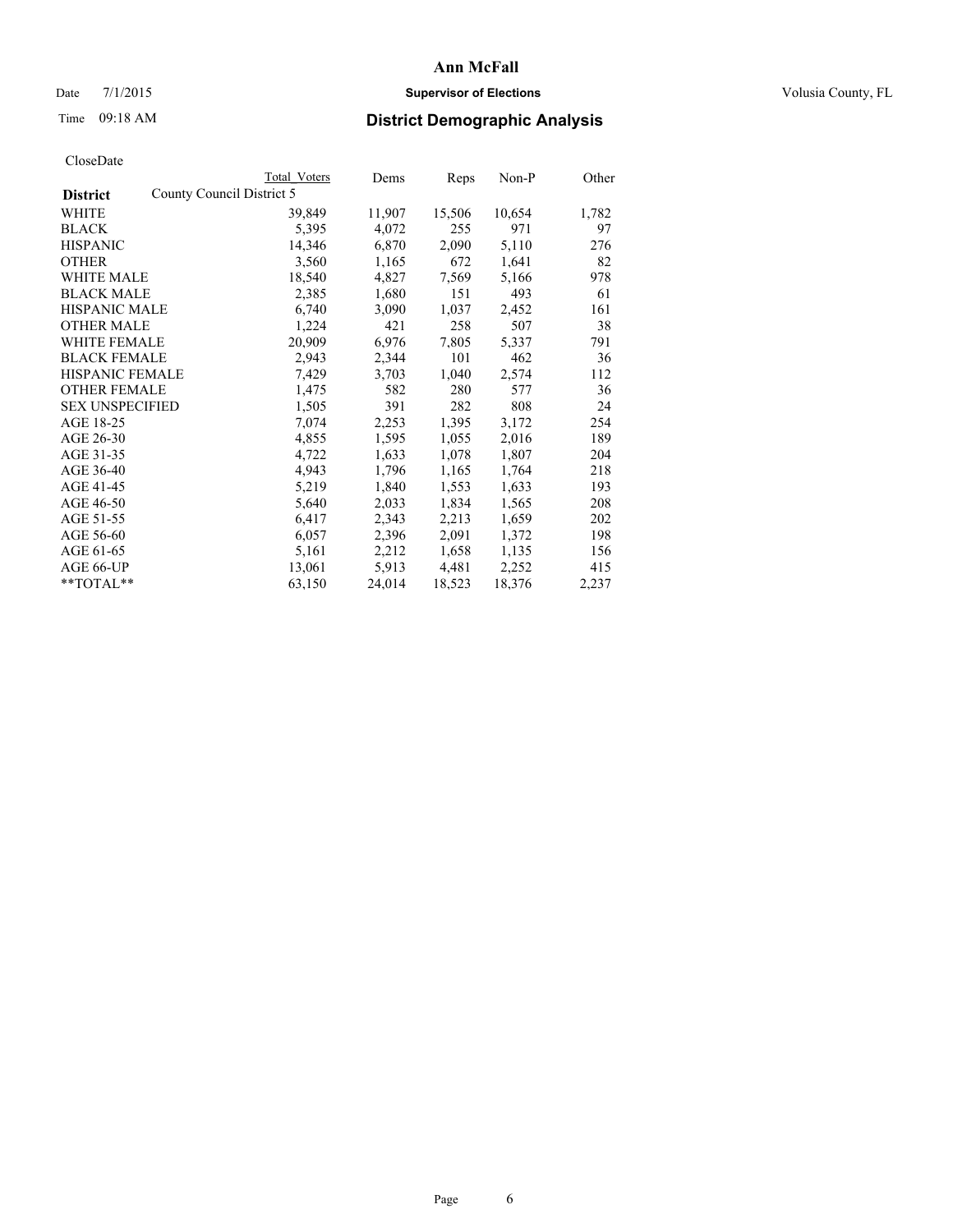# Date 7/1/2015 **Supervisor of Elections Supervisor of Elections** Volusia County, FL

# Time 09:18 AM **District Demographic Analysis**

|                        |                              | <b>Total Voters</b> | Dems           | Reps | Non-P | Other          |
|------------------------|------------------------------|---------------------|----------------|------|-------|----------------|
| <b>District</b>        | Indigo Community Development |                     |                |      |       |                |
| WHITE                  |                              | 1,020               | 237            | 498  | 244   | 41             |
| <b>BLACK</b>           |                              | 120                 | 84             | 11   | 24    | 1              |
| <b>HISPANIC</b>        |                              | 63                  | 25             | 8    | 28    | 2              |
| <b>OTHER</b>           |                              | 88                  | 22             | 25   | 39    | $\overline{2}$ |
| WHITE MALE             |                              | 496                 | 98             | 252  | 122   | 24             |
| <b>BLACK MALE</b>      |                              | 57                  | 35             | 8    | 14    | $\mathbf{0}$   |
| <b>HISPANIC MALE</b>   |                              | 23                  | 8              | 3    | 11    |                |
| <b>OTHER MALE</b>      |                              | 26                  | $\overline{4}$ | 9    | 12    |                |
| WHITE FEMALE           |                              | 517                 | 139            | 242  | 120   | 16             |
| <b>BLACK FEMALE</b>    |                              | 62                  | 48             | 3    | 10    |                |
| <b>HISPANIC FEMALE</b> |                              | 40                  | 17             | 5    | 17    |                |
| <b>OTHER FEMALE</b>    |                              | 49                  | 13             | 14   | 21    |                |
| <b>SEX UNSPECIFIED</b> |                              | 20                  | 6              | 5    | 8     |                |
| AGE 18-25              |                              | 93                  | 20             | 38   | 32    | 3              |
| AGE 26-30              |                              | 95                  | 21             | 35   | 32    | 7              |
| AGE 31-35              |                              | 105                 | 28             | 35   | 40    | $\overline{2}$ |
| AGE 36-40              |                              | 97                  | 34             | 34   | 29    | $\mathbf{0}$   |
| AGE 41-45              |                              | 100                 | 27             | 50   | 20    | 3              |
| AGE 46-50              |                              | 94                  | 26             | 37   | 25    | 6              |
| AGE 51-55              |                              | 121                 | 38             | 54   | 29    | $\mathbf{0}$   |
| AGE 56-60              |                              | 133                 | 40             | 56   | 35    | $\overline{c}$ |
| AGE 61-65              |                              | 134                 | 44             | 56   | 27    | $\overline{7}$ |
| AGE 66-UP              |                              | 319                 | 90             | 147  | 66    | 16             |
| **TOTAL**              |                              | 1,291               | 368            | 542  | 335   | 46             |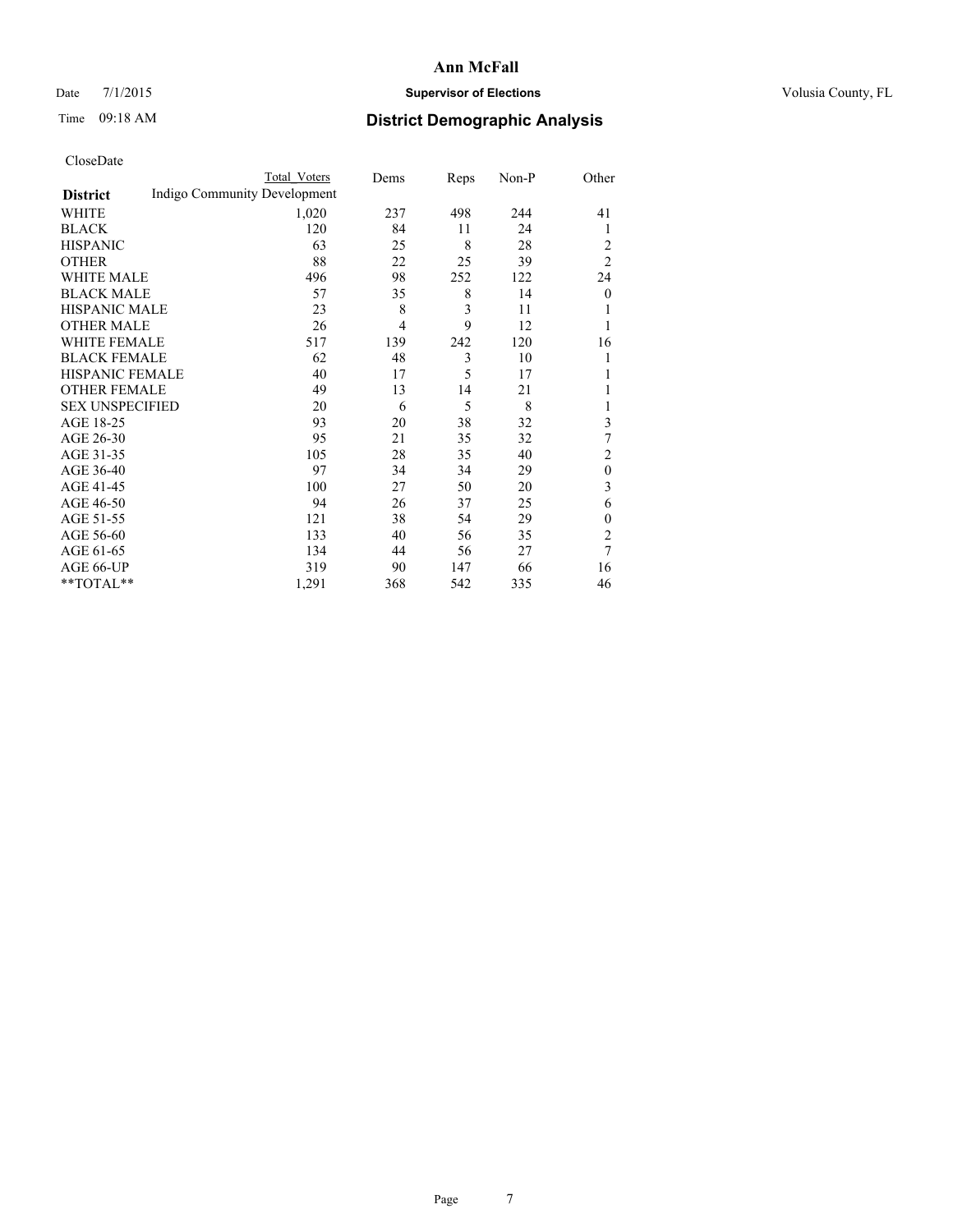# Date 7/1/2015 **Supervisor of Elections Supervisor of Elections** Volusia County, FL

# Time 09:18 AM **District Demographic Analysis**

|                        |                          | <b>Total Voters</b> | Dems   | Reps   | Non-P  | Other |
|------------------------|--------------------------|---------------------|--------|--------|--------|-------|
| <b>District</b>        | Congressional District 6 |                     |        |        |        |       |
| WHITE                  |                          | 202,559             | 64,573 | 79,377 | 50,818 | 7,791 |
| <b>BLACK</b>           |                          | 22,868              | 18,570 | 656    | 3,388  | 254   |
| <b>HISPANIC</b>        |                          | 7,303               | 2,957  | 1,471  | 2,684  | 191   |
| <b>OTHER</b>           |                          | 11,156              | 3,606  | 2,408  | 4,849  | 293   |
| WHITE MALE             |                          | 93,802              | 25,998 | 38,764 | 24,796 | 4,244 |
| <b>BLACK MALE</b>      |                          | 9,038               | 6,965  | 338    | 1,585  | 150   |
| <b>HISPANIC MALE</b>   |                          | 3,267               | 1,238  | 684    | 1,234  | 111   |
| <b>OTHER MALE</b>      |                          | 3,908               | 1,240  | 941    | 1,588  | 139   |
| <b>WHITE FEMALE</b>    |                          | 107,106             | 38,109 | 40,049 | 25,455 | 3,493 |
| <b>BLACK FEMALE</b>    |                          | 13,529              | 11,378 | 309    | 1,738  | 104   |
| <b>HISPANIC FEMALE</b> |                          | 3,931               | 1,680  | 767    | 1,406  | 78    |
| <b>OTHER FEMALE</b>    |                          | 4,747               | 1,806  | 1,089  | 1,728  | 124   |
| <b>SEX UNSPECIFIED</b> |                          | 4,556               | 1,292  | 970    | 2,208  | 86    |
| AGE 18-25              |                          | 23,071              | 8,419  | 5,110  | 8,728  | 814   |
| AGE 26-30              |                          | 15,242              | 5,387  | 3,674  | 5,682  | 499   |
| AGE 31-35              |                          | 13,463              | 4,714  | 3,488  | 4,749  | 512   |
| AGE 36-40              |                          | 13,000              | 4,397  | 3,686  | 4,368  | 549   |
| AGE 41-45              |                          | 15,057              | 4,986  | 4,922  | 4,592  | 557   |
| AGE 46-50              |                          | 17,467              | 5,848  | 6,419  | 4,646  | 554   |
| AGE 51-55              |                          | 22,327              | 7,836  | 8,439  | 5,318  | 734   |
| AGE 56-60              |                          | 23,947              | 9,082  | 8,880  | 5,231  | 754   |
| AGE 61-65              |                          | 24,460              | 9,614  | 8,769  | 5,206  | 871   |
| AGE 66-UP              |                          | 75,852              | 29,423 | 30,525 | 13,219 | 2,685 |
| $*$ TOTAL $*$          |                          | 243,886             | 89,706 | 83,912 | 61,739 | 8,529 |
|                        |                          |                     |        |        |        |       |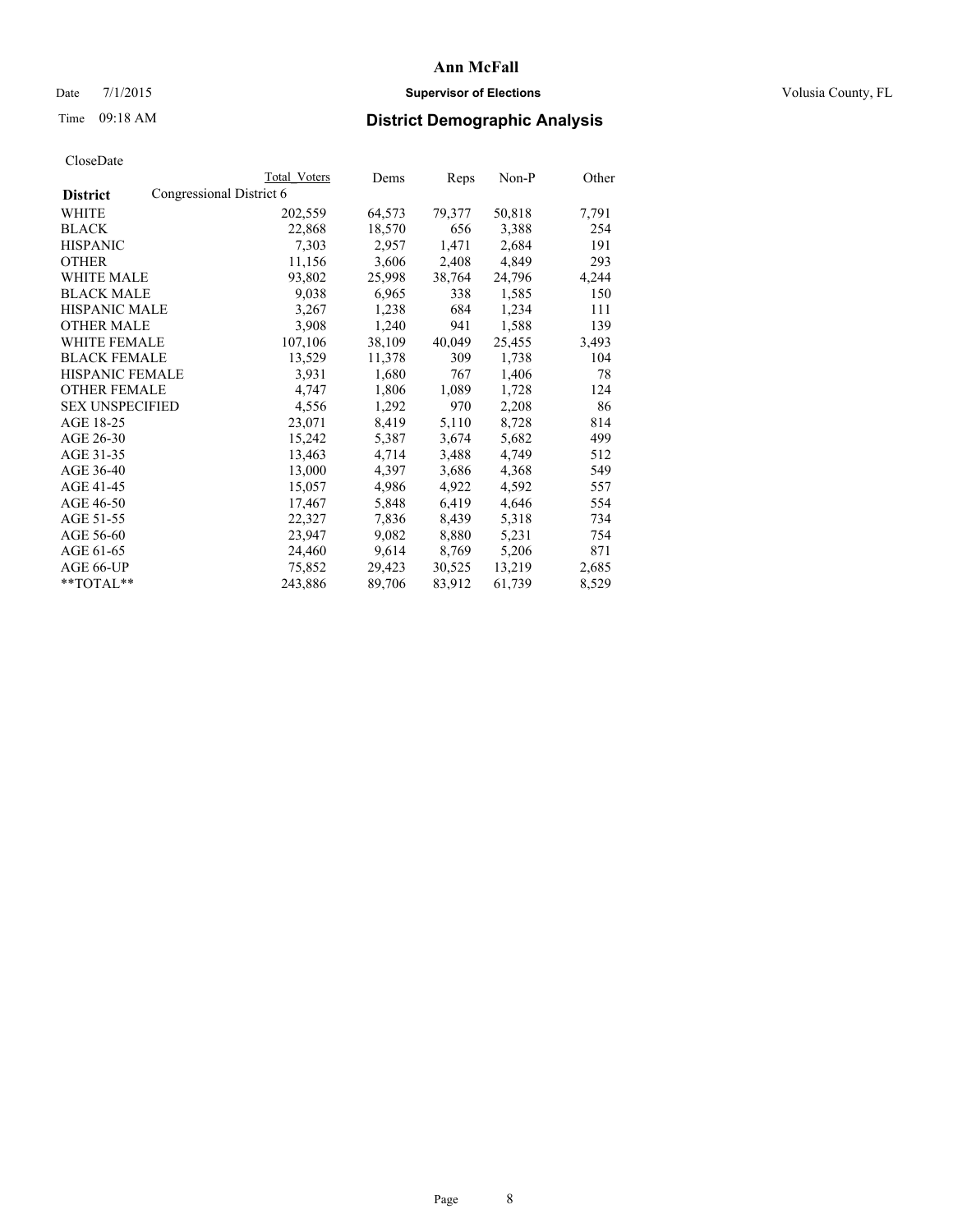# Date 7/1/2015 **Supervisor of Elections Supervisor of Elections** Volusia County, FL

# Time 09:18 AM **District Demographic Analysis**

|                                             | Total Voters | Dems   | Reps   | $Non-P$ | Other |
|---------------------------------------------|--------------|--------|--------|---------|-------|
| Congressional District 7<br><b>District</b> |              |        |        |         |       |
| WHITE                                       | 57,130       | 16,765 | 22,894 | 14,896  | 2,575 |
| <b>BLACK</b>                                | 6,238        | 4,736  | 281    | 1,106   | 115   |
| <b>HISPANIC</b>                             | 16,482       | 7,813  | 2,470  | 5,888   | 311   |
| <b>OTHER</b>                                | 4,624        | 1,475  | 935    | 2,106   | 108   |
| <b>WHITE MALE</b>                           | 26,422       | 6,719  | 11,099 | 7,207   | 1,397 |
| <b>BLACK MALE</b>                           | 2,735        | 1,928  | 159    | 575     | 73    |
| <b>HISPANIC MALE</b>                        | 7,644        | 3,463  | 1,232  | 2,777   | 172   |
| <b>OTHER MALE</b>                           | 1,609        | 543    | 360    | 655     | 51    |
| <b>WHITE FEMALE</b>                         | 30,144       | 9,909  | 11,599 | 7,477   | 1,159 |
| <b>BLACK FEMALE</b>                         | 3,425        | 2,751  | 119    | 513     | 42    |
| HISPANIC FEMALE                             | 8,625        | 4,252  | 1,222  | 3,015   | 136   |
| <b>OTHER FEMALE</b>                         | 1,884        | 725    | 385    | 729     | 45    |
| <b>SEX UNSPECIFIED</b>                      | 1,985        | 499    | 404    | 1,048   | 34    |
| AGE 18-25                                   | 8,994        | 2,737  | 1,888  | 4,010   | 359   |
| AGE 26-30                                   | 6,156        | 1,952  | 1,429  | 2,542   | 233   |
| AGE 31-35                                   | 5,972        | 1,975  | 1,458  | 2,285   | 254   |
| AGE 36-40                                   | 6,197        | 2,185  | 1,560  | 2,184   | 268   |
| AGE 41-45                                   | 6,683        | 2,276  | 2,068  | 2,085   | 254   |
| AGE 46-50                                   | 7,287        | 2,535  | 2,481  | 1,995   | 276   |
| AGE 51-55                                   | 8,395        | 2,911  | 3,033  | 2,171   | 280   |
| AGE 56-60                                   | 8,023        | 3,037  | 2,903  | 1,811   | 272   |
| AGE 61-65                                   | 7,129        | 2,927  | 2,427  | 1,540   | 235   |
| AGE 66-UP                                   | 19,637       | 8,254  | 7.333  | 3,372   | 678   |
| $*$ TOTAL $*$                               | 84,474       | 30,789 | 26,580 | 23,996  | 3,109 |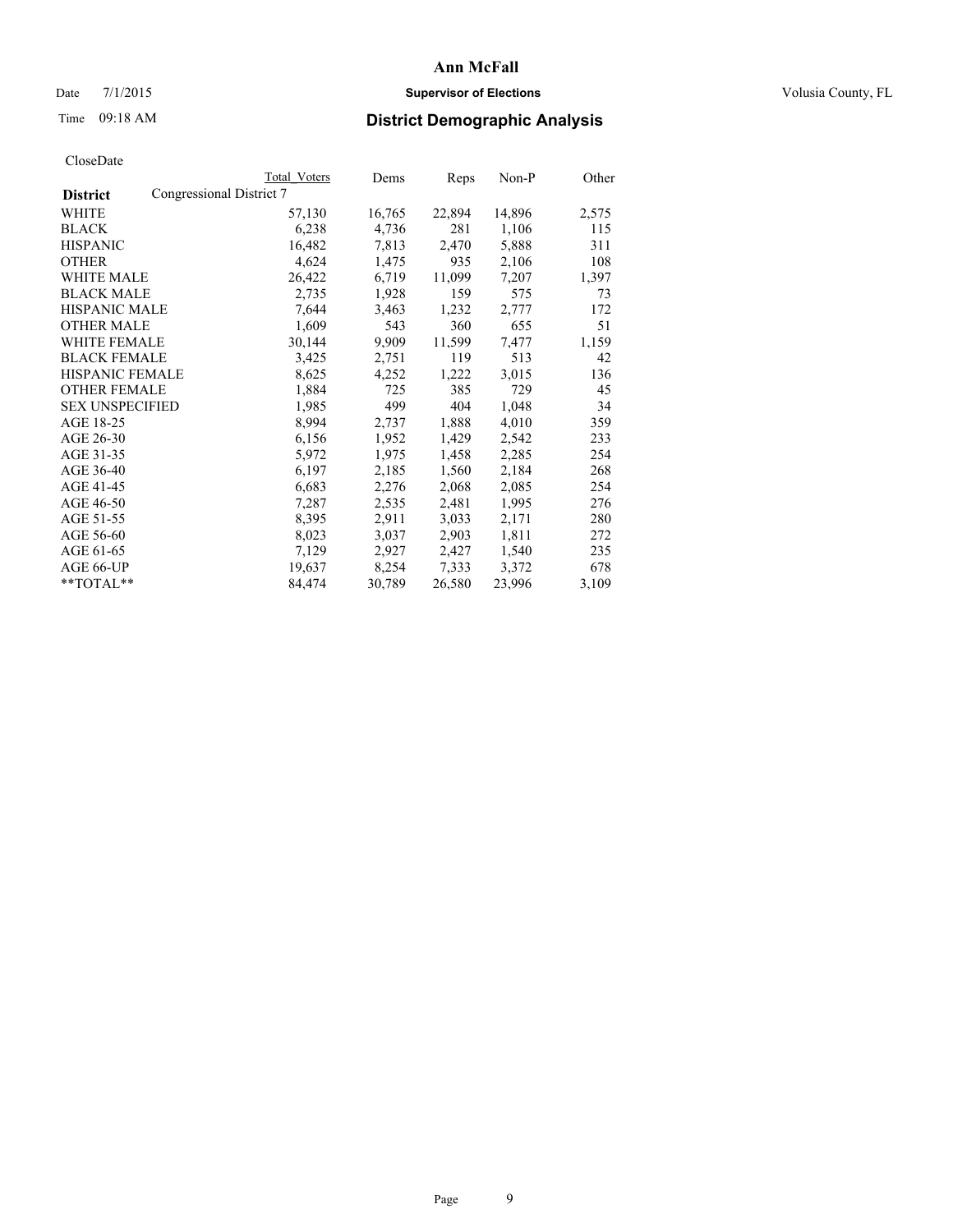# Date 7/1/2015 **Supervisor of Elections Supervisor of Elections** Volusia County, FL

# Time 09:18 AM **District Demographic Analysis**

|                                        | Total Voters | Dems   | <b>Reps</b> | Non-P  | Other |
|----------------------------------------|--------------|--------|-------------|--------|-------|
| Unincorporated Area<br><b>District</b> |              |        |             |        |       |
| WHITE                                  | 64,923       | 19,812 | 26,755      | 15,755 | 2,601 |
| <b>BLACK</b>                           | 2,508        | 1,999  | 92          | 390    | 27    |
| <b>HISPANIC</b>                        | 2,879        | 1,132  | 584         | 1,098  | 65    |
| <b>OTHER</b>                           | 3,079        | 812    | 823         | 1,359  | 85    |
| <b>WHITE MALE</b>                      | 30,637       | 8,094  | 13,367      | 7,750  | 1,426 |
| <b>BLACK MALE</b>                      | 1,087        | 818    | 48          | 204    | 17    |
| <b>HISPANIC MALE</b>                   | 1,317        | 493    | 275         | 514    | 35    |
| <b>OTHER MALE</b>                      | 1,087        | 279    | 329         | 437    | 42    |
| <b>WHITE FEMALE</b>                    | 33,725       | 11,596 | 13,165      | 7,803  | 1,161 |
| <b>BLACK FEMALE</b>                    | 1,397        | 1,163  | 44          | 180    | 10    |
| <b>HISPANIC FEMALE</b>                 | 1,509        | 611    | 302         | 567    | 29    |
| <b>OTHER FEMALE</b>                    | 1,197        | 398    | 335         | 435    | 29    |
| <b>SEX UNSPECIFIED</b>                 | 1,432        | 303    | 389         | 711    | 29    |
| AGE 18-25                              | 6,132        | 1,508  | 1,802       | 2,559  | 263   |
| AGE 26-30                              | 4,186        | 1,148  | 1,195       | 1,676  | 167   |
| AGE 31-35                              | 3,788        | 1,097  | 1,124       | 1,411  | 156   |
| AGE 36-40                              | 3,792        | 1,086  | 1,214       | 1,312  | 180   |
| AGE 41-45                              | 4,641        | 1,257  | 1,742       | 1,456  | 186   |
| AGE 46-50                              | 5,612        | 1,601  | 2,347       | 1,467  | 197   |
| AGE 51-55                              | 7,440        | 2,190  | 3,194       | 1,797  | 259   |
| AGE 56-60                              | 7,798        | 2,693  | 3,179       | 1,632  | 294   |
| AGE 61-65                              | 7,674        | 2,783  | 3,006       | 1,583  | 302   |
| AGE 66-UP                              | 22,326       | 8,392  | 9,451       | 3,709  | 774   |
| **TOTAL**                              | 73,389       | 23,755 | 28,254      | 18,602 | 2,778 |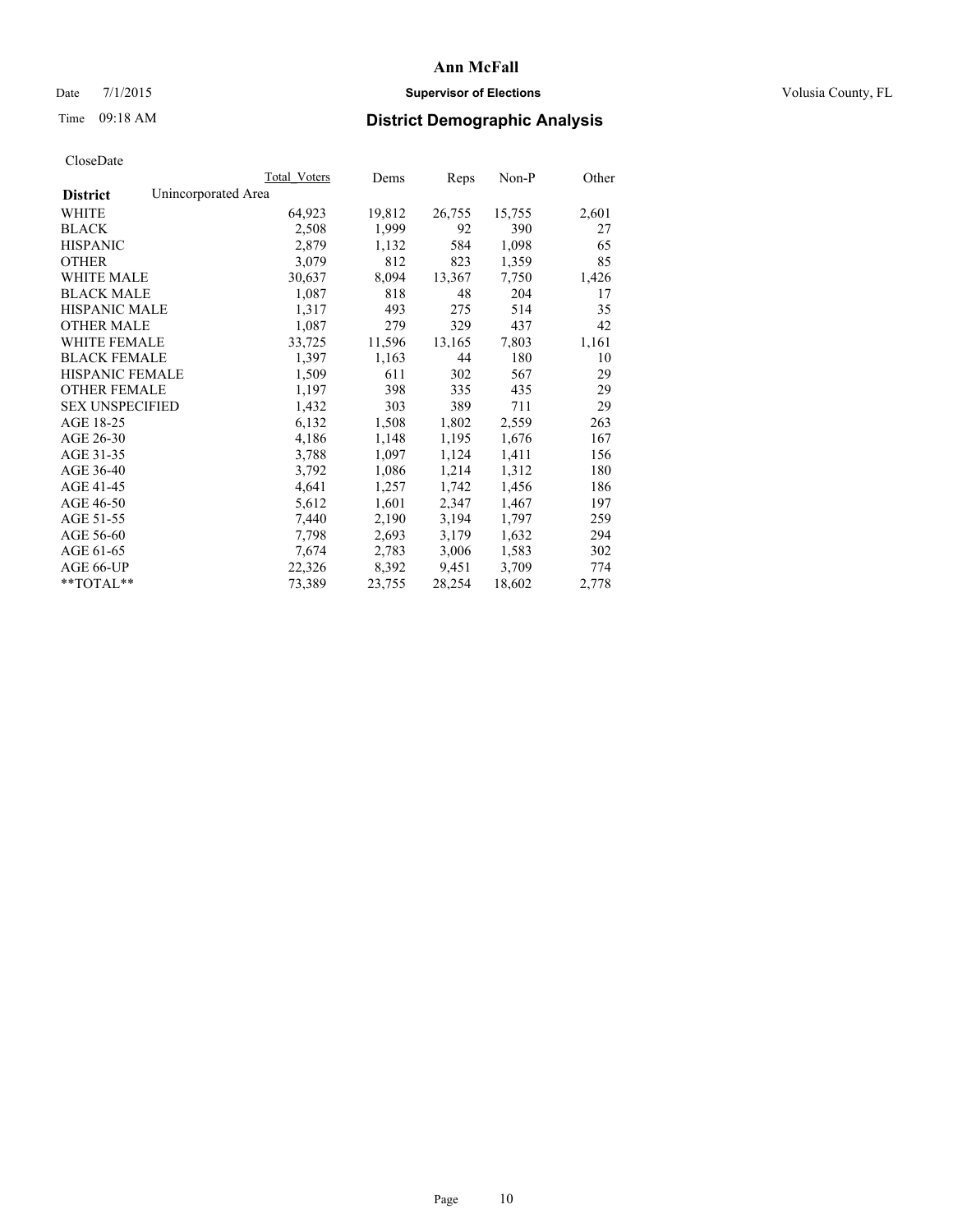# Date 7/1/2015 **Supervisor of Elections Supervisor of Elections** Volusia County, FL

# Time 09:18 AM **District Demographic Analysis**

|                                  | Total Voters | Dems   | Reps  | $Non-P$ | Other |
|----------------------------------|--------------|--------|-------|---------|-------|
| Daytona Beach<br><b>District</b> |              |        |       |         |       |
| WHITE                            | 21,461       | 7,266  | 7,611 | 5,713   | 871   |
| <b>BLACK</b>                     | 13,182       | 10,955 | 298   | 1,815   | 114   |
| <b>HISPANIC</b>                  | 1,265        | 576    | 200   | 456     | 33    |
| <b>OTHER</b>                     | 2,340        | 965    | 315   | 1,003   | 57    |
| WHITE MALE                       | 10,322       | 3,021  | 3,892 | 2,888   | 521   |
| <b>BLACK MALE</b>                | 5,088        | 4,036  | 160   | 830     | 62    |
| <b>HISPANIC MALE</b>             | 592          | 247    | 95    | 227     | 23    |
| <b>OTHER MALE</b>                | 788          | 314    | 126   | 324     | 24    |
| <b>WHITE FEMALE</b>              | 10,978       | 4,191  | 3,680 | 2,763   | 344   |
| <b>BLACK FEMALE</b>              | 7,903        | 6,769  | 136   | 946     | 52    |
| HISPANIC FEMALE                  | 659          | 324    | 104   | 221     | 10    |
| <b>OTHER FEMALE</b>              | 1,052        | 491    | 153   | 381     | 27    |
| <b>SEX UNSPECIFIED</b>           | 865          | 369    | 77    | 407     | 12    |
| AGE 18-25                        | 6,187        | 3,644  | 638   | 1,779   | 126   |
| AGE 26-30                        | 3,379        | 1,712  | 504   | 1,069   | 94    |
| AGE 31-35                        | 2,552        | 1,270  | 413   | 789     | 80    |
| AGE 36-40                        | 2,127        | 1,106  | 353   | 620     | 48    |
| AGE 41-45                        | 2,246        | 1,107  | 473   | 604     | 62    |
| AGE 46-50                        | 2,636        | 1,294  | 582   | 672     | 88    |
| AGE 51-55                        | 3,197        | 1,593  | 796   | 715     | 93    |
| AGE 56-60                        | 3,329        | 1,754  | 846   | 647     | 82    |
| AGE 61-65                        | 3,326        | 1,629  | 899   | 687     | 111   |
| AGE 66-UP                        | 9,269        | 4,653  | 2,920 | 1,405   | 291   |
| $*$ TOTAL $*$                    | 38,248       | 19,762 | 8,424 | 8,987   | 1,075 |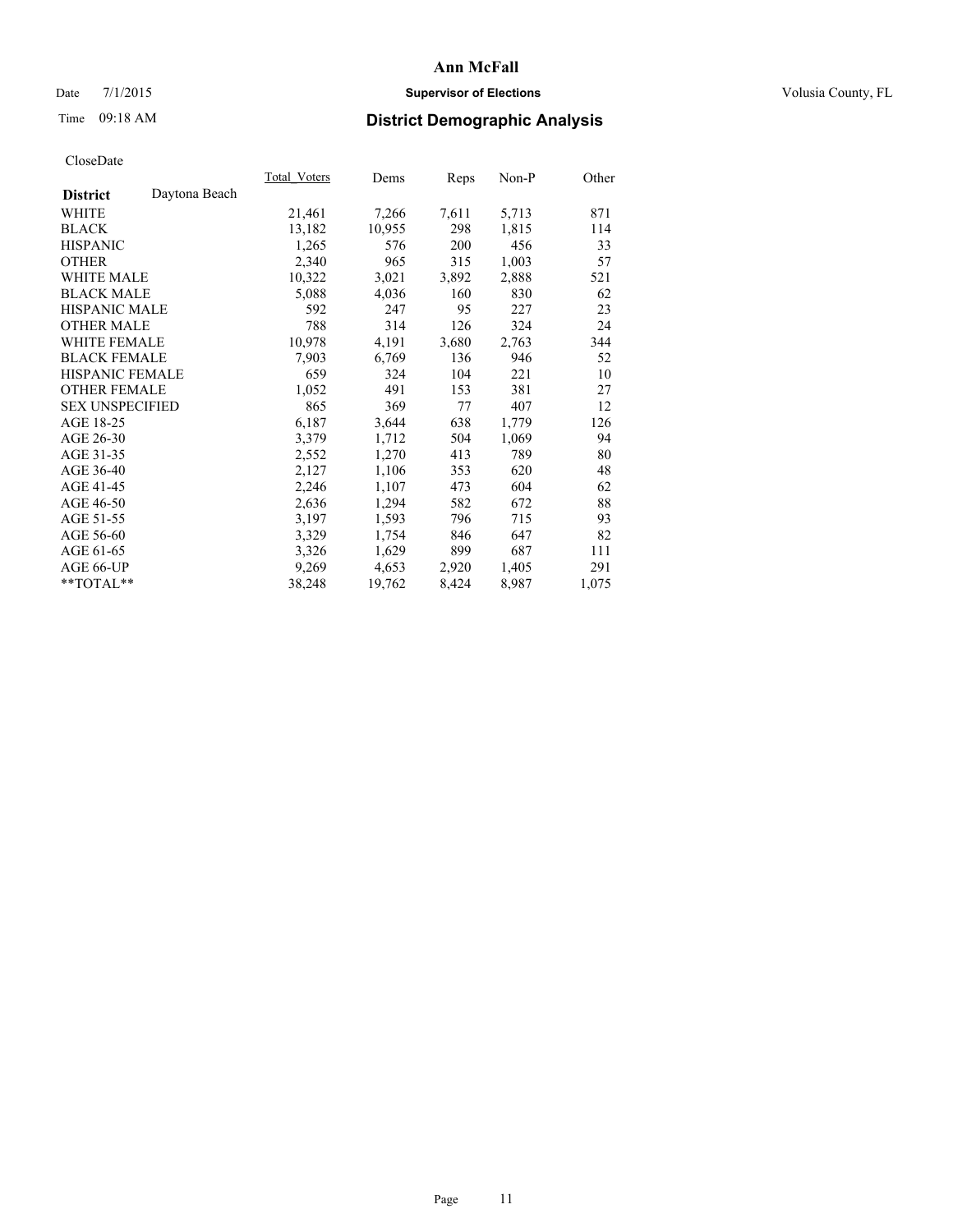# Date 7/1/2015 **Supervisor of Elections Supervisor of Elections** Volusia County, FL

# Time 09:18 AM **District Demographic Analysis**

|                        | Total Voters         | Dems | Reps           | Non-P | Other            |
|------------------------|----------------------|------|----------------|-------|------------------|
| <b>District</b>        | Daytona Beach Shores |      |                |       |                  |
| WHITE                  | 3,514                | 884  | 1,664          | 821   | 145              |
| <b>BLACK</b>           | 51                   | 30   | $\overline{4}$ | 13    | 4                |
| <b>HISPANIC</b>        | 83                   | 17   | 37             | 27    | 2                |
| <b>OTHER</b>           | 186                  | 55   | 60             | 63    | 8                |
| WHITE MALE             | 1,696                | 379  | 810            | 422   | 85               |
| <b>BLACK MALE</b>      | 25                   | 15   | 1              | 7     | 2                |
| <b>HISPANIC MALE</b>   | 35                   | 4    | 17             | 14    | $\boldsymbol{0}$ |
| <b>OTHER MALE</b>      | 73                   | 24   | 23             | 23    | 3                |
| WHITE FEMALE           | 1,793                | 497  | 840            | 397   | 59               |
| <b>BLACK FEMALE</b>    | 25                   | 15   | 3              | 5     | 2                |
| <b>HISPANIC FEMALE</b> | 47                   | 13   | 19             | 13    | $\overline{c}$   |
| <b>OTHER FEMALE</b>    | 90                   | 28   | 29             | 28    | 5                |
| <b>SEX UNSPECIFIED</b> | 50                   | 11   | 23             | 15    | 1                |
| AGE 18-25              | 118                  | 17   | 45             | 46    | 10               |
| AGE 26-30              | 113                  | 25   | 47             | 35    | 6                |
| AGE 31-35              | 92                   | 23   | 22             | 40    | 7                |
| AGE 36-40              | 91                   | 27   | 30             | 26    | 8                |
| AGE 41-45              | 99                   | 20   | 28             | 44    | 7                |
| AGE 46-50              | 191                  | 44   | 82             | 60    | 5                |
| AGE 51-55              | 262                  | 66   | 117            | 65    | 14               |
| AGE 56-60              | 344                  | 79   | 179            | 78    | 8                |
| AGE 61-65              | 467                  | 117  | 209            | 121   | 20               |
| AGE 66-UP              | 2,057                | 568  | 1,006          | 409   | 74               |
| **TOTAL**              | 3,834                | 986  | 1,765          | 924   | 159              |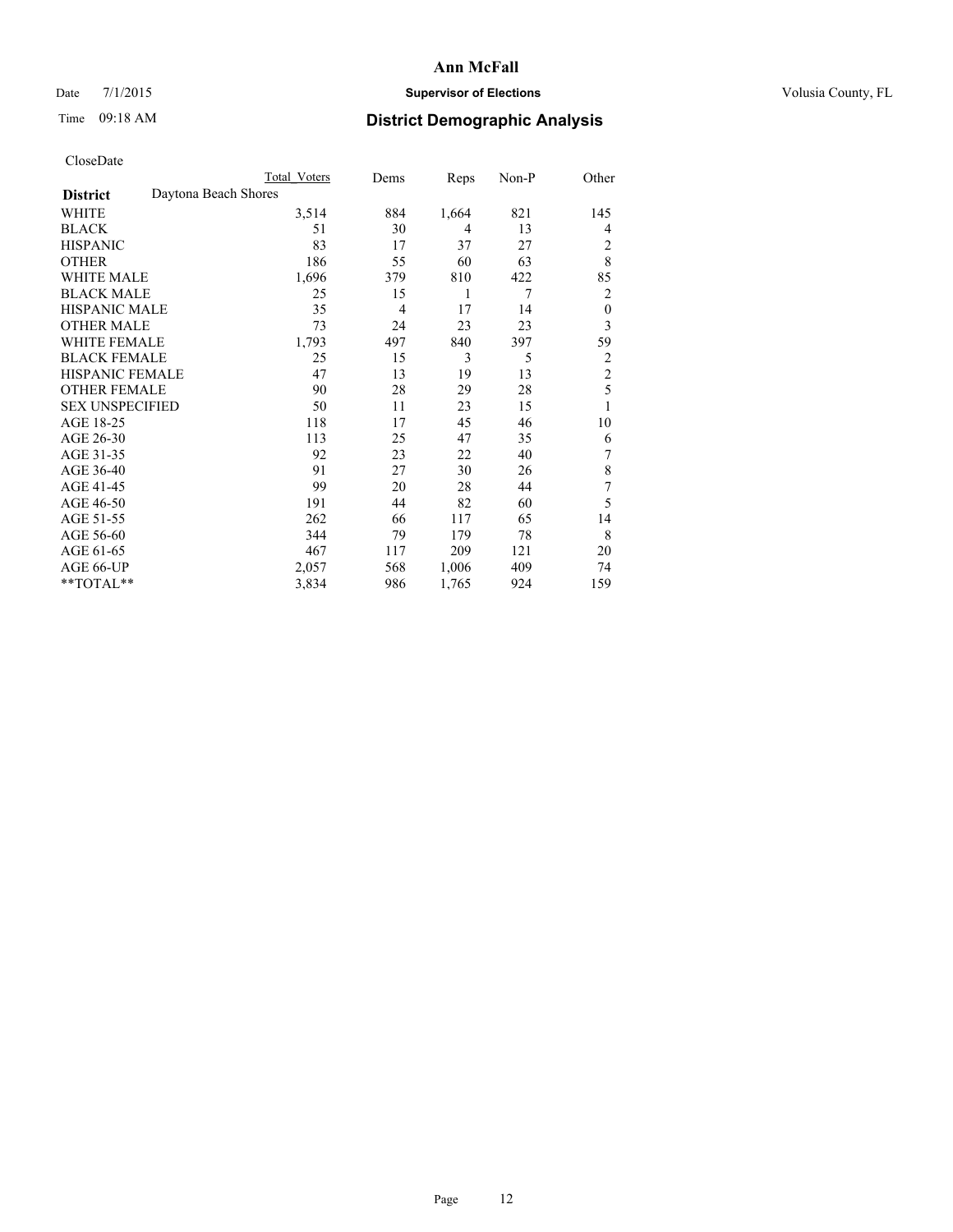# Date 7/1/2015 **Supervisor of Elections Supervisor of Elections** Volusia County, FL

# Time 09:18 AM **District Demographic Analysis**

|                           | Total Voters | Dems  | <b>Reps</b> | Non-P | Other |
|---------------------------|--------------|-------|-------------|-------|-------|
| DeBary<br><b>District</b> |              |       |             |       |       |
| WHITE                     | 11,475       | 2,948 | 5,305       | 2,732 | 490   |
| <b>BLACK</b>              | 468          | 362   | 19          | 75    | 12    |
| <b>HISPANIC</b>           | 963          | 398   | 239         | 309   | 17    |
| <b>OTHER</b>              | 729          | 217   | 186         | 308   | 18    |
| <b>WHITE MALE</b>         | 5,414        | 1,178 | 2,609       | 1,356 | 271   |
| <b>BLACK MALE</b>         | 208          | 146   | 5           | 49    | 8     |
| HISPANIC MALE             | 415          | 156   | 114         | 135   | 10    |
| <b>OTHER MALE</b>         | 246          | 74    | 73          | 90    | 9     |
| <b>WHITE FEMALE</b>       | 5,945        | 1,748 | 2,650       | 1,333 | 214   |
| <b>BLACK FEMALE</b>       | 251          | 209   | 14          | 24    | 4     |
| <b>HISPANIC FEMALE</b>    | 530          | 230   | 125         | 168   | 7     |
| <b>OTHER FEMALE</b>       | 313          | 106   | 84          | 115   | 8     |
| <b>SEX UNSPECIFIED</b>    | 313          | 78    | 75          | 154   | 6     |
| AGE 18-25                 | 1,127        | 262   | 343         | 469   | 53    |
| AGE 26-30                 | 696          | 168   | 229         | 278   | 21    |
| AGE 31-35                 | 757          | 193   | 269         | 263   | 32    |
| AGE 36-40                 | 802          | 214   | 299         | 259   | 30    |
| AGE 41-45                 | 956          | 255   | 368         | 281   | 52    |
| AGE 46-50                 | 1,110        | 290   | 487         | 287   | 46    |
| AGE 51-55                 | 1,338        | 345   | 626         | 317   | 50    |
| AGE 56-60                 | 1,363        | 398   | 613         | 310   | 42    |
| AGE 61-65                 | 1,416        | 478   | 614         | 274   | 50    |
| AGE 66-UP                 | 4,070        | 1,322 | 1,901       | 686   | 161   |
| **TOTAL**                 | 13,635       | 3,925 | 5,749       | 3,424 | 537   |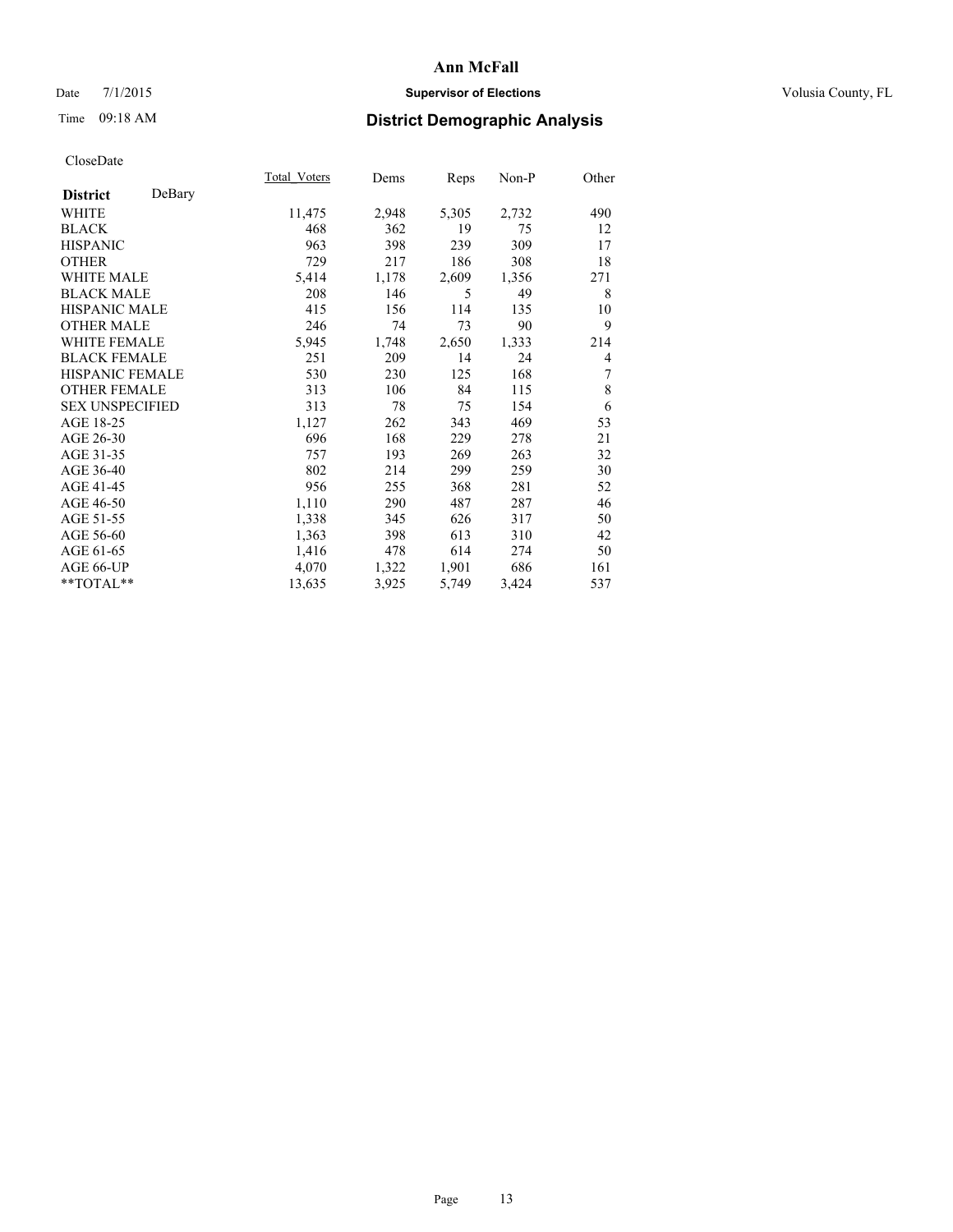# Date 7/1/2015 **Supervisor of Elections Supervisor of Elections** Volusia County, FL

# Time 09:18 AM **District Demographic Analysis**

|                        |        | Total Voters | Dems  | <b>Reps</b> | Non-P | Other |
|------------------------|--------|--------------|-------|-------------|-------|-------|
| <b>District</b>        | DeLand |              |       |             |       |       |
| WHITE                  |        | 12,642       | 3,996 | 5,088       | 3,005 | 553   |
| <b>BLACK</b>           |        | 2,472        | 1,985 | 83          | 366   | 38    |
| <b>HISPANIC</b>        |        | 1,223        | 505   | 213         | 472   | 33    |
| <b>OTHER</b>           |        | 886          | 294   | 175         | 388   | 29    |
| <b>WHITE MALE</b>      |        | 5,574        | 1,512 | 2,329       | 1,446 | 287   |
| <b>BLACK MALE</b>      |        | 932          | 716   | 37          | 152   | 27    |
| <b>HISPANIC MALE</b>   |        | 503          | 206   | 92          | 190   | 15    |
| <b>OTHER MALE</b>      |        | 291          | 103   | 62          | 114   | 12    |
| <b>WHITE FEMALE</b>    |        | 6,976        | 2,457 | 2,729       | 1,526 | 264   |
| <b>BLACK FEMALE</b>    |        | 1,509        | 1,249 | 43          | 206   | 11    |
| <b>HISPANIC FEMALE</b> |        | 704          | 295   | 117         | 275   | 17    |
| <b>OTHER FEMALE</b>    |        | 373          | 135   | 75          | 150   | 13    |
| <b>SEX UNSPECIFIED</b> |        | 361          | 107   | 75          | 172   | 7     |
| AGE 18-25              |        | 2,012        | 708   | 398         | 829   | 77    |
| AGE 26-30              |        | 1,160        | 434   | 262         | 432   | 32    |
| AGE 31-35              |        | 1,094        | 400   | 302         | 346   | 46    |
| AGE 36-40              |        | 1,118        | 412   | 300         | 354   | 52    |
| AGE 41-45              |        | 1,259        | 472   | 386         | 353   | 48    |
| AGE 46-50              |        | 1,230        | 487   | 422         | 286   | 35    |
| AGE 51-55              |        | 1,377        | 574   | 482         | 267   | 54    |
| AGE 56-60              |        | 1,432        | 589   | 488         | 303   | 52    |
| AGE 61-65              |        | 1,514        | 667   | 518         | 268   | 61    |
| AGE 66-UP              |        | 5,027        | 2,037 | 2,001       | 793   | 196   |
| $*$ $TOTAL**$          |        | 17,223       | 6,780 | 5,559       | 4,231 | 653   |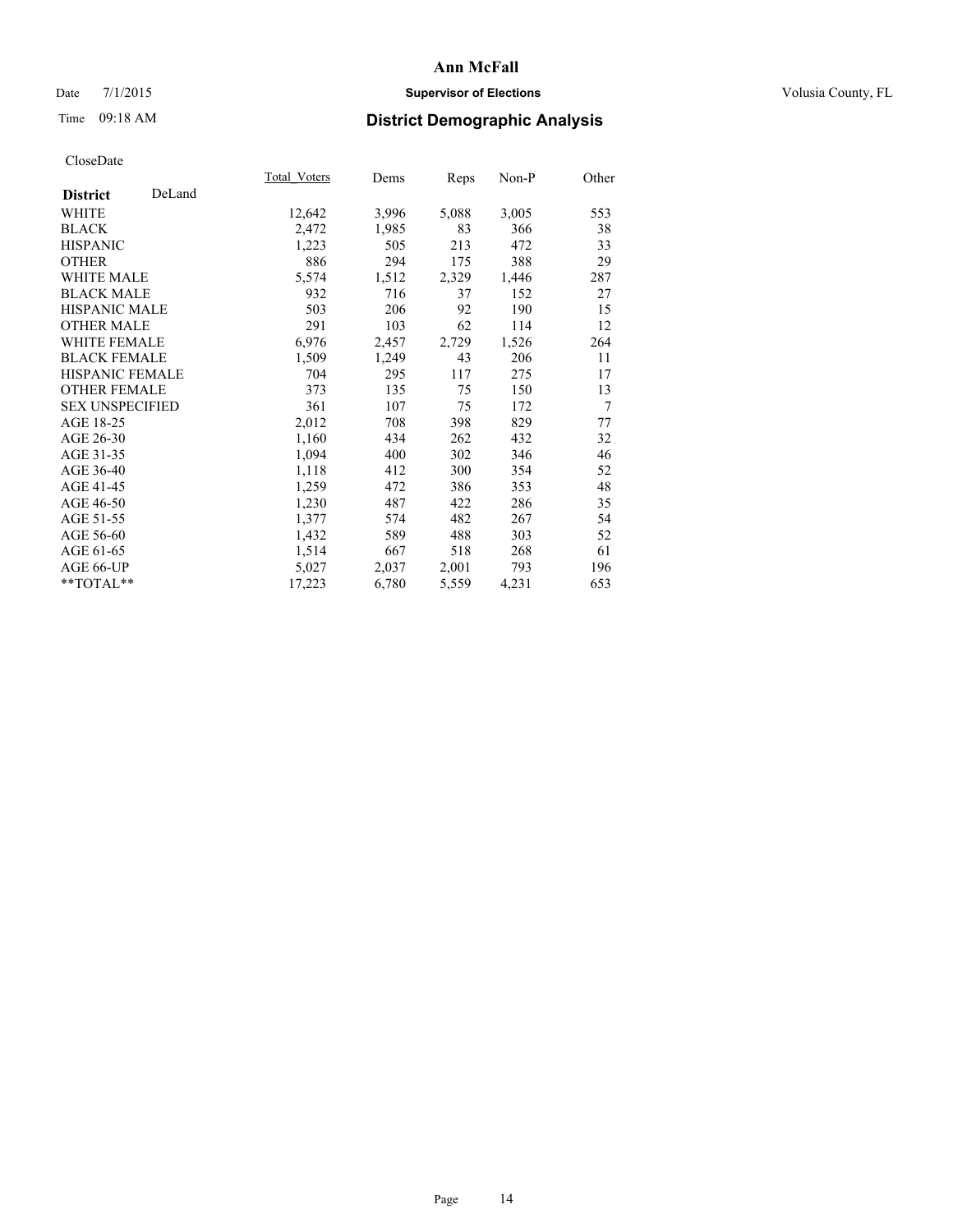# Date 7/1/2015 **Supervisor of Elections Supervisor of Elections** Volusia County, FL

# Time 09:18 AM **District Demographic Analysis**

|                        |         | <b>Total Voters</b> | Dems   | Reps   | Non-P  | Other |
|------------------------|---------|---------------------|--------|--------|--------|-------|
| <b>District</b>        | Deltona |                     |        |        |        |       |
| WHITE                  |         | 31,404              | 9,653  | 11,771 | 8,553  | 1,427 |
| <b>BLACK</b>           |         | 5,028               | 3,797  | 230    | 909    | 92    |
| <b>HISPANIC</b>        |         | 13,622              | 6,599  | 1,914  | 4,853  | 256   |
| <b>OTHER</b>           |         | 3,046               | 1,021  | 540    | 1,416  | 69    |
| <b>WHITE MALE</b>      |         | 14,495              | 3,916  | 5,708  | 4,107  | 764   |
| <b>BLACK MALE</b>      |         | 2,220               | 1,568  | 141    | 453    | 58    |
| <b>HISPANIC MALE</b>   |         | 6,390               | 2,967  | 952    | 2,324  | 147   |
| <b>OTHER MALE</b>      |         | 1,057               | 373    | 204    | 447    | 33    |
| WHITE FEMALE           |         | 16,604              | 5,653  | 5,966  | 4,333  | 652   |
| <b>BLACK FEMALE</b>    |         | 2,744               | 2,183  | 86     | 441    | 34    |
| HISPANIC FEMALE        |         | 7,064               | 3,561  | 949    | 2,448  | 106   |
| <b>OTHER FEMALE</b>    |         | 1,257               | 510    | 223    | 495    | 29    |
| <b>SEX UNSPECIFIED</b> |         | 1,269               | 339    | 226    | 683    | 21    |
| AGE 18-25              |         | 6,137               | 2,045  | 1,097  | 2,781  | 214   |
| AGE 26-30              |         | 4,244               | 1,448  | 862    | 1,771  | 163   |
| AGE 31-35              |         | 4,068               | 1,463  | 864    | 1,567  | 174   |
| AGE 36-40              |         | 4,255               | 1,608  | 917    | 1,545  | 185   |
| AGE 41-45              |         | 4,407               | 1,620  | 1,257  | 1,377  | 153   |
| AGE 46-50              |         | 4,746               | 1,809  | 1,437  | 1,331  | 169   |
| AGE 51-55              |         | 5,299               | 2,049  | 1,700  | 1,394  | 156   |
| AGE 56-60              |         | 4,981               | 2,058  | 1,620  | 1,143  | 160   |
| AGE 61-65              |         | 4,219               | 1,889  | 1,266  | 932    | 132   |
| AGE 66-UP              |         | 10,743              | 5,081  | 3,435  | 1,889  | 338   |
| $*$ $TOTAI.**$         |         | 53,100              | 21,070 | 14,455 | 15,731 | 1,844 |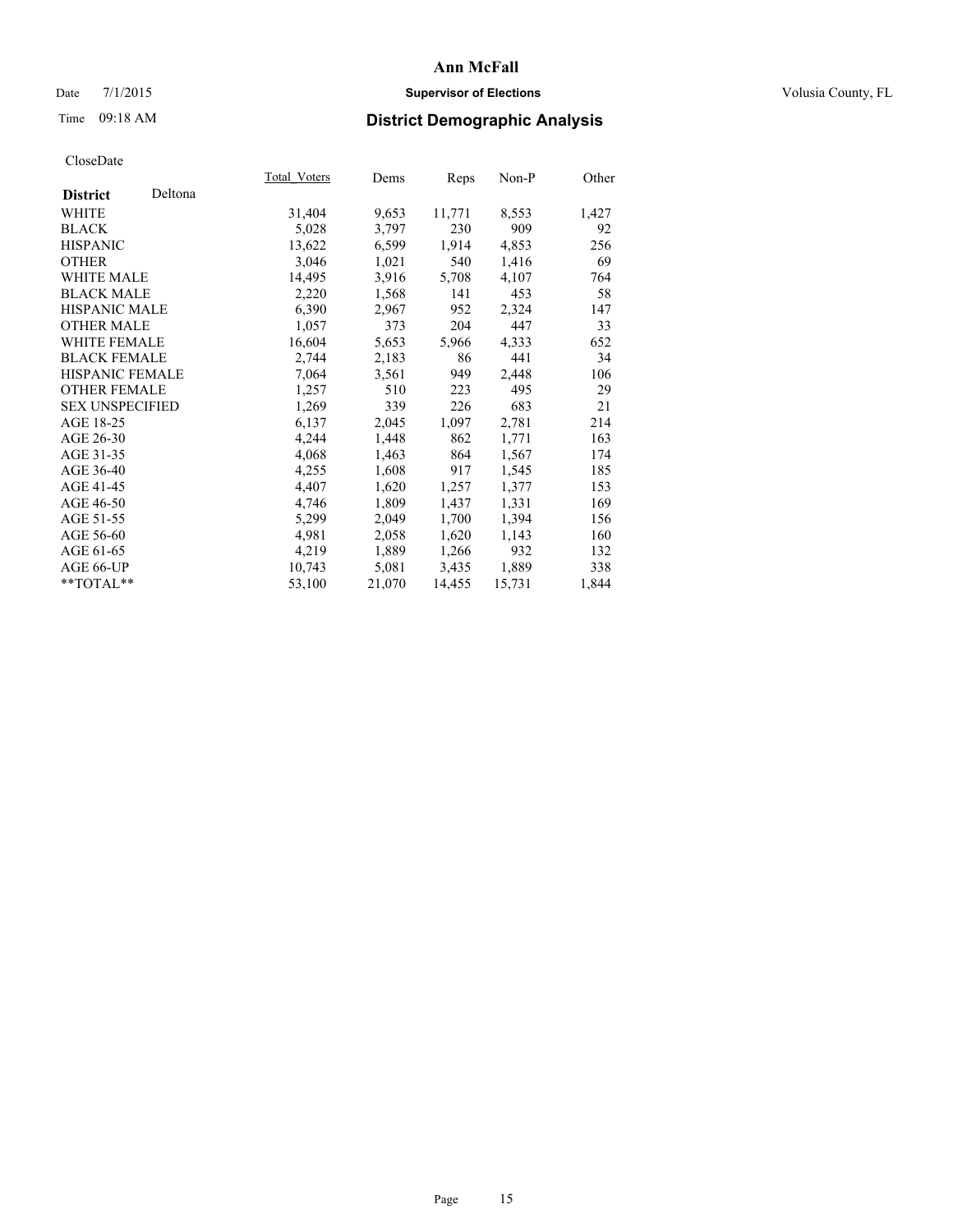# Date 7/1/2015 **Supervisor of Elections Supervisor of Elections** Volusia County, FL

# Time 09:18 AM **District Demographic Analysis**

|                        |           | Total Voters | Dems  | <b>Reps</b>    | Non-P | Other          |
|------------------------|-----------|--------------|-------|----------------|-------|----------------|
| <b>District</b>        | Edgewater |              |       |                |       |                |
| WHITE                  |           | 12,983       | 4,488 | 4,311          | 3,741 | 443            |
| <b>BLACK</b>           |           | 309          | 226   | 13             | 67    | 3              |
| <b>HISPANIC</b>        |           | 206          | 82    | 46             | 75    | 3              |
| <b>OTHER</b>           |           | 438          | 127   | 85             | 220   | 6              |
| <b>WHITE MALE</b>      |           | 5,855        | 1,782 | 2,092          | 1,743 | 238            |
| <b>BLACK MALE</b>      |           | 147          | 97    | 9              | 38    | 3              |
| <b>HISPANIC MALE</b>   |           | 81           | 30    | 18             | 31    | $\overline{2}$ |
| <b>OTHER MALE</b>      |           | 148          | 45    | 35             | 65    | 3              |
| <b>WHITE FEMALE</b>    |           | 7,039        | 2,674 | 2,190          | 1,971 | 204            |
| <b>BLACK FEMALE</b>    |           | 159          | 127   | $\overline{4}$ | 28    | 0              |
| HISPANIC FEMALE        |           | 122          | 50    | 28             | 43    | 1              |
| <b>OTHER FEMALE</b>    |           | 178          | 64    | 40             | 71    | 3              |
| <b>SEX UNSPECIFIED</b> |           | 207          | 54    | 39             | 113   | 1              |
| AGE 18-25              |           | 1,151        | 324   | 252            | 538   | 37             |
| AGE 26-30              |           | 843          | 230   | 199            | 390   | 24             |
| AGE 31-35              |           | 802          | 233   | 214            | 332   | 23             |
| AGE 36-40              |           | 865          | 249   | 251            | 326   | 39             |
| AGE 41-45              |           | 951          | 311   | 271            | 336   | 33             |
| AGE 46-50              |           | 993          | 328   | 338            | 300   | 27             |
| AGE 51-55              |           | 1,305        | 460   | 432            | 369   | 44             |
| AGE 56-60              |           | 1,395        | 490   | 508            | 358   | 39             |
| AGE 61-65              |           | 1,386        | 569   | 442            | 326   | 49             |
| AGE 66-UP              |           | 4,245        | 1,729 | 1,548          | 828   | 140            |
| **TOTAL**              |           | 13,936       | 4,923 | 4,455          | 4,103 | 455            |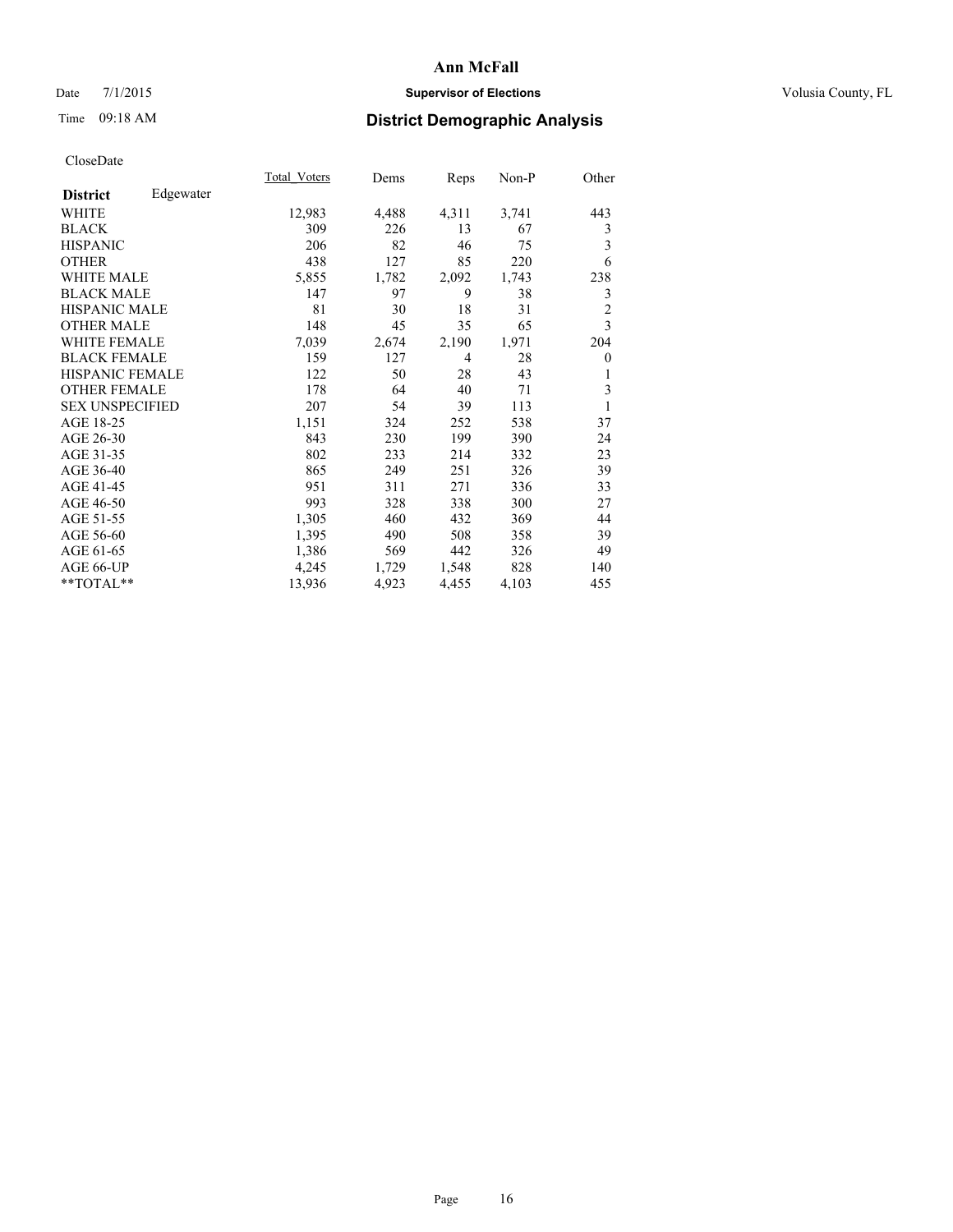# Date 7/1/2015 **Supervisor of Elections Supervisor of Elections** Volusia County, FL

# Time 09:18 AM **District Demographic Analysis**

|                        |            | <b>Total Voters</b> | Dems  | Reps  | Non-P | Other          |
|------------------------|------------|---------------------|-------|-------|-------|----------------|
| <b>District</b>        | Holly Hill |                     |       |       |       |                |
| WHITE                  |            | 5,592               | 2,094 | 1,721 | 1,554 | 223            |
| <b>BLACK</b>           |            | 839                 | 642   | 29    | 158   | 10             |
| <b>HISPANIC</b>        |            | 210                 | 104   | 24    | 80    | $\overline{2}$ |
| <b>OTHER</b>           |            | 303                 | 118   | 43    | 134   | 8              |
| WHITE MALE             |            | 2,504               | 834   | 800   | 759   | 111            |
| <b>BLACK MALE</b>      |            | 306                 | 207   | 16    | 75    | 8              |
| HISPANIC MALE          |            | 94                  | 42    | 13    | 37    | $\overline{2}$ |
| <b>OTHER MALE</b>      |            | 97                  | 37    | 13    | 41    | 6              |
| <b>WHITE FEMALE</b>    |            | 3,041               | 1,248 | 908   | 776   | 109            |
| <b>BLACK FEMALE</b>    |            | 525                 | 428   | 13    | 82    | $\overline{2}$ |
| <b>HISPANIC FEMALE</b> |            | 116                 | 62    | 11    | 43    | $\theta$       |
| <b>OTHER FEMALE</b>    |            | 126                 | 58    | 29    | 38    | 1              |
| <b>SEX UNSPECIFIED</b> |            | 135                 | 42    | 14    | 75    | $\overline{4}$ |
| AGE 18-25              |            | 707                 | 258   | 133   | 300   | 16             |
| AGE 26-30              |            | 482                 | 199   | 86    | 179   | 18             |
| AGE 31-35              |            | 433                 | 198   | 82    | 140   | 13             |
| AGE 36-40              |            | 389                 | 161   | 71    | 144   | 13             |
| AGE 41-45              |            | 452                 | 176   | 98    | 159   | 19             |
| AGE 46-50              |            | 571                 | 228   | 154   | 172   | 17             |
| AGE 51-55              |            | 729                 | 304   | 197   | 194   | 34             |
| AGE 56-60              |            | 696                 | 293   | 188   | 186   | 29             |
| AGE 61-65              |            | 637                 | 287   | 172   | 157   | 21             |
| AGE 66-UP              |            | 1,848               | 854   | 636   | 295   | 63             |
| **TOTAL**              |            | 6,944               | 2,958 | 1,817 | 1,926 | 243            |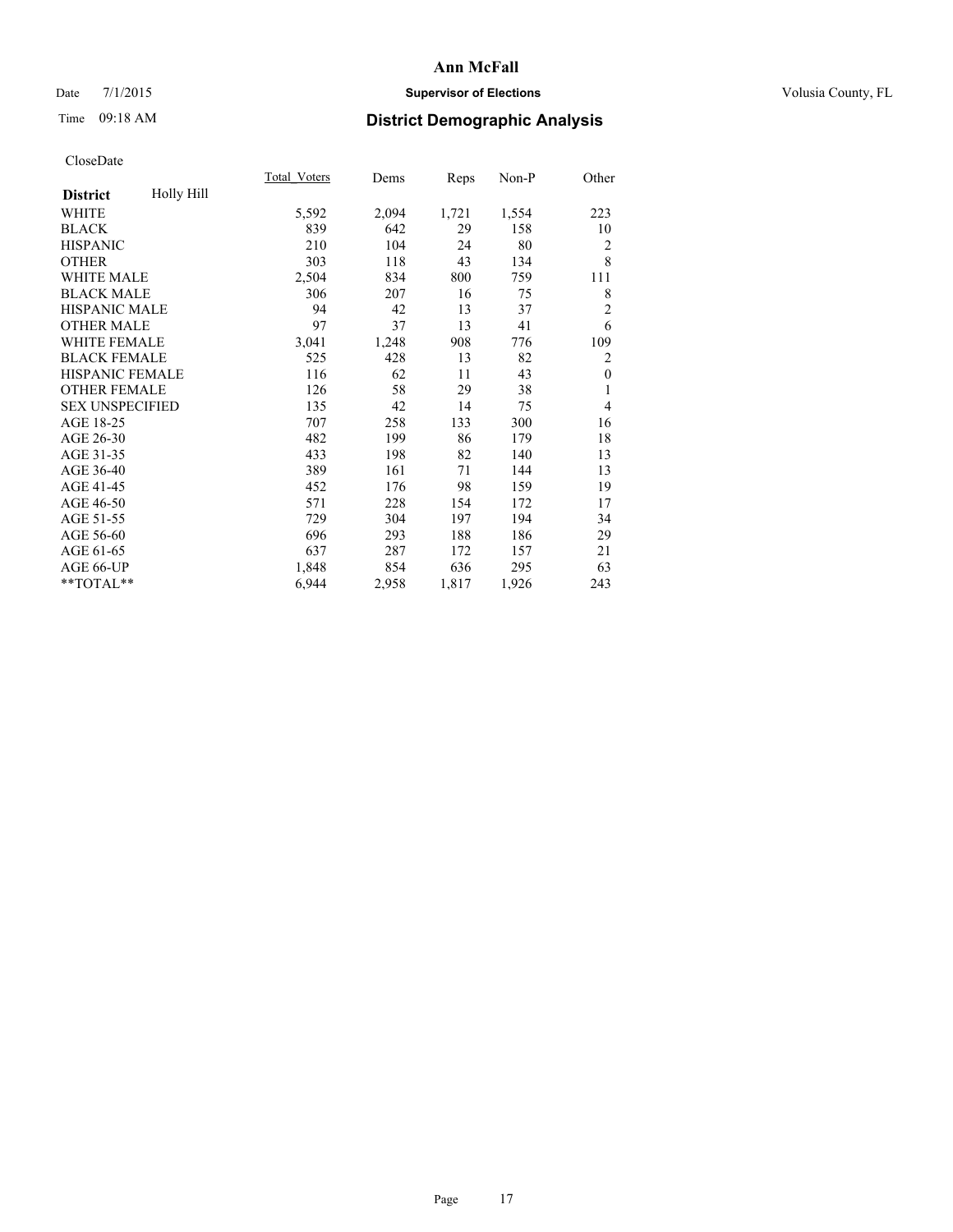# Date 7/1/2015 **Supervisor of Elections Supervisor of Elections** Volusia County, FL

# Time 09:18 AM **District Demographic Analysis**

|                        |            | <b>Total Voters</b> | Dems | Reps           | Non-P | Other          |
|------------------------|------------|---------------------|------|----------------|-------|----------------|
| <b>District</b>        | Lake Helen |                     |      |                |       |                |
| WHITE                  |            | 1,644               | 550  | 611            | 417   | 66             |
| <b>BLACK</b>           |            | 172                 | 152  | $\overline{4}$ | 13    | 3              |
| <b>HISPANIC</b>        |            | 45                  | 13   | 15             | 13    | 4              |
| <b>OTHER</b>           |            | 51                  | 18   | 14             | 19    | $\theta$       |
| WHITE MALE             |            | 743                 | 219  | 300            | 191   | 33             |
| <b>BLACK MALE</b>      |            | 75                  | 68   | 2              | 4     | 1              |
| <b>HISPANIC MALE</b>   |            | 18                  | 4    | 6              | 6     | $\overline{2}$ |
| <b>OTHER MALE</b>      |            | 15                  | 9    | 1              | 5     | $\mathbf{0}$   |
| <b>WHITE FEMALE</b>    |            | 886                 | 328  | 306            | 219   | 33             |
| <b>BLACK FEMALE</b>    |            | 93                  | 82   | 1              | 8     | $\overline{2}$ |
| <b>HISPANIC FEMALE</b> |            | 27                  | 9    | 9              | 7     | $\overline{2}$ |
| <b>OTHER FEMALE</b>    |            | 23                  | 8    | 5              | 10    | $\theta$       |
| <b>SEX UNSPECIFIED</b> |            | 32                  | 6    | 14             | 12    | $\theta$       |
| AGE 18-25              |            | 164                 | 45   | 41             | 67    | 11             |
| AGE 26-30              |            | 121                 | 39   | 32             | 47    | 3              |
| AGE 31-35              |            | 120                 | 38   | 29             | 51    | $\overline{c}$ |
| AGE 36-40              |            | 103                 | 26   | 32             | 36    | 9              |
| AGE 41-45              |            | 126                 | 36   | 38             | 44    | 8              |
| AGE 46-50              |            | 139                 | 53   | 54             | 26    | 6              |
| AGE 51-55              |            | 200                 | 76   | 70             | 44    | 10             |
| AGE 56-60              |            | 219                 | 83   | 89             | 36    | 11             |
| AGE 61-65              |            | 206                 | 94   | 65             | 43    | 4              |
| AGE 66-UP              |            | 514                 | 243  | 194            | 68    | 9              |
| **TOTAL**              |            | 1,912               | 733  | 644            | 462   | 73             |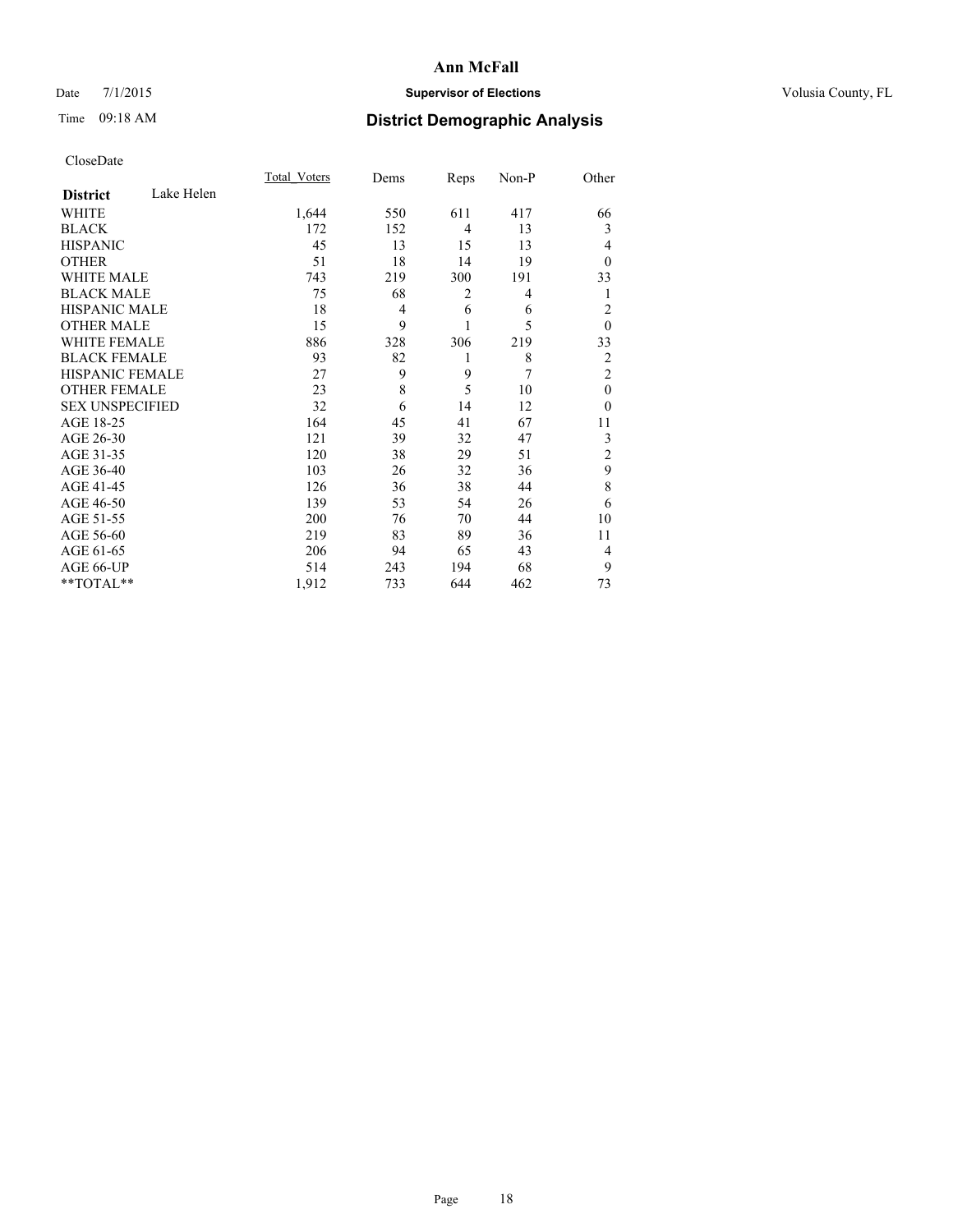# Date 7/1/2015 **Supervisor of Elections Supervisor of Elections** Volusia County, FL

# Time 09:18 AM **District Demographic Analysis**

|                        | Total Voters     | Dems  | Reps  | Non-P | Other          |
|------------------------|------------------|-------|-------|-------|----------------|
| <b>District</b>        | New Smyrna Beach |       |       |       |                |
| WHITE                  | 16,987           | 5,160 | 6,936 | 4,286 | 605            |
| <b>BLACK</b>           | 707              | 578   | 20    | 101   | 8              |
| <b>HISPANIC</b>        | 269              | 88    | 75    | 100   | 6              |
| <b>OTHER</b>           | 590              | 157   | 146   | 273   | 14             |
| <b>WHITE MALE</b>      | 7,877            | 2,058 | 3,379 | 2,114 | 326            |
| <b>BLACK MALE</b>      | 291              | 226   | 6     | 52    | 7              |
| <b>HISPANIC MALE</b>   | 126              | 34    | 33    | 57    | $\overline{2}$ |
| <b>OTHER MALE</b>      | 192              | 49    | 56    | 84    | $\overline{3}$ |
| <b>WHITE FEMALE</b>    | 8,985            | 3,057 | 3,514 | 2,137 | 277            |
| <b>BLACK FEMALE</b>    | 410              | 347   | 14    | 48    | 1              |
| HISPANIC FEMALE        | 140              | 53    | 42    | 41    | 4              |
| <b>OTHER FEMALE</b>    | 251              | 89    | 71    | 81    | 10             |
| <b>SEX UNSPECIFIED</b> | 281              | 70    | 62    | 146   | 3              |
| AGE 18-25              | 1,116            | 308   | 289   | 470   | 49             |
| AGE 26-30              | 890              | 259   | 239   | 365   | 27             |
| AGE 31-35              | 892              | 281   | 237   | 338   | 36             |
| AGE 36-40              | 843              | 236   | 257   | 313   | 37             |
| AGE 41-45              | 1,006            | 299   | 349   | 323   | 35             |
| AGE 46-50              | 1,101            | 304   | 463   | 307   | 27             |
| AGE 51-55              | 1,530            | 446   | 665   | 369   | 50             |
| AGE 56-60              | 1,957            | 676   | 743   | 471   | 67             |
| AGE 61-65              | 2,136            | 766   | 820   | 483   | 67             |
| AGE 66-UP              | 7,082            | 2,408 | 3,115 | 1,321 | 238            |
| $*$ $TOTAI.**$         | 18,553           | 5,983 | 7,177 | 4,760 | 633            |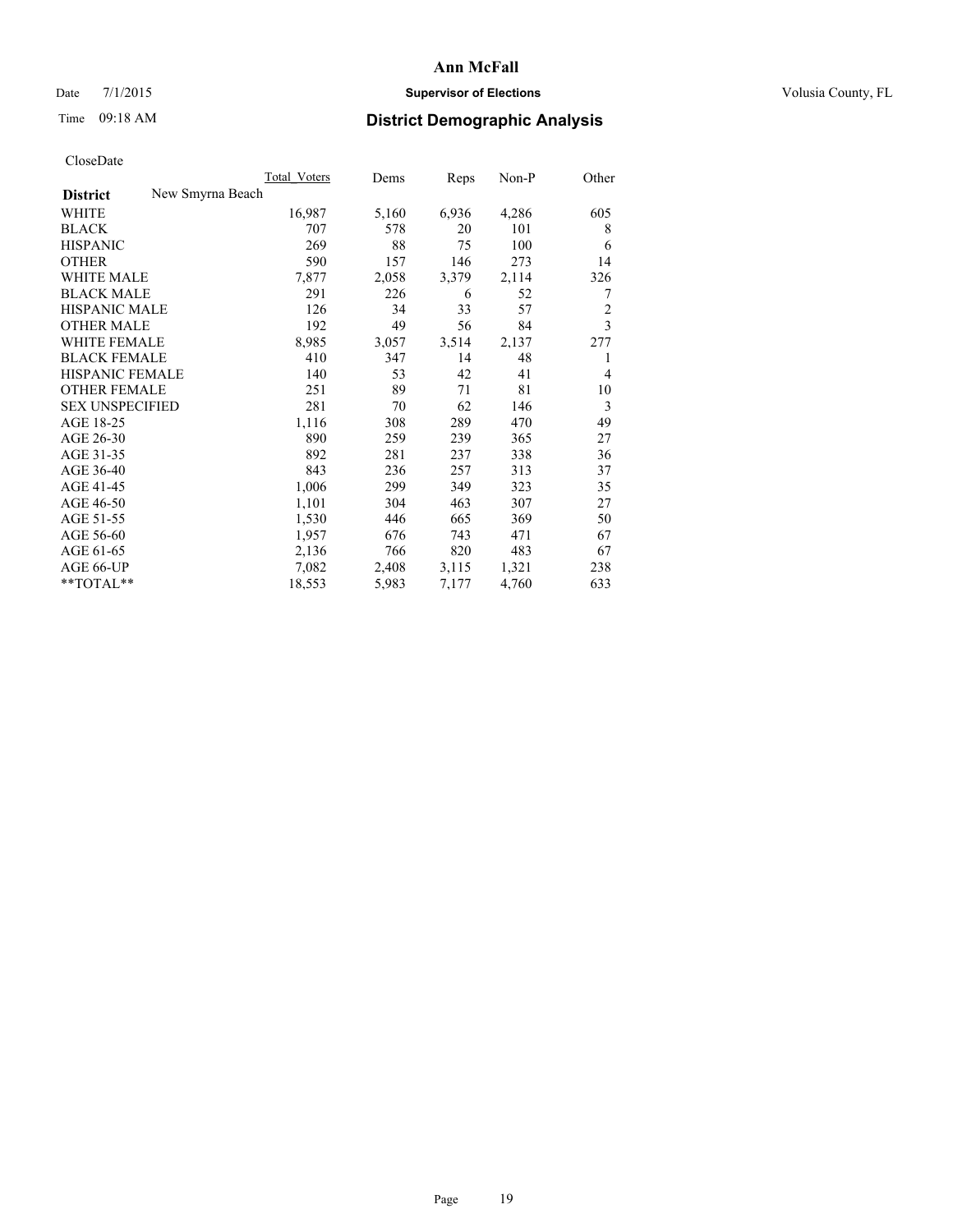# Date 7/1/2015 **Supervisor of Elections Supervisor of Elections** Volusia County, FL

# Time 09:18 AM **District Demographic Analysis**

|                        |          | <b>Total Voters</b> | Dems           | Reps           | Non-P          | Other          |
|------------------------|----------|---------------------|----------------|----------------|----------------|----------------|
| <b>District</b>        | Oak Hill |                     |                |                |                |                |
| WHITE                  |          | 1,140               | 377            | 448            | 284            | 31             |
| <b>BLACK</b>           |          | 158                 | 135            | $\overline{2}$ | 20             |                |
| <b>HISPANIC</b>        |          | 11                  | 7              | 3              | 1              | $\theta$       |
| <b>OTHER</b>           |          | 31                  | $\overline{7}$ | 9              | 13             | $\overline{2}$ |
| WHITE MALE             |          | 577                 | 175            | 227            | 155            | 20             |
| <b>BLACK MALE</b>      |          | 64                  | 52             | 1              | 10             | 1              |
| <b>HISPANIC MALE</b>   |          | 4                   | 1              | 3              | $\theta$       | $\mathbf{0}$   |
| <b>OTHER MALE</b>      |          | 12                  | $\overline{2}$ | 5              | 4              | 1              |
| <b>WHITE FEMALE</b>    |          | 550                 | 199            | 215            | 125            | 11             |
| <b>BLACK FEMALE</b>    |          | 93                  | 82             | 1              | 10             | $\theta$       |
| HISPANIC FEMALE        |          | 7                   | 6              | $\overline{0}$ | 1              | 0              |
| <b>OTHER FEMALE</b>    |          | 11                  | 5              | 3              | $\overline{2}$ |                |
| <b>SEX UNSPECIFIED</b> |          | 22                  | $\overline{4}$ | 7              | 11             | $\theta$       |
| AGE 18-25              |          | 78                  | 28             | 18             | 30             | $\overline{2}$ |
| AGE 26-30              |          | 69                  | 28             | 13             | 27             |                |
| AGE 31-35              |          | 68                  | 27             | 19             | 21             |                |
| AGE 36-40              |          | 54                  | 16             | 17             | 20             |                |
| AGE 41-45              |          | 70                  | 26             | 20             | 21             | 3              |
| AGE 46-50              |          | 81                  | 30             | 30             | 19             | $\overline{c}$ |
| AGE 51-55              |          | 119                 | 47             | 42             | 27             | 3              |
| AGE 56-60              |          | 176                 | 78             | 63             | 31             | 4              |
| AGE 61-65              |          | 153                 | 63             | 51             | 35             | 4              |
| AGE 66-UP              |          | 472                 | 183            | 189            | 87             | 13             |
| **TOTAL**              |          | 1,340               | 526            | 462            | 318            | 34             |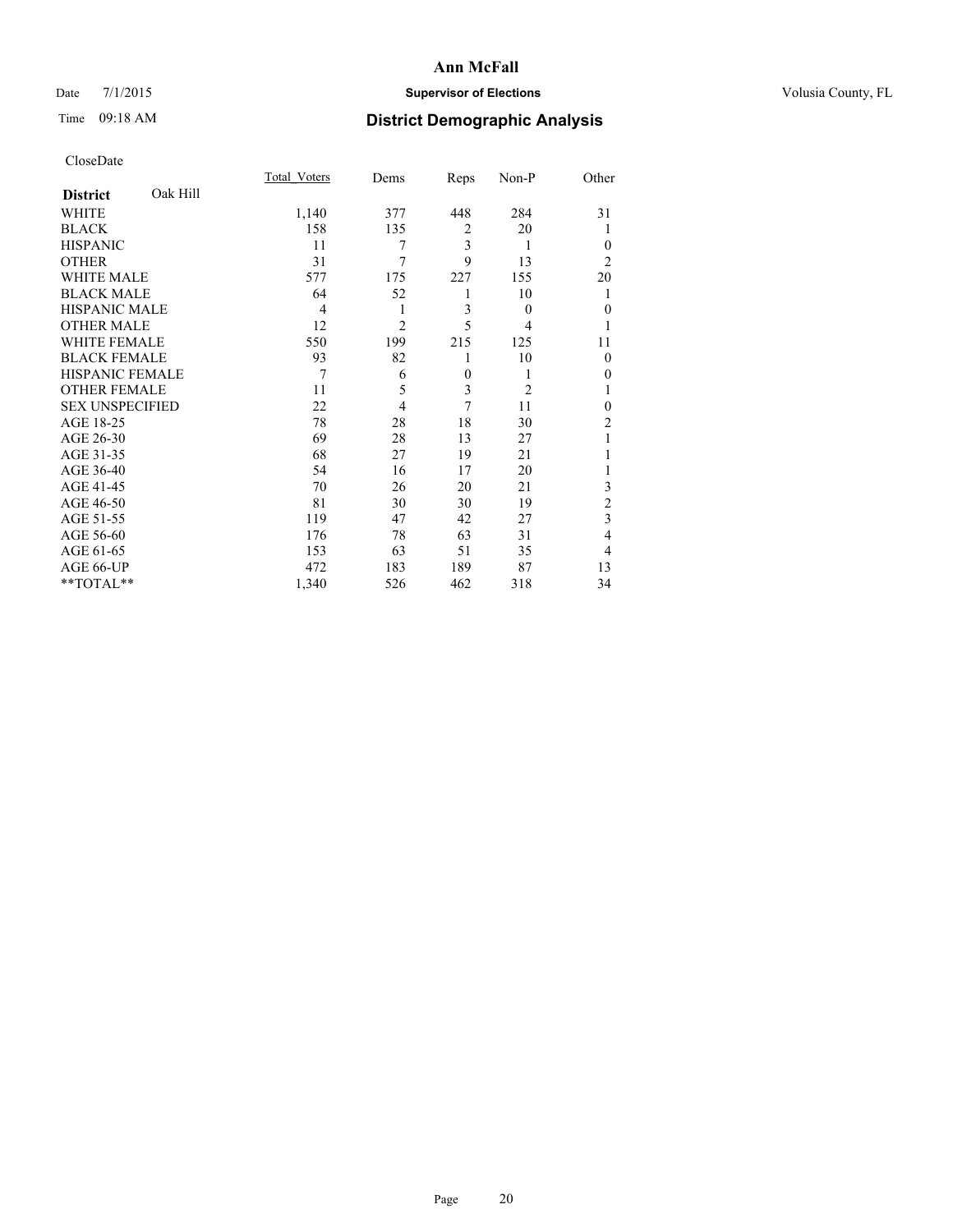# Date 7/1/2015 **Supervisor of Elections Supervisor of Elections** Volusia County, FL

# Time 09:18 AM **District Demographic Analysis**

|                        |             | Total Voters | Dems  | <b>Reps</b> | Non-P | Other          |
|------------------------|-------------|--------------|-------|-------------|-------|----------------|
| <b>District</b>        | Orange City |              |       |             |       |                |
| WHITE                  |             | 5,039        | 1,540 | 1,996       | 1,245 | 258            |
| <b>BLACK</b>           |             | 378          | 294   | 13          | 66    | 5              |
| <b>HISPANIC</b>        |             | 882          | 404   | 132         | 332   | 14             |
| <b>OTHER</b>           |             | 307          | 92    | 71          | 136   | 8              |
| <b>WHITE MALE</b>      |             | 2,150        | 579   | 862         | 574   | 135            |
| <b>BLACK MALE</b>      |             | 143          | 101   | 6           | 32    | 4              |
| <b>HISPANIC MALE</b>   |             | 366          | 166   | 64          | 132   | 4              |
| <b>OTHER MALE</b>      |             | 107          | 36    | 28          | 42    | 1              |
| WHITE FEMALE           |             | 2,854        | 950   | 1,122       | 659   | 123            |
| <b>BLACK FEMALE</b>    |             | 232          | 190   | 7           | 34    | 1              |
| HISPANIC FEMALE        |             | 505          | 233   | 66          | 196   | 10             |
| <b>OTHER FEMALE</b>    |             | 126          | 44    | 27          | 50    | 5              |
| <b>SEX UNSPECIFIED</b> |             | 122          | 31    | 29          | 60    | $\overline{2}$ |
| AGE 18-25              |             | 559          | 162   | 104         | 252   | 41             |
| AGE 26-30              |             | 381          | 129   | 93          | 147   | 12             |
| AGE 31-35              |             | 381          | 126   | 86          | 151   | 18             |
| AGE 36-40              |             | 382          | 132   | 110         | 132   | 8              |
| AGE 41-45              |             | 403          | 128   | 123         | 135   | 17             |
| AGE 46-50              |             | 417          | 142   | 120         | 137   | 18             |
| AGE 51-55              |             | 532          | 189   | 165         | 151   | 27             |
| AGE 56-60              |             | 514          | 188   | 185         | 125   | 16             |
| AGE 61-65              |             | 552          | 235   | 171         | 130   | 16             |
| AGE 66-UP              |             | 2,485        | 899   | 1,055       | 419   | 112            |
| **TOTAL**              |             | 6,606        | 2,330 | 2,212       | 1,779 | 285            |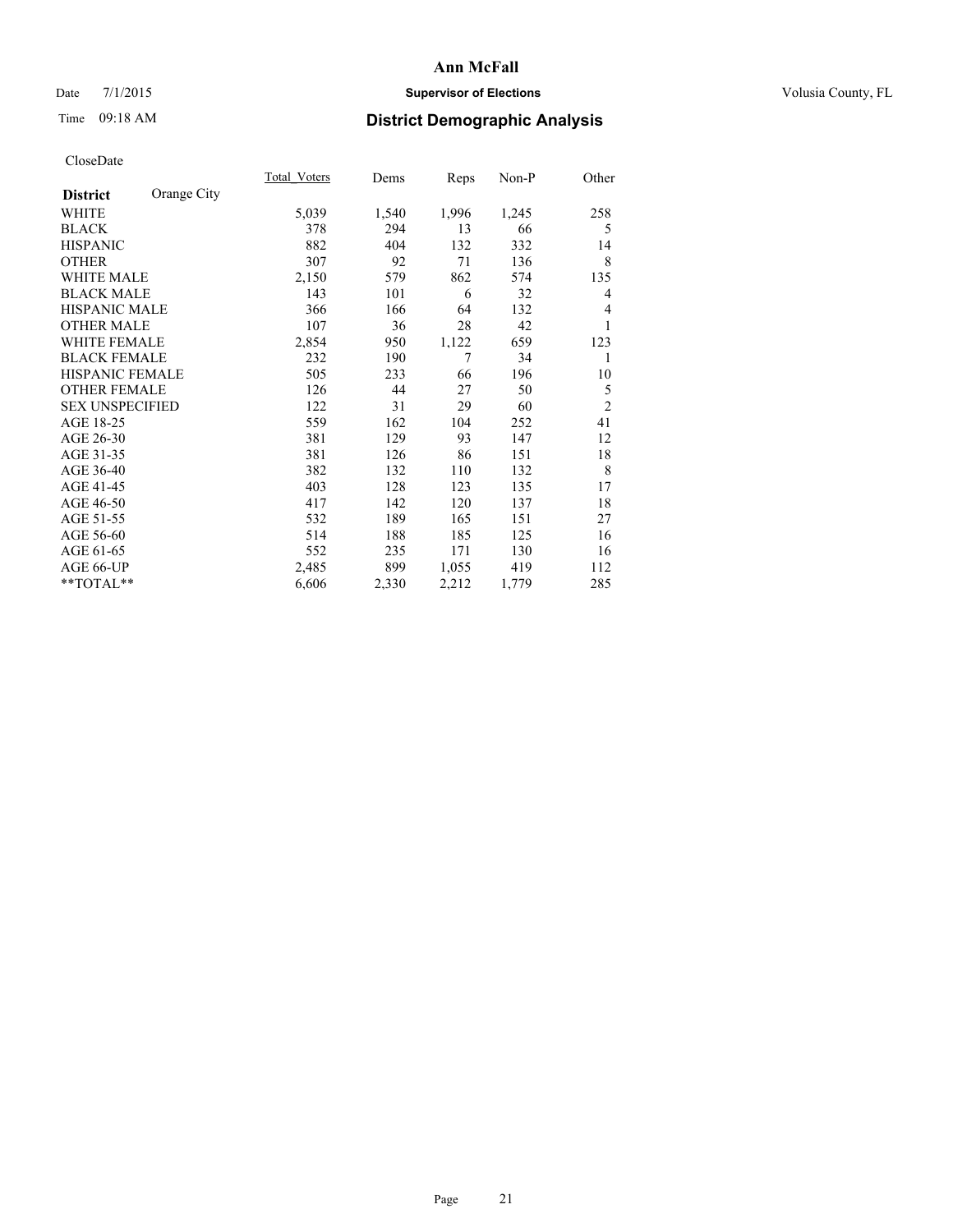# Date 7/1/2015 **Supervisor of Elections Supervisor of Elections** Volusia County, FL

# Time 09:18 AM **District Demographic Analysis**

|                        |              | Total Voters | Dems  | Reps   | Non-P | Other          |
|------------------------|--------------|--------------|-------|--------|-------|----------------|
| <b>District</b>        | Ormond Beach |              |       |        |       |                |
| WHITE                  |              | 26,332       | 8,290 | 11,016 | 6,083 | 943            |
| <b>BLACK</b>           |              | 977          | 742   | 46     | 166   | 23             |
| <b>HISPANIC</b>        |              | 629          | 243   | 163    | 207   | 16             |
| <b>OTHER</b>           |              | 1,501        | 477   | 379    | 608   | 37             |
| <b>WHITE MALE</b>      |              | 11,962       | 3,281 | 5,207  | 2,975 | 499            |
| <b>BLACK MALE</b>      |              | 411          | 289   | 21     | 89    | 12             |
| <b>HISPANIC MALE</b>   |              | 282          | 88    | 88     | 94    | 12             |
| <b>OTHER MALE</b>      |              | 568          | 178   | 151    | 220   | 19             |
| <b>WHITE FEMALE</b>    |              | 14,157       | 4,953 | 5,748  | 3,022 | 434            |
| <b>BLACK FEMALE</b>    |              | 554          | 446   | 24     | 73    | 11             |
| <b>HISPANIC FEMALE</b> |              | 339          | 152   | 72     | 111   | $\overline{4}$ |
| <b>OTHER FEMALE</b>    |              | 646          | 233   | 174    | 223   | 16             |
| <b>SEX UNSPECIFIED</b> |              | 520          | 132   | 119    | 257   | 12             |
| AGE 18-25              |              | 2,368        | 633   | 765    | 879   | 91             |
| AGE 26-30              |              | 1,629        | 522   | 492    | 565   | 50             |
| AGE 31-35              |              | 1,440        | 414   | 455    | 521   | 50             |
| AGE 36-40              |              | 1,529        | 430   | 544    | 481   | 74             |
| AGE 41-45              |              | 1,815        | 524   | 686    | 528   | 77             |
| AGE 46-50              |              | 2,227        | 629   | 979    | 544   | 75             |
| AGE 51-55              |              | 2,678        | 845   | 1,139  | 627   | 67             |
| AGE 56-60              |              | 2,882        | 1,007 | 1,189  | 609   | 77             |
| AGE 61-65              |              | 2,989        | 1,104 | 1,154  | 625   | 106            |
| AGE 66-UP              |              | 9,882        | 3,644 | 4,201  | 1,685 | 352            |
| $*$ TOTAL $*$          |              | 29,439       | 9,752 | 11,604 | 7,064 | 1,019          |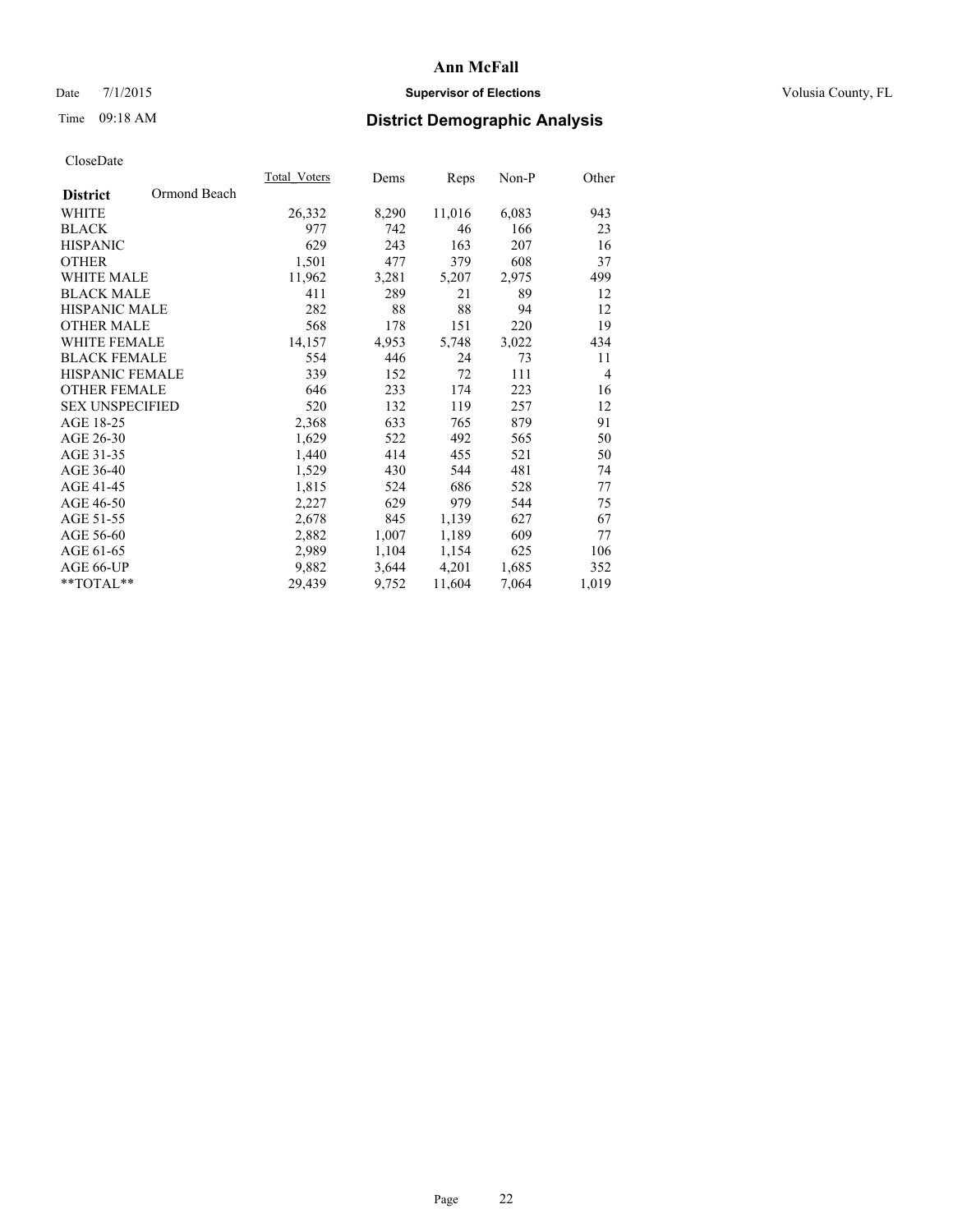# Date 7/1/2015 **Supervisor of Elections Supervisor of Elections** Volusia County, FL

# Time 09:18 AM **District Demographic Analysis**

|                        |         | Total Voters | Dems           | Reps           | Non-P | Other          |
|------------------------|---------|--------------|----------------|----------------|-------|----------------|
| <b>District</b>        | Pierson |              |                |                |       |                |
| WHITE                  |         | 550          | 188            | 240            | 108   | 14             |
| <b>BLACK</b>           |         | 47           | 39             | $\overline{2}$ | 6     | $\theta$       |
| <b>HISPANIC</b>        |         | 139          | 63             | 7              | 65    | 4              |
| <b>OTHER</b>           |         | 20           | 5              | 3              | 12    | $\theta$       |
| WHITE MALE             |         | 261          | 84             | 119            | 48    | 10             |
| <b>BLACK MALE</b>      |         | 22           | 18             | 1              | 3     | $\theta$       |
| <b>HISPANIC MALE</b>   |         | 65           | 32             | $\overline{2}$ | 30    | 1              |
| <b>OTHER MALE</b>      |         | 8            | 3              | $\overline{c}$ | 3     | 0              |
| WHITE FEMALE           |         | 284          | 103            | 118            | 59    | 4              |
| <b>BLACK FEMALE</b>    |         | 25           | 21             | 1              | 3     | $\theta$       |
| HISPANIC FEMALE        |         | 73           | 31             | 5              | 34    | 3              |
| <b>OTHER FEMALE</b>    |         | 6            | $\overline{2}$ | 1              | 3     | $\theta$       |
| <b>SEX UNSPECIFIED</b> |         | 12           | $\mathbf{1}$   | 3              | 8     | $\theta$       |
| AGE 18-25              |         | 109          | 38             | 20             | 51    | 0              |
| AGE 26-30              |         | 50           | 13             | 10             | 27    | 0              |
| AGE 31-35              |         | 58           | 14             | 22             | 20    | $\overline{c}$ |
| AGE 36-40              |         | 52           | 15             | 15             | 18    | 4              |
| AGE 41-45              |         | 56           | 17             | 18             | 19    | $\overline{c}$ |
| AGE 46-50              |         | 45           | 18             | 15             | 10    | $\overline{2}$ |
| AGE 51-55              |         | 72           | 35             | 24             | 10    | 3              |
| AGE 56-60              |         | 83           | 36             | 34             | 13    | $\theta$       |
| AGE 61-65              |         | 64           | 25             | 29             | 9     | 1              |
| AGE 66-UP              |         | 167          | 84             | 65             | 14    | 4              |
| $*$ TOTAL $**$         |         | 756          | 295            | 252            | 191   | 18             |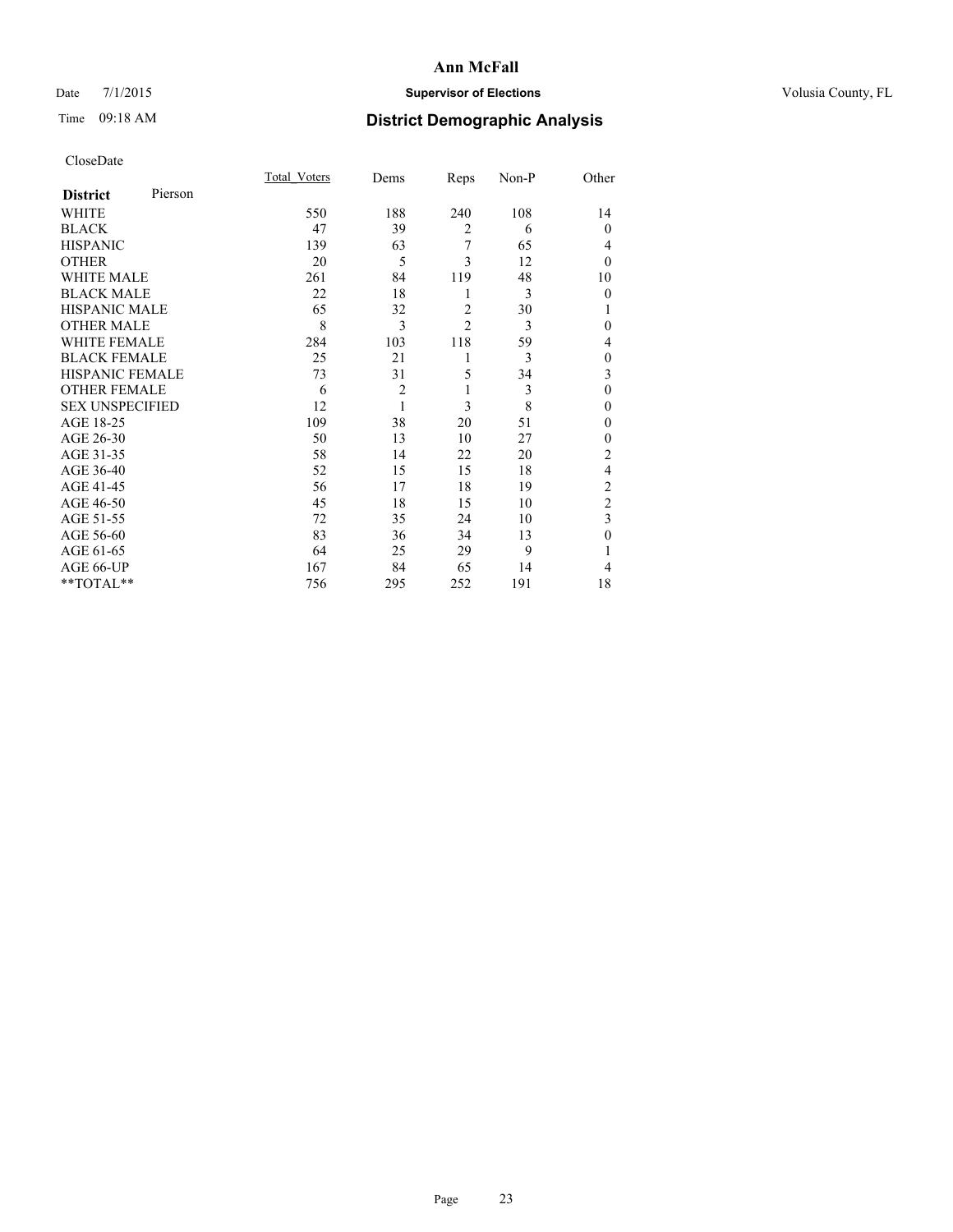# Date 7/1/2015 **Supervisor of Elections Supervisor of Elections** Volusia County, FL

# Time 09:18 AM **District Demographic Analysis**

|                        |             | <b>Total Voters</b> | Dems           | Reps           | Non-P          | Other        |
|------------------------|-------------|---------------------|----------------|----------------|----------------|--------------|
| <b>District</b>        | Ponce Inlet |                     |                |                |                |              |
| WHITE                  |             | 2,704               | 642            | 1,385          | 592            | 85           |
| <b>BLACK</b>           |             | 9                   | 4              | $\overline{2}$ | 3              | $\Omega$     |
| <b>HISPANIC</b>        |             | 44                  | 14             | 21             | 8              |              |
| <b>OTHER</b>           |             | 93                  | 23             | 32             | 34             | 4            |
| WHITE MALE             |             | 1,277               | 254            | 678            | 300            | 45           |
| <b>BLACK MALE</b>      |             | 4                   | $\overline{c}$ | 1              | 1              | $\mathbf{0}$ |
| <b>HISPANIC MALE</b>   |             | 18                  | 5              | 9              | 4              | $\theta$     |
| <b>OTHER MALE</b>      |             | 34                  | $\overline{7}$ | 14             | 10             | 3            |
| <b>WHITE FEMALE</b>    |             | 1,407               | 383            | 702            | 283            | 39           |
| <b>BLACK FEMALE</b>    |             | 5                   | $\overline{2}$ | 1              | $\overline{2}$ | $\theta$     |
| <b>HISPANIC FEMALE</b> |             | 26                  | 9              | 12             | $\overline{4}$ |              |
| <b>OTHER FEMALE</b>    |             | 43                  | 13             | 13             | 16             |              |
| <b>SEX UNSPECIFIED</b> |             | 36                  | 8              | 10             | 17             |              |
| AGE 18-25              |             | 139                 | 34             | 46             | 50             | 9            |
| AGE 26-30              |             | 78                  | 18             | 32             | 27             | 1            |
| AGE 31-35              |             | 79                  | 15             | 33             | 24             | 7            |
| AGE 36-40              |             | 76                  | 10             | 32             | 31             | 3            |
| AGE 41-45              |             | 116                 | 25             | 49             | 38             | 4            |
| AGE 46-50              |             | 142                 | 27             | 78             | 35             | 2            |
| AGE 51-55              |             | 256                 | 65             | 137            | 50             | 4            |
| AGE 56-60              |             | 306                 | 74             | 161            | 65             | 6            |
| AGE 61-65              |             | 381                 | 92             | 189            | 89             | 11           |
| AGE 66-UP              |             | 1,277               | 323            | 683            | 228            | 43           |
| **TOTAL**              |             | 2,850               | 683            | 1,440          | 637            | 90           |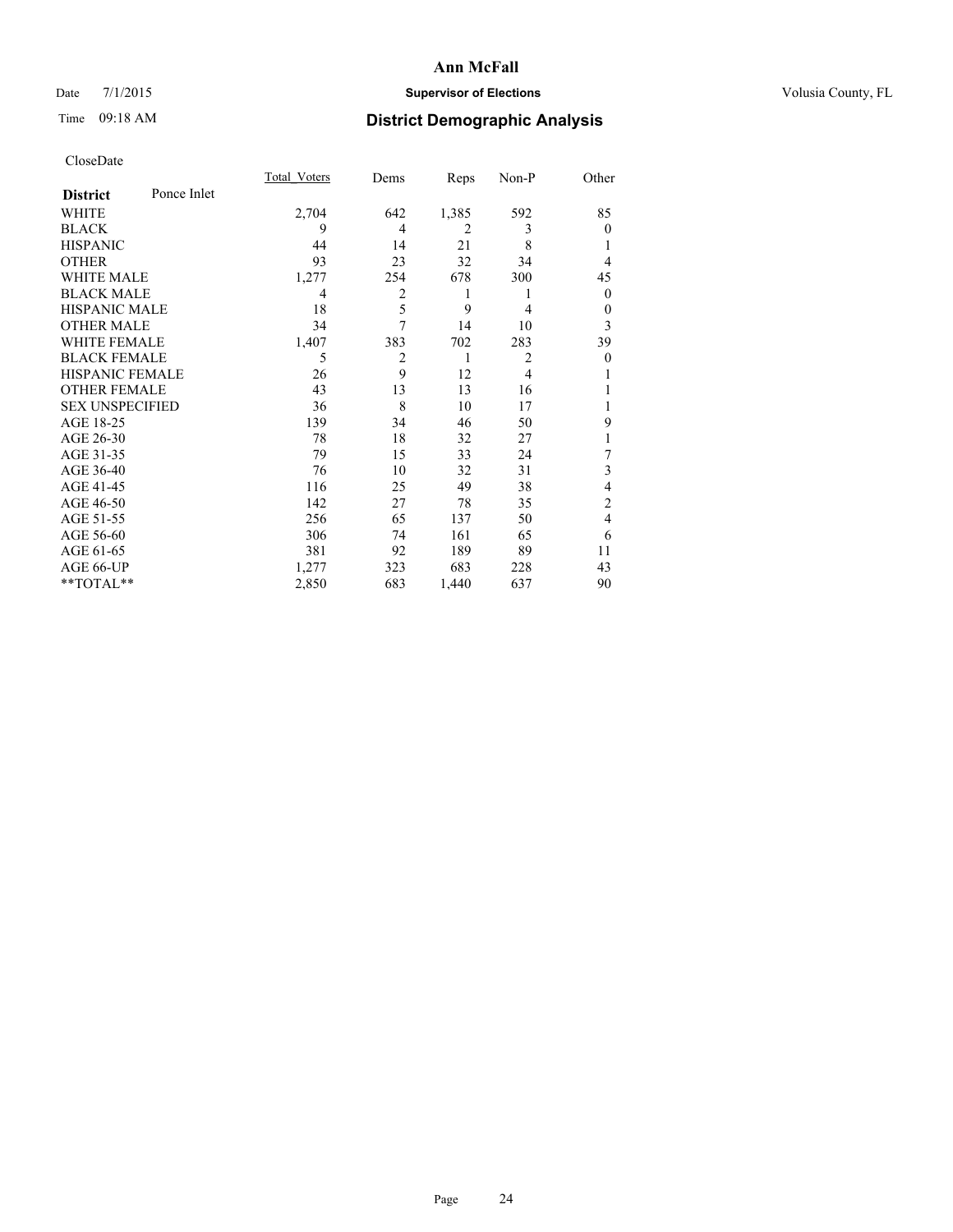# Date 7/1/2015 **Supervisor of Elections Supervisor of Elections** Volusia County, FL

# Time 09:18 AM **District Demographic Analysis**

|                        |             | Total Voters | Dems   | <b>Reps</b> | Non-P  | Other |
|------------------------|-------------|--------------|--------|-------------|--------|-------|
| <b>District</b>        | Port Orange |              |        |             |        |       |
| WHITE                  |             | 34,678       | 11,016 | 13,154      | 9,139  | 1,369 |
| <b>BLACK</b>           |             | 1,160        | 871    | 57          | 208    | 24    |
| <b>HISPANIC</b>        |             | 1,117        | 433    | 234         | 413    | 37    |
| <b>OTHER</b>           |             | 1,841        | 570    | 401         | 820    | 50    |
| WHITE MALE             |             | 15,840       | 4,383  | 6,369       | 4,364  | 724   |
| <b>BLACK MALE</b>      |             | 499          | 348    | 33          | 108    | 10    |
| <b>HISPANIC MALE</b>   |             | 509          | 186    | 115         | 185    | 23    |
| <b>OTHER MALE</b>      |             | 694          | 212    | 160         | 293    | 29    |
| WHITE FEMALE           |             | 18,487       | 6,531  | 6,662       | 4,666  | 628   |
| <b>BLACK FEMALE</b>    |             | 648          | 514    | 23          | 97     | 14    |
| <b>HISPANIC FEMALE</b> |             | 589          | 243    | 114         | 218    | 14    |
| <b>OTHER FEMALE</b>    |             | 791          | 281    | 182         | 311    | 17    |
| <b>SEX UNSPECIFIED</b> |             | 739          | 192    | 188         | 338    | 21    |
| AGE 18-25              |             | 3,277        | 892    | 856         | 1,378  | 151   |
| AGE 26-30              |             | 2,489        | 759    | 659         | 982    | 89    |
| AGE 31-35              |             | 2,334        | 702    | 667         | 858    | 107   |
| AGE 36-40              |             | 2,274        | 687    | 694         | 788    | 105   |
| AGE 41-45              |             | 2,643        | 802    | 940         | 814    | 87    |
| AGE 46-50              |             | 2,880        | 864    | 1,094       | 823    | 99    |
| AGE 51-55              |             | 3,603        | 1,157  | 1,428       | 899    | 119   |
| AGE 56-60              |             | 3,682        | 1,293  | 1,423       | 849    | 117   |
| AGE 61-65              |             | 3,702        | 1,406  | 1,340       | 833    | 123   |
| AGE 66-UP              |             | 11,912       | 4,328  | 4,745       | 2,356  | 483   |
| $*$ TOTAL $*$          |             | 38,796       | 12,890 | 13,846      | 10,580 | 1,480 |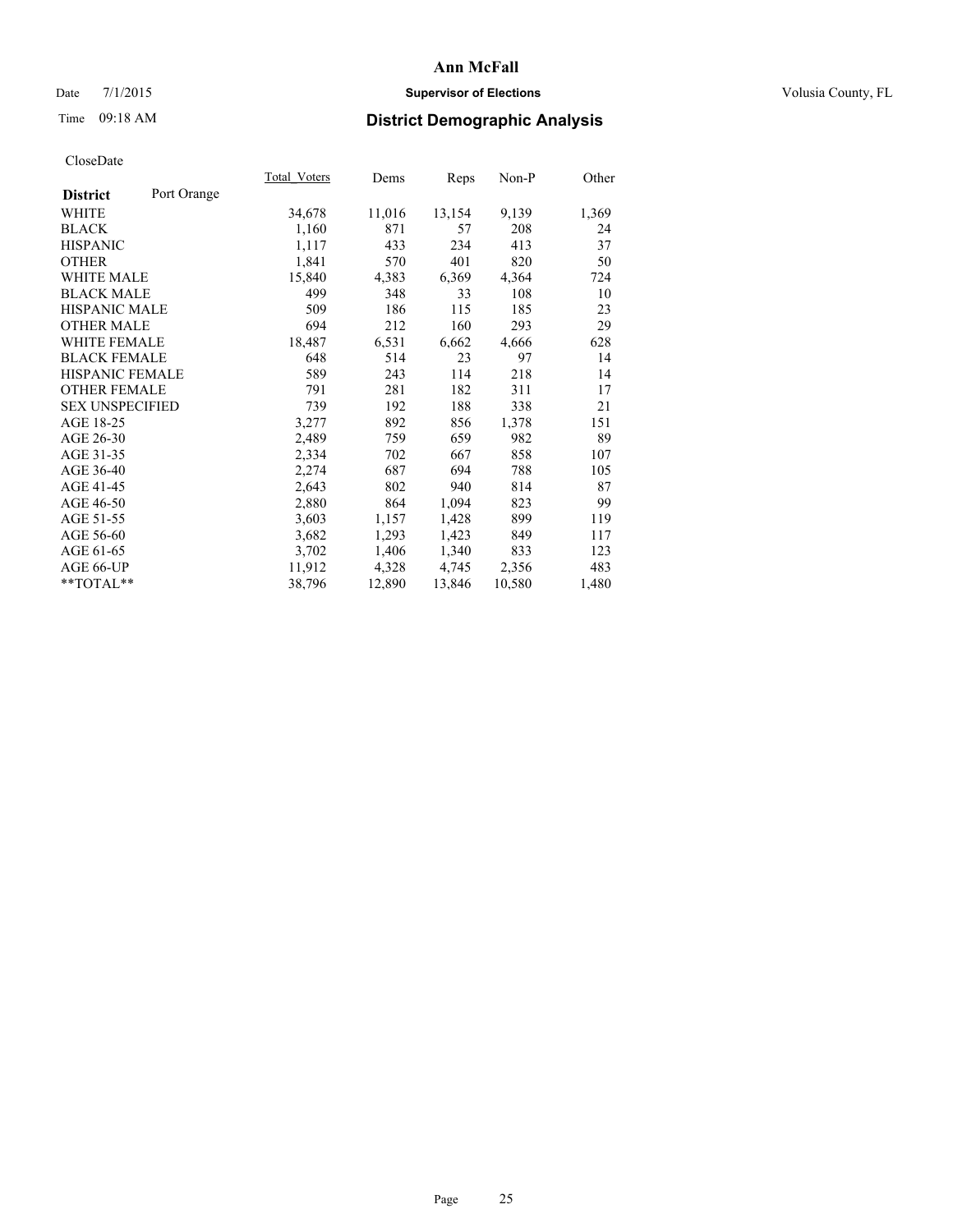# Date 7/1/2015 **Supervisor of Elections Supervisor of Elections** Volusia County, FL

# Time 09:18 AM **District Demographic Analysis**

|                        |               | Total Voters | Dems  | Reps  | $Non-P$ | Other          |
|------------------------|---------------|--------------|-------|-------|---------|----------------|
| <b>District</b>        | South Daytona |              |       |       |         |                |
| WHITE                  |               | 6,565        | 2,413 | 2,242 | 1,670   | 240            |
| <b>BLACK</b>           |               | 641          | 495   | 23    | 118     | 5              |
| <b>HISPANIC</b>        |               | 198          | 92    | 34    | 63      | 9              |
| <b>OTHER</b>           |               | 336          | 122   | 59    | 149     | 6              |
| <b>WHITE MALE</b>      |               | 3,017        | 962   | 1,108 | 802     | 145            |
| <b>BLACK MALE</b>      |               | 251          | 186   | 9     | 53      | 3              |
| <b>HISPANIC MALE</b>   |               | 96           | 40    | 20    | 31      | 5              |
| <b>OTHER MALE</b>      |               | 98           | 37    | 18    | 41      | $\overline{2}$ |
| <b>WHITE FEMALE</b>    |               | 3,506        | 1,435 | 1,123 | 853     | 95             |
| <b>BLACK FEMALE</b>    |               | 381          | 302   | 13    | 64      | $\overline{2}$ |
| <b>HISPANIC FEMALE</b> |               | 99           | 50    | 14    | 31      | $\overline{4}$ |
| <b>OTHER FEMALE</b>    |               | 147          | 66    | 29    | 48      | $\overline{4}$ |
| <b>SEX UNSPECIFIED</b> |               | 145          | 44    | 24    | 77      | $\theta$       |
| AGE 18-25              |               | 684          | 250   | 151   | 260     | 23             |
| AGE 26-30              |               | 586          | 207   | 149   | 206     | 24             |
| AGE 31-35              |               | 477          | 195   | 108   | 162     | 12             |
| AGE 36-40              |               | 445          | 167   | 110   | 147     | 21             |
| AGE 41-45              |               | 494          | 187   | 144   | 145     | 18             |
| AGE 46-50              |               | 632          | 234   | 218   | 165     | 15             |
| AGE 51-55              |               | 782          | 305   | 257   | 193     | 27             |
| AGE 56-60              |               | 810          | 330   | 273   | 185     | 22             |
| AGE 61-65              |               | 762          | 336   | 248   | 150     | 28             |
| AGE 66-UP              |               | 2,068        | 911   | 700   | 387     | 70             |
| **TOTAL**              |               | 7,740        | 3,122 | 2,358 | 2,000   | 260            |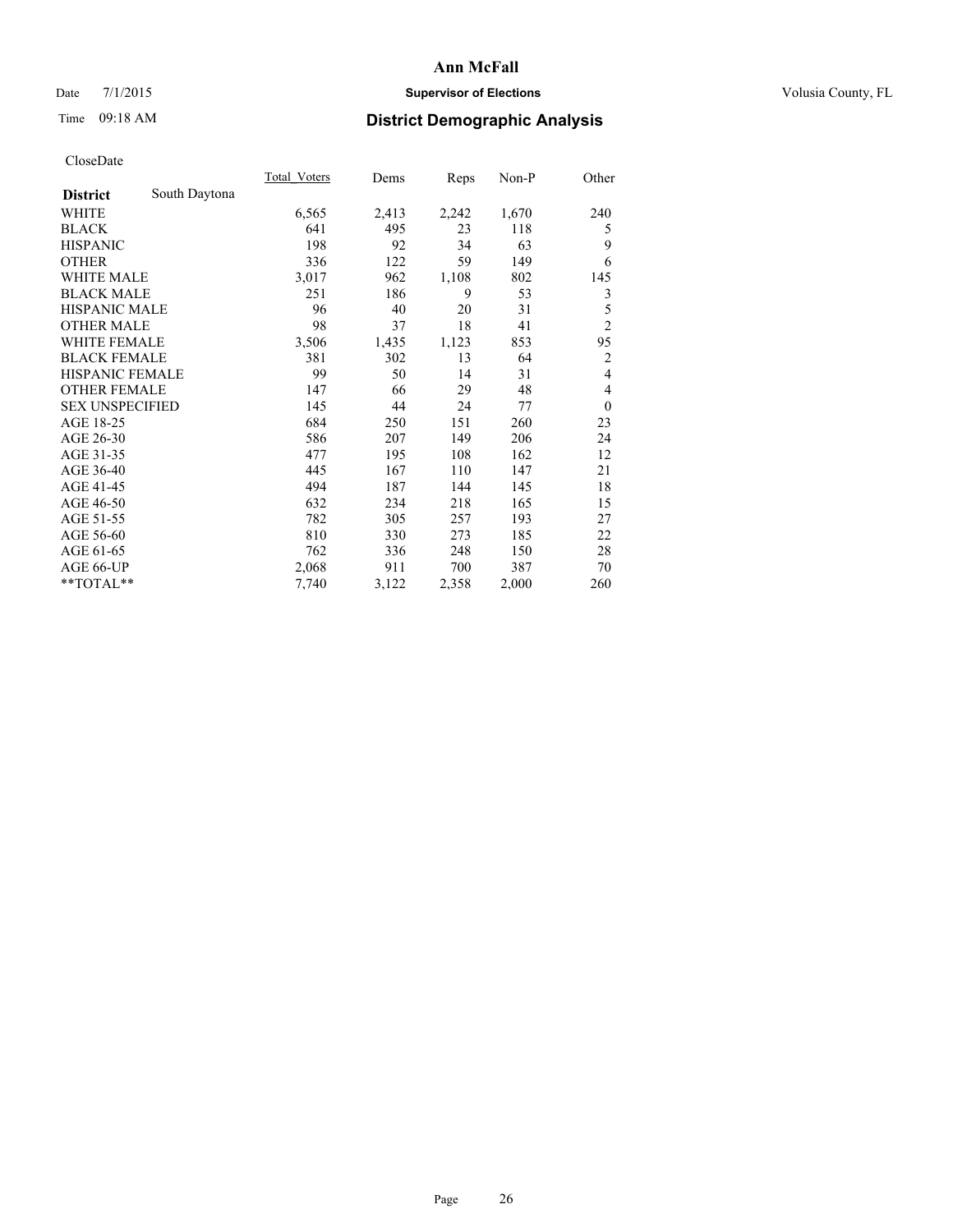# Date 7/1/2015 **Supervisor of Elections Supervisor of Elections** Volusia County, FL

# Time 09:18 AM **District Demographic Analysis**

|                        |               | <b>Total Voters</b> | Dems     | Reps     | Non-P | Other |
|------------------------|---------------|---------------------|----------|----------|-------|-------|
| <b>District</b>        | Flagler Beach |                     |          |          |       |       |
| WHITE                  |               | 56                  | 21       | 17       | 16    | 2     |
| <b>BLACK</b>           |               | 0                   | $\Omega$ | 0        | 0     | 0     |
| <b>HISPANIC</b>        |               | 0                   | 0        | 0        | 0     | 0     |
| OTHER                  |               | 3                   |          | 2        |       |       |
| WHITE MALE             |               | 23                  | 6        | 7        | 9     |       |
| <b>BLACK MALE</b>      |               | 0                   | 0        | 0        |       | 0     |
| <b>HISPANIC MALE</b>   |               |                     | 0        |          |       | 0     |
| <b>OTHER MALE</b>      |               | 2                   |          |          |       |       |
| <b>WHITE FEMALE</b>    |               | 33                  | 15       | 10       |       |       |
| <b>BLACK FEMALE</b>    |               | 0                   | $\Omega$ | $\Omega$ |       | 0     |
| <b>HISPANIC FEMALE</b> |               |                     | 0        |          |       | 0     |
| <b>OTHER FEMALE</b>    |               |                     | 0        |          |       | 0     |
| <b>SEX UNSPECIFIED</b> |               |                     | 0        |          |       | 0     |
| AGE 18-25              |               |                     |          |          |       | 0     |
| AGE 26-30              |               |                     |          | 0        |       | 0     |
| AGE 31-35              |               |                     |          |          |       | 0     |
| AGE 36-40              |               |                     | 0        |          |       | 0     |
| AGE 41-45              |               |                     |          |          |       | 0     |
| AGE 46-50              |               |                     |          |          |       | 0     |
| AGE 51-55              |               |                     |          |          |       |       |
| AGE 56-60              |               |                     |          | 2        |       | 0     |
| AGE 61-65              |               |                     |          | 3        |       |       |
| AGE 66-UP              |               | 45                  | 18       | 13       | 12    | 2     |
| **TOTAL**              |               | 59                  | 22       | 19       | 16    | 2     |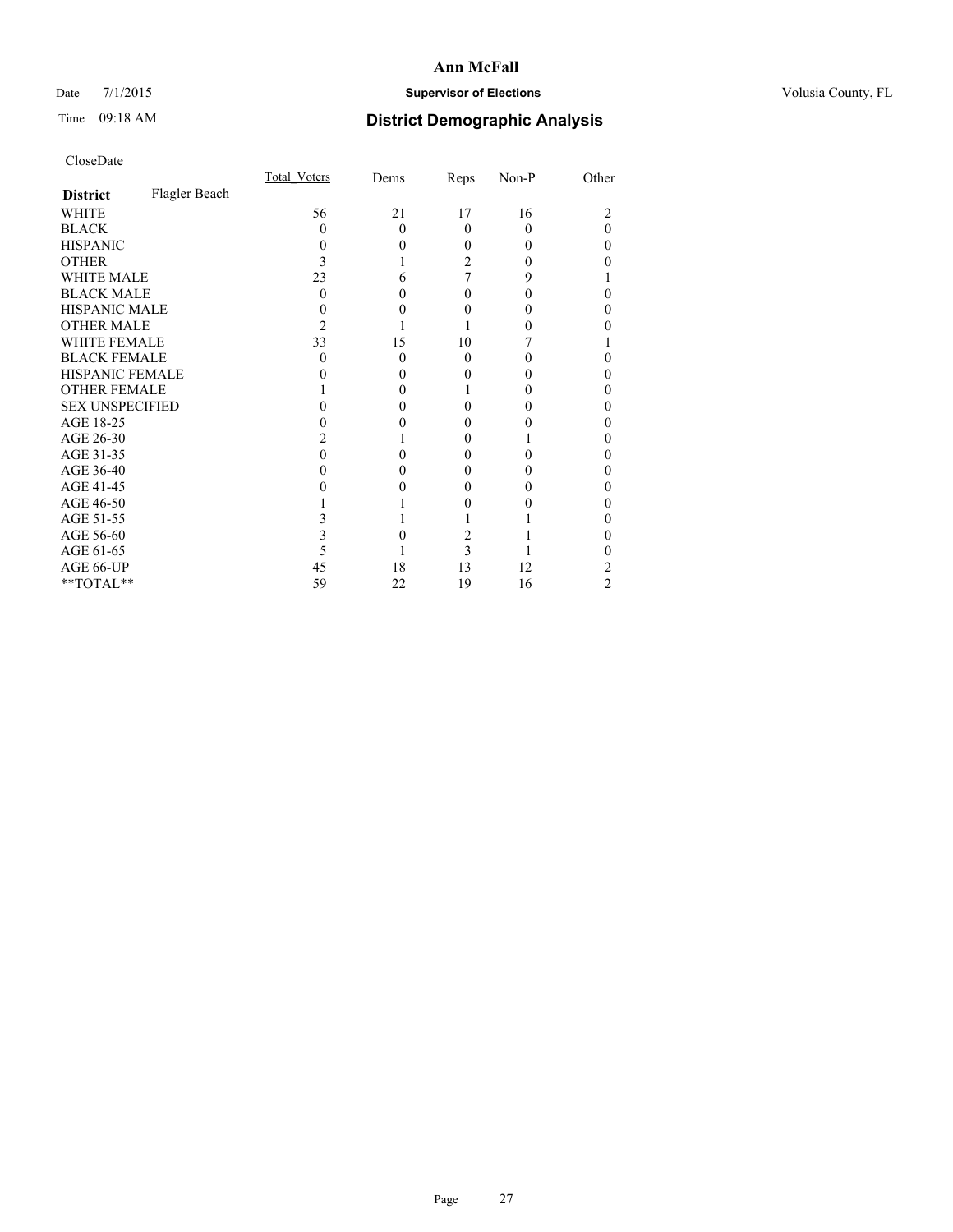# Date 7/1/2015 **Supervisor of Elections Supervisor of Elections** Volusia County, FL

# Time 09:18 AM **District Demographic Analysis**

|                                              | <b>Total Voters</b> | Dems   | Reps   | $Non-P$ | Other |
|----------------------------------------------|---------------------|--------|--------|---------|-------|
| <b>Hospital Authority</b><br><b>District</b> |                     |        |        |         |       |
| WHITE                                        | 95,824              | 28,723 | 39,088 | 23,810  | 4,203 |
| <b>BLACK</b>                                 | 10,181              | 7,931  | 409    | 1,674   | 167   |
| <b>HISPANIC</b>                              | 19,169              | 8,904  | 2,940  | 6,941   | 384   |
| <b>OTHER</b>                                 | 6,809               | 2,118  | 1,470  | 3,051   | 170   |
| WHITE MALE                                   | 44,240              | 11,485 | 18,950 | 11,531  | 2,274 |
| <b>BLACK MALE</b>                            | 4,286               | 3,147  | 220    | 812     | 107   |
| <b>HISPANIC MALE</b>                         | 8,820               | 3.938  | 1,437  | 3,238   | 207   |
| <b>OTHER MALE</b>                            | 2,336               | 760    | 553    | 942     | 81    |
| <b>WHITE FEMALE</b>                          | 50,728              | 17,027 | 19,831 | 11,967  | 1,903 |
| <b>BLACK FEMALE</b>                          | 5,769               | 4,696  | 182    | 831     | 60    |
| HISPANIC FEMALE                              | 10,093              | 4,850  | 1,480  | 3,591   | 172   |
| <b>OTHER FEMALE</b>                          | 2,774               | 1,032  | 610    | 1,065   | 67    |
| <b>SEX UNSPECIFIED</b>                       | 2,936               | 741    | 643    | 1,499   | 53    |
| AGE 18-25                                    | 13,818              | 4,155  | 3,117  | 5,988   | 558   |
| AGE 26-30                                    | 9,171               | 2,885  | 2,236  | 3,716   | 334   |
| AGE 31-35                                    | 8,826               | 2,908  | 2,295  | 3,253   | 370   |
| AGE 36-40                                    | 9,020               | 3,059  | 2,439  | 3,107   | 415   |
| AGE 41-45                                    | 9.901               | 3,258  | 3,227  | 3,025   | 391   |
| AGE 46-50                                    | 10,936              | 3,723  | 3,982  | 2,836   | 395   |
| AGE 51-55                                    | 12,913              | 4,457  | 4,890  | 3,119   | 447   |
| AGE 56-60                                    | 12,665              | 4,767  | 4,744  | 2,719   | 435   |
| AGE 61-65                                    | 11,695              | 4,772  | 4,158  | 2,355   | 410   |
| AGE 66-UP                                    | 33,037              | 13,692 | 12,819 | 5,357   | 1,169 |
| $*$ $TOTAL**$                                | 131,983             | 47,676 | 43,907 | 35,476  | 4,924 |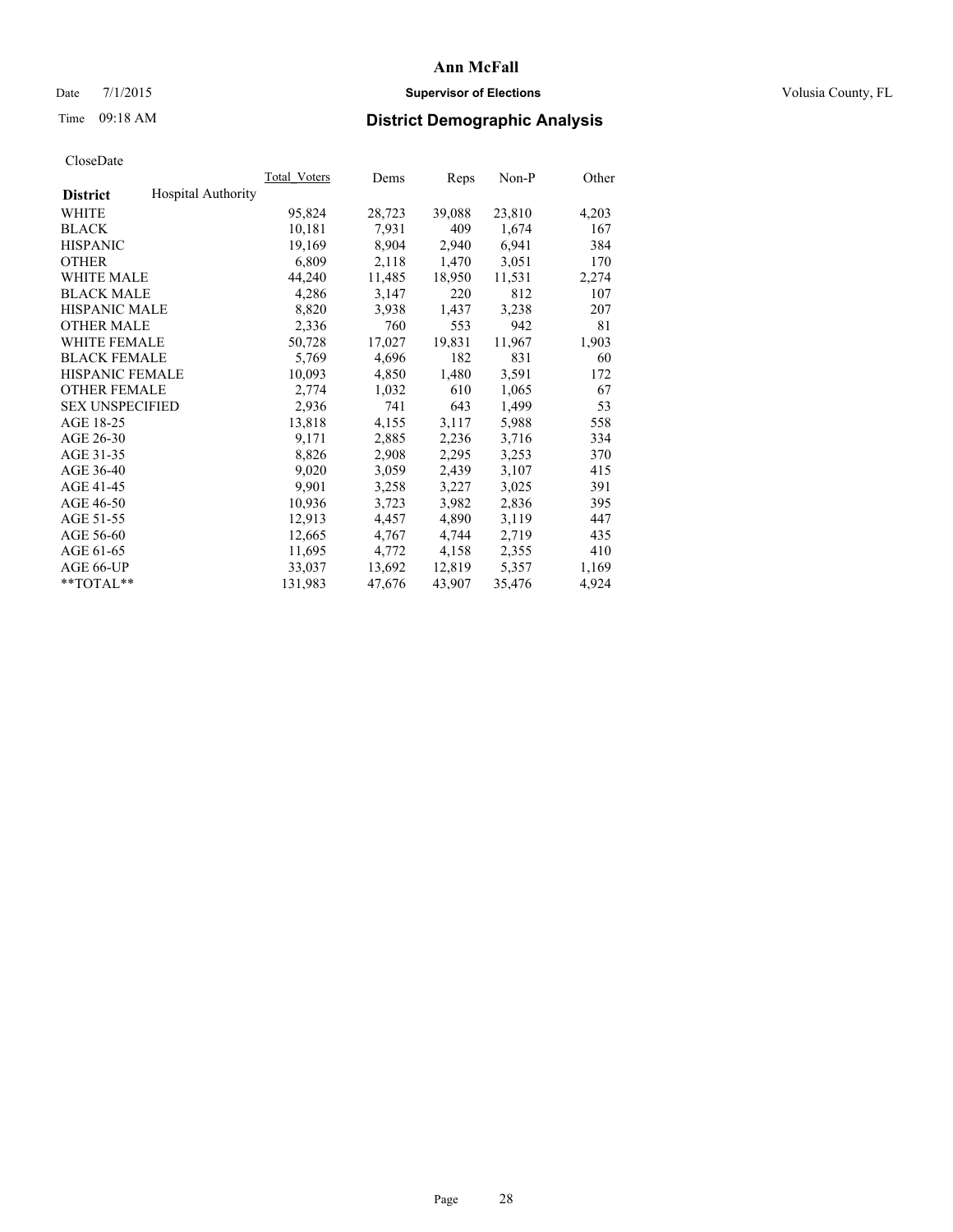# Date 7/1/2015 **Supervisor of Elections Supervisor of Elections** Volusia County, FL

# Time 09:18 AM **District Demographic Analysis**

|                                          | Total Voters | Dems  | Reps  | Non-P | Other |
|------------------------------------------|--------------|-------|-------|-------|-------|
| Florida House Seat 24<br><b>District</b> |              |       |       |       |       |
| WHITE                                    | 17,420       | 5,096 | 7,540 | 4,060 | 724   |
| <b>BLACK</b>                             | 423          | 331   | 20    | 64    | 8     |
| <b>HISPANIC</b>                          | 942          | 376   | 170   | 378   | 18    |
| <b>OTHER</b>                             | 803          | 197   | 252   | 330   | 24    |
| WHITE MALE                               | 8,109        | 2,059 | 3,680 | 1,981 | 389   |
| <b>BLACK MALE</b>                        | 198          | 148   | 13    | 32    | 5     |
| <b>HISPANIC MALE</b>                     | 416          | 167   | 67    | 172   | 10    |
| <b>OTHER MALE</b>                        | 279          | 67    | 95    | 106   | 11    |
| <b>WHITE FEMALE</b>                      | 9,168        | 3,013 | 3,792 | 2,030 | 333   |
| <b>BLACK FEMALE</b>                      | 222          | 180   | 7     | 32    | 3     |
| <b>HISPANIC FEMALE</b>                   | 507          | 201   | 102   | 196   | 8     |
| <b>OTHER FEMALE</b>                      | 312          | 94    | 107   | 102   | 9     |
| <b>SEX UNSPECIFIED</b>                   | 377          | 71    | 119   | 181   | 6     |
| AGE 18-25                                | 1,436        | 352   | 440   | 598   | 46    |
| AGE 26-30                                | 871          | 211   | 268   | 359   | 33    |
| AGE 31-35                                | 800          | 220   | 258   | 279   | 43    |
| AGE 36-40                                | 828          | 221   | 294   | 275   | 38    |
| AGE 41-45                                | 993          | 230   | 411   | 317   | 35    |
| AGE 46-50                                | 1,228        | 315   | 562   | 307   | 44    |
| AGE 51-55                                | 1,817        | 526   | 797   | 425   | 69    |
| AGE 56-60                                | 2,067        | 668   | 873   | 443   | 83    |
| AGE 61-65                                | 2,230        | 756   | 880   | 492   | 102   |
| AGE 66-UP                                | 7,318        | 2,501 | 3,199 | 1,337 | 281   |
| $*$ TOTAL $*$                            | 19,588       | 6,000 | 7,982 | 4,832 | 774   |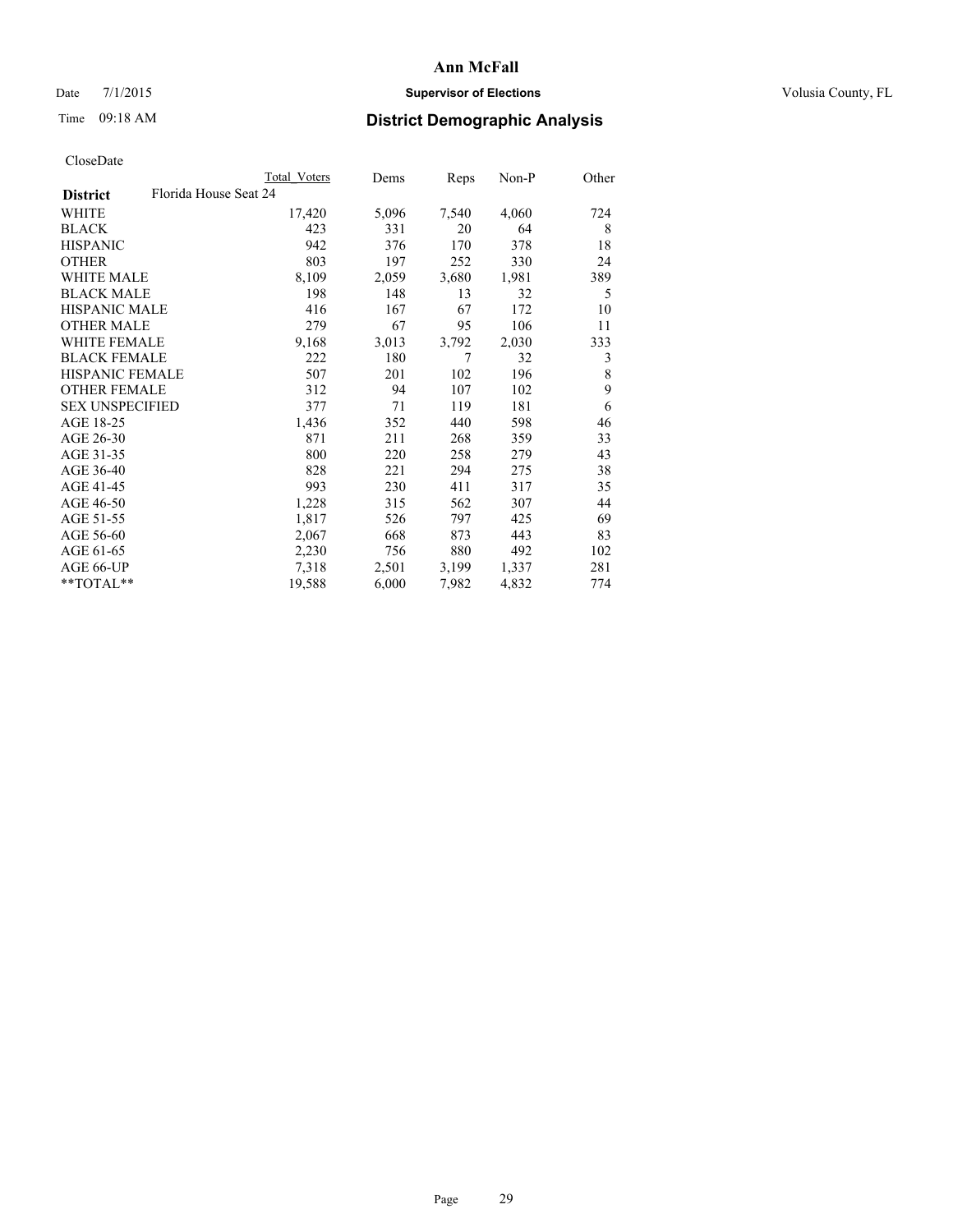# Date 7/1/2015 **Supervisor of Elections Supervisor of Elections** Volusia County, FL

# Time 09:18 AM **District Demographic Analysis**

|                        |                       | Total Voters | Dems   | Reps   | $Non-P$ | Other |
|------------------------|-----------------------|--------------|--------|--------|---------|-------|
| <b>District</b>        | Florida House Seat 25 |              |        |        |         |       |
| WHITE                  |                       | 103,246      | 32,125 | 41,613 | 25,706  | 3,802 |
| <b>BLACK</b>           |                       | 3,125        | 2,370  | 142    | 541     | 72    |
| <b>HISPANIC</b>        |                       | 2,522        | 951    | 625    | 879     | 67    |
| <b>OTHER</b>           |                       | 5,026        | 1,497  | 1,221  | 2,171   | 137   |
| <b>WHITE MALE</b>      |                       | 47,922       | 13,011 | 20,242 | 12,617  | 2,052 |
| <b>BLACK MALE</b>      |                       | 1,358        | 953    | 73     | 294     | 38    |
| <b>HISPANIC MALE</b>   |                       | 1,157        | 389    | 307    | 418     | 43    |
| <b>OTHER MALE</b>      |                       | 1,882        | 557    | 489    | 772     | 64    |
| <b>WHITE FEMALE</b>    |                       | 54,417       | 18,849 | 21,069 | 12,785  | 1,714 |
| <b>BLACK FEMALE</b>    |                       | 1,735        | 1,395  | 67     | 239     | 34    |
| HISPANIC FEMALE        |                       | 1,330        | 552    | 307    | 447     | 24    |
| <b>OTHER FEMALE</b>    |                       | 2,163        | 751    | 556    | 798     | 58    |
| <b>SEX UNSPECIFIED</b> |                       | 1,955        | 486    | 491    | 927     | 51    |
| AGE 18-25              |                       | 8,510        | 2,237  | 2,468  | 3,439   | 366   |
| AGE 26-30              |                       | 6,317        | 1,890  | 1,774  | 2,437   | 216   |
| AGE 31-35              |                       | 5,799        | 1,697  | 1,703  | 2,163   | 236   |
| AGE 36-40              |                       | 5,740        | 1,637  | 1,858  | 1,984   | 261   |
| AGE 41-45              |                       | 6,883        | 2,020  | 2,443  | 2,168   | 252   |
| AGE 46-50              |                       | 8,182        | 2,310  | 3,317  | 2,290   | 265   |
| AGE 51-55              |                       | 10,444       | 3,193  | 4,406  | 2,529   | 316   |
| AGE 56-60              |                       | 11,426       | 3,930  | 4,565  | 2,578   | 353   |
| AGE 61-65              |                       | 11,995       | 4,320  | 4,606  | 2,675   | 394   |
| AGE 66-UP              |                       | 38,623       | 13,709 | 16,461 | 7,034   | 1,419 |
| $*$ $TOTAL**$          |                       | 113,919      | 36,943 | 43,601 | 29,297  | 4,078 |
|                        |                       |              |        |        |         |       |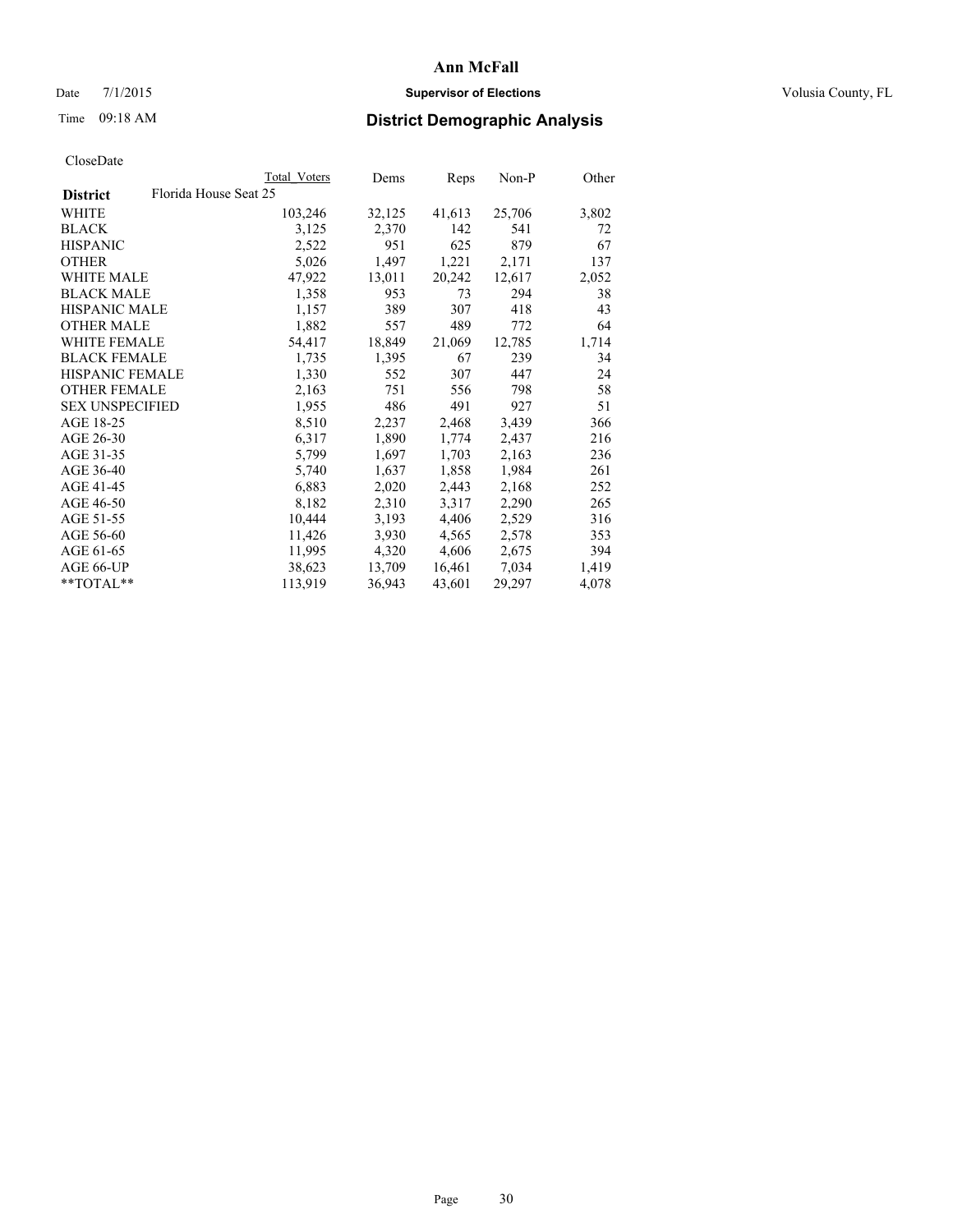# Date 7/1/2015 **Supervisor of Elections Supervisor of Elections** Volusia County, FL

# Time 09:18 AM **District Demographic Analysis**

|                        | Total Voters          | Dems   | <b>Reps</b> | $Non-P$ | Other |
|------------------------|-----------------------|--------|-------------|---------|-------|
| <b>District</b>        | Florida House Seat 26 |        |             |         |       |
| WHITE                  | 66,112                | 21,936 | 24,619      | 16,794  | 2,763 |
| <b>BLACK</b>           | 19,016                | 15,640 | 488         | 2,715   | 173   |
| <b>HISPANIC</b>        | 4,076                 | 1,741  | 677         | 1,550   | 108   |
| OTHER                  | 4,949                 | 1,812  | 858         | 2,162   | 117   |
| WHITE MALE             | 30,476                | 8,673  | 12,070      | 8,199   | 1,534 |
| <b>BLACK MALE</b>      | 7,342                 | 5,759  | 248         | 1,229   | 106   |
| <b>HISPANIC MALE</b>   | 1,815                 | 737    | 319         | 704     | 55    |
| <b>OTHER MALE</b>      | 1,618                 | 589    | 320         | 652     | 57    |
| <b>WHITE FEMALE</b>    | 35,135                | 13,124 | 12,384      | 8,412   | 1,215 |
| <b>BLACK FEMALE</b>    | 11,411                | 9,681  | 233         | 1,430   | 67    |
| HISPANIC FEMALE        | 2,203                 | 980    | 348         | 824     | 51    |
| <b>OTHER FEMALE</b>    | 2,090                 | 900    | 387         | 755     | 48    |
| <b>SEX UNSPECIFIED</b> | 2,061                 | 686    | 331         | 1,016   | 28    |
| AGE 18-25              | 12,065                | 5,543  | 1,937       | 4,220   | 365   |
| AGE 26-30              | 7,357                 | 3,092  | 1,477       | 2,560   | 228   |
| AGE 31-35              | 6,236                 | 2,625  | 1,369       | 2,024   | 218   |
| AGE 36-40              | 5,696                 | 2,368  | 1,307       | 1,811   | 210   |
| AGE 41-45              | 6,260                 | 2,451  | 1,757       | 1,813   | 239   |
| AGE 46-50              | 7,056                 | 2,922  | 2,137       | 1,770   | 227   |
| AGE 51-55              | 8,597                 | 3,594  | 2,730       | 1,960   | 313   |
| AGE 56-60              | 8,727                 | 3,868  | 2,787       | 1,802   | 270   |
| AGE 61-65              | 8,380                 | 3,804  | 2,665       | 1,609   | 302   |
| AGE 66-UP              | 23,779                | 10,862 | 8,476       | 3,652   | 789   |
| $*$ $TOTAI.**$         | 94,153                | 41,129 | 26,642      | 23,221  | 3,161 |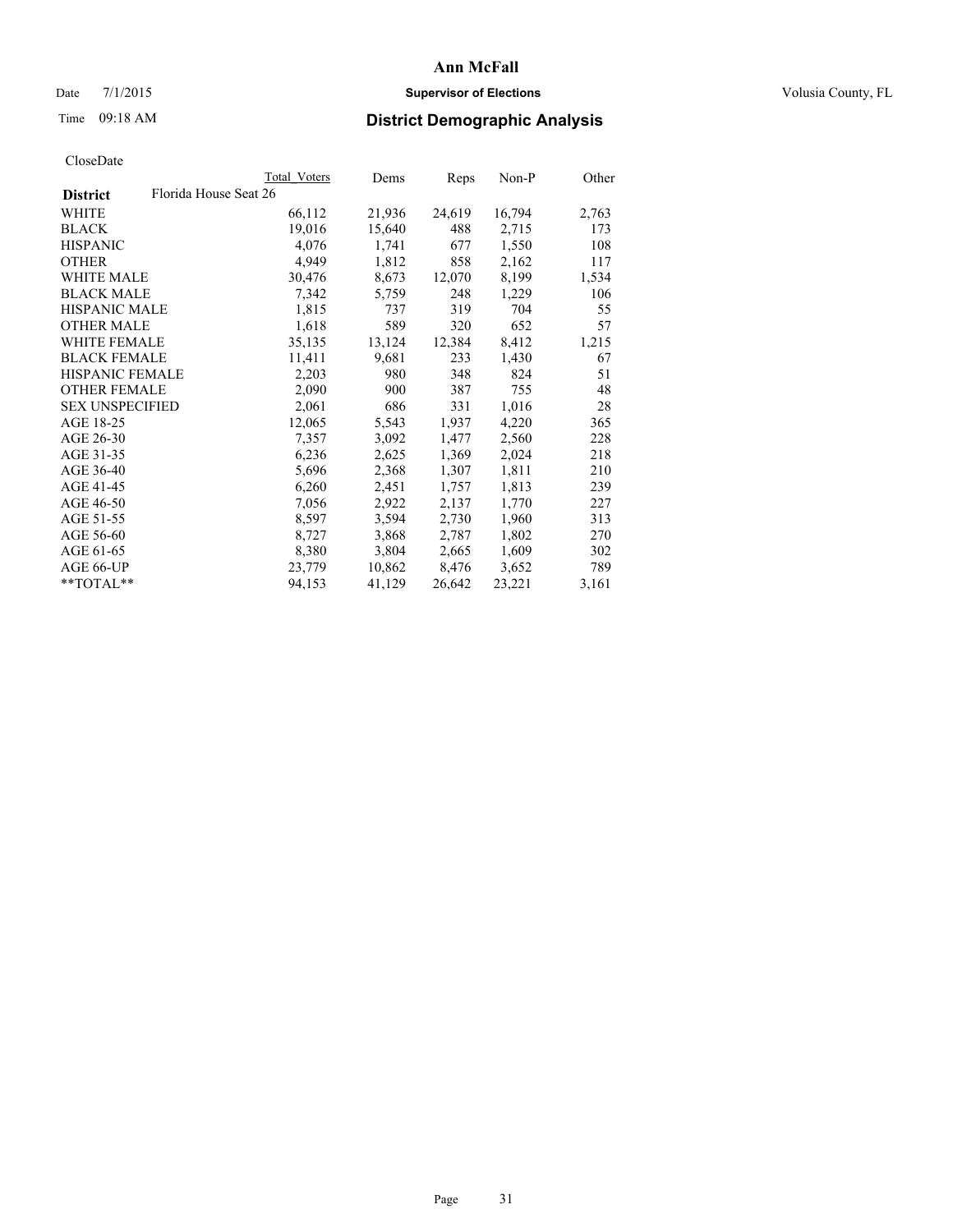# Date 7/1/2015 **Supervisor of Elections Supervisor of Elections** Volusia County, FL

# Time 09:18 AM **District Demographic Analysis**

|                        | <b>Total Voters</b>   | Dems   | Reps   | Non-P  | Other |
|------------------------|-----------------------|--------|--------|--------|-------|
| <b>District</b>        | Florida House Seat 27 |        |        |        |       |
| WHITE                  | 72,911                | 22,181 | 28,499 | 19,154 | 3,077 |
| <b>BLACK</b>           | 6,542                 | 4,965  | 287    | 1,174  | 116   |
| <b>HISPANIC</b>        | 16,245                | 7,702  | 2,469  | 5,765  | 309   |
| <b>OTHER</b>           | 5,002                 | 1,575  | 1,012  | 2,292  | 123   |
| <b>WHITE MALE</b>      | 33,717                | 8,974  | 13,871 | 9,206  | 1,666 |
| <b>BLACK MALE</b>      | 2,875                 | 2,033  | 163    | 605    | 74    |
| <b>HISPANIC MALE</b>   | 7,523                 | 3,408  | 1,223  | 2,717  | 175   |
| OTHER MALE             | 1,738                 | 570    | 397    | 713    | 58    |
| <b>WHITE FEMALE</b>    | 38,530                | 13,032 | 14,403 | 9,705  | 1,390 |
| <b>BLACK FEMALE</b>    | 3,586                 | 2,873  | 121    | 550    | 42    |
| HISPANIC FEMALE        | 8,516                 | 4,199  | 1,232  | 2,954  | 131   |
| <b>OTHER FEMALE</b>    | 2,066                 | 786    | 424    | 802    | 54    |
| <b>SEX UNSPECIFIED</b> | 2,148                 | 548    | 433    | 1,132  | 35    |
| AGE 18-25              | 10,054                | 3,024  | 2,153  | 4,481  | 396   |
| AGE 26-30              | 6,853                 | 2,146  | 1,584  | 2,868  | 255   |
| AGE 31-35              | 6,600                 | 2,147  | 1,616  | 2,568  | 269   |
| AGE 36-40              | 6,933                 | 2,356  | 1,787  | 2,482  | 308   |
| AGE 41-45              | 7,604                 | 2,561  | 2,379  | 2,379  | 285   |
| AGE 46-50              | 8,288                 | 2,836  | 2,884  | 2,274  | 294   |
| AGE 51-55              | 9,864                 | 3,434  | 3,539  | 2,575  | 316   |
| AGE 56-60              | 9,750                 | 3,653  | 3,558  | 2,219  | 320   |
| AGE 61-65              | 8,984                 | 3,661  | 3,045  | 1,970  | 308   |
| AGE 66-UP              | 25,769                | 10,605 | 9,722  | 4,568  | 874   |
| $*$ TOTAL $*$          | 100,700               | 36,423 | 32,267 | 28,385 | 3,625 |
|                        |                       |        |        |        |       |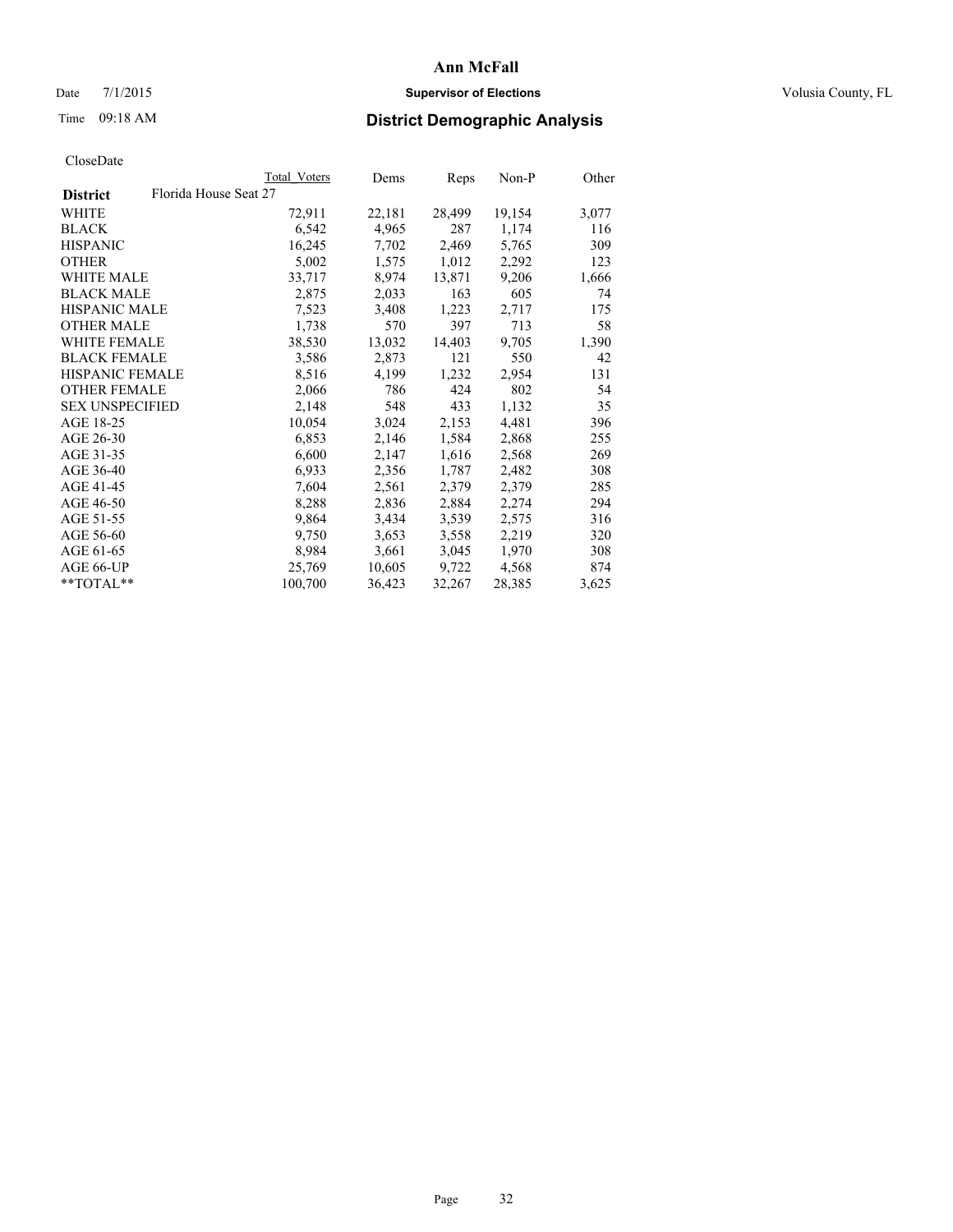# Date 7/1/2015 **Supervisor of Elections Supervisor of Elections** Volusia County, FL

# Time 09:18 AM **District Demographic Analysis**

|                        |                         | <b>Total Voters</b> | Dems   | Reps   | Non-P  | Other |
|------------------------|-------------------------|---------------------|--------|--------|--------|-------|
| <b>District</b>        | School Board District 1 |                     |        |        |        |       |
| WHITE                  |                         | 53,688              | 15,989 | 22,737 | 12,649 | 2,313 |
| <b>BLACK</b>           |                         | 4,752               | 3,830  | 159    | 694    | 69    |
| <b>HISPANIC</b>        |                         | 4,767               | 1,984  | 884    | 1,792  | 107   |
| <b>OTHER</b>           |                         | 3,194               | 962    | 777    | 1,370  | 85    |
| WHITE MALE             |                         | 24,644              | 6,295  | 10,963 | 6,134  | 1,252 |
| <b>BLACK MALE</b>      |                         | 1,880               | 1,452  | 67     | 316    | 45    |
| <b>HISPANIC MALE</b>   |                         | 2,071               | 821    | 419    | 784    | 47    |
| <b>OTHER MALE</b>      |                         | 1,081               | 344    | 289    | 411    | 37    |
| <b>WHITE FEMALE</b>    |                         | 28,588              | 9,589  | 11,597 | 6,354  | 1,048 |
| <b>BLACK FEMALE</b>    |                         | 2,811               | 2,336  | 88     | 363    | 24    |
| <b>HISPANIC FEMALE</b> |                         | 2,621               | 1,126  | 455    | 981    | 59    |
| <b>OTHER FEMALE</b>    |                         | 1,291               | 449    | 326    | 482    | 34    |
| <b>SEX UNSPECIFIED</b> |                         | 1,413               | 353    | 352    | 680    | 28    |
| AGE 18-25              |                         | 6,496               | 1,841  | 1,615  | 2,744  | 296   |
| AGE 26-30              |                         | 4,098               | 1,237  | 1,115  | 1,612  | 134   |
| AGE 31-35              |                         | 4,048               | 1,279  | 1,208  | 1,398  | 163   |
| AGE 36-40              |                         | 4,058               | 1,258  | 1,293  | 1,321  | 186   |
| AGE 41-45              |                         | 4,610               | 1,420  | 1,616  | 1,373  | 201   |
| AGE 46-50              |                         | 5,094               | 1,628  | 2,044  | 1,243  | 179   |
| AGE 51-55              |                         | 6,183               | 2,017  | 2,541  | 1,391  | 234   |
| AGE 56-60              |                         | 6,317               | 2,237  | 2,548  | 1,306  | 226   |
| AGE 61-65              |                         | 6,284               | 2,450  | 2,420  | 1,175  | 239   |
| AGE 66-UP              |                         | 19,213              | 7,398  | 8,157  | 2,942  | 716   |
| **TOTAL**              |                         | 66,401              | 22,765 | 24,557 | 16,505 | 2,574 |
|                        |                         |                     |        |        |        |       |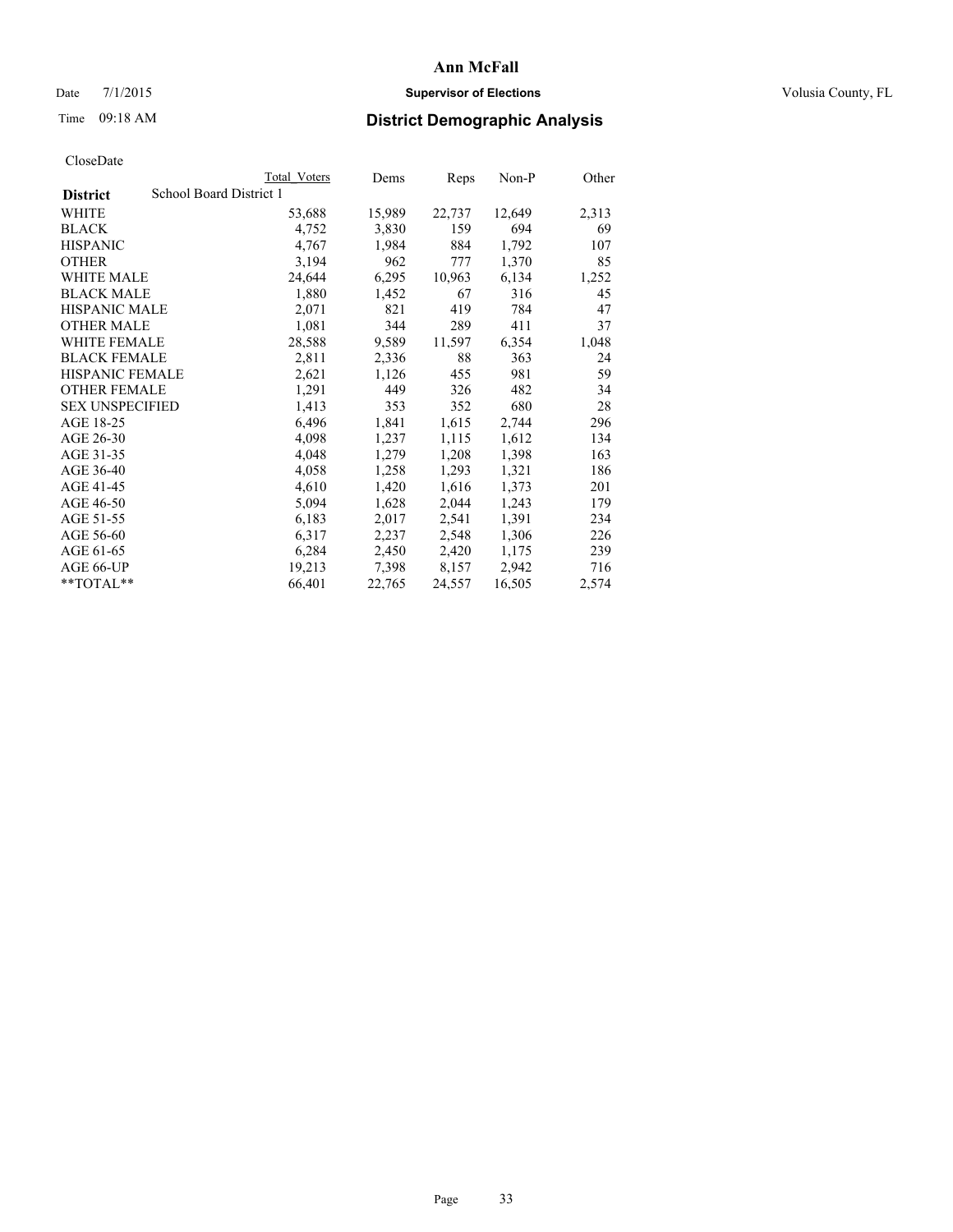# Date 7/1/2015 **Supervisor of Elections Supervisor of Elections** Volusia County, FL

# Time 09:18 AM **District Demographic Analysis**

|                                            | <b>Total Voters</b> | Dems   | Reps   | Non-P  | Other |
|--------------------------------------------|---------------------|--------|--------|--------|-------|
| School Board District 2<br><b>District</b> |                     |        |        |        |       |
| WHITE                                      | 46,347              | 15,451 | 16,930 | 12,113 | 1,853 |
| <b>BLACK</b>                               | 12,207              | 10,038 | 307    | 1,749  | 113   |
| <b>HISPANIC</b>                            | 1,898               | 802    | 371    | 673    | 52    |
| <b>OTHER</b>                               | 3,371               | 1,277  | 563    | 1,448  | 83    |
| <b>WHITE MALE</b>                          | 21,748              | 6,303  | 8,433  | 5,965  | 1,047 |
| <b>BLACK MALE</b>                          | 4,707               | 3,706  | 156    | 785    | 60    |
| <b>HISPANIC MALE</b>                       | 900                 | 342    | 184    | 342    | 32    |
| <b>OTHER MALE</b>                          | 1,176               | 433    | 216    | 488    | 39    |
| <b>WHITE FEMALE</b>                        | 24,205              | 9,017  | 8,382  | 6,016  | 790   |
| <b>BLACK FEMALE</b>                        | 7.317               | 6,191  | 147    | 926    | 53    |
| HISPANIC FEMALE                            | 967                 | 449    | 183    | 315    | 20    |
| <b>OTHER FEMALE</b>                        | 1,481               | 646    | 260    | 541    | 34    |
| <b>SEX UNSPECIFIED</b>                     | 1,322               | 481    | 210    | 605    | 26    |
| AGE 18-25                                  | 7,879               | 4,002  | 1,137  | 2,517  | 223   |
| AGE 26-30                                  | 4,861               | 2,091  | 937    | 1,681  | 152   |
| AGE 31-35                                  | 3,757               | 1,590  | 751    | 1,270  | 146   |
| AGE 36-40                                  | 3,219               | 1,389  | 685    | 1,031  | 114   |
| AGE 41-45                                  | 3,557               | 1,448  | 916    | 1,068  | 125   |
| AGE 46-50                                  | 4,364               | 1,767  | 1,282  | 1,181  | 134   |
| AGE 51-55                                  | 5,659               | 2,353  | 1,774  | 1,356  | 176   |
| AGE 56-60                                  | 5,958               | 2,575  | 1,944  | 1,263  | 176   |
| AGE 61-65                                  | 6,054               | 2,545  | 1,946  | 1,368  | 195   |
| AGE 66-UP                                  | 18,515              | 7,808  | 6,799  | 3,248  | 660   |
| $*$ $TOTAL**$                              | 63,823              | 27,568 | 18,171 | 15,983 | 2,101 |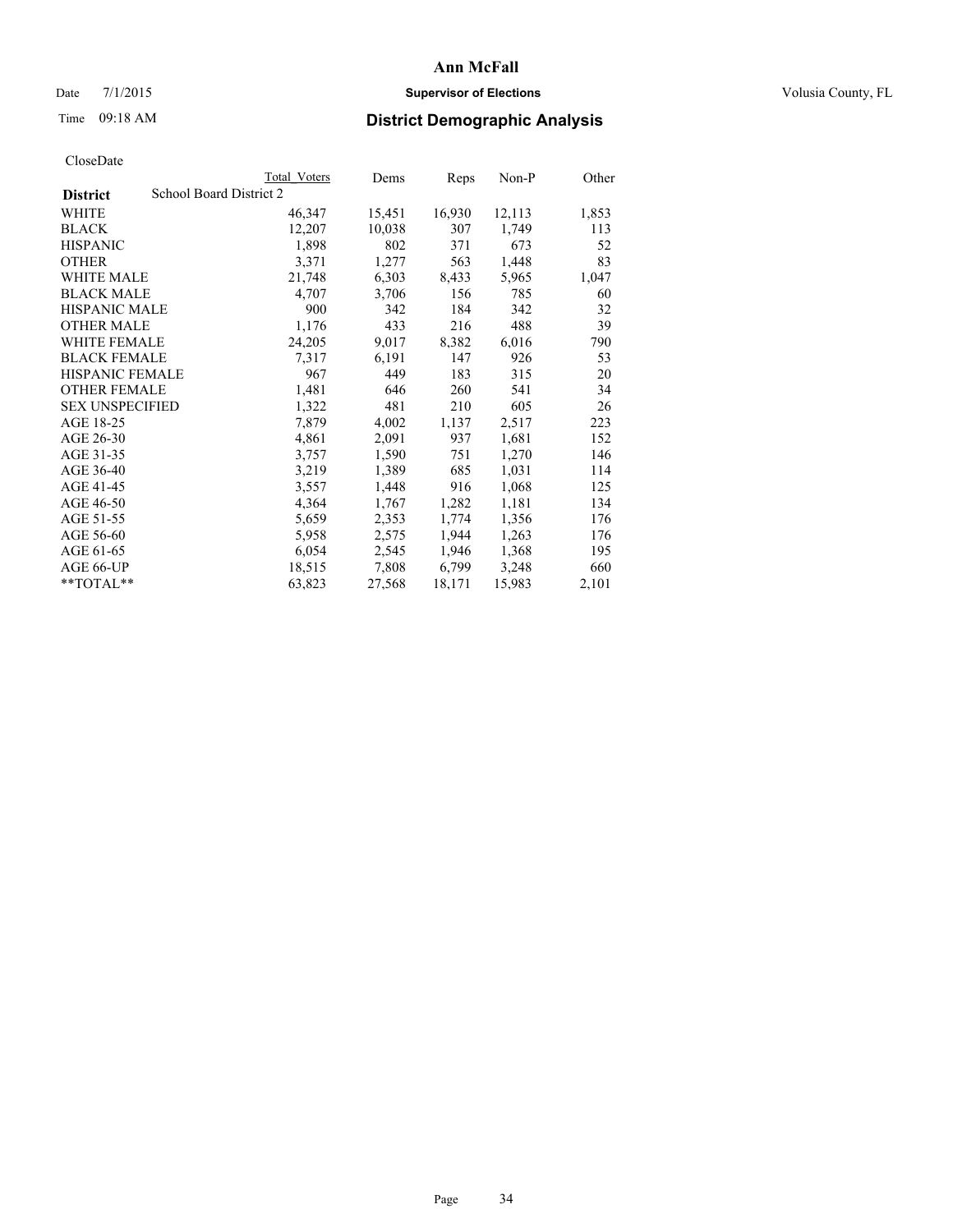# Date 7/1/2015 **Supervisor of Elections Supervisor of Elections** Volusia County, FL

# Time 09:18 AM **District Demographic Analysis**

|                        | <b>Total Voters</b>     | Dems   | <b>Reps</b> | $Non-P$ | Other |
|------------------------|-------------------------|--------|-------------|---------|-------|
| <b>District</b>        | School Board District 3 |        |             |         |       |
| WHITE                  | 65,833                  | 20,590 | 25,865      | 17,015  | 2,363 |
| <b>BLACK</b>           | 1,978                   | 1,550  | 72          | 327     | 29    |
| <b>HISPANIC</b>        | 1,273                   | 473    | 307         | 454     | 39    |
| <b>OTHER</b>           | 2,627                   | 734    | 614         | 1,206   | 73    |
| <b>WHITE MALE</b>      | 30,530                  | 8,335  | 12,673      | 8,241   | 1,281 |
| <b>BLACK MALE</b>      | 880                     | 639    | 40          | 180     | 21    |
| <b>HISPANIC MALE</b>   | 565                     | 194    | 140         | 208     | 23    |
| <b>OTHER MALE</b>      | 938                     | 263    | 256         | 386     | 33    |
| WHITE FEMALE           | 34,757                  | 12,090 | 13,003      | 8,596   | 1,068 |
| <b>BLACK FEMALE</b>    | 1,078                   | 896    | 32          | 142     | 8     |
| <b>HISPANIC FEMALE</b> | 691                     | 273    | 163         | 239     | 16    |
| <b>OTHER FEMALE</b>    | 1,100                   | 375    | 279         | 413     | 33    |
| <b>SEX UNSPECIFIED</b> | 1,171                   | 282    | 272         | 596     | 21    |
| AGE 18-25              | 5,254                   | 1,361  | 1,404       | 2,267   | 222   |
| AGE 26-30              | 3,831                   | 1,112  | 1,017       | 1,572   | 130   |
| AGE 31-35              | 3,663                   | 1,059  | 1,073       | 1,391   | 140   |
| AGE 36-40              | 3,759                   | 1,047  | 1,188       | 1,361   | 163   |
| AGE 41-45              | 4,536                   | 1,357  | 1,603       | 1,434   | 142   |
| AGE 46-50              | 4,944                   | 1,404  | 1,962       | 1,437   | 141   |
| AGE 51-55              | 6,466                   | 1,980  | 2,659       | 1,617   | 210   |
| AGE 56-60              | 7,283                   | 2,507  | 2,853       | 1,703   | 220   |
| AGE 61-65              | 7,619                   | 2,838  | 2,874       | 1,644   | 263   |
| AGE 66-UP              | 24,356                  | 8,682  | 10,225      | 4,576   | 873   |
| $*$ $TOTAI.**$         | 71,711                  | 23,347 | 26,858      | 19,002  | 2,504 |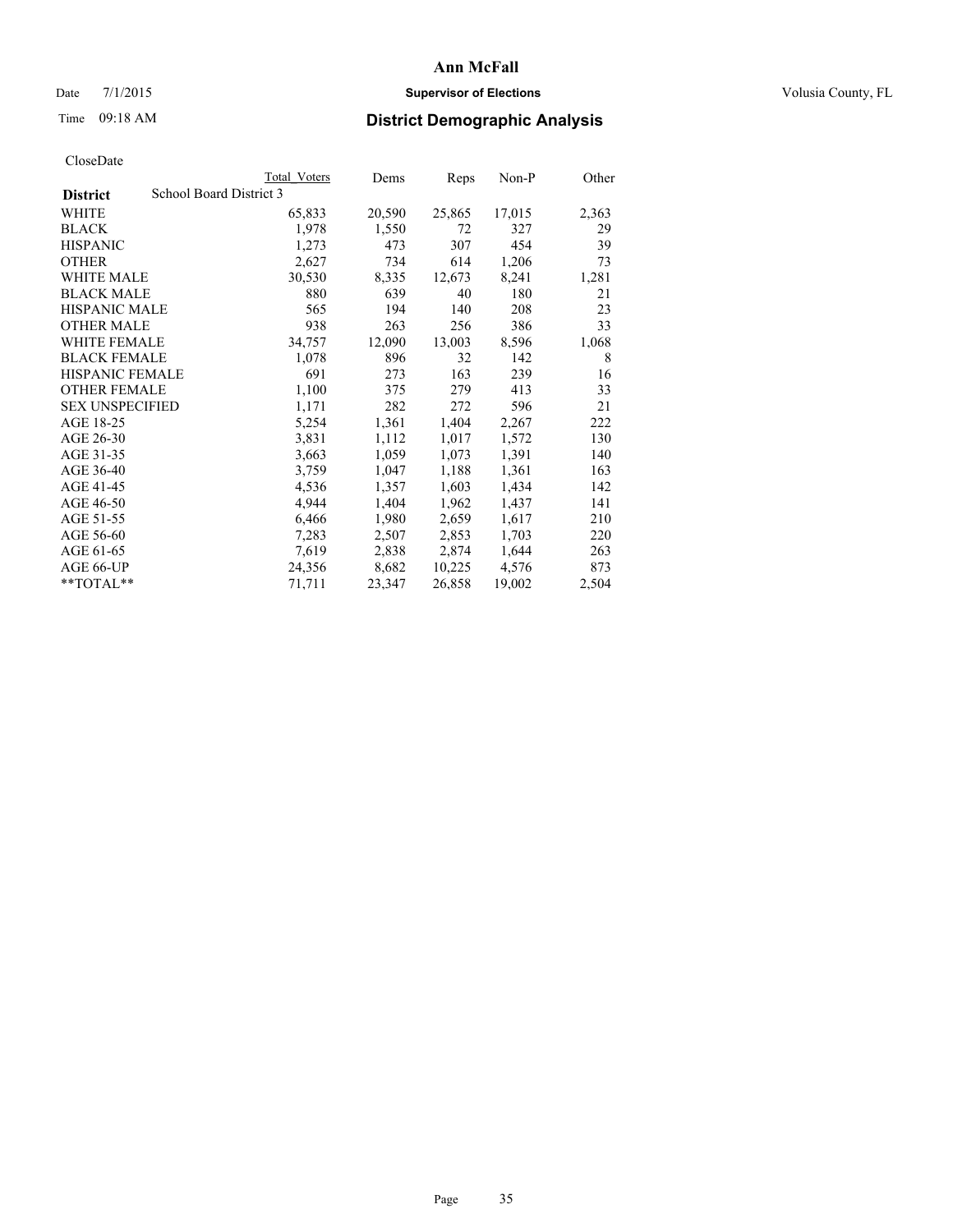# Date 7/1/2015 **Supervisor of Elections Supervisor of Elections** Volusia County, FL

# Time 09:18 AM **District Demographic Analysis**

|                        |                         | Total Voters | Dems   | Reps   | Non-P  | Other |
|------------------------|-------------------------|--------------|--------|--------|--------|-------|
| <b>District</b>        | School Board District 4 |              |        |        |        |       |
| WHITE                  |                         | 55,724       | 17,851 | 22,028 | 13,728 | 2,117 |
| <b>BLACK</b>           |                         | 4,863        | 3,883  | 155    | 761    | 64    |
| <b>HISPANIC</b>        |                         | 1,748        | 726    | 366    | 626    | 30    |
| <b>OTHER</b>           |                         | 3,189        | 999    | 752    | 1,357  | 81    |
| WHITE MALE             |                         | 25,596       | 7,130  | 10,604 | 6,727  | 1,135 |
| <b>BLACK MALE</b>      |                         | 1,951        | 1,438  | 86     | 389    | 38    |
| <b>HISPANIC MALE</b>   |                         | 765          | 291    | 174    | 278    | 22    |
| <b>OTHER MALE</b>      |                         | 1,140        | 339    | 294    | 464    | 43    |
| <b>WHITE FEMALE</b>    |                         | 29,685       | 10,619 | 11,268 | 6,833  | 965   |
| <b>BLACK FEMALE</b>    |                         | 2,862        | 2,405  | 68     | 363    | 26    |
| <b>HISPANIC FEMALE</b> |                         | 963          | 427    | 187    | 341    | 8     |
| <b>OTHER FEMALE</b>    |                         | 1,362        | 505    | 349    | 473    | 35    |
| <b>SEX UNSPECIFIED</b> |                         | 1,199        | 305    | 270    | 604    | 20    |
| AGE 18-25              |                         | 5,540        | 1,753  | 1,470  | 2,133  | 184   |
| AGE 26-30              |                         | 3,821        | 1,317  | 1,006  | 1,372  | 126   |
| AGE 31-35              |                         | 3,415        | 1,186  | 897    | 1,214  | 118   |
| AGE 36-40              |                         | 3,408        | 1,149  | 995    | 1,126  | 138   |
| AGE 41-45              |                         | 4,018        | 1,262  | 1,363  | 1,227  | 166   |
| AGE 46-50              |                         | 4,868        | 1,593  | 1,829  | 1,270  | 176   |
| AGE 51-55              |                         | 6,180        | 2,103  | 2,363  | 1,514  | 200   |
| AGE 56-60              |                         | 6,557        | 2,445  | 2,445  | 1,463  | 204   |
| AGE 61-65              |                         | 6,696        | 2,576  | 2,386  | 1,480  | 254   |
| AGE 66-UP              |                         | 21,021       | 8,075  | 8,547  | 3,673  | 726   |
| **TOTAL**              |                         | 65,524       | 23,459 | 23,301 | 16,472 | 2,292 |
|                        |                         |              |        |        |        |       |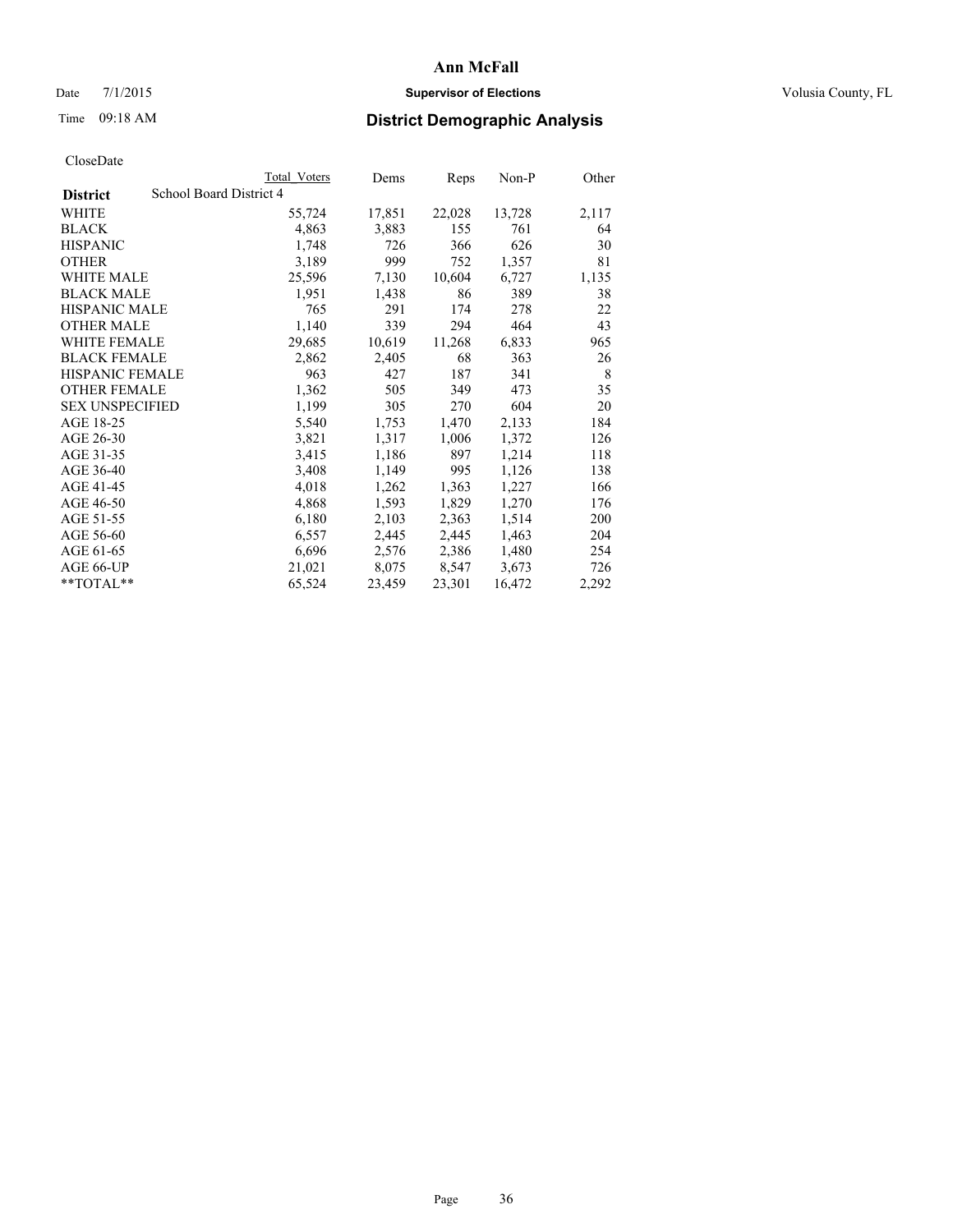### Date 7/1/2015 **Supervisor of Elections Supervisor of Elections** Volusia County, FL

# Time 09:18 AM **District Demographic Analysis**

|                                            | <b>Total Voters</b> | Dems   | Reps   | Non-P  | Other |
|--------------------------------------------|---------------------|--------|--------|--------|-------|
| School Board District 5<br><b>District</b> |                     |        |        |        |       |
| WHITE                                      | 38,097              | 11,457 | 14,711 | 10,209 | 1,720 |
| <b>BLACK</b>                               | 5,306               | 4,005  | 244    | 963    | 94    |
| <b>HISPANIC</b>                            | 14,099              | 6,785  | 2,013  | 5,027  | 274   |
| <b>OTHER</b>                               | 3,399               | 1,109  | 637    | 1,574  | 79    |
| <b>WHITE MALE</b>                          | 17,706              | 4,654  | 7,190  | 4,936  | 926   |
| <b>BLACK MALE</b>                          | 2,355               | 1,658  | 148    | 490    | 59    |
| <b>HISPANIC MALE</b>                       | 6,610               | 3,053  | 999    | 2,399  | 159   |
| <b>OTHER MALE</b>                          | 1,182               | 404    | 246    | 494    | 38    |
| <b>WHITE FEMALE</b>                        | 20,015              | 6,703  | 7.398  | 5,133  | 781   |
| <b>BLACK FEMALE</b>                        | 2,886               | 2,301  | 93     | 457    | 35    |
| HISPANIC FEMALE                            | 7,314               | 3,657  | 1,001  | 2,545  | 111   |
| <b>OTHER FEMALE</b>                        | 1,397               | 556    | 260    | 548    | 33    |
| <b>SEX UNSPECIFIED</b>                     | 1,436               | 370    | 270    | 771    | 25    |
| AGE 18-25                                  | 6,896               | 2,199  | 1,372  | 3,077  | 248   |
| AGE 26-30                                  | 4,787               | 1,582  | 1,028  | 1,987  | 190   |
| AGE 31-35                                  | 4,552               | 1,575  | 1,017  | 1,761  | 199   |
| AGE 36-40                                  | 4,753               | 1,739  | 1,085  | 1,713  | 216   |
| AGE 41-45                                  | 5,019               | 1,775  | 1,492  | 1,575  | 177   |
| AGE 46-50                                  | 5,484               | 1,991  | 1,783  | 1,510  | 200   |
| AGE 51-55                                  | 6,234               | 2,294  | 2,135  | 1,611  | 194   |
| AGE 56-60                                  | 5,855               | 2,355  | 1,993  | 1,307  | 200   |
| AGE 61-65                                  | 4,936               | 2,132  | 1,570  | 1,079  | 155   |
| AGE 66-UP                                  | 12,384              | 5,714  | 4,130  | 2,152  | 388   |
| **TOTAL**                                  | 60,901              | 23,356 | 17,605 | 17,773 | 2,167 |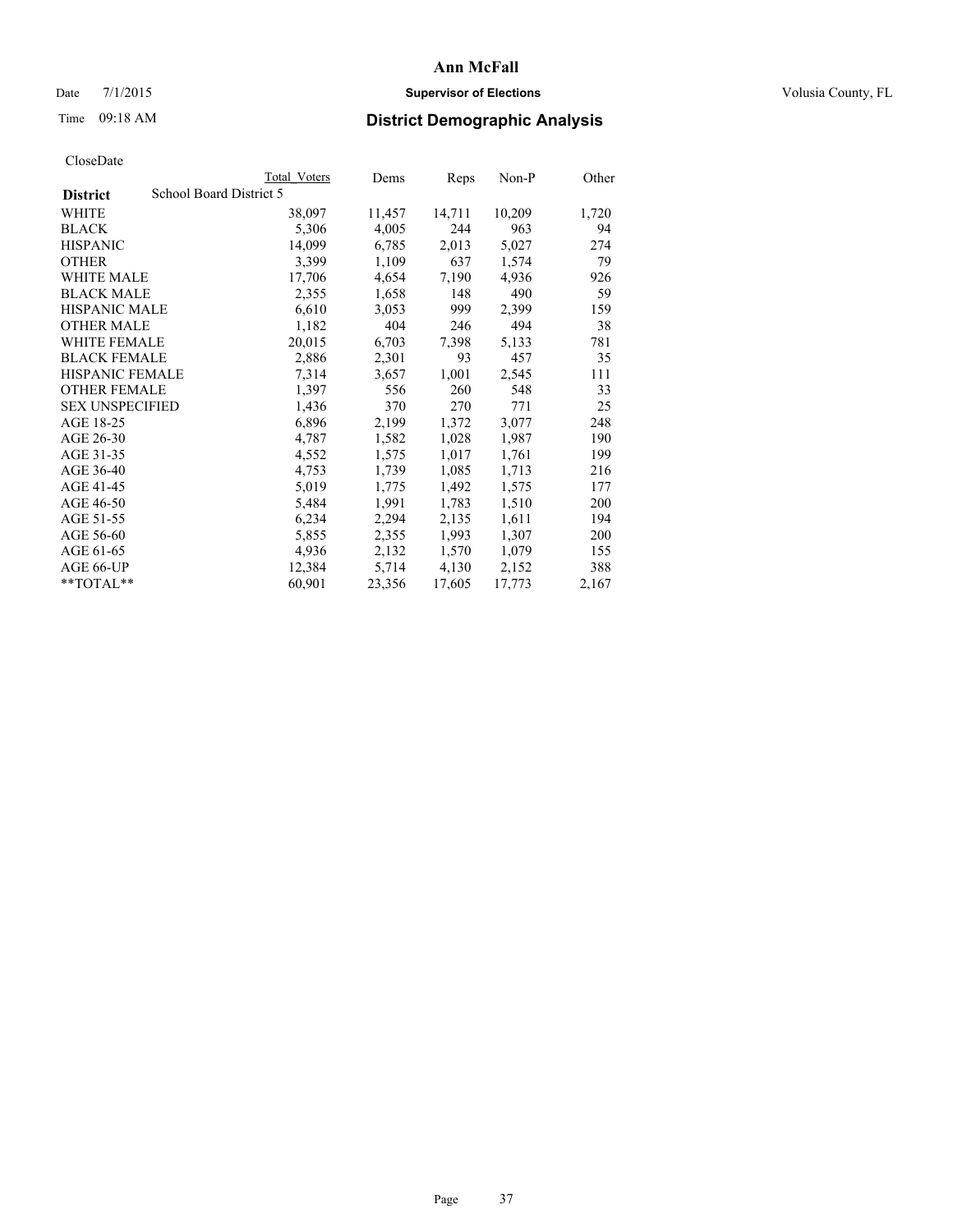# **Ann McFall** Date 7/1/2015 **Supervisor of Elections Supervisor of Elections** Volusia County, FL

# Time 09:18 AM **District Demographic Analysis**

|                        |                       | Total Voters | Dems   | <b>Reps</b> | $Non-P$ | Other |
|------------------------|-----------------------|--------------|--------|-------------|---------|-------|
| <b>District</b>        | Florida Senate Seat 6 |              |        |             |         |       |
| WHITE                  |                       | 57,268       | 18,632 | 22,240      | 14,249  | 2,147 |
| <b>BLACK</b>           |                       | 11,215       | 9,197  | 286         | 1,627   | 105   |
| <b>HISPANIC</b>        |                       | 1,836        | 776    | 383         | 638     | 39    |
| OTHER                  |                       | 3,881        | 1,376  | 781         | 1,639   | 85    |
| WHITE MALE             |                       | 26,458       | 7.493  | 10,790      | 7,013   | 1,162 |
| <b>BLACK MALE</b>      |                       | 4,392        | 3,408  | 146         | 782     | 56    |
| <b>HISPANIC MALE</b>   |                       | 823          | 306    | 182         | 304     | 31    |
| <b>OTHER MALE</b>      |                       | 1,328        | 461    | 305         | 521     | 41    |
| <b>WHITE FEMALE</b>    |                       | 30,343       | 11,026 | 11,289      | 7,061   | 967   |
| <b>BLACK FEMALE</b>    |                       | 6,654        | 5,656  | 139         | 810     | 49    |
| <b>HISPANIC FEMALE</b> |                       | 997          | 464    | 196         | 329     | 8     |
| <b>OTHER FEMALE</b>    |                       | 1,688        | 693    | 373         | 582     | 40    |
| <b>SEX UNSPECIFIED</b> |                       | 1,516        | 474    | 269         | 751     | 22    |
| AGE 18-25              |                       | 8,399        | 3,883  | 1,530       | 2,774   | 212   |
| AGE 26-30              |                       | 4,752        | 1,960  | 1,033       | 1,618   | 141   |
| AGE 31-35              |                       | 3,981        | 1,582  | 929         | 1,340   | 130   |
| AGE 36-40              |                       | 3,876        | 1,482  | 1,020       | 1,231   | 143   |
| AGE 41-45              |                       | 4,475        | 1,612  | 1,360       | 1,335   | 168   |
| AGE 46-50              |                       | 5,434        | 1,986  | 1,870       | 1,395   | 183   |
| AGE 51-55              |                       | 6,784        | 2,563  | 2,386       | 1,624   | 211   |
| AGE 56-60              |                       | 7,130        | 2,919  | 2,459       | 1,538   | 214   |
| AGE 61-65              |                       | 7,240        | 2,975  | 2,425       | 1,585   | 255   |
| AGE 66-UP              |                       | 22,129       | 9,019  | 8,678       | 3,713   | 719   |
| $*$ TOTAL $*$          |                       | 74,200       | 29,981 | 23,690      | 18,153  | 2,376 |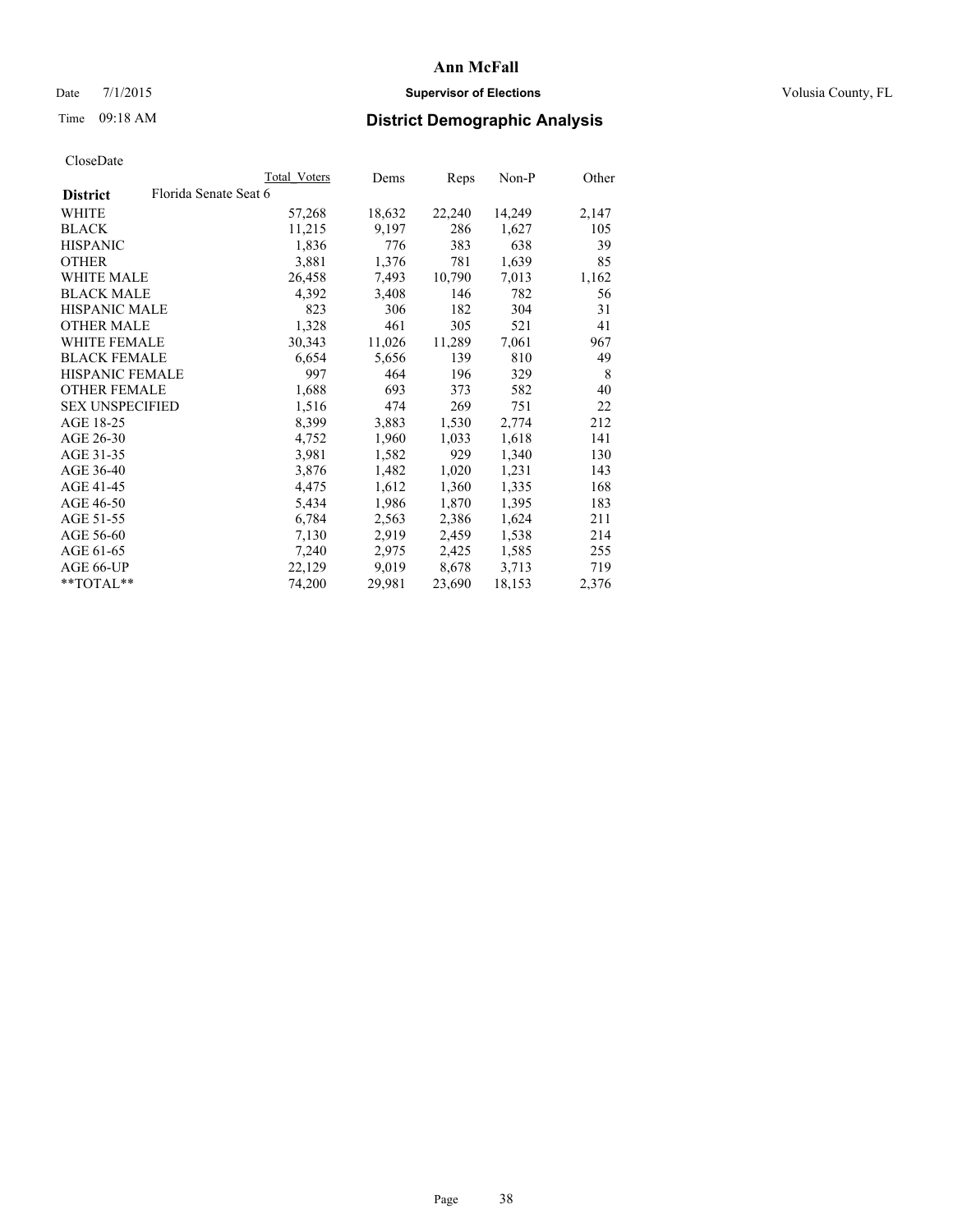### Date 7/1/2015 **Supervisor of Elections Supervisor of Elections** Volusia County, FL

# Time 09:18 AM **District Demographic Analysis**

|                        |                       | Total Voters | Dems   | Reps   | Non-P  | Other |
|------------------------|-----------------------|--------------|--------|--------|--------|-------|
| <b>District</b>        | Florida Senate Seat 8 |              |        |        |        |       |
| WHITE                  |                       | 179,648      | 56,548 | 70,031 | 45,809 | 7,260 |
| <b>BLACK</b>           |                       | 16,087       | 12,720 | 565    | 2,569  | 233   |
| <b>HISPANIC</b>        |                       | 17,369       | 7,875  | 2,841  | 6,297  | 356   |
| <b>OTHER</b>           |                       | 10,210       | 3,175  | 2,157  | 4,593  | 285   |
| WHITE MALE             |                       | 83,026       | 22,747 | 34,134 | 22,186 | 3,959 |
| <b>BLACK MALE</b>      |                       | 6,584        | 4,915  | 310    | 1,212  | 147   |
| <b>HISPANIC MALE</b>   |                       | 7,989        | 3,477  | 1,373  | 2,939  | 200   |
| <b>OTHER MALE</b>      |                       | 3,594        | 1,129  | 837    | 1,495  | 133   |
| <b>WHITE FEMALE</b>    |                       | 95,122       | 33,367 | 35,390 | 23,109 | 3,256 |
| <b>BLACK FEMALE</b>    |                       | 9.319        | 7,675  | 244    | 1,314  | 86    |
| <b>HISPANIC FEMALE</b> |                       | 9,145        | 4,300  | 1,440  | 3,254  | 151   |
| <b>OTHER FEMALE</b>    |                       | 4,252        | 1,579  | 930    | 1,627  | 116   |
| <b>SEX UNSPECIFIED</b> |                       | 4,281        | 1,129  | 935    | 2,131  | 86    |
| AGE 18-25              |                       | 20,688       | 6,451  | 4,709  | 8,681  | 847   |
| AGE 26-30              |                       | 14,644       | 4,785  | 3,523  | 5,826  | 510   |
| AGE 31-35              |                       | 13,446       | 4,521  | 3,435  | 4,935  | 555   |
| AGE 36-40              |                       | 13,281       | 4,465  | 3,624  | 4,601  | 591   |
| AGE 41-45              |                       | 14,924       | 4,914  | 4,835  | 4,630  | 545   |
| AGE 46-50              |                       | 16,707       | 5,589  | 6,036  | 4,545  | 537   |
| AGE 51-55              |                       | 20,753       | 7,218  | 7.751  | 5,086  | 698   |
| AGE 56-60              |                       | 21,807       | 8,156  | 8,107  | 4,837  | 707   |
| AGE 61-65              |                       | 21,526       | 8,509  | 7,668  | 4,587  | 762   |
| AGE 66-UP              |                       | 65,537       | 25,710 | 25,906 | 11,539 | 2,382 |
| $*$ $TOTAL**$          |                       | 223,314      | 80,318 | 75,594 | 59,268 | 8,134 |
|                        |                       |              |        |        |        |       |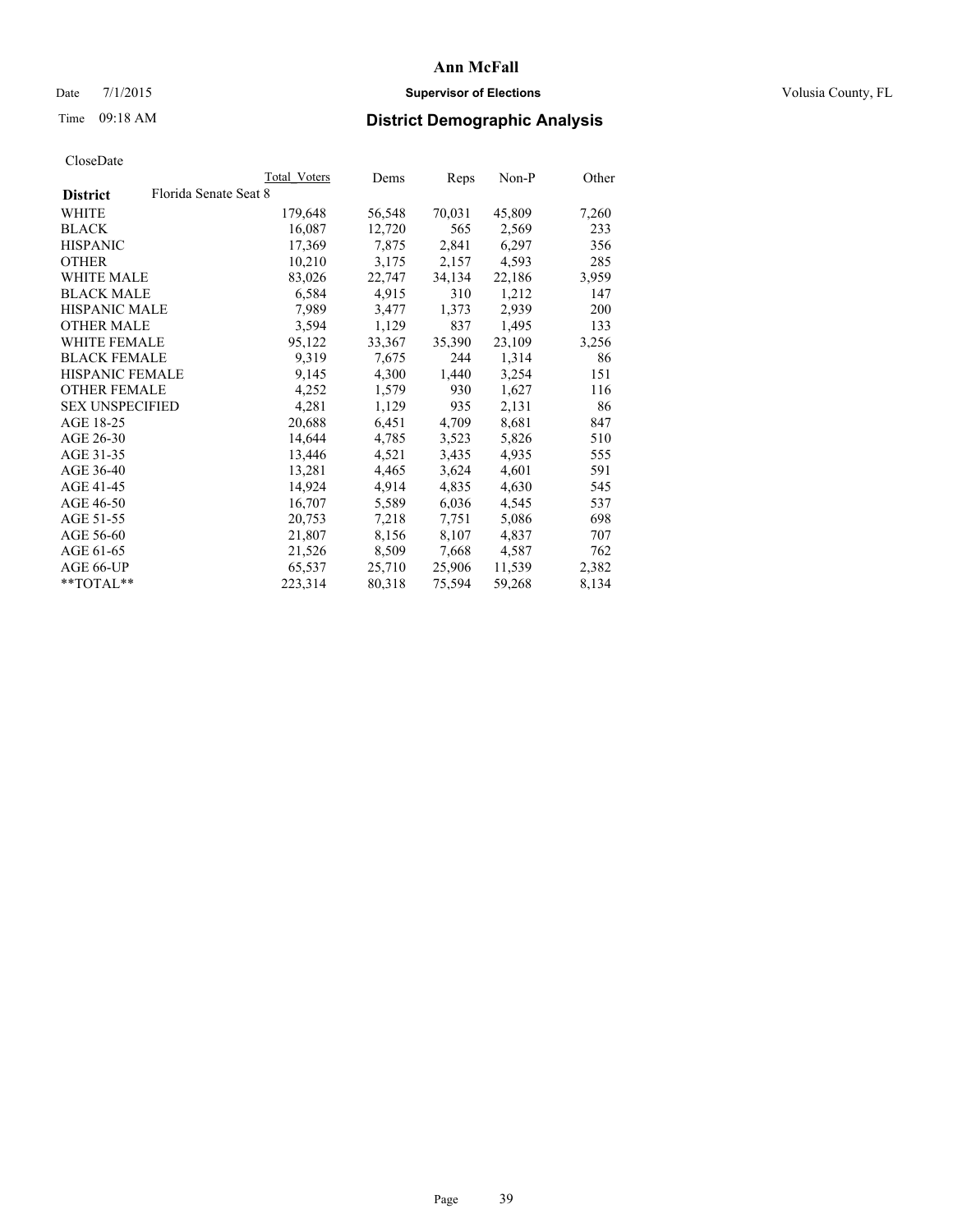### Date 7/1/2015 **Supervisor of Elections Supervisor of Elections** Volusia County, FL

# Time 09:18 AM **District Demographic Analysis**

| Total Voters | Dems                   | Reps   | Non-P | Other |
|--------------|------------------------|--------|-------|-------|
|              |                        |        |       |       |
| 22,773       | 6,158                  | 10,000 | 5,656 | 959   |
| 1,804        | 1,389                  | 86     | 298   | 31    |
| 4,580        | 2,119                  | 717    | 1,637 | 107   |
| 1,689        | 530                    | 405    | 723   | 31    |
| 10,740       | 2,477                  | 4,939  | 2,804 | 520   |
| 797          | 570                    | 41     | 166   | 20    |
| 2,099        | 918                    | 361    | 768   | 52    |
| 595          | 193                    | 159    | 227   | 16    |
| 11,785       | 3,625                  | 4,969  | 2,762 | 429   |
| 981          | 798                    | 45     | 127   | 11    |
| 2,414        | 1,168                  | 353    | 838   | 55    |
| 691          | 259                    | 171    | 248   | 13    |
| 744          | 188                    | 170    | 374   | 12    |
| 2,978        | 822                    | 759    | 1,283 | 114   |
| 2,002        | 594                    | 547    | 780   | 81    |
| 2,008        | 586                    | 582    | 759   | 81    |
| 2,040        | 635                    | 602    | 720   | 83    |
| 2,341        | 736                    | 795    | 712   | 98    |
| 2,613        | 808                    | 994    | 701   | 110   |
| 3,185        | 966                    | 1,335  | 779   | 105   |
| 3,033        | 1,044                  | 1,217  | 667   | 105   |
| 2,823        | 1,057                  | 1,103  | 574   | 89    |
| 7,823        | 2,948                  | 3,274  | 1,339 | 262   |
| 30,846       | 10,196                 | 11,208 | 8,314 | 1,128 |
|              | Florida Senate Seat 10 |        |       |       |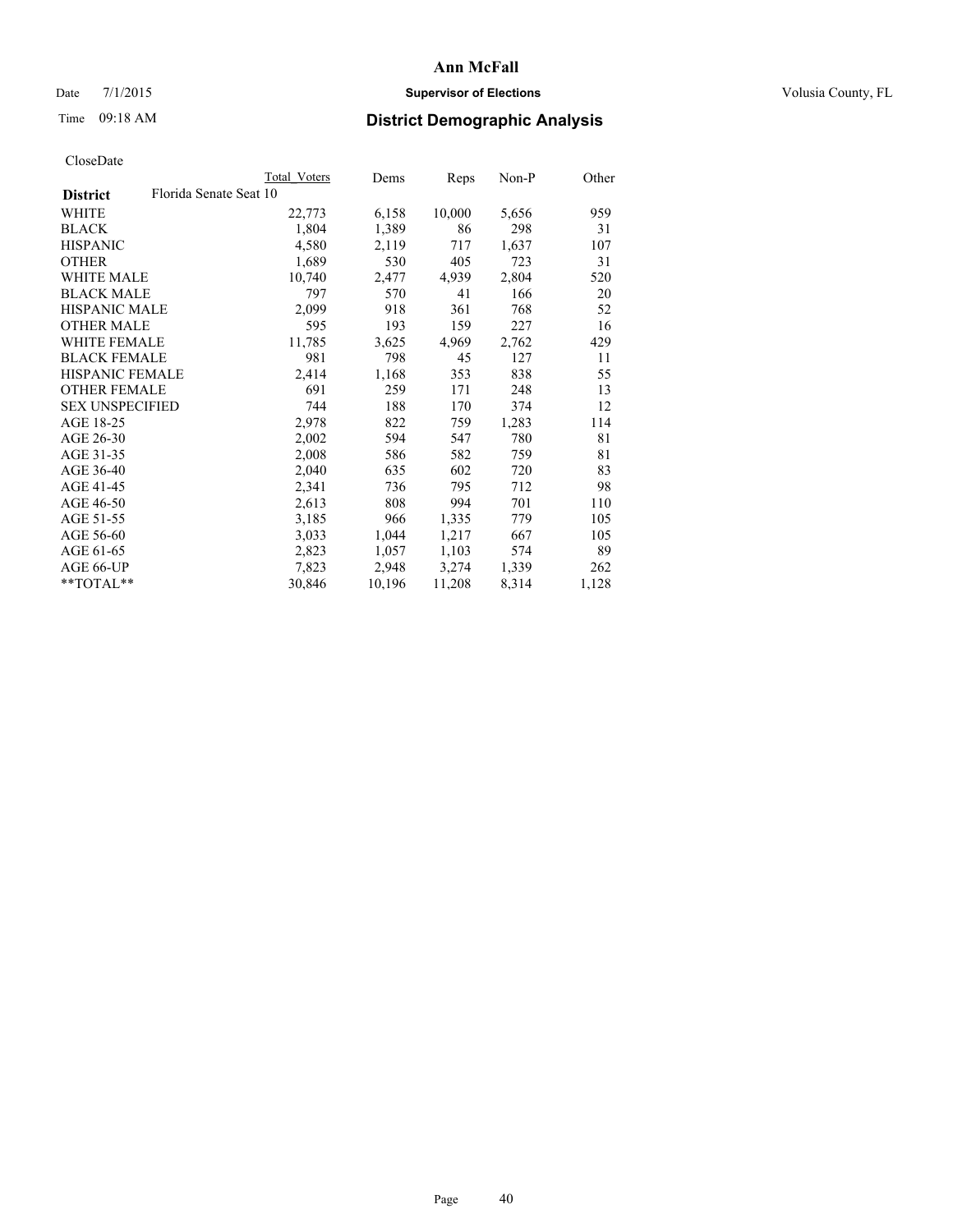### Date 7/1/2015 **Supervisor of Elections Supervisor of Elections** Volusia County, FL

# Time 09:18 AM **District Demographic Analysis**

|                                         | <b>Total Voters</b> | Dems  | Reps  | Non-P | Other          |
|-----------------------------------------|---------------------|-------|-------|-------|----------------|
| Daytona Beach Zone 1<br><b>District</b> |                     |       |       |       |                |
| WHITE                                   | 4,532               | 1,572 | 1,569 | 1,203 | 188            |
| <b>BLACK</b>                            | 1,171               | 948   | 24    | 178   | 21             |
| <b>HISPANIC</b>                         | 220                 | 95    | 43    | 74    | 8              |
| <b>OTHER</b>                            | 352                 | 126   | 67    | 146   | 13             |
| WHITE MALE                              | 2,156               | 650   | 782   | 612   | 112            |
| <b>BLACK MALE</b>                       | 465                 | 349   | 15    | 83    | 18             |
| <b>HISPANIC MALE</b>                    | 104                 | 41    | 21    | 37    | 5              |
| <b>OTHER MALE</b>                       | 137                 | 42    | 28    | 59    | 8              |
| WHITE FEMALE                            | 2,343               | 911   | 780   | 577   | 75             |
| <b>BLACK FEMALE</b>                     | 701                 | 595   | 9     | 94    | 3              |
| HISPANIC FEMALE                         | 113                 | 53    | 21    | 36    | 3              |
| <b>OTHER FEMALE</b>                     | 155                 | 72    | 29    | 50    | 4              |
| <b>SEX UNSPECIFIED</b>                  | 101                 | 28    | 18    | 53    | $\overline{2}$ |
| AGE 18-25                               | 716                 | 340   | 113   | 239   | 24             |
| AGE 26-30                               | 530                 | 225   | 98    | 192   | 15             |
| AGE 31-35                               | 368                 | 167   | 63    | 120   | 18             |
| AGE 36-40                               | 305                 | 138   | 56    | 102   | 9              |
| AGE 41-45                               | 382                 | 145   | 102   | 120   | 15             |
| AGE 46-50                               | 451                 | 176   | 128   | 127   | 20             |
| AGE 51-55                               | 562                 | 242   | 170   | 126   | 24             |
| AGE 56-60                               | 617                 | 256   | 186   | 148   | 27             |
| AGE 61-65                               | 588                 | 252   | 179   | 139   | 18             |
| AGE 66-UP                               | 1,756               | 800   | 608   | 288   | 60             |
| **TOTAL**                               | 6,275               | 2,741 | 1,703 | 1,601 | 230            |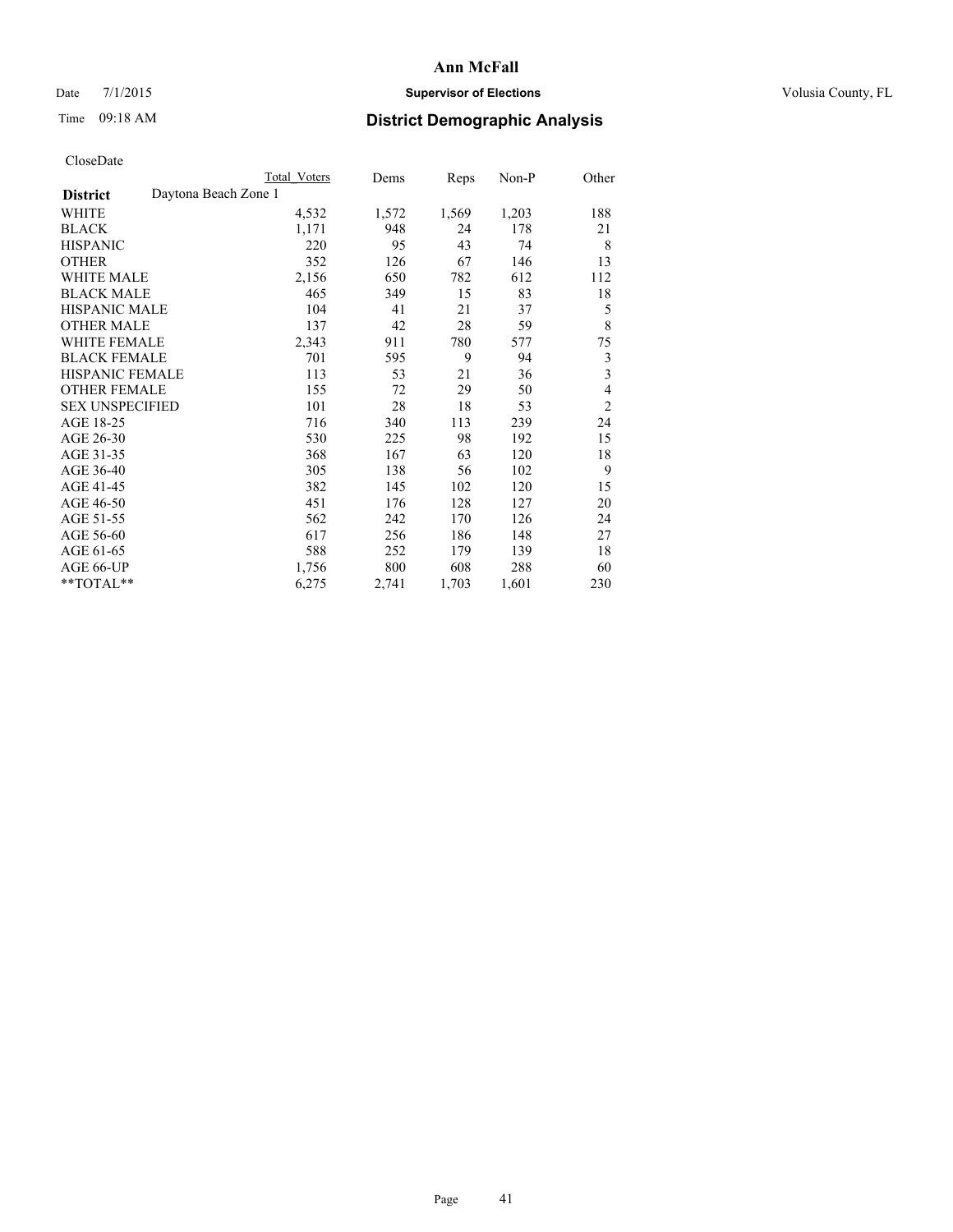### Date 7/1/2015 **Supervisor of Elections Supervisor of Elections** Volusia County, FL

# Time 09:18 AM **District Demographic Analysis**

|                                         | <b>Total Voters</b> | Dems  | Reps  | Non-P | Other          |
|-----------------------------------------|---------------------|-------|-------|-------|----------------|
| Daytona Beach Zone 2<br><b>District</b> |                     |       |       |       |                |
| WHITE                                   | 4,091               | 1,514 | 1,398 | 1,032 | 147            |
| <b>BLACK</b>                            | 1,396               | 1,129 | 42    | 211   | 14             |
| <b>HISPANIC</b>                         | 168                 | 69    | 29    | 67    | 3              |
| <b>OTHER</b>                            | 316                 | 118   | 55    | 136   | 7              |
| <b>WHITE MALE</b>                       | 1,998               | 678   | 712   | 522   | 86             |
| <b>BLACK MALE</b>                       | 547                 | 413   | 19    | 109   | 6              |
| <b>HISPANIC MALE</b>                    | 87                  | 36    | 14    | 34    | 3              |
| <b>OTHER MALE</b>                       | 113                 | 42    | 20    | 49    | $\overline{c}$ |
| <b>WHITE FEMALE</b>                     | 2,050               | 820   | 673   | 497   | 60             |
| <b>BLACK FEMALE</b>                     | 837                 | 707   | 23    | 99    | 8              |
| <b>HISPANIC FEMALE</b>                  | 80                  | 32    | 15    | 33    | $\theta$       |
| <b>OTHER FEMALE</b>                     | 149                 | 62    | 32    | 50    | 5              |
| <b>SEX UNSPECIFIED</b>                  | 110                 | 40    | 16    | 53    | 1              |
| AGE 18-25                               | 586                 | 284   | 93    | 193   | 16             |
| AGE 26-30                               | 424                 | 192   | 71    | 148   | 13             |
| AGE 31-35                               | 338                 | 155   | 64    | 111   | 8              |
| AGE 36-40                               | 319                 | 148   | 65    | 96    | 10             |
| AGE 41-45                               | 346                 | 158   | 71    | 108   | 9              |
| AGE 46-50                               | 489                 | 198   | 128   | 145   | 18             |
| AGE 51-55                               | 604                 | 257   | 179   | 144   | 24             |
| AGE 56-60                               | 623                 | 332   | 159   | 118   | 14             |
| AGE 61-65                               | 628                 | 307   | 159   | 150   | 12             |
| AGE 66-UP                               | 1,614               | 799   | 535   | 233   | 47             |
| **TOTAL**                               | 5,971               | 2,830 | 1,524 | 1,446 | 171            |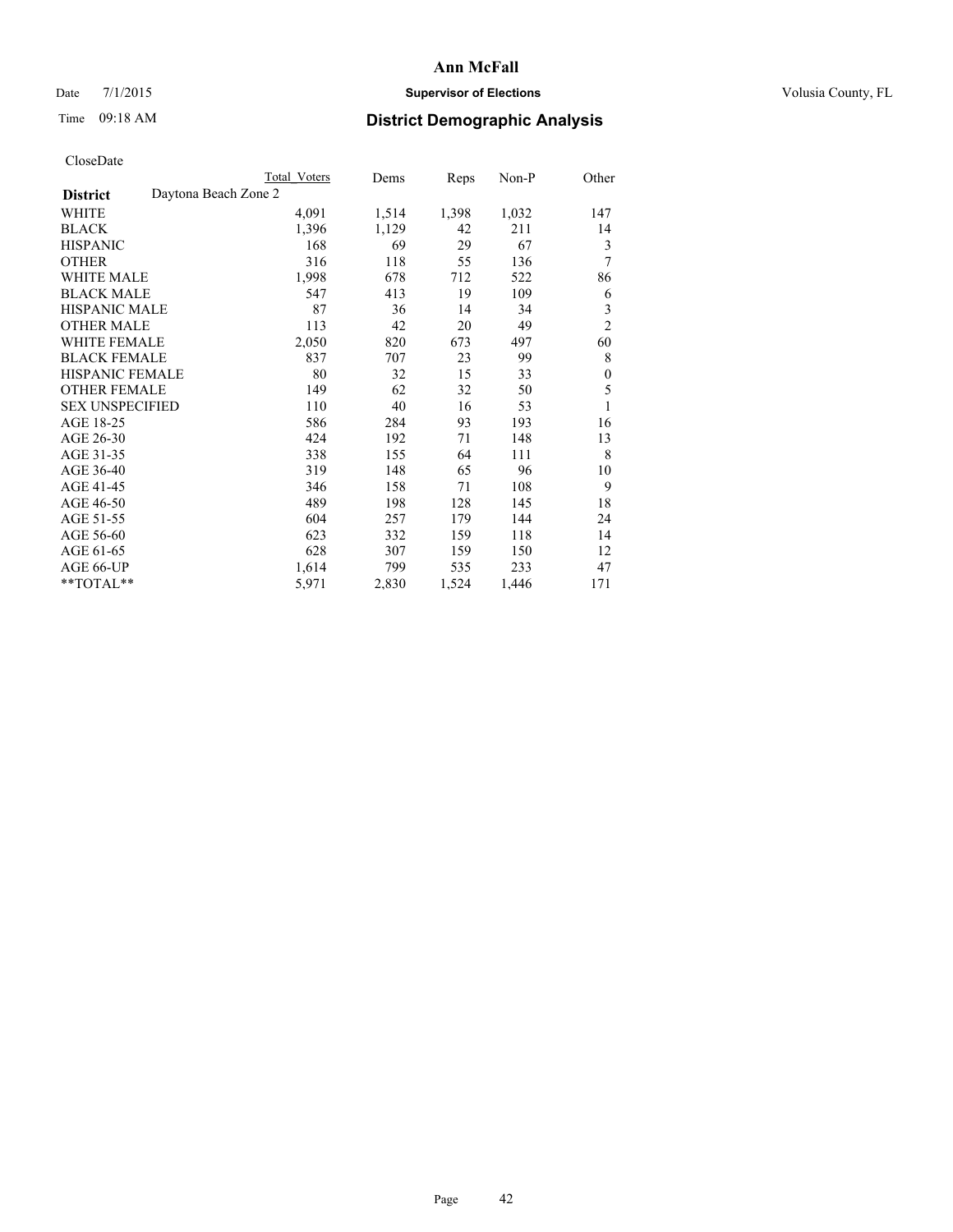### Date 7/1/2015 **Supervisor of Elections Supervisor of Elections** Volusia County, FL

# Time 09:18 AM **District Demographic Analysis**

|                                         | Total Voters | Dems  | Reps  | Non-P | Other          |
|-----------------------------------------|--------------|-------|-------|-------|----------------|
| Daytona Beach Zone 3<br><b>District</b> |              |       |       |       |                |
| WHITE                                   | 3,534        | 1,277 | 1,039 | 1,070 | 148            |
| BLACK                                   | 2,010        | 1,696 | 38    | 261   | 15             |
| <b>HISPANIC</b>                         | 195          | 98    | 26    | 65    | 6              |
| <b>OTHER</b>                            | 490          | 211   | 39    | 228   | 12             |
| WHITE MALE                              | 1,801        | 554   | 566   | 582   | 99             |
| <b>BLACK MALE</b>                       | 583          | 483   | 16    | 79    | 5              |
| <b>HISPANIC MALE</b>                    | 94           | 48    | 14    | 28    | 4              |
| <b>OTHER MALE</b>                       | 124          | 56    | 18    | 47    | 3              |
| <b>WHITE FEMALE</b>                     | 1,702        | 711   | 467   | 475   | 49             |
| <b>BLACK FEMALE</b>                     | 1,374        | 1,174 | 22    | 168   | 10             |
| HISPANIC FEMALE                         | 97           | 49    | 12    | 34    | $\overline{c}$ |
| <b>OTHER FEMALE</b>                     | 224          | 116   | 13    | 89    | 6              |
| <b>SEX UNSPECIFIED</b>                  | 230          | 91    | 14    | 122   | 3              |
| AGE 18-25                               | 1,737        | 1,219 | 80    | 418   | 20             |
| AGE 26-30                               | 497          | 266   | 60    | 152   | 19             |
| AGE 31-35                               | 326          | 140   | 50    | 121   | 15             |
| AGE 36-40                               | 270          | 117   | 40    | 107   | 6              |
| AGE 41-45                               | 253          | 102   | 53    | 91    | 7              |
| AGE 46-50                               | 361          | 160   | 77    | 109   | 15             |
| AGE 51-55                               | 438          | 182   | 115   | 129   | 12             |
| AGE 56-60                               | 522          | 239   | 145   | 123   | 15             |
| AGE 61-65                               | 532          | 238   | 155   | 120   | 19             |
| AGE 66-UP                               | 1,293        | 619   | 367   | 254   | 53             |
| **TOTAL**                               | 6,229        | 3,282 | 1,142 | 1,624 | 181            |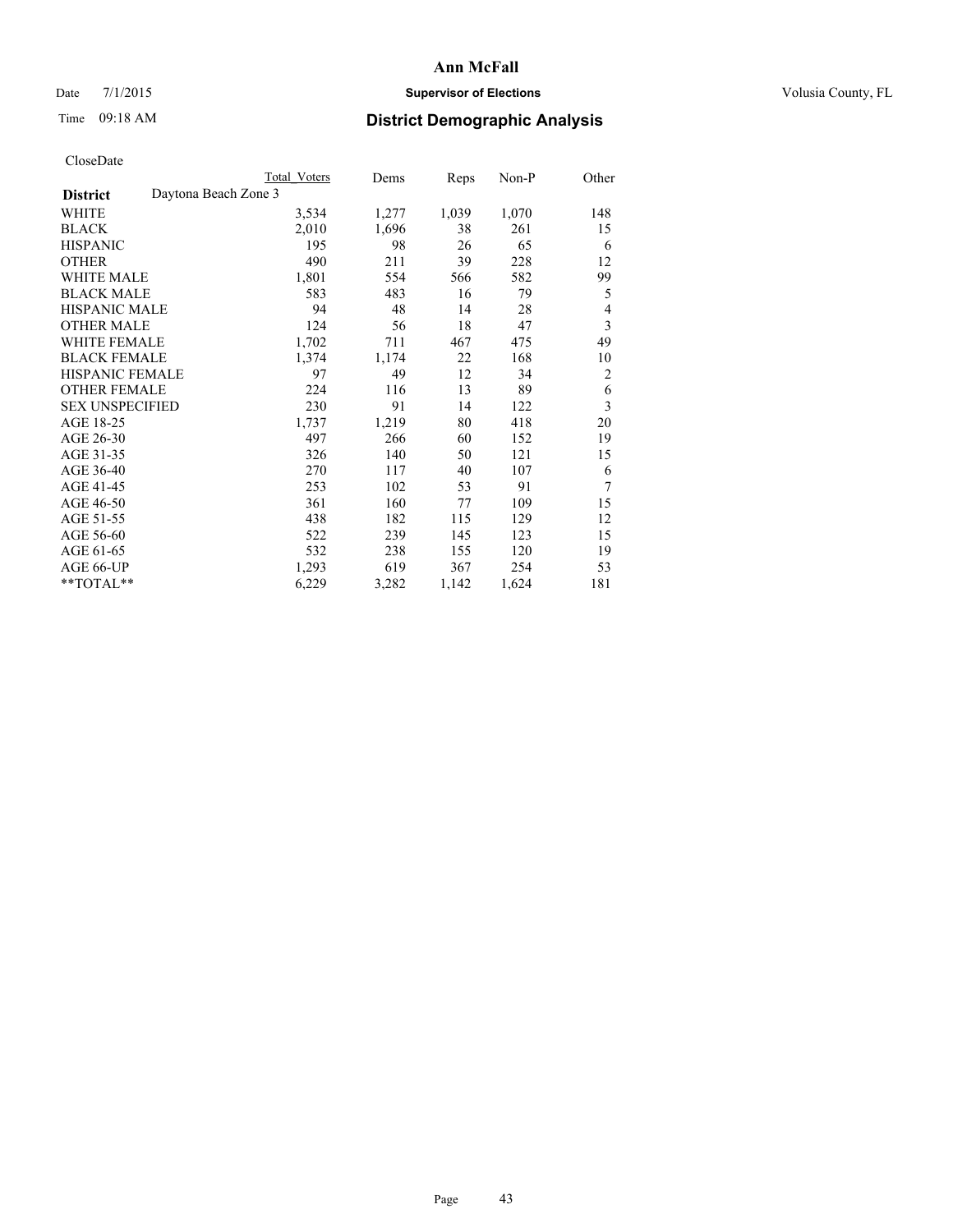### Date 7/1/2015 **Supervisor of Elections Supervisor of Elections** Volusia County, FL

# Time 09:18 AM **District Demographic Analysis**

|                                         | <b>Total Voters</b> | Dems  | Reps  | Non-P | Other                   |
|-----------------------------------------|---------------------|-------|-------|-------|-------------------------|
| Daytona Beach Zone 4<br><b>District</b> |                     |       |       |       |                         |
| WHITE                                   | 5,946               | 1,707 | 2,571 | 1,427 | 241                     |
| <b>BLACK</b>                            | 953                 | 736   | 32    | 172   | 13                      |
| <b>HISPANIC</b>                         | 273                 | 109   | 53    | 107   | 4                       |
| <b>OTHER</b>                            | 422                 | 103   | 97    | 208   | 14                      |
| WHITE MALE                              | 2,775               | 674   | 1,262 | 702   | 137                     |
| <b>BLACK MALE</b>                       | 408                 | 297   | 24    | 82    | 5                       |
| HISPANIC MALE                           | 111                 | 40    | 24    | 45    | $\overline{c}$          |
| <b>OTHER MALE</b>                       | 154                 | 29    | 41    | 78    | 6                       |
| WHITE FEMALE                            | 3,142               | 1,026 | 1,300 | 715   | 101                     |
| <b>BLACK FEMALE</b>                     | 537                 | 433   | 8     | 88    | 8                       |
| <b>HISPANIC FEMALE</b>                  | 160                 | 68    | 29    | 61    | $\overline{c}$          |
| <b>OTHER FEMALE</b>                     | 214                 | 62    | 48    | 96    | 8                       |
| <b>SEX UNSPECIFIED</b>                  | 92                  | 26    | 16    | 47    | $\overline{\mathbf{3}}$ |
| AGE 18-25                               | 770                 | 294   | 174   | 276   | 26                      |
| AGE 26-30                               | 614                 | 217   | 165   | 210   | 22                      |
| AGE 31-35                               | 533                 | 188   | 136   | 192   | 17                      |
| AGE 36-40                               | 419                 | 171   | 126   | 113   | 9                       |
| AGE 41-45                               | 454                 | 147   | 169   | 124   | 14                      |
| AGE 46-50                               | 453                 | 147   | 156   | 133   | 17                      |
| AGE 51-55                               | 571                 | 203   | 215   | 138   | 15                      |
| AGE 56-60                               | 625                 | 239   | 231   | 143   | 12                      |
| AGE 61-65                               | 703                 | 236   | 274   | 155   | 38                      |
| AGE 66-UP                               | 2,452               | 813   | 1,107 | 430   | 102                     |
| **TOTAL**                               | 7,594               | 2,655 | 2,753 | 1,914 | 272                     |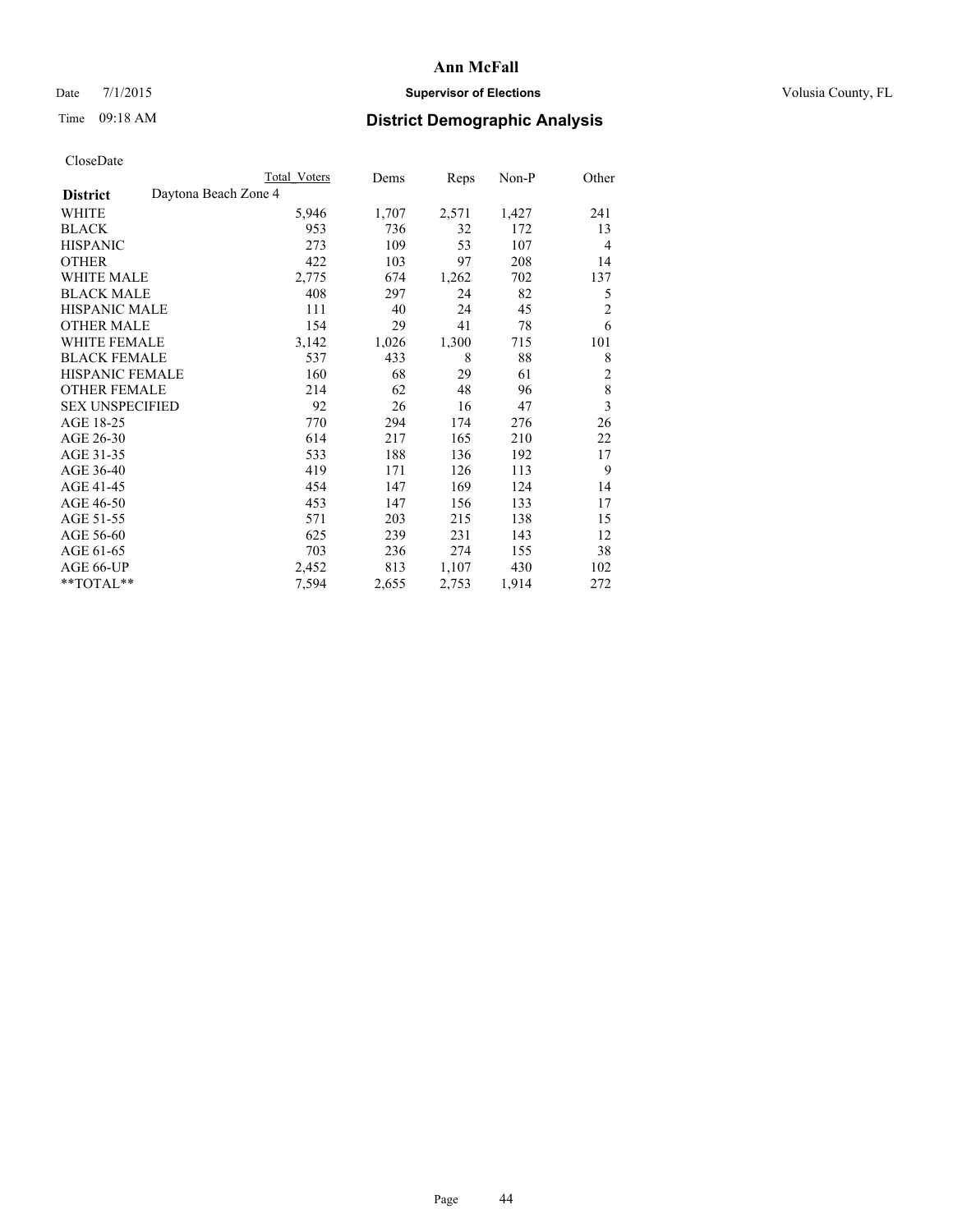### Date 7/1/2015 **Supervisor of Elections Supervisor of Elections** Volusia County, FL

# Time 09:18 AM **District Demographic Analysis**

|                        |                      | <b>Total Voters</b> | Dems  | Reps | Non-P | Other |
|------------------------|----------------------|---------------------|-------|------|-------|-------|
| <b>District</b>        | Daytona Beach Zone 5 |                     |       |      |       |       |
| WHITE                  |                      | 2,116               | 744   | 660  | 624   | 88    |
| <b>BLACK</b>           |                      | 3,810               | 3,219 | 74   | 492   | 25    |
| <b>HISPANIC</b>        |                      | 209                 | 105   | 28   | 68    | 8     |
| <b>OTHER</b>           |                      | 394                 | 206   | 34   | 147   | 7     |
| WHITE MALE             |                      | 981                 | 294   | 353  | 285   | 49    |
| <b>BLACK MALE</b>      |                      | 1,426               | 1,155 | 37   | 219   | 15    |
| <b>HISPANIC MALE</b>   |                      | 95                  | 40    | 13   | 35    | 7     |
| <b>OTHER MALE</b>      |                      | 115                 | 64    | 5    | 43    | 3     |
| <b>WHITE FEMALE</b>    |                      | 1,121               | 447   | 305  | 330   | 39    |
| <b>BLACK FEMALE</b>    |                      | 2,339               | 2,027 | 37   | 265   | 10    |
| <b>HISPANIC FEMALE</b> |                      | 114                 | 65    | 15   | 33    | 1     |
| <b>OTHER FEMALE</b>    |                      | 183                 | 97    | 24   | 59    | 3     |
| <b>SEX UNSPECIFIED</b> |                      | 155                 | 85    | 7    | 62    | 1     |
| AGE 18-25              |                      | 1,062               | 637   | 90   | 315   | 20    |
| AGE 26-30              |                      | 705                 | 418   | 61   | 210   | 16    |
| AGE 31-35              |                      | 554                 | 343   | 58   | 141   | 12    |
| AGE 36-40              |                      | 443                 | 286   | 41   | 106   | 10    |
| AGE 41-45              |                      | 481                 | 313   | 49   | 109   | 10    |
| AGE 46-50              |                      | 500                 | 342   | 63   | 86    | 9     |
| AGE 51-55              |                      | 573                 | 394   | 70   | 98    | 11    |
| AGE 56-60              |                      | 523                 | 375   | 72   | 67    | 9     |
| AGE 61-65              |                      | 481                 | 325   | 83   | 60    | 13    |
| AGE 66-UP              |                      | 1,207               | 841   | 209  | 139   | 18    |
| **TOTAL**              |                      | 6,529               | 4,274 | 796  | 1,331 | 128   |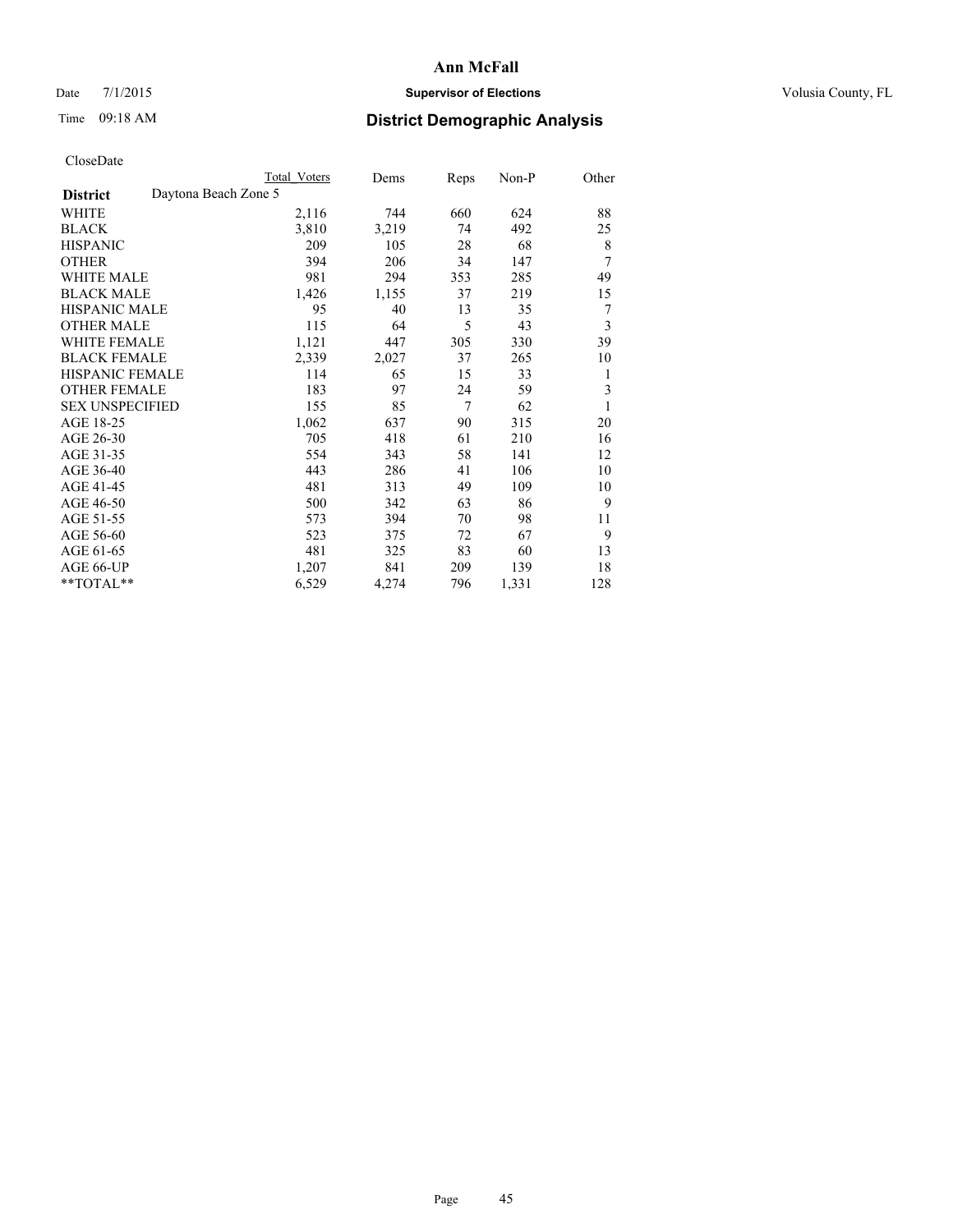### Date 7/1/2015 **Supervisor of Elections Supervisor of Elections** Volusia County, FL

|                                         | Total Voters | Dems  | <b>Reps</b> | Non-P | Other          |
|-----------------------------------------|--------------|-------|-------------|-------|----------------|
| Daytona Beach Zone 6<br><b>District</b> |              |       |             |       |                |
| WHITE                                   | 1,242        | 452   | 374         | 357   | 59             |
| <b>BLACK</b>                            | 3,842        | 3,227 | 88          | 501   | 26             |
| <b>HISPANIC</b>                         | 200          | 100   | 21          | 75    | $\overline{4}$ |
| <b>OTHER</b>                            | 366          | 201   | 23          | 138   | 4              |
| <b>WHITE MALE</b>                       | 611          | 171   | 217         | 185   | 38             |
| <b>BLACK MALE</b>                       | 1,659        | 1,339 | 49          | 258   | 13             |
| <b>HISPANIC MALE</b>                    | 101          | 42    | 9           | 48    | 2              |
| <b>OTHER MALE</b>                       | 145          | 81    | 14          | 48    | $\overline{2}$ |
| <b>WHITE FEMALE</b>                     | 620          | 276   | 155         | 169   | 20             |
| <b>BLACK FEMALE</b>                     | 2,115        | 1,833 | 37          | 232   | 13             |
| HISPANIC FEMALE                         | 95           | 57    | 12          | 24    | $\overline{2}$ |
| <b>OTHER FEMALE</b>                     | 127          | 82    | 7           | 37    | 1              |
| <b>SEX UNSPECIFIED</b>                  | 177          | 99    | 6           | 70    | $\overline{2}$ |
| AGE 18-25                               | 1,316        | 870   | 88          | 338   | 20             |
| AGE 26-30                               | 609          | 394   | 49          | 157   | 9              |
| AGE 31-35                               | 433          | 277   | 42          | 104   | 10             |
| AGE 36-40                               | 371          | 246   | 25          | 96    | 4              |
| AGE 41-45                               | 330          | 242   | 29          | 52    | 7              |
| AGE 46-50                               | 382          | 271   | 30          | 72    | 9              |
| AGE 51-55                               | 449          | 315   | 47          | 80    | 7              |
| AGE 56-60                               | 419          | 313   | 53          | 48    | 5              |
| AGE 61-65                               | 394          | 271   | 49          | 63    | 11             |
| AGE 66-UP                               | 947          | 781   | 94          | 61    | 11             |
| **TOTAL**                               | 5,650        | 3,980 | 506         | 1,071 | 93             |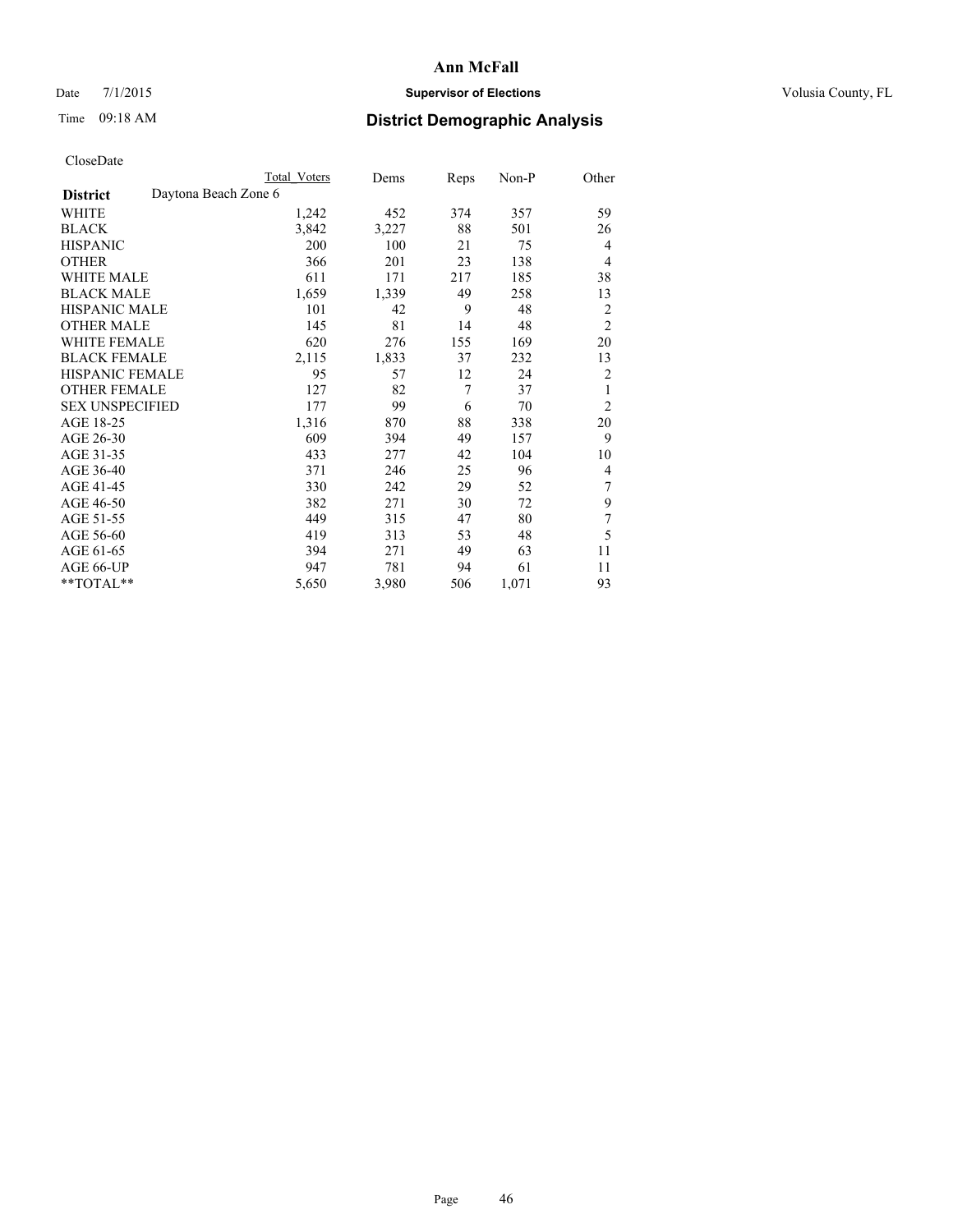### Date 7/1/2015 **Supervisor of Elections Supervisor of Elections** Volusia County, FL

# Time 09:18 AM **District Demographic Analysis**

|                        | Total Voters         | Dems | Reps           | Non-P | Other            |
|------------------------|----------------------|------|----------------|-------|------------------|
| <b>District</b>        | Daytona Beach Shores |      |                |       |                  |
| WHITE                  | 3,514                | 884  | 1,664          | 821   | 145              |
| <b>BLACK</b>           | 51                   | 30   | $\overline{4}$ | 13    | 4                |
| <b>HISPANIC</b>        | 83                   | 17   | 37             | 27    | 2                |
| <b>OTHER</b>           | 186                  | 55   | 60             | 63    | 8                |
| WHITE MALE             | 1,696                | 379  | 810            | 422   | 85               |
| <b>BLACK MALE</b>      | 25                   | 15   | 1              | 7     | 2                |
| <b>HISPANIC MALE</b>   | 35                   | 4    | 17             | 14    | $\boldsymbol{0}$ |
| <b>OTHER MALE</b>      | 73                   | 24   | 23             | 23    | 3                |
| WHITE FEMALE           | 1,793                | 497  | 840            | 397   | 59               |
| <b>BLACK FEMALE</b>    | 25                   | 15   | 3              | 5     | 2                |
| <b>HISPANIC FEMALE</b> | 47                   | 13   | 19             | 13    | $\overline{c}$   |
| <b>OTHER FEMALE</b>    | 90                   | 28   | 29             | 28    | 5                |
| <b>SEX UNSPECIFIED</b> | 50                   | 11   | 23             | 15    | 1                |
| AGE 18-25              | 118                  | 17   | 45             | 46    | 10               |
| AGE 26-30              | 113                  | 25   | 47             | 35    | 6                |
| AGE 31-35              | 92                   | 23   | 22             | 40    | 7                |
| AGE 36-40              | 91                   | 27   | 30             | 26    | 8                |
| AGE 41-45              | 99                   | 20   | 28             | 44    | 7                |
| AGE 46-50              | 191                  | 44   | 82             | 60    | 5                |
| AGE 51-55              | 262                  | 66   | 117            | 65    | 14               |
| AGE 56-60              | 344                  | 79   | 179            | 78    | 8                |
| AGE 61-65              | 467                  | 117  | 209            | 121   | 20               |
| AGE 66-UP              | 2,057                | 568  | 1,006          | 409   | 74               |
| **TOTAL**              | 3,834                | 986  | 1,765          | 924   | 159              |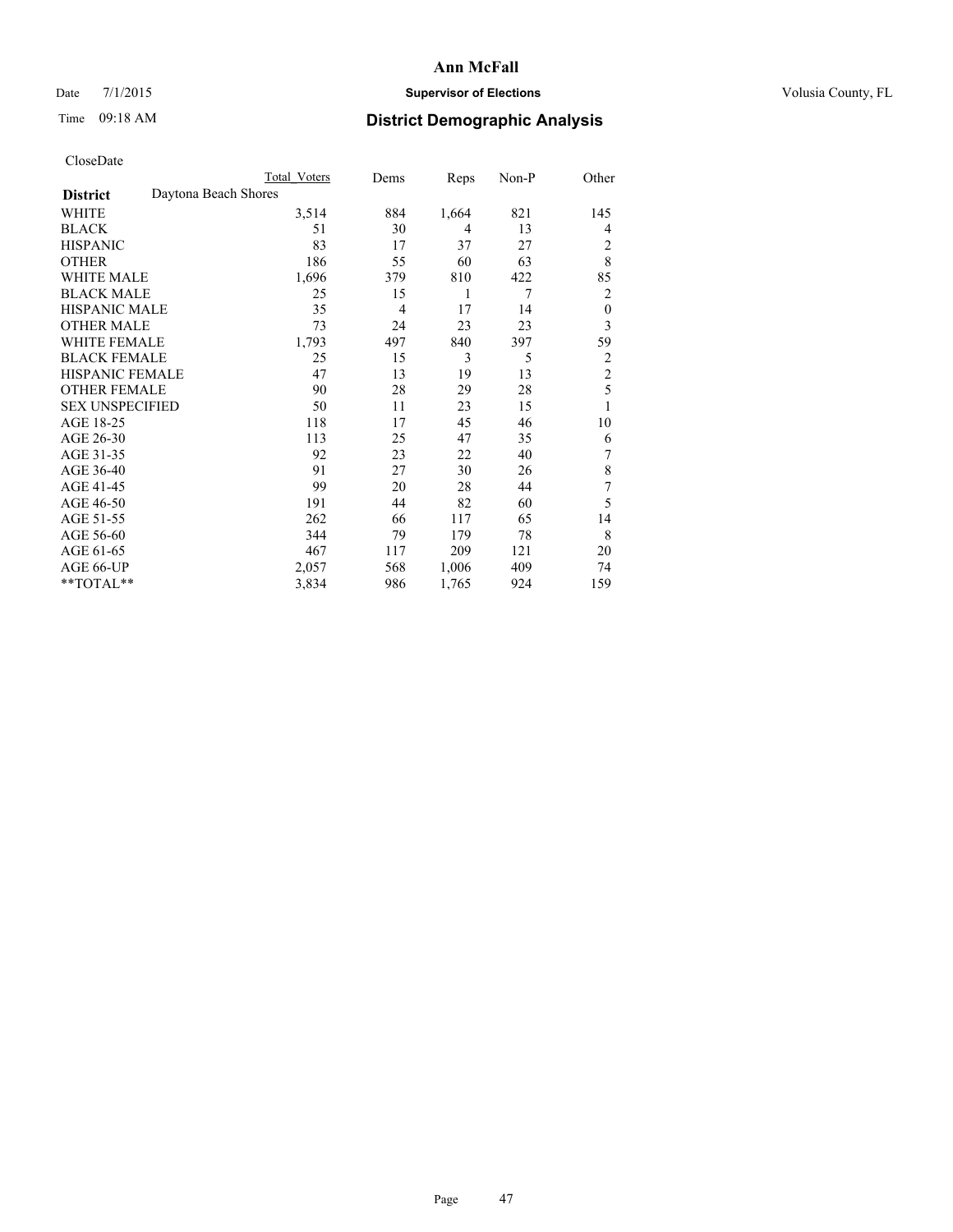### Date 7/1/2015 **Supervisor of Elections Supervisor of Elections** Volusia County, FL

# Time 09:18 AM **District Demographic Analysis**

|                        |        | Total Voters | Dems  | <u>Reps</u> | Non-P | Other |
|------------------------|--------|--------------|-------|-------------|-------|-------|
| <b>District</b>        | DeBary |              |       |             |       |       |
| WHITE                  |        | 11,475       | 2,948 | 5,305       | 2,732 | 490   |
| <b>BLACK</b>           |        | 468          | 362   | 19          | 75    | 12    |
| <b>HISPANIC</b>        |        | 963          | 398   | 239         | 309   | 17    |
| <b>OTHER</b>           |        | 729          | 217   | 186         | 308   | 18    |
| <b>WHITE MALE</b>      |        | 5,414        | 1,178 | 2,609       | 1,356 | 271   |
| <b>BLACK MALE</b>      |        | 208          | 146   | 5           | 49    | 8     |
| <b>HISPANIC MALE</b>   |        | 415          | 156   | 114         | 135   | 10    |
| <b>OTHER MALE</b>      |        | 246          | 74    | 73          | 90    | 9     |
| <b>WHITE FEMALE</b>    |        | 5,945        | 1,748 | 2,650       | 1,333 | 214   |
| <b>BLACK FEMALE</b>    |        | 251          | 209   | 14          | 24    | 4     |
| <b>HISPANIC FEMALE</b> |        | 530          | 230   | 125         | 168   | 7     |
| <b>OTHER FEMALE</b>    |        | 313          | 106   | 84          | 115   | 8     |
| <b>SEX UNSPECIFIED</b> |        | 313          | 78    | 75          | 154   | 6     |
| AGE 18-25              |        | 1,127        | 262   | 343         | 469   | 53    |
| AGE 26-30              |        | 696          | 168   | 229         | 278   | 21    |
| AGE 31-35              |        | 757          | 193   | 269         | 263   | 32    |
| AGE 36-40              |        | 802          | 214   | 299         | 259   | 30    |
| AGE 41-45              |        | 956          | 255   | 368         | 281   | 52    |
| AGE 46-50              |        | 1,110        | 290   | 487         | 287   | 46    |
| AGE 51-55              |        | 1,338        | 345   | 626         | 317   | 50    |
| AGE 56-60              |        | 1,363        | 398   | 613         | 310   | 42    |
| AGE 61-65              |        | 1,416        | 478   | 614         | 274   | 50    |
| AGE 66-UP              |        | 4,070        | 1,322 | 1,901       | 686   | 161   |
| **TOTAL**              |        | 13,635       | 3,925 | 5,749       | 3,424 | 537   |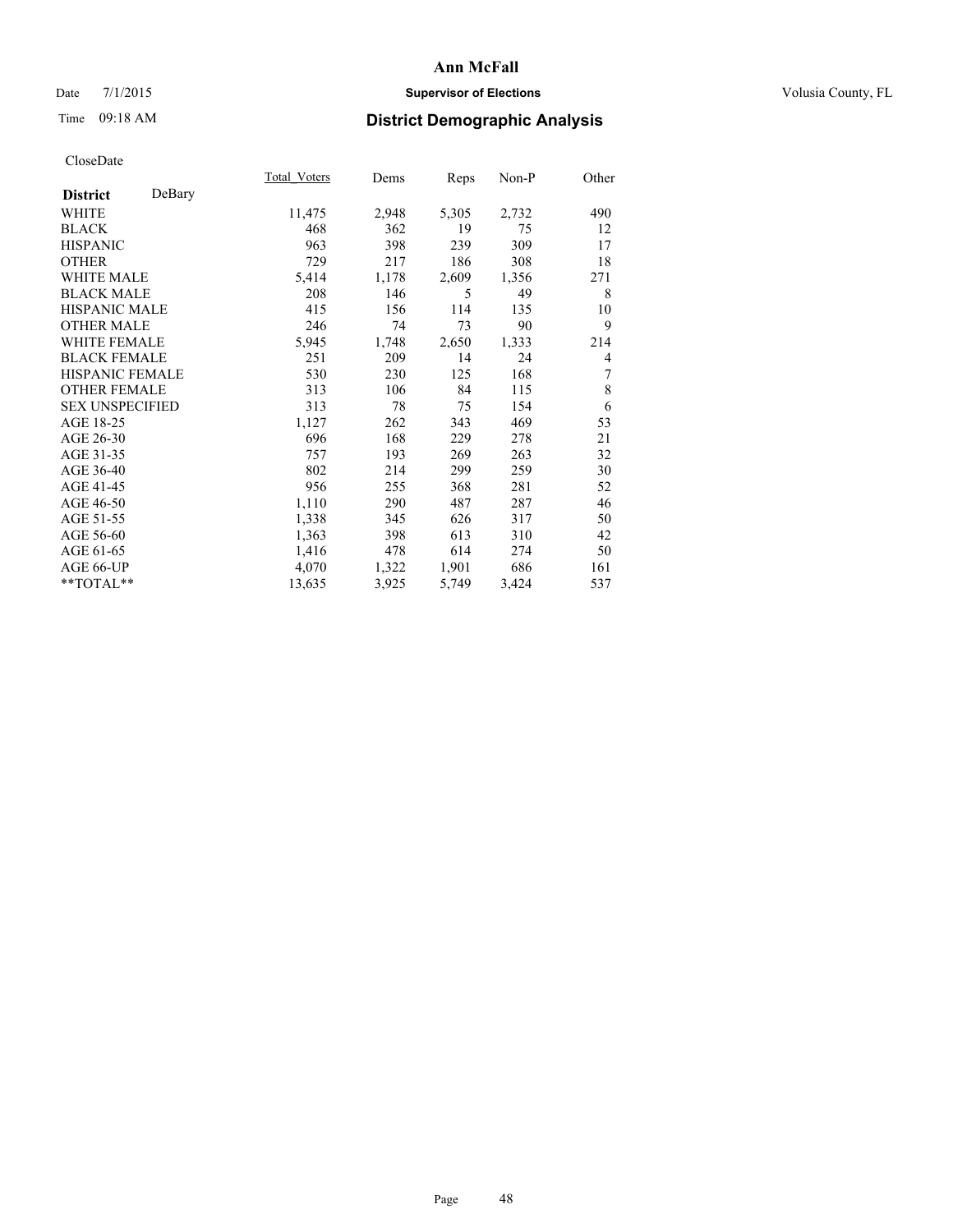### Date 7/1/2015 **Supervisor of Elections Supervisor of Elections** Volusia County, FL

# Time 09:18 AM **District Demographic Analysis**

|                        |        | Total Voters | Dems  | <b>Reps</b> | Non-P | Other |
|------------------------|--------|--------------|-------|-------------|-------|-------|
| <b>District</b>        | DeLand |              |       |             |       |       |
| WHITE                  |        | 12,642       | 3,996 | 5,088       | 3,005 | 553   |
| <b>BLACK</b>           |        | 2,472        | 1,985 | 83          | 366   | 38    |
| <b>HISPANIC</b>        |        | 1,223        | 505   | 213         | 472   | 33    |
| OTHER                  |        | 886          | 294   | 175         | 388   | 29    |
| WHITE MALE             |        | 5,574        | 1,512 | 2,329       | 1,446 | 287   |
| <b>BLACK MALE</b>      |        | 932          | 716   | 37          | 152   | 27    |
| <b>HISPANIC MALE</b>   |        | 503          | 206   | 92          | 190   | 15    |
| <b>OTHER MALE</b>      |        | 291          | 103   | 62          | 114   | 12    |
| <b>WHITE FEMALE</b>    |        | 6,976        | 2,457 | 2,729       | 1,526 | 264   |
| <b>BLACK FEMALE</b>    |        | 1,509        | 1,249 | 43          | 206   | 11    |
| <b>HISPANIC FEMALE</b> |        | 704          | 295   | 117         | 275   | 17    |
| <b>OTHER FEMALE</b>    |        | 373          | 135   | 75          | 150   | 13    |
| <b>SEX UNSPECIFIED</b> |        | 361          | 107   | 75          | 172   | 7     |
| AGE 18-25              |        | 2,012        | 708   | 398         | 829   | 77    |
| AGE 26-30              |        | 1,160        | 434   | 262         | 432   | 32    |
| AGE 31-35              |        | 1,094        | 400   | 302         | 346   | 46    |
| AGE 36-40              |        | 1,118        | 412   | 300         | 354   | 52    |
| AGE 41-45              |        | 1,259        | 472   | 386         | 353   | 48    |
| AGE 46-50              |        | 1,230        | 487   | 422         | 286   | 35    |
| AGE 51-55              |        | 1,377        | 574   | 482         | 267   | 54    |
| AGE 56-60              |        | 1,432        | 589   | 488         | 303   | 52    |
| AGE 61-65              |        | 1,514        | 667   | 518         | 268   | 61    |
| AGE 66-UP              |        | 5,027        | 2,037 | 2,001       | 793   | 196   |
| **TOTAL**              |        | 17,223       | 6,780 | 5,559       | 4,231 | 653   |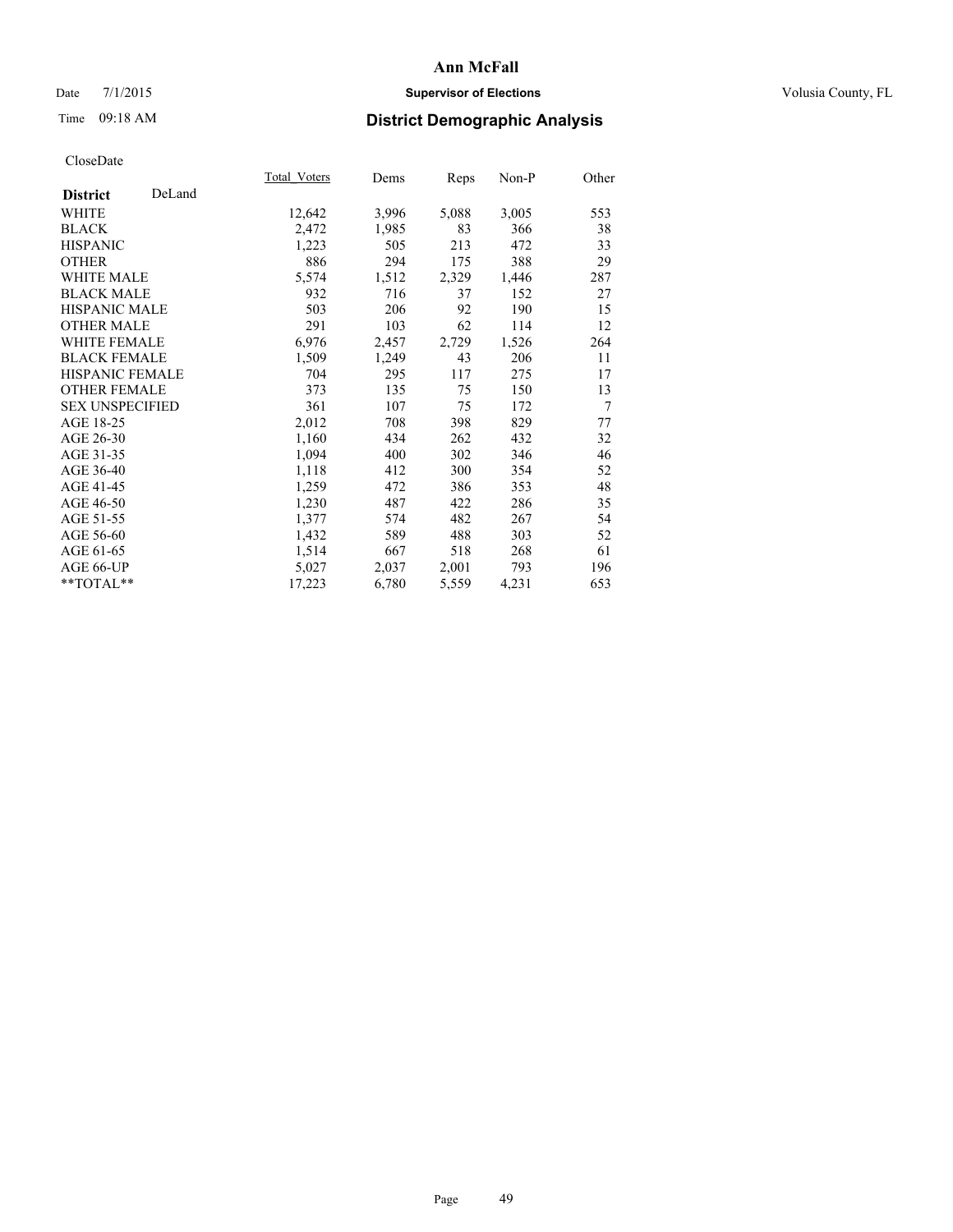### Date 7/1/2015 **Supervisor of Elections Supervisor of Elections** Volusia County, FL

# Time 09:18 AM **District Demographic Analysis**

|                        |                | <b>Total Voters</b> | Dems  | <b>Reps</b> | Non-P | Other          |
|------------------------|----------------|---------------------|-------|-------------|-------|----------------|
| <b>District</b>        | Deltona Zone 1 |                     |       |             |       |                |
| WHITE                  |                | 4,698               | 1,448 | 1,687       | 1,354 | 209            |
| <b>BLACK</b>           |                | 949                 | 702   | 50          | 179   | 18             |
| <b>HISPANIC</b>        |                | 2,122               | 1,062 | 277         | 750   | 33             |
| <b>OTHER</b>           |                | 502                 | 156   | 81          | 251   | 14             |
| WHITE MALE             |                | 2,193               | 583   | 820         | 673   | 117            |
| <b>BLACK MALE</b>      |                | 429                 | 299   | 32          | 86    | 12             |
| <b>HISPANIC MALE</b>   |                | 976                 | 484   | 124         | 351   | 17             |
| OTHER MALE             |                | 165                 | 55    | 27          | 77    | 6              |
| <b>WHITE FEMALE</b>    |                | 2,461               | 855   | 855         | 661   | 90             |
| <b>BLACK FEMALE</b>    |                | 511                 | 399   | 17          | 89    | 6              |
| HISPANIC FEMALE        |                | 1,116               | 565   | 151         | 384   | 16             |
| <b>OTHER FEMALE</b>    |                | 206                 | 72    | 38          | 90    | 6              |
| <b>SEX UNSPECIFIED</b> |                | 214                 | 56    | 31          | 123   | $\overline{4}$ |
| AGE 18-25              |                | 1,119               | 392   | 182         | 504   | 41             |
| AGE 26-30              |                | 718                 | 254   | 137         | 305   | 22             |
| AGE 31-35              |                | 738                 | 259   | 186         | 265   | 28             |
| AGE 36-40              |                | 721                 | 305   | 129         | 262   | 25             |
| AGE 41-45              |                | 737                 | 273   | 208         | 233   | 23             |
| AGE 46-50              |                | 770                 | 281   | 253         | 205   | 31             |
| AGE 51-55              |                | 837                 | 337   | 257         | 223   | 20             |
| AGE 56-60              |                | 748                 | 302   | 239         | 182   | 25             |
| AGE 61-65              |                | 612                 | 302   | 158         | 130   | 22             |
| AGE 66-UP              |                | 1,271               | 663   | 346         | 225   | 37             |
| **TOTAL**              |                | 8,271               | 3,368 | 2,095       | 2,534 | 274            |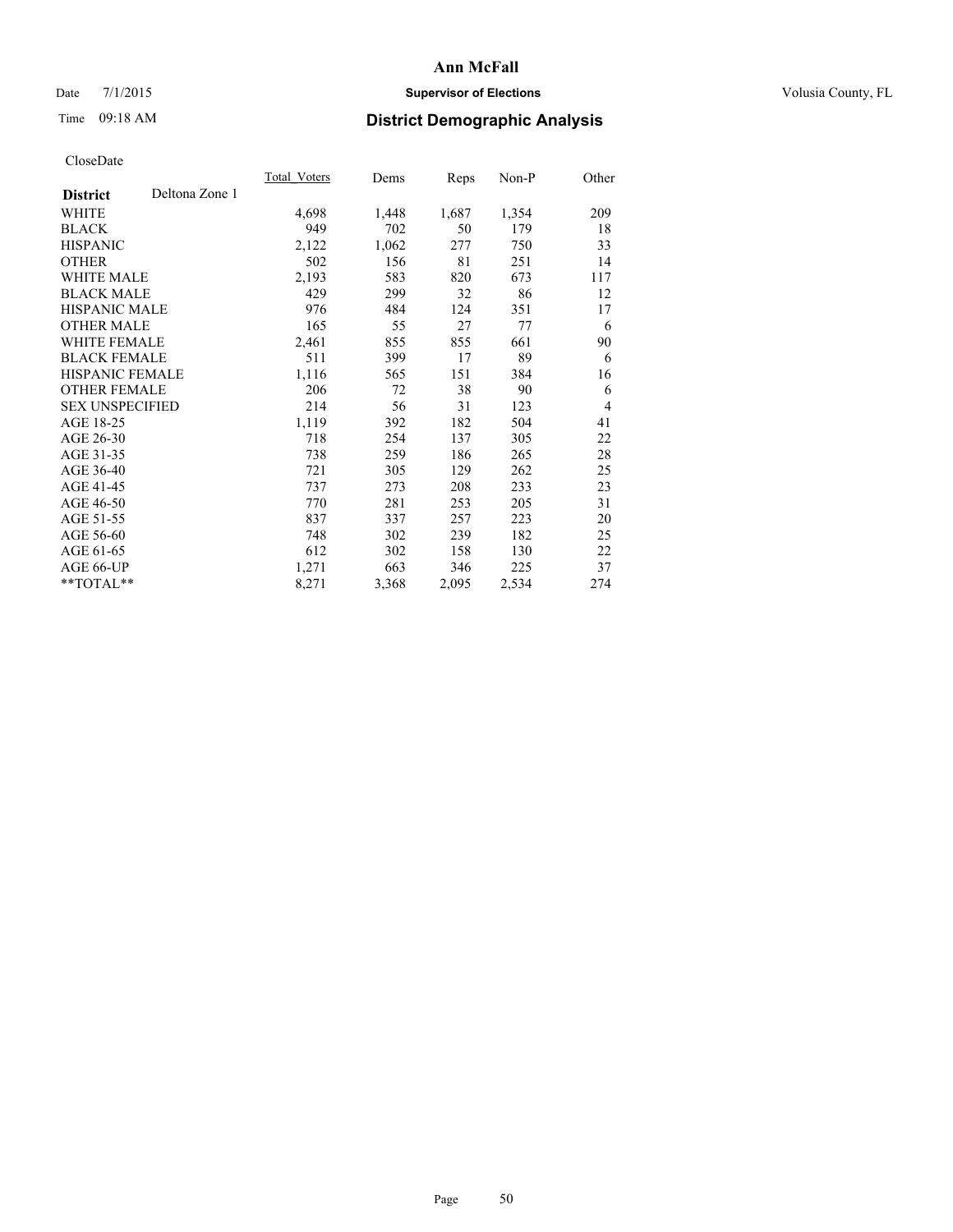### Date 7/1/2015 **Supervisor of Elections Supervisor of Elections** Volusia County, FL

# Time 09:18 AM **District Demographic Analysis**

|                                   | Total Voters | Dems  | <b>Reps</b> | Non-P | Other          |
|-----------------------------------|--------------|-------|-------------|-------|----------------|
| Deltona Zone 2<br><b>District</b> |              |       |             |       |                |
| WHITE                             | 5,903        | 1,760 | 2,324       | 1,558 | 261            |
| <b>BLACK</b>                      | 802          | 604   | 40          | 142   | 16             |
| <b>HISPANIC</b>                   | 2,219        | 1,059 | 354         | 780   | 26             |
| <b>OTHER</b>                      | 509          | 193   | 83          | 216   | 17             |
| <b>WHITE MALE</b>                 | 2,678        | 710   | 1,101       | 736   | 131            |
| <b>BLACK MALE</b>                 | 361          | 245   | 27          | 81    | 8              |
| <b>HISPANIC MALE</b>              | 1,055        | 478   | 170         | 393   | 14             |
| <b>OTHER MALE</b>                 | 185          | 72    | 32          | 71    | 10             |
| WHITE FEMALE                      | 3,175        | 1,039 | 1,208       | 798   | 130            |
| <b>BLACK FEMALE</b>               | 429          | 350   | 13          | 58    | 8              |
| <b>HISPANIC FEMALE</b>            | 1,141        | 571   | 180         | 380   | 10             |
| <b>OTHER FEMALE</b>               | 215          | 100   | 34          | 74    | $\overline{7}$ |
| <b>SEX UNSPECIFIED</b>            | 194          | 51    | 36          | 105   | $\overline{2}$ |
| AGE 18-25                         | 976          | 294   | 196         | 445   | 41             |
| AGE 26-30                         | 701          | 230   | 156         | 291   | 24             |
| AGE 31-35                         | 696          | 249   | 159         | 255   | 33             |
| AGE 36-40                         | 725          | 270   | 168         | 257   | 30             |
| AGE 41-45                         | 764          | 261   | 223         | 255   | 25             |
| AGE 46-50                         | 830          | 310   | 240         | 254   | 26             |
| AGE 51-55                         | 904          | 341   | 294         | 243   | 26             |
| AGE 56-60                         | 902          | 351   | 336         | 190   | 25             |
| AGE 61-65                         | 802          | 339   | 259         | 176   | 28             |
| AGE 66-UP                         | 2,132        | 971   | 770         | 329   | 62             |
| **TOTAL**                         | 9,433        | 3,616 | 2,801       | 2,696 | 320            |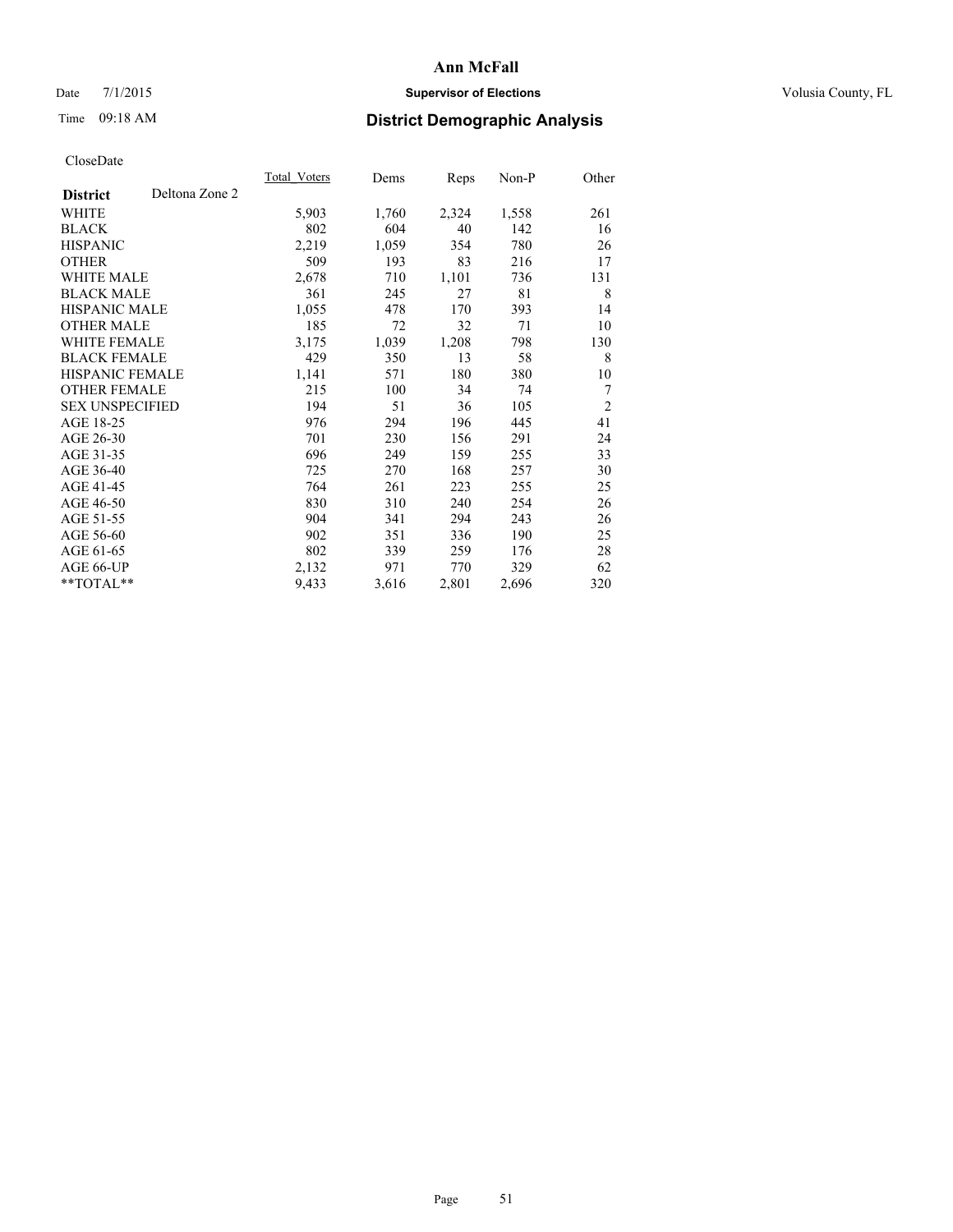### Date 7/1/2015 **Supervisor of Elections Supervisor of Elections** Volusia County, FL

# Time 09:18 AM **District Demographic Analysis**

|                        |                | Total Voters | Dems  | <b>Reps</b> | Non-P | Other          |
|------------------------|----------------|--------------|-------|-------------|-------|----------------|
| <b>District</b>        | Deltona Zone 3 |              |       |             |       |                |
| WHITE                  |                | 4,985        | 1,560 | 1,807       | 1,394 | 224            |
| <b>BLACK</b>           |                | 737          | 575   | 27          | 126   | 9              |
| <b>HISPANIC</b>        |                | 2,495        | 1,197 | 345         | 887   | 66             |
| <b>OTHER</b>           |                | 508          | 180   | 76          | 250   | $\overline{2}$ |
| <b>WHITE MALE</b>      |                | 2,295        | 632   | 871         | 671   | 121            |
| <b>BLACK MALE</b>      |                | 319          | 236   | 18          | 57    | 8              |
| <b>HISPANIC MALE</b>   |                | 1,179        | 538   | 176         | 428   | 37             |
| OTHER MALE             |                | 177          | 61    | 28          | 87    | 1              |
| <b>WHITE FEMALE</b>    |                | 2,632        | 910   | 921         | 702   | 99             |
| <b>BLACK FEMALE</b>    |                | 408          | 332   | 9           | 66    | 1              |
| HISPANIC FEMALE        |                | 1,279        | 642   | 168         | 440   | 29             |
| <b>OTHER FEMALE</b>    |                | 213          | 97    | 30          | 85    | 1              |
| <b>SEX UNSPECIFIED</b> |                | 223          | 64    | 34          | 121   | $\overline{4}$ |
| AGE 18-25              |                | 935          | 353   | 136         | 412   | 34             |
| AGE 26-30              |                | 691          | 243   | 142         | 282   | 24             |
| AGE 31-35              |                | 648          | 228   | 126         | 261   | 33             |
| AGE 36-40              |                | 699          | 246   | 138         | 284   | 31             |
| AGE 41-45              |                | 724          | 265   | 214         | 225   | 20             |
| AGE 46-50              |                | 770          | 305   | 207         | 231   | 27             |
| AGE 51-55              |                | 867          | 347   | 249         | 247   | 24             |
| AGE 56-60              |                | 768          | 323   | 214         | 202   | 29             |
| AGE 61-65              |                | 657          | 296   | 183         | 151   | 27             |
| AGE 66-UP              |                | 1,966        | 906   | 646         | 362   | 52             |
| **TOTAL**              |                | 8,725        | 3,512 | 2,255       | 2,657 | 301            |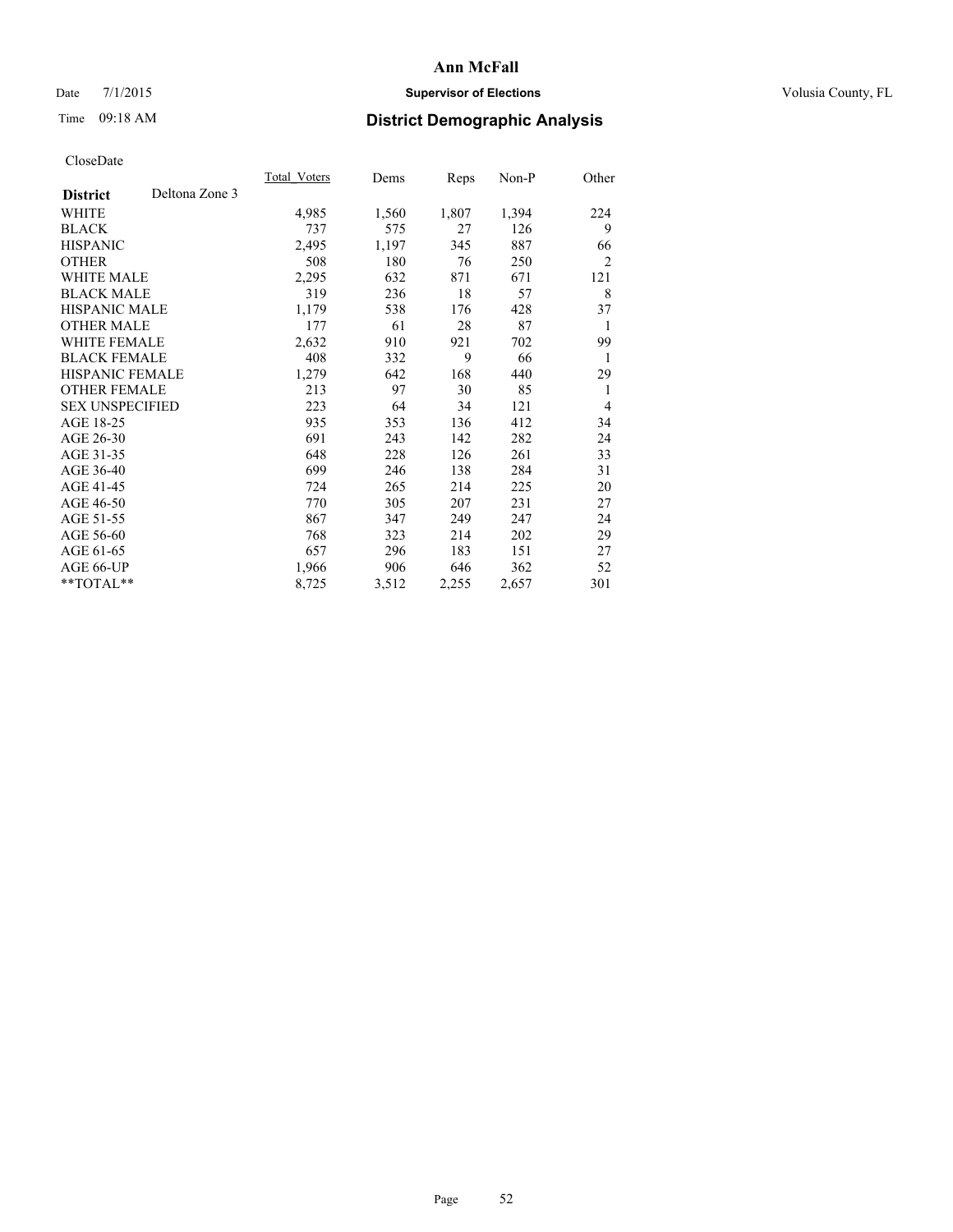### Date 7/1/2015 **Supervisor of Elections Supervisor of Elections** Volusia County, FL

# Time 09:18 AM **District Demographic Analysis**

|                                   | Total Voters | Dems  | <b>Reps</b> | Non-P | Other          |
|-----------------------------------|--------------|-------|-------------|-------|----------------|
| Deltona Zone 4<br><b>District</b> |              |       |             |       |                |
| WHITE                             | 5,074        | 1,655 | 1,886       | 1,307 | 226            |
| <b>BLACK</b>                      | 794          | 591   | 31          | 157   | 15             |
| <b>HISPANIC</b>                   | 2,615        | 1,317 | 346         | 899   | 53             |
| <b>OTHER</b>                      | 541          | 181   | 95          | 254   | 11             |
| <b>WHITE MALE</b>                 | 2,330        | 680   | 901         | 627   | 122            |
| <b>BLACK MALE</b>                 | 330          | 229   | 20          | 72    | 9              |
| <b>HISPANIC MALE</b>              | 1,227        | 572   | 183         | 440   | 32             |
| <b>OTHER MALE</b>                 | 174          | 62    | 34          | 74    | $\overline{4}$ |
| <b>WHITE FEMALE</b>               | 2,695        | 955   | 968         | 670   | 102            |
| <b>BLACK FEMALE</b>               | 451          | 353   | 10          | 82    | 6              |
| <b>HISPANIC FEMALE</b>            | 1,368        | 734   | 162         | 451   | 21             |
| <b>OTHER FEMALE</b>               | 225          | 93    | 42          | 84    | 6              |
| <b>SEX UNSPECIFIED</b>            | 224          | 66    | 38          | 117   | 3              |
| AGE 18-25                         | 1,011        | 360   | 168         | 457   | 26             |
| AGE 26-30                         | 717          | 239   | 119         | 327   | 32             |
| AGE 31-35                         | 636          | 253   | 124         | 231   | 28             |
| AGE 36-40                         | 718          | 294   | 145         | 243   | 36             |
| AGE 41-45                         | 706          | 266   | 194         | 223   | 23             |
| AGE 46-50                         | 781          | 317   | 233         | 209   | 22             |
| AGE 51-55                         | 813          | 343   | 237         | 213   | 20             |
| AGE 56-60                         | 827          | 353   | 253         | 192   | 29             |
| AGE 61-65                         | 753          | 341   | 235         | 162   | 15             |
| AGE 66-UP                         | 2,062        | 978   | 650         | 360   | 74             |
| **TOTAL**                         | 9,024        | 3,744 | 2,358       | 2,617 | 305            |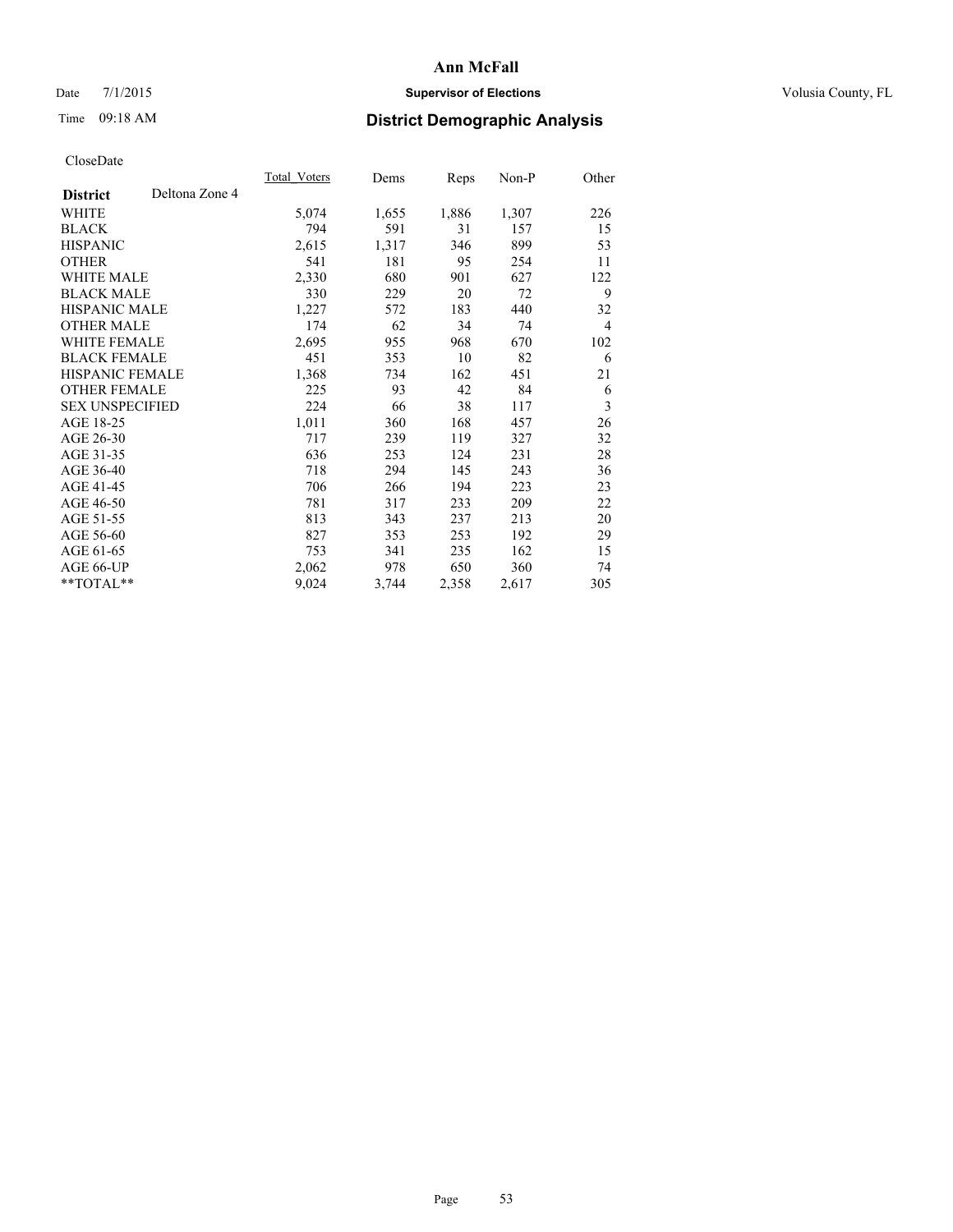### Date 7/1/2015 **Supervisor of Elections Supervisor of Elections** Volusia County, FL

# Time 09:18 AM **District Demographic Analysis**

|                        |                | Total Voters | Dems  | <b>Reps</b> | Non-P | Other          |
|------------------------|----------------|--------------|-------|-------------|-------|----------------|
| <b>District</b>        | Deltona Zone 5 |              |       |             |       |                |
| WHITE                  |                | 5,162        | 1,619 | 1,882       | 1,415 | 246            |
| <b>BLACK</b>           |                | 930          | 712   | 43          | 163   | 12             |
| <b>HISPANIC</b>        |                | 2,278        | 1,071 | 348         | 823   | 36             |
| <b>OTHER</b>           |                | 493          | 167   | 90          | 222   | 14             |
| <b>WHITE MALE</b>      |                | 2,403        | 670   | 930         | 660   | 143            |
| <b>BLACK MALE</b>      |                | 407          | 289   | 22          | 88    | 8              |
| <b>HISPANIC MALE</b>   |                | 1,071        | 494   | 174         | 378   | 25             |
| OTHER MALE             |                | 152          | 61    | 35          | 51    | 5              |
| <b>WHITE FEMALE</b>    |                | 2,721        | 942   | 936         | 741   | 102            |
| <b>BLACK FEMALE</b>    |                | 515          | 416   | 21          | 74    | $\overline{4}$ |
| HISPANIC FEMALE        |                | 1,181        | 566   | 172         | 432   | 11             |
| <b>OTHER FEMALE</b>    |                | 212          | 84    | 33          | 89    | 6              |
| <b>SEX UNSPECIFIED</b> |                | 201          | 47    | 40          | 110   | $\overline{4}$ |
| AGE 18-25              |                | 1,048        | 317   | 214         | 476   | 41             |
| AGE 26-30              |                | 711          | 256   | 143         | 285   | 27             |
| AGE 31-35              |                | 649          | 239   | 116         | 267   | 27             |
| AGE 36-40              |                | 736          | 289   | 153         | 262   | 32             |
| AGE 41-45              |                | 713          | 278   | 185         | 228   | 22             |
| AGE 46-50              |                | 802          | 311   | 252         | 211   | 28             |
| AGE 51-55              |                | 902          | 338   | 305         | 230   | 29             |
| AGE 56-60              |                | 856          | 370   | 279         | 190   | 17             |
| AGE 61-65              |                | 698          | 307   | 196         | 172   | 23             |
| AGE 66-UP              |                | 1,748        | 864   | 520         | 302   | 62             |
| **TOTAL**              |                | 8,863        | 3,569 | 2,363       | 2,623 | 308            |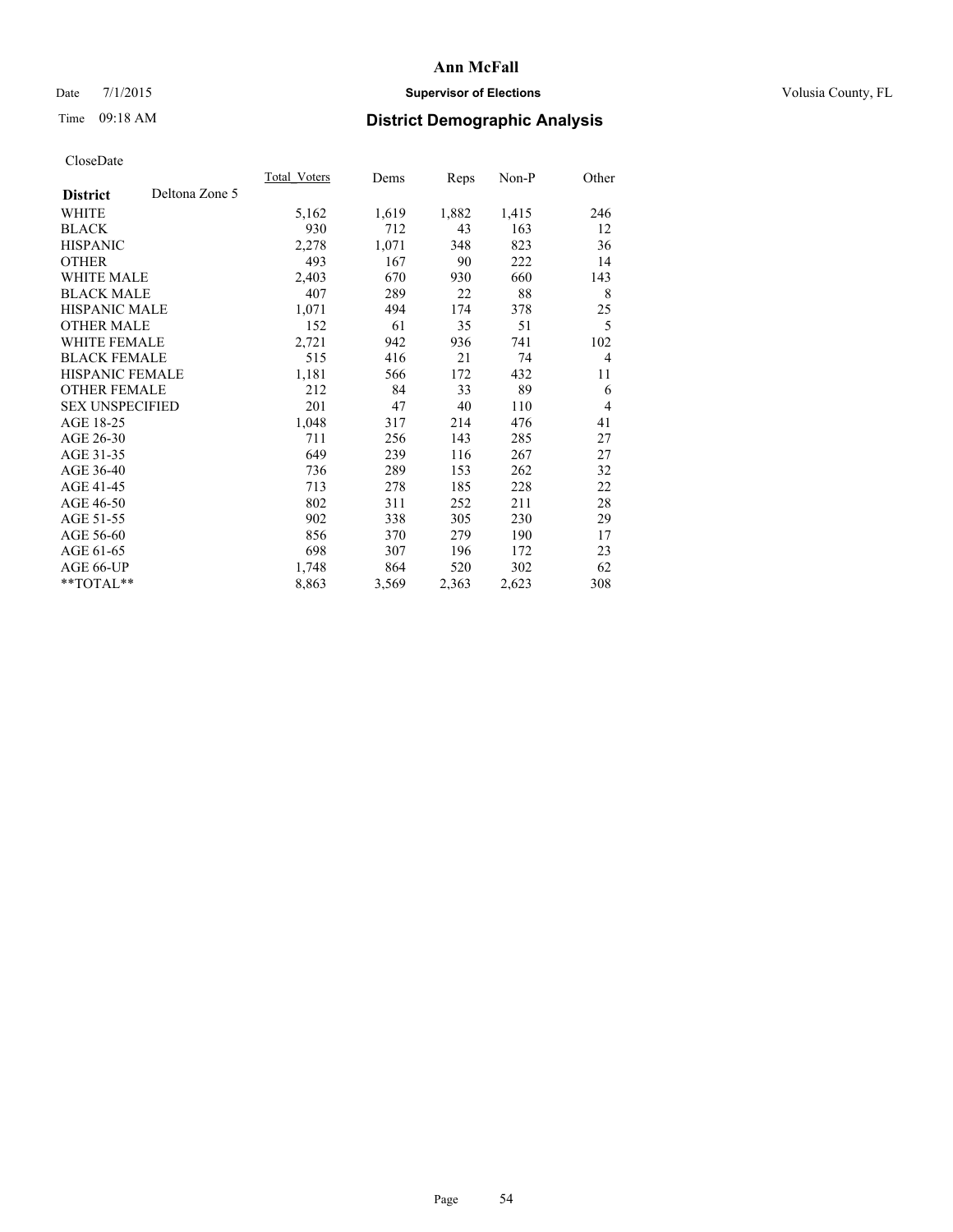### Date 7/1/2015 **Supervisor of Elections Supervisor of Elections** Volusia County, FL

# Time 09:18 AM **District Demographic Analysis**

|                        |                | <b>Total Voters</b> | Dems  | Reps  | Non-P | Other          |
|------------------------|----------------|---------------------|-------|-------|-------|----------------|
| <b>District</b>        | Deltona Zone 6 |                     |       |       |       |                |
| WHITE                  |                | 5,582               | 1,611 | 2,185 | 1,525 | 261            |
| <b>BLACK</b>           |                | 816                 | 613   | 39    | 142   | 22             |
| <b>HISPANIC</b>        |                | 1,893               | 893   | 244   | 714   | 42             |
| <b>OTHER</b>           |                | 493                 | 144   | 115   | 223   | 11             |
| WHITE MALE             |                | 2,596               | 641   | 1,085 | 740   | 130            |
| <b>BLACK MALE</b>      |                | 374                 | 270   | 22    | 69    | 13             |
| <b>HISPANIC MALE</b>   |                | 882                 | 401   | 125   | 334   | 22             |
| <b>OTHER MALE</b>      |                | 204                 | 62    | 48    | 87    | 7              |
| WHITE FEMALE           |                | 2,920               | 952   | 1,078 | 761   | 129            |
| <b>BLACK FEMALE</b>    |                | 430                 | 333   | 16    | 72    | 9              |
| HISPANIC FEMALE        |                | 979                 | 483   | 116   | 361   | 19             |
| <b>OTHER FEMALE</b>    |                | 186                 | 64    | 46    | 73    | 3              |
| <b>SEX UNSPECIFIED</b> |                | 213                 | 55    | 47    | 107   | $\overline{4}$ |
| AGE 18-25              |                | 1,048               | 329   | 201   | 487   | 31             |
| AGE 26-30              |                | 706                 | 226   | 165   | 281   | 34             |
| AGE 31-35              |                | 701                 | 235   | 153   | 288   | 25             |
| AGE 36-40              |                | 656                 | 204   | 184   | 237   | 31             |
| AGE 41-45              |                | 763                 | 277   | 233   | 213   | 40             |
| AGE 46-50              |                | 793                 | 285   | 252   | 221   | 35             |
| AGE 51-55              |                | 976                 | 343   | 358   | 238   | 37             |
| AGE 56-60              |                | 880                 | 359   | 299   | 187   | 35             |
| AGE 61-65              |                | 697                 | 304   | 235   | 141   | 17             |
| AGE 66-UP              |                | 1,564               | 699   | 503   | 311   | 51             |
| **TOTAL**              |                | 8,784               | 3,261 | 2,583 | 2,604 | 336            |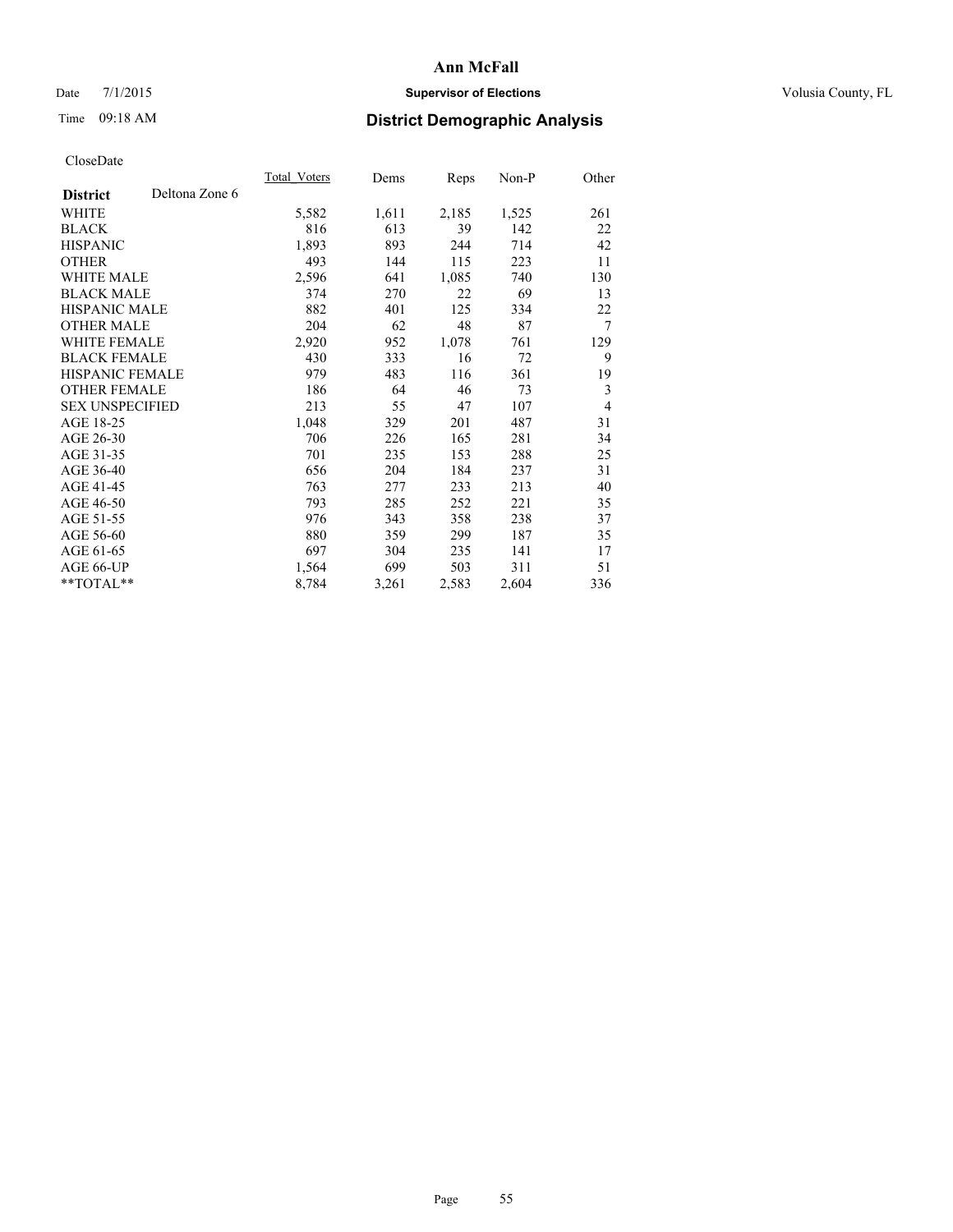# Date 7/1/2015 **Supervisor of Elections Supervisor of Elections** Volusia County, FL

# Time 09:18 AM **District Demographic Analysis**

|                        |                  | Total Voters | Dems  | Reps           | Non-P | Other        |
|------------------------|------------------|--------------|-------|----------------|-------|--------------|
| <b>District</b>        | Edgewater Zone 1 |              |       |                |       |              |
| WHITE                  |                  | 3,180        | 1,154 | 1,033          | 882   | 111          |
| <b>BLACK</b>           |                  | 73           | 47    | $\overline{4}$ | 20    | 2            |
| <b>HISPANIC</b>        |                  | 52           | 23    | 13             | 15    | 1            |
| <b>OTHER</b>           |                  | 103          | 35    | 21             | 46    |              |
| WHITE MALE             |                  | 1,423        | 450   | 502            | 408   | 63           |
| <b>BLACK MALE</b>      |                  | 41           | 22    | 4              | 13    | 2            |
| <b>HISPANIC MALE</b>   |                  | 16           | 6     | 5              | 5     | $\mathbf{0}$ |
| <b>OTHER MALE</b>      |                  | 31           | 12    | 9              | 10    | $\theta$     |
| WHITE FEMALE           |                  | 1,724        | 690   | 520            | 466   | 48           |
| <b>BLACK FEMALE</b>    |                  | 31           | 24    | $\theta$       | 7     | $\theta$     |
| <b>HISPANIC FEMALE</b> |                  | 36           | 17    | 8              | 10    |              |
| <b>OTHER FEMALE</b>    |                  | 45           | 20    | 8              | 16    |              |
| <b>SEX UNSPECIFIED</b> |                  | 61           | 18    | 15             | 28    | $\mathbf{0}$ |
| AGE 18-25              |                  | 264          | 73    | 56             | 127   | 8            |
| AGE 26-30              |                  | 224          | 70    | 47             | 101   | 6            |
| AGE 31-35              |                  | 182          | 61    | 54             | 61    | 6            |
| AGE 36-40              |                  | 211          | 65    | 61             | 76    | 9            |
| AGE 41-45              |                  | 218          | 66    | 57             | 87    | 8            |
| AGE 46-50              |                  | 221          | 75    | 76             | 65    | 5            |
| AGE 51-55              |                  | 355          | 133   | 110            | 100   | 12           |
| AGE 56-60              |                  | 371          | 129   | 126            | 102   | 14           |
| AGE 61-65              |                  | 380          | 160   | 121            | 87    | 12           |
| AGE 66-UP              |                  | 982          | 427   | 363            | 157   | 35           |
| **TOTAL**              |                  | 3,408        | 1,259 | 1,071          | 963   | 115          |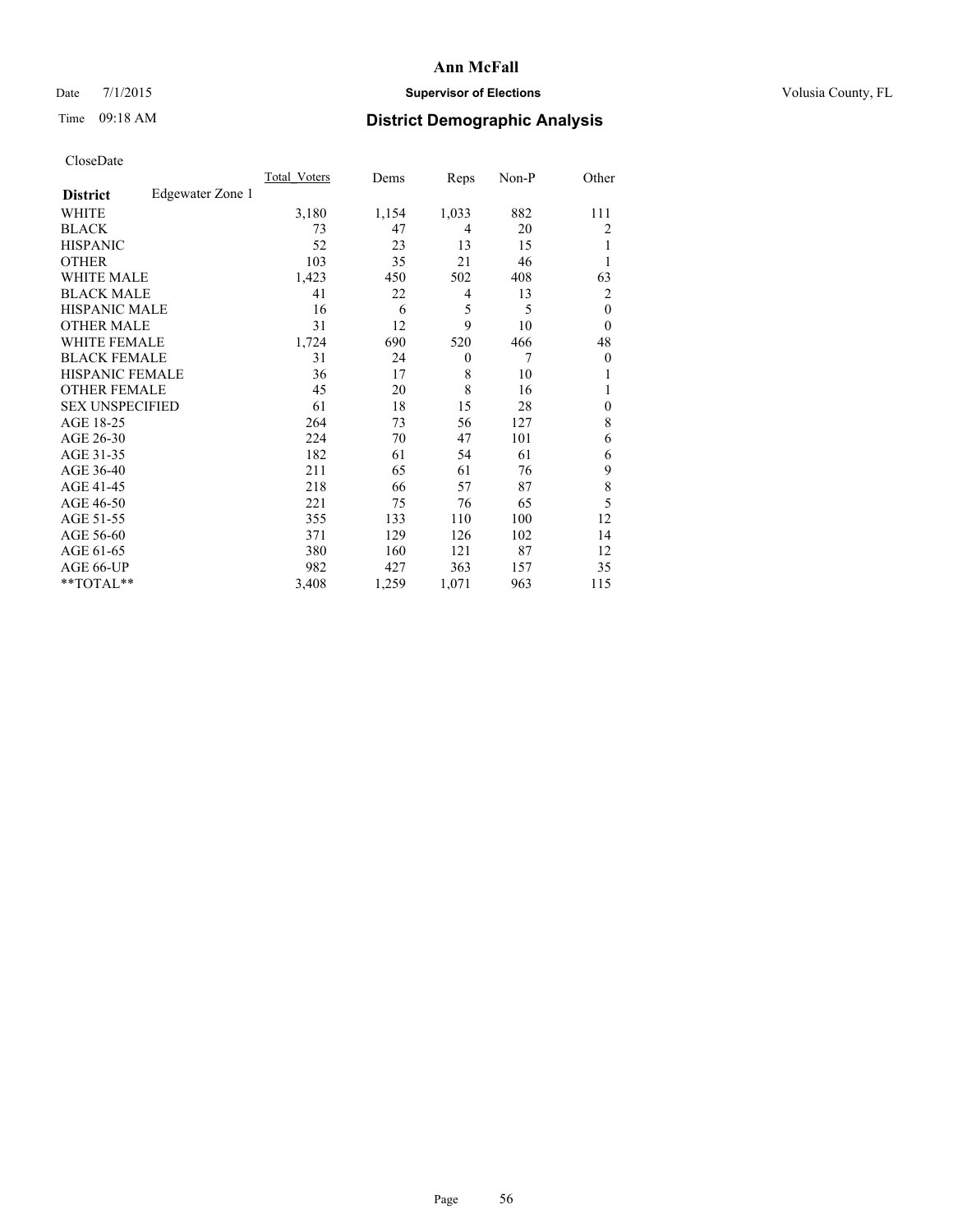### Date 7/1/2015 **Supervisor of Elections Supervisor of Elections** Volusia County, FL

# Time 09:18 AM **District Demographic Analysis**

|                        |                  | <b>Total Voters</b> | Dems  | Reps           | Non-P | Other          |
|------------------------|------------------|---------------------|-------|----------------|-------|----------------|
| <b>District</b>        | Edgewater Zone 2 |                     |       |                |       |                |
| WHITE                  |                  | 3,394               | 1,144 | 1,132          | 1,017 | 101            |
| <b>BLACK</b>           |                  | 60                  | 46    | 3              | 10    |                |
| <b>HISPANIC</b>        |                  | 46                  | 18    | 9              | 19    | $\theta$       |
| <b>OTHER</b>           |                  | 117                 | 30    | 30             | 56    |                |
| WHITE MALE             |                  | 1,564               | 478   | 564            | 466   | 56             |
| <b>BLACK MALE</b>      |                  | 26                  | 20    | 1              | 4     | 1              |
| <b>HISPANIC MALE</b>   |                  | 21                  | 10    | 5              | 6     | $\mathbf{0}$   |
| <b>OTHER MALE</b>      |                  | 44                  | 12    | 10             | 21    | 1              |
| <b>WHITE FEMALE</b>    |                  | 1,813               | 660   | 562            | 546   | 45             |
| <b>BLACK FEMALE</b>    |                  | 34                  | 26    | $\overline{2}$ | 6     | $\overline{0}$ |
| <b>HISPANIC FEMALE</b> |                  | 24                  | 8     | $\overline{4}$ | 12    | $\theta$       |
| <b>OTHER FEMALE</b>    |                  | 49                  | 14    | 17             | 18    | $\theta$       |
| <b>SEX UNSPECIFIED</b> |                  | 42                  | 10    | 9              | 23    | $\theta$       |
| AGE 18-25              |                  | 310                 | 82    | 74             | 138   | 16             |
| AGE 26-30              |                  | 230                 | 56    | 59             | 107   | 8              |
| AGE 31-35              |                  | 226                 | 65    | 55             | 99    | 7              |
| AGE 36-40              |                  | 228                 | 65    | 69             | 89    | 5              |
| AGE 41-45              |                  | 272                 | 92    | 75             | 97    | 8              |
| AGE 46-50              |                  | 286                 | 83    | 100            | 93    | 10             |
| AGE 51-55              |                  | 325                 | 107   | 119            | 86    | 13             |
| AGE 56-60              |                  | 349                 | 116   | 136            | 92    | 5              |
| AGE 61-65              |                  | 349                 | 135   | 116            | 84    | 14             |
| AGE 66-UP              |                  | 1,042               | 437   | 371            | 217   | 17             |
| **TOTAL**              |                  | 3,617               | 1,238 | 1,174          | 1,102 | 103            |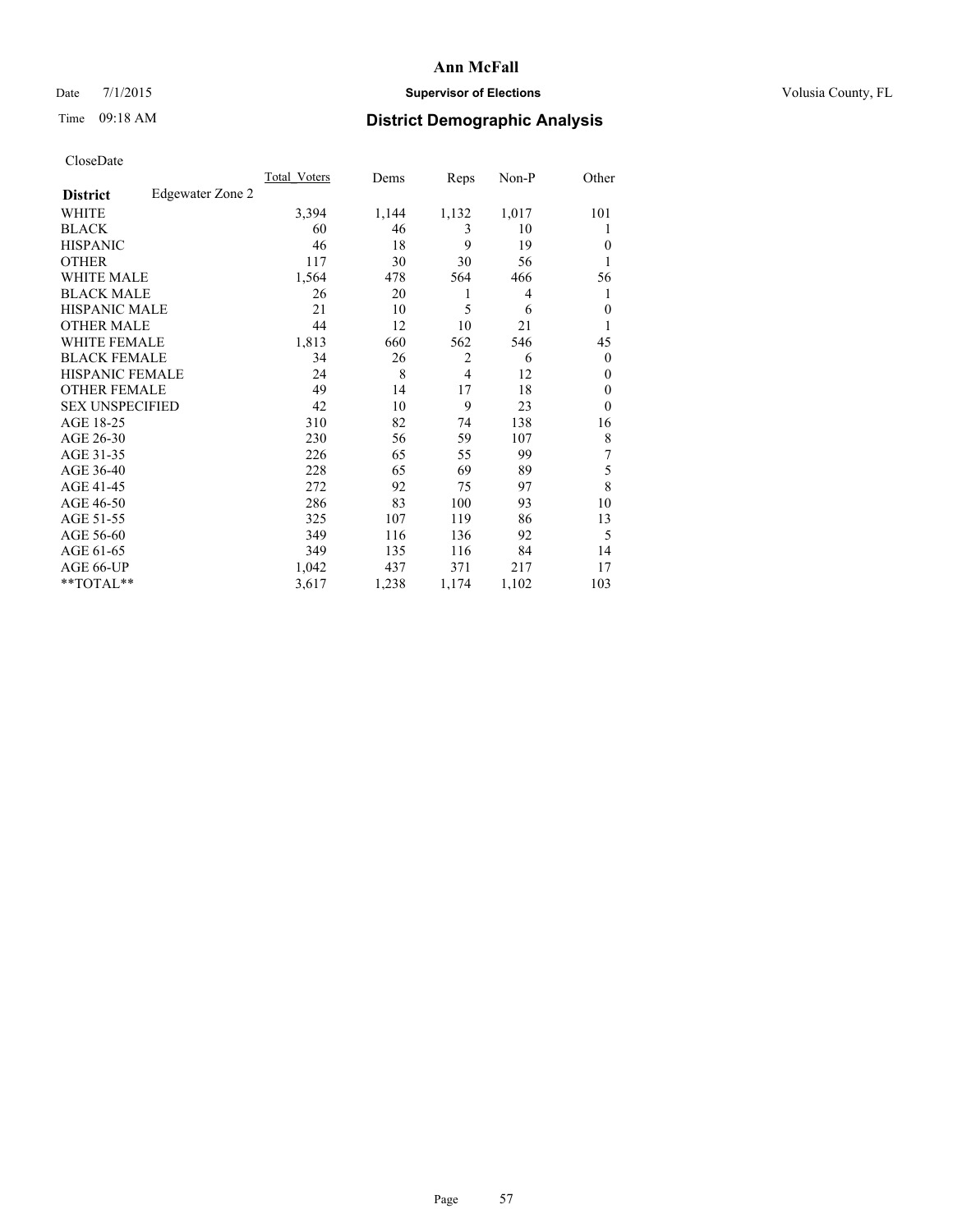### Date 7/1/2015 **Supervisor of Elections Supervisor of Elections** Volusia County, FL

# Time 09:18 AM **District Demographic Analysis**

|                        |                  | Total Voters | Dems  | Reps           | Non-P | Other            |
|------------------------|------------------|--------------|-------|----------------|-------|------------------|
| <b>District</b>        | Edgewater Zone 3 |              |       |                |       |                  |
| WHITE                  |                  | 3,161        | 1,112 | 1,044          | 901   | 104              |
| <b>BLACK</b>           |                  | 88           | 70    | $\overline{2}$ | 16    | $\theta$         |
| <b>HISPANIC</b>        |                  | 53           | 17    | 11             | 25    | $\theta$         |
| <b>OTHER</b>           |                  | 131          | 38    | 21             | 68    | 4                |
| WHITE MALE             |                  | 1,393        | 423   | 480            | 433   | 57               |
| <b>BLACK MALE</b>      |                  | 40           | 30    | $\overline{2}$ | 8     | $\boldsymbol{0}$ |
| <b>HISPANIC MALE</b>   |                  | 24           | 7     | $\overline{4}$ | 13    | $\theta$         |
| <b>OTHER MALE</b>      |                  | 45           | 11    | 10             | 22    | 2                |
| WHITE FEMALE           |                  | 1,751        | 685   | 558            | 462   | 46               |
| <b>BLACK FEMALE</b>    |                  | 47           | 40    | $\theta$       | 7     | $\theta$         |
| <b>HISPANIC FEMALE</b> |                  | 27           | 8     | 7              | 12    | $\theta$         |
| <b>OTHER FEMALE</b>    |                  | 52           | 18    | 10             | 22    | 2                |
| <b>SEX UNSPECIFIED</b> |                  | 54           | 15    | 7              | 31    | 1                |
| AGE 18-25              |                  | 324          | 102   | 66             | 148   | 8                |
| AGE 26-30              |                  | 207          | 54    | 51             | 96    | 6                |
| AGE 31-35              |                  | 202          | 53    | 49             | 97    | 3                |
| AGE 36-40              |                  | 208          | 44    | 72             | 78    | 14               |
| AGE 41-45              |                  | 244          | 78    | 73             | 82    | 11               |
| AGE 46-50              |                  | 262          | 96    | 88             | 72    | 6                |
| AGE 51-55              |                  | 306          | 118   | 95             | 85    | 8                |
| AGE 56-60              |                  | 335          | 120   | 125            | 80    | 10               |
| AGE 61-65              |                  | 335          | 140   | 111            | 75    | 9                |
| AGE 66-UP              |                  | 1,010        | 432   | 348            | 197   | 33               |
| **TOTAL**              |                  | 3,433        | 1,237 | 1,078          | 1,010 | 108              |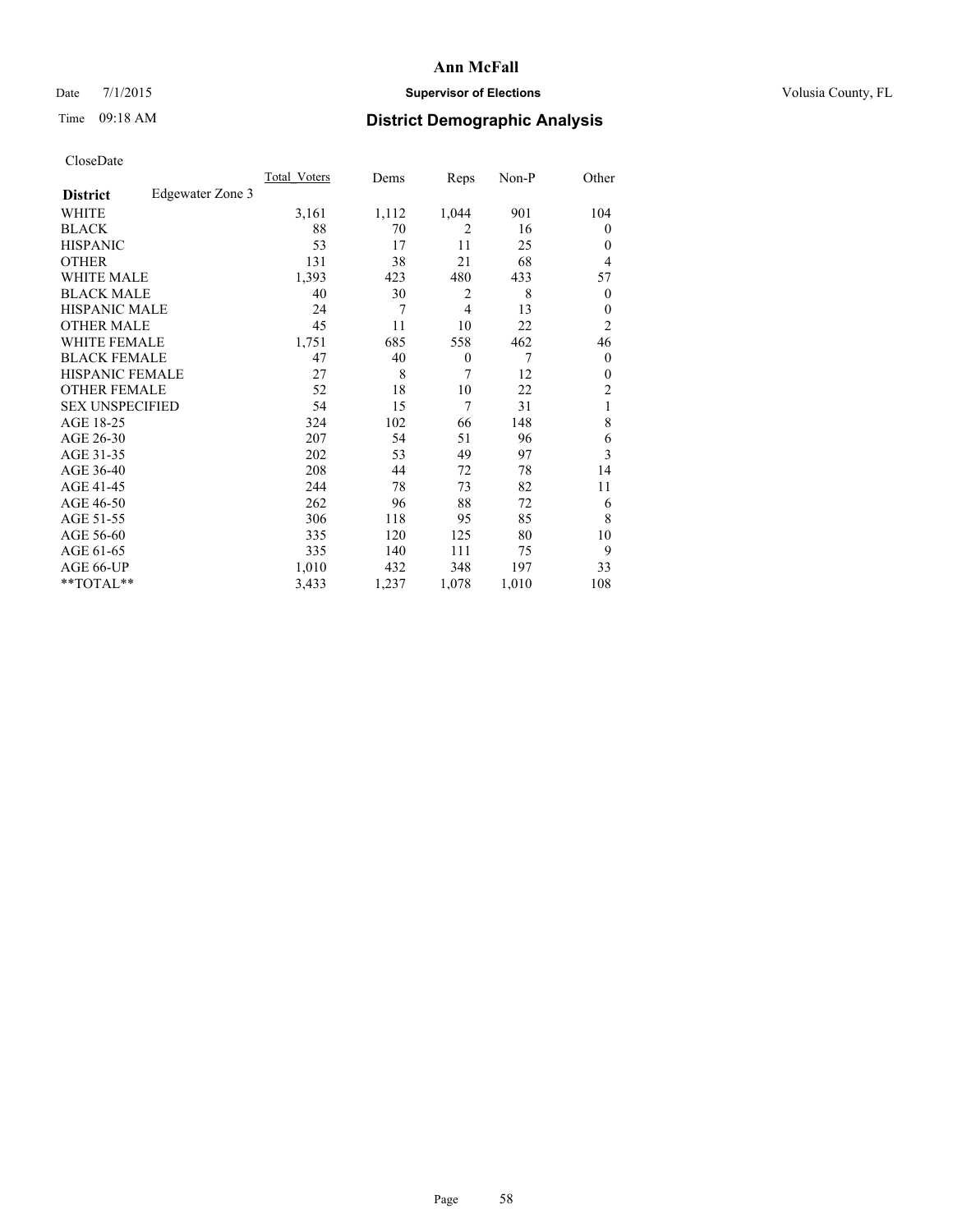### Date 7/1/2015 **Supervisor of Elections Supervisor of Elections** Volusia County, FL

# Time 09:18 AM **District Demographic Analysis**

|                        |                  | Total Voters | Dems  | Reps           | Non-P | Other            |
|------------------------|------------------|--------------|-------|----------------|-------|------------------|
| <b>District</b>        | Edgewater Zone 4 |              |       |                |       |                  |
| WHITE                  |                  | 3,248        | 1,078 | 1,102          | 941   | 127              |
| <b>BLACK</b>           |                  | 88           | 63    | 4              | 21    | $\theta$         |
| <b>HISPANIC</b>        |                  | 55           | 24    | 13             | 16    | 2                |
| <b>OTHER</b>           |                  | 87           | 24    | 13             | 50    | $\theta$         |
| WHITE MALE             |                  | 1,475        | 431   | 546            | 436   | 62               |
| <b>BLACK MALE</b>      |                  | 40           | 25    | 2              | 13    | $\boldsymbol{0}$ |
| <b>HISPANIC MALE</b>   |                  | 20           | 7     | 4              | 7     | 2                |
| <b>OTHER MALE</b>      |                  | 28           | 10    | 6              | 12    | $\mathbf{0}$     |
| <b>WHITE FEMALE</b>    |                  | 1,751        | 639   | 550            | 497   | 65               |
| <b>BLACK FEMALE</b>    |                  | 47           | 37    | $\overline{2}$ | 8     | $\theta$         |
| <b>HISPANIC FEMALE</b> |                  | 35           | 17    | 9              | 9     | $\theta$         |
| <b>OTHER FEMALE</b>    |                  | 32           | 12    | 5              | 15    | $\theta$         |
| <b>SEX UNSPECIFIED</b> |                  | 50           | 11    | 8              | 31    | $\mathbf{0}$     |
| AGE 18-25              |                  | 253          | 67    | 56             | 125   | 5                |
| AGE 26-30              |                  | 182          | 50    | 42             | 86    | 4                |
| AGE 31-35              |                  | 192          | 54    | 56             | 75    | 7                |
| AGE 36-40              |                  | 218          | 75    | 49             | 83    | 11               |
| AGE 41-45              |                  | 217          | 75    | 66             | 70    | 6                |
| AGE 46-50              |                  | 224          | 74    | 74             | 70    | 6                |
| AGE 51-55              |                  | 319          | 102   | 108            | 98    | 11               |
| AGE 56-60              |                  | 340          | 125   | 121            | 84    | 10               |
| AGE 61-65              |                  | 322          | 134   | 94             | 80    | 14               |
| AGE 66-UP              |                  | 1,211        | 433   | 466            | 257   | 55               |
| **TOTAL**              |                  | 3,478        | 1,189 | 1,132          | 1,028 | 129              |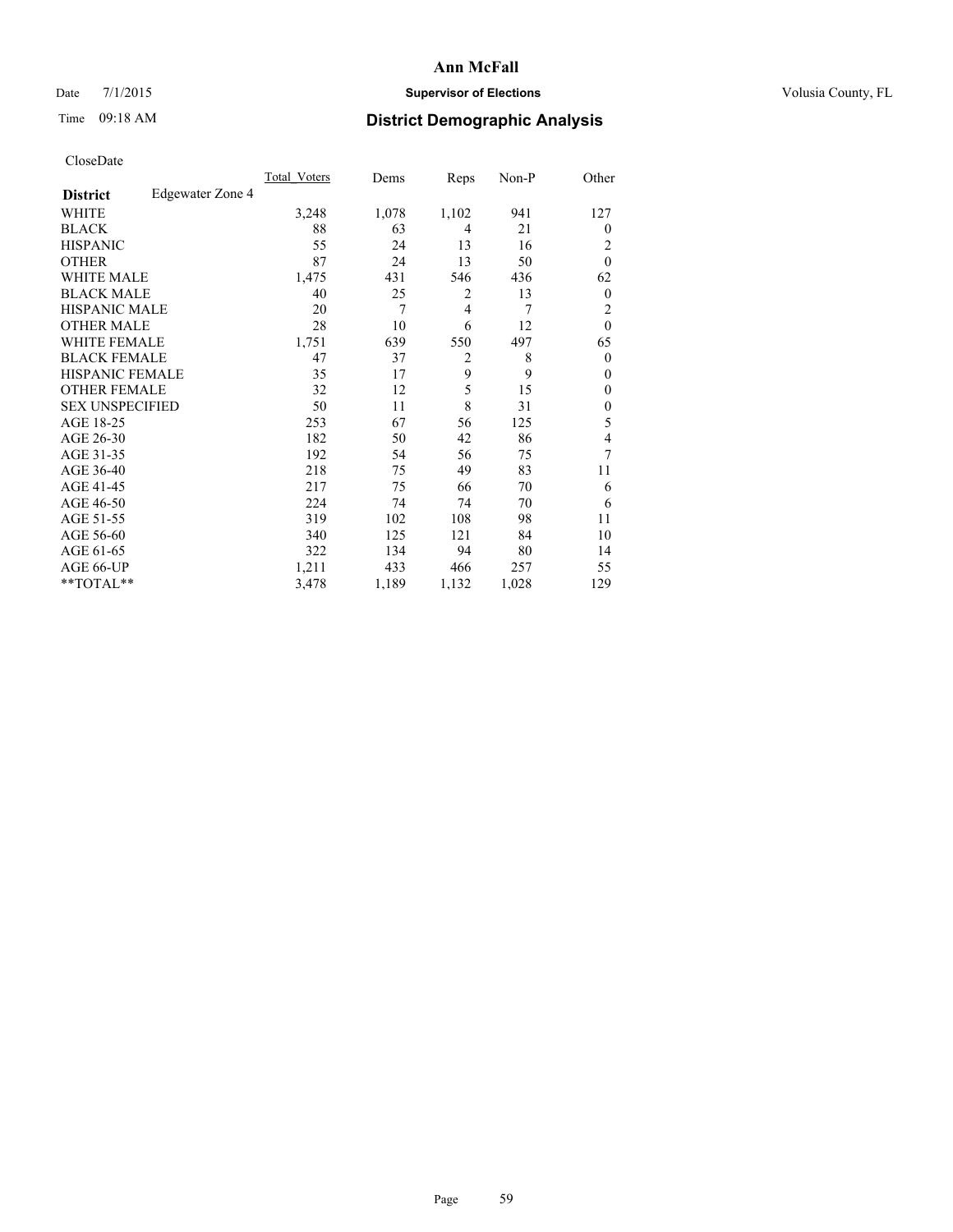### Date 7/1/2015 **Supervisor of Elections Supervisor of Elections** Volusia County, FL

# Time 09:18 AM **District Demographic Analysis**

|                        |                   | <b>Total Voters</b> | Dems | Reps           | Non-P | Other                   |
|------------------------|-------------------|---------------------|------|----------------|-------|-------------------------|
| <b>District</b>        | Holly Hill Zone 1 |                     |      |                |       |                         |
| WHITE                  |                   | 1,362               | 496  | 417            | 397   | 52                      |
| <b>BLACK</b>           |                   | 137                 | 103  | 3              | 27    | 4                       |
| <b>HISPANIC</b>        |                   | 67                  | 32   | 7              | 28    | $\mathbf{0}$            |
| <b>OTHER</b>           |                   | 79                  | 30   | 17             | 28    | 4                       |
| WHITE MALE             |                   | 646                 | 209  | 213            | 201   | 23                      |
| <b>BLACK MALE</b>      |                   | 60                  | 39   | 2              | 15    | 4                       |
| <b>HISPANIC MALE</b>   |                   | 32                  | 10   | 5              | 17    | $\mathbf{0}$            |
| <b>OTHER MALE</b>      |                   | 25                  | 6    | 5              | 11    | 3                       |
| WHITE FEMALE           |                   | 701                 | 282  | 200            | 191   | 28                      |
| <b>BLACK FEMALE</b>    |                   | 75                  | 62   | 1              | 12    | $\mathbf{0}$            |
| <b>HISPANIC FEMALE</b> |                   | 35                  | 22   | $\overline{2}$ | 11    | $\Omega$                |
| <b>OTHER FEMALE</b>    |                   | 39                  | 18   | 12             | 9     | $\Omega$                |
| <b>SEX UNSPECIFIED</b> |                   | 32                  | 13   | 4              | 13    | $\overline{\mathbf{c}}$ |
| AGE 18-25              |                   | 169                 | 59   | 29             | 78    | $\overline{\mathbf{3}}$ |
| AGE 26-30              |                   | 98                  | 37   | 19             | 37    | 5                       |
| AGE 31-35              |                   | 103                 | 47   | 13             | 38    | 5                       |
| AGE 36-40              |                   | 102                 | 38   | 28             | 33    | 3                       |
| AGE 41-45              |                   | 101                 | 41   | 24             | 34    | $\overline{c}$          |
| AGE 46-50              |                   | 167                 | 67   | 48             | 46    | 6                       |
| AGE 51-55              |                   | 179                 | 66   | 59             | 48    | 6                       |
| AGE 56-60              |                   | 174                 | 64   | 46             | 56    | 8                       |
| AGE 61-65              |                   | 177                 | 80   | 47             | 46    | 4                       |
| AGE 66-UP              |                   | 375                 | 162  | 131            | 64    | 18                      |
| **TOTAL**              |                   | 1,645               | 661  | 444            | 480   | 60                      |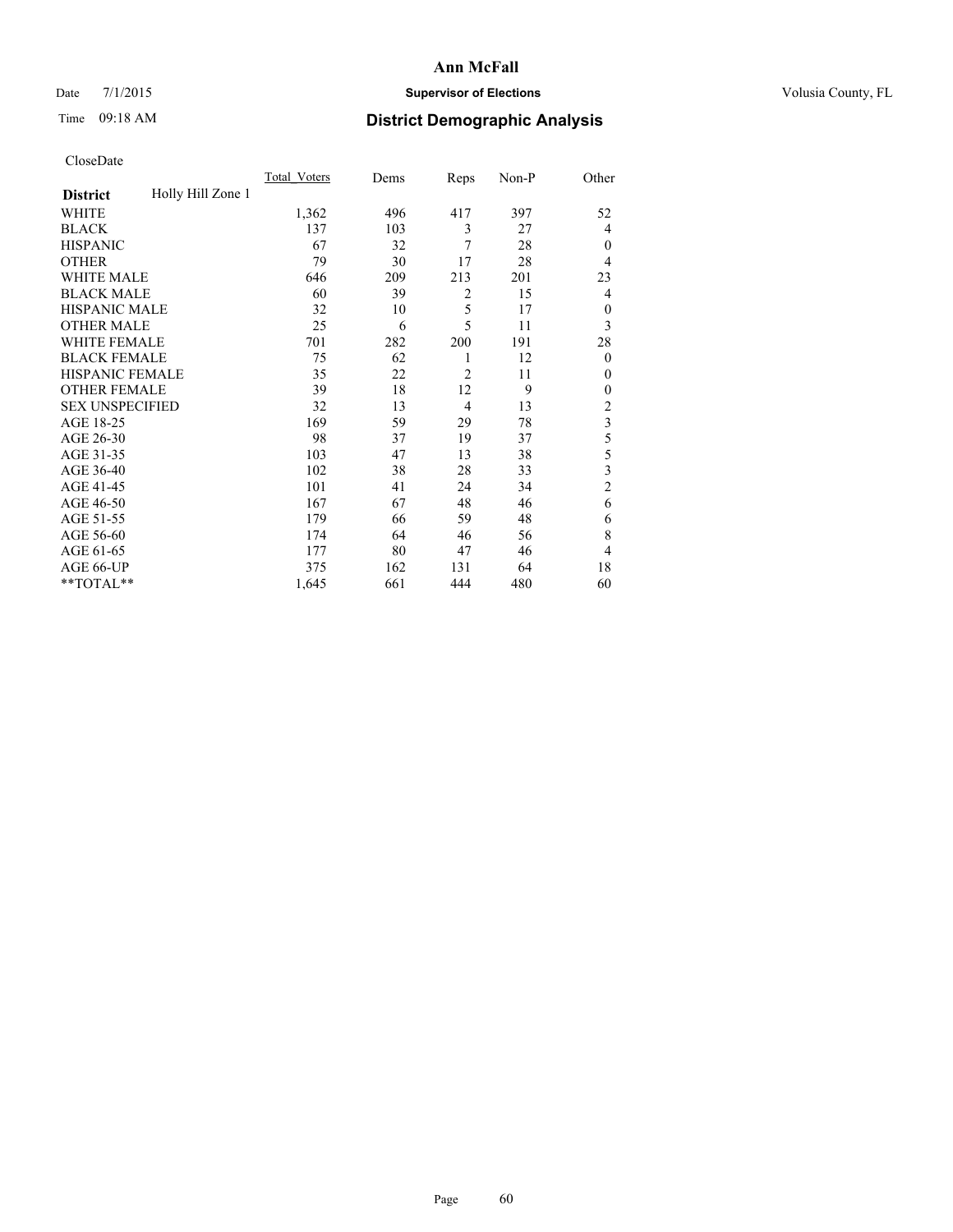### Date 7/1/2015 **Supervisor of Elections Supervisor of Elections** Volusia County, FL

# Time 09:18 AM **District Demographic Analysis**

|                        |                   | <b>Total Voters</b> | Dems | Reps | Non-P | Other            |
|------------------------|-------------------|---------------------|------|------|-------|------------------|
| <b>District</b>        | Holly Hill Zone 2 |                     |      |      |       |                  |
| WHITE                  |                   | 1,402               | 578  | 363  | 409   | 52               |
| <b>BLACK</b>           |                   | 256                 | 191  | 9    | 54    | $\overline{2}$   |
| <b>HISPANIC</b>        |                   | 45                  | 24   | 8    | 13    | $\theta$         |
| <b>OTHER</b>           |                   | 86                  | 31   | 10   | 43    | $\overline{2}$   |
| WHITE MALE             |                   | 663                 | 251  | 185  | 201   | 26               |
| <b>BLACK MALE</b>      |                   | 102                 | 69   | 4    | 29    | $\boldsymbol{0}$ |
| <b>HISPANIC MALE</b>   |                   | 17                  | 7    | 5    | 5     | $\theta$         |
| <b>OTHER MALE</b>      |                   | 28                  | 9    | 3    | 14    | $\overline{2}$   |
| WHITE FEMALE           |                   | 728                 | 326  | 175  | 203   | 24               |
| <b>BLACK FEMALE</b>    |                   | 152                 | 121  | 5    | 24    | $\overline{c}$   |
| <b>HISPANIC FEMALE</b> |                   | 28                  | 17   | 3    | 8     | $\mathbf{0}$     |
| <b>OTHER FEMALE</b>    |                   | 32                  | 14   | 7    | 11    | $\theta$         |
| <b>SEX UNSPECIFIED</b> |                   | 39                  | 10   | 3    | 24    | $\overline{c}$   |
| AGE 18-25              |                   | 214                 | 73   | 34   | 103   | 4                |
| AGE 26-30              |                   | 143                 | 66   | 24   | 49    | 4                |
| AGE 31-35              |                   | 135                 | 60   | 28   | 42    | 5                |
| AGE 36-40              |                   | 106                 | 47   | 11   | 42    | 6                |
| AGE 41-45              |                   | 136                 | 57   | 26   | 49    | 4                |
| AGE 46-50              |                   | 155                 | 65   | 41   | 44    | 5                |
| AGE 51-55              |                   | 222                 | 107  | 53   | 50    | 12               |
| AGE 56-60              |                   | 179                 | 88   | 39   | 49    | 3                |
| AGE 61-65              |                   | 156                 | 77   | 38   | 35    | 6                |
| AGE 66-UP              |                   | 343                 | 184  | 96   | 56    | 7                |
| **TOTAL**              |                   | 1,789               | 824  | 390  | 519   | 56               |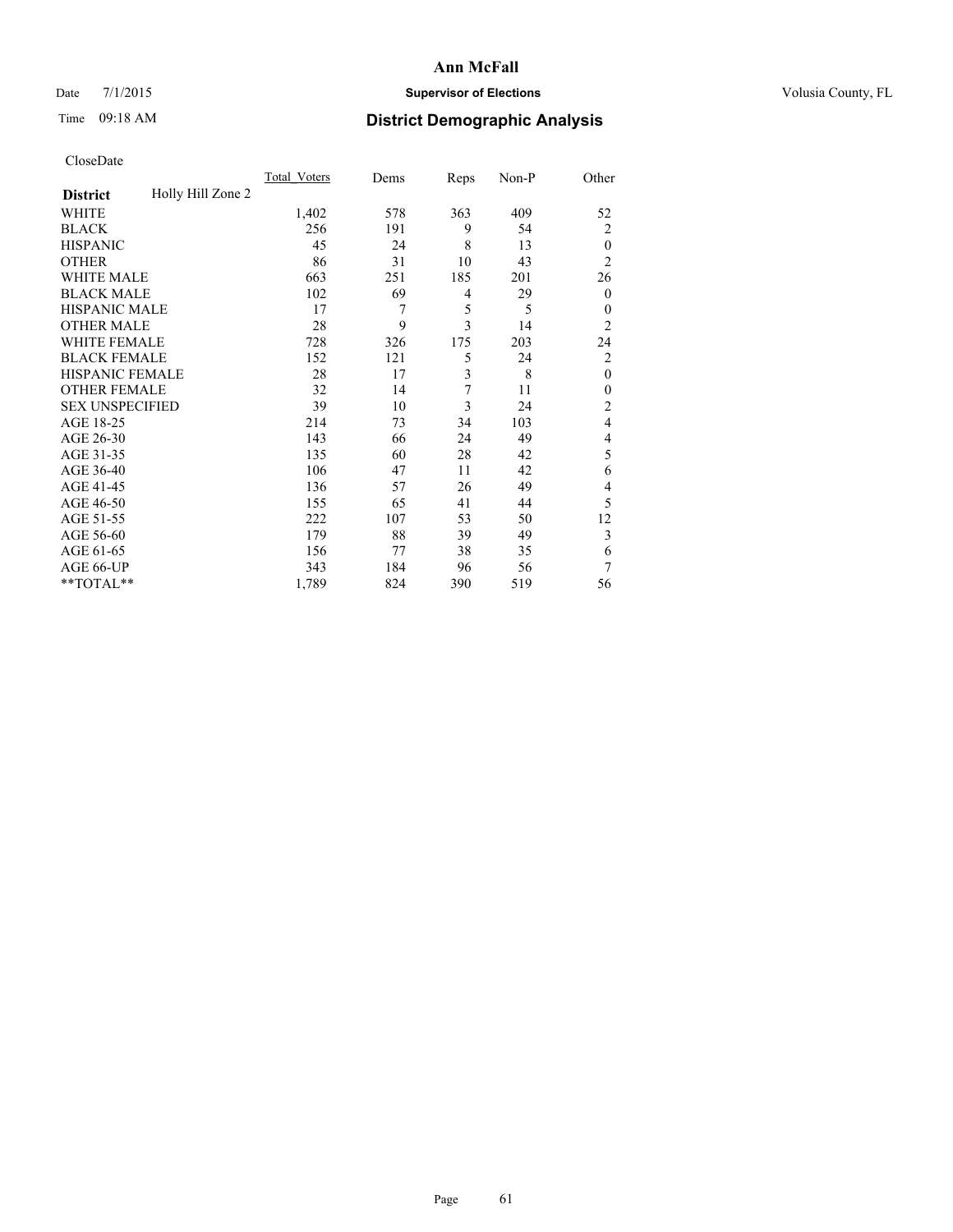### Date 7/1/2015 **Supervisor of Elections Supervisor of Elections** Volusia County, FL

# Time 09:18 AM **District Demographic Analysis**

|                        |                   | <b>Total Voters</b> | Dems | Reps           | Non-P | Other          |
|------------------------|-------------------|---------------------|------|----------------|-------|----------------|
| <b>District</b>        | Holly Hill Zone 3 |                     |      |                |       |                |
| WHITE                  |                   | 1,455               | 536  | 479            | 377   | 63             |
| <b>BLACK</b>           |                   | 154                 | 122  | 7              | 24    |                |
| <b>HISPANIC</b>        |                   | 29                  | 12   | 4              | 12    |                |
| <b>OTHER</b>           |                   | 68                  | 27   | 8              | 32    |                |
| WHITE MALE             |                   | 621                 | 208  | 204            | 178   | 31             |
| <b>BLACK MALE</b>      |                   | 67                  | 48   | 5              | 13    |                |
| <b>HISPANIC MALE</b>   |                   | 16                  | 7    | $\overline{c}$ | 6     |                |
| <b>OTHER MALE</b>      |                   | 26                  | 12   | $\overline{2}$ | 11    |                |
| <b>WHITE FEMALE</b>    |                   | 824                 | 325  | 272            | 195   | 32             |
| <b>BLACK FEMALE</b>    |                   | 85                  | 72   | $\overline{2}$ | 11    | $\overline{0}$ |
| <b>HISPANIC FEMALE</b> |                   | 13                  | 5    | $\overline{c}$ | 6     | $\theta$       |
| <b>OTHER FEMALE</b>    |                   | 27                  | 11   | 6              | 10    | $\theta$       |
| <b>SEX UNSPECIFIED</b> |                   | 27                  | 9    | 3              | 15    | $\mathbf{0}$   |
| AGE 18-25              |                   | 98                  | 30   | 29             | 38    |                |
| AGE 26-30              |                   | 70                  | 27   | 11             | 29    | 3              |
| AGE 31-35              |                   | 69                  | 26   | 14             | 27    | $\overline{c}$ |
| AGE 36-40              |                   | 62                  | 28   | 9              | 24    | 1              |
| AGE 41-45              |                   | 100                 | 31   | 24             | 40    | 5              |
| AGE 46-50              |                   | 119                 | 40   | 32             | 43    | 4              |
| AGE 51-55              |                   | 138                 | 62   | 24             | 45    | 7              |
| AGE 56-60              |                   | 169                 | 65   | 52             | 41    | 11             |
| AGE 61-65              |                   | 157                 | 66   | 45             | 40    | 6              |
| AGE 66-UP              |                   | 724                 | 322  | 258            | 118   | 26             |
| **TOTAL**              |                   | 1,706               | 697  | 498            | 445   | 66             |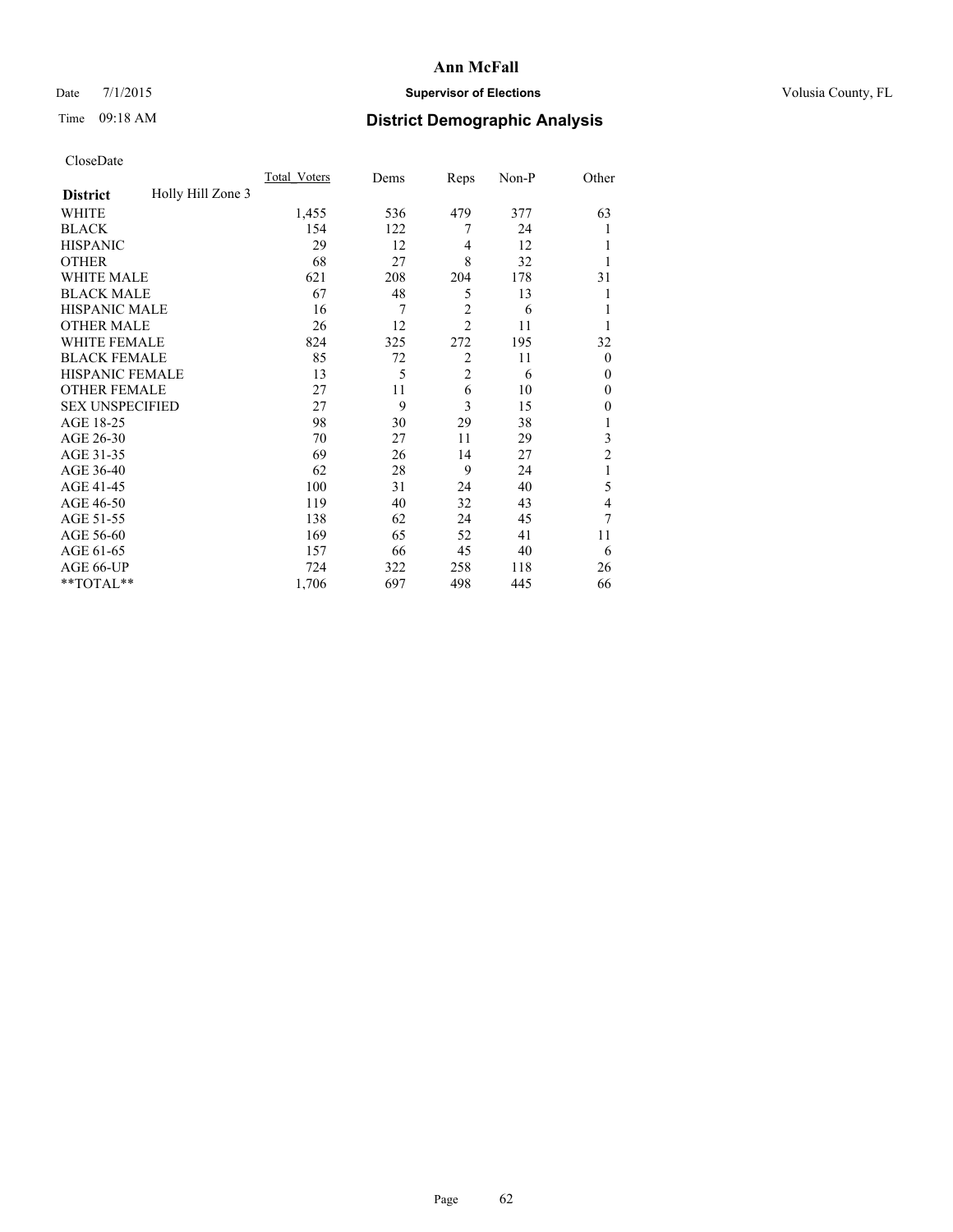### Date 7/1/2015 **Supervisor of Elections Supervisor of Elections** Volusia County, FL

# Time 09:18 AM **District Demographic Analysis**

|                        |                   | <b>Total Voters</b> | Dems | Reps | Non-P | Other          |
|------------------------|-------------------|---------------------|------|------|-------|----------------|
| <b>District</b>        | Holly Hill Zone 4 |                     |      |      |       |                |
| WHITE                  |                   | 1,373               | 484  | 462  | 371   | 56             |
| <b>BLACK</b>           |                   | 292                 | 226  | 10   | 53    | 3              |
| <b>HISPANIC</b>        |                   | 69                  | 36   | 5    | 27    |                |
| <b>OTHER</b>           |                   | 70                  | 30   | 8    | 31    |                |
| <b>WHITE MALE</b>      |                   | 574                 | 166  | 198  | 179   | 31             |
| <b>BLACK MALE</b>      |                   | 77                  | 51   | 5    | 18    | 3              |
| <b>HISPANIC MALE</b>   |                   | 29                  | 18   | 1    | 9     | 1              |
| <b>OTHER MALE</b>      |                   | 18                  | 10   | 3    | 5     | $\overline{0}$ |
| <b>WHITE FEMALE</b>    |                   | 788                 | 315  | 261  | 187   | 25             |
| <b>BLACK FEMALE</b>    |                   | 213                 | 173  | 5    | 35    | $\theta$       |
| <b>HISPANIC FEMALE</b> |                   | 40                  | 18   | 4    | 18    | 0              |
| <b>OTHER FEMALE</b>    |                   | 28                  | 15   | 4    | 8     |                |
| <b>SEX UNSPECIFIED</b> |                   | 37                  | 10   | 4    | 23    | $\mathbf{0}$   |
| AGE 18-25              |                   | 226                 | 96   | 41   | 81    | 8              |
| AGE 26-30              |                   | 171                 | 69   | 32   | 64    | 6              |
| AGE 31-35              |                   | 126                 | 65   | 27   | 33    |                |
| AGE 36-40              |                   | 119                 | 48   | 23   | 45    | 3              |
| AGE 41-45              |                   | 115                 | 47   | 24   | 36    | 8              |
| AGE 46-50              |                   | 130                 | 56   | 33   | 39    | 2              |
| AGE 51-55              |                   | 190                 | 69   | 61   | 51    | 9              |
| AGE 56-60              |                   | 174                 | 76   | 51   | 40    | 7              |
| AGE 61-65              |                   | 147                 | 64   | 42   | 36    | 5              |
| AGE 66-UP              |                   | 406                 | 186  | 151  | 57    | 12             |
| **TOTAL**              |                   | 1,804               | 776  | 485  | 482   | 61             |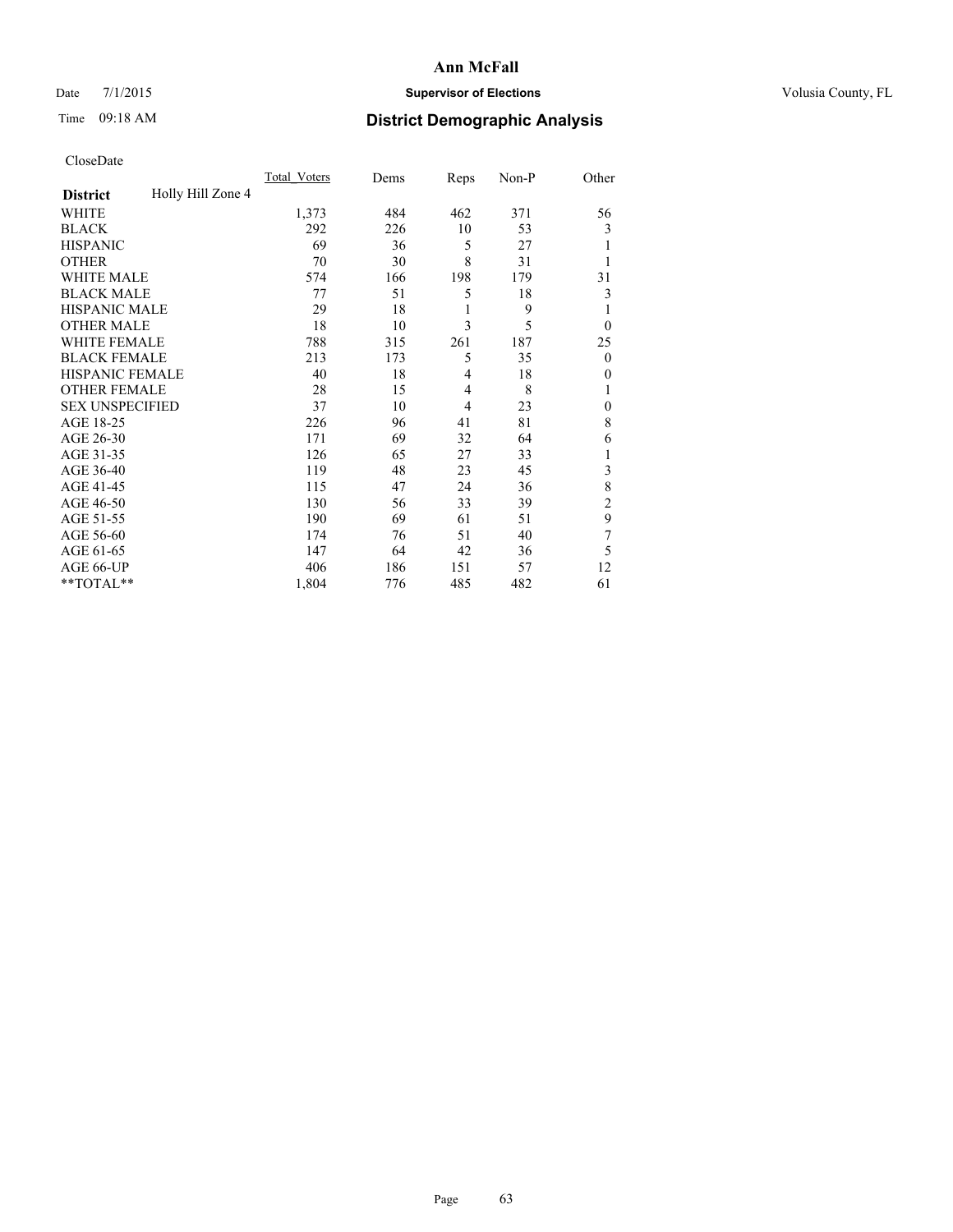### Date 7/1/2015 **Supervisor of Elections Supervisor of Elections** Volusia County, FL

# Time 09:18 AM **District Demographic Analysis**

|                        |            | <b>Total Voters</b> | Dems | Reps           | Non-P | Other          |
|------------------------|------------|---------------------|------|----------------|-------|----------------|
| <b>District</b>        | Lake Helen |                     |      |                |       |                |
| WHITE                  |            | 1,644               | 550  | 611            | 417   | 66             |
| <b>BLACK</b>           |            | 172                 | 152  | $\overline{4}$ | 13    | 3              |
| <b>HISPANIC</b>        |            | 45                  | 13   | 15             | 13    | 4              |
| <b>OTHER</b>           |            | 51                  | 18   | 14             | 19    | $\theta$       |
| WHITE MALE             |            | 743                 | 219  | 300            | 191   | 33             |
| <b>BLACK MALE</b>      |            | 75                  | 68   | 2              | 4     | 1              |
| <b>HISPANIC MALE</b>   |            | 18                  | 4    | 6              | 6     | $\overline{2}$ |
| <b>OTHER MALE</b>      |            | 15                  | 9    | 1              | 5     | $\mathbf{0}$   |
| <b>WHITE FEMALE</b>    |            | 886                 | 328  | 306            | 219   | 33             |
| <b>BLACK FEMALE</b>    |            | 93                  | 82   | 1              | 8     | $\overline{2}$ |
| <b>HISPANIC FEMALE</b> |            | 27                  | 9    | 9              | 7     | $\overline{2}$ |
| <b>OTHER FEMALE</b>    |            | 23                  | 8    | 5              | 10    | $\theta$       |
| <b>SEX UNSPECIFIED</b> |            | 32                  | 6    | 14             | 12    | $\theta$       |
| AGE 18-25              |            | 164                 | 45   | 41             | 67    | 11             |
| AGE 26-30              |            | 121                 | 39   | 32             | 47    | 3              |
| AGE 31-35              |            | 120                 | 38   | 29             | 51    | $\overline{c}$ |
| AGE 36-40              |            | 103                 | 26   | 32             | 36    | 9              |
| AGE 41-45              |            | 126                 | 36   | 38             | 44    | 8              |
| AGE 46-50              |            | 139                 | 53   | 54             | 26    | 6              |
| AGE 51-55              |            | 200                 | 76   | 70             | 44    | 10             |
| AGE 56-60              |            | 219                 | 83   | 89             | 36    | 11             |
| AGE 61-65              |            | 206                 | 94   | 65             | 43    | 4              |
| AGE 66-UP              |            | 514                 | 243  | 194            | 68    | 9              |
| **TOTAL**              |            | 1,912               | 733  | 644            | 462   | 73             |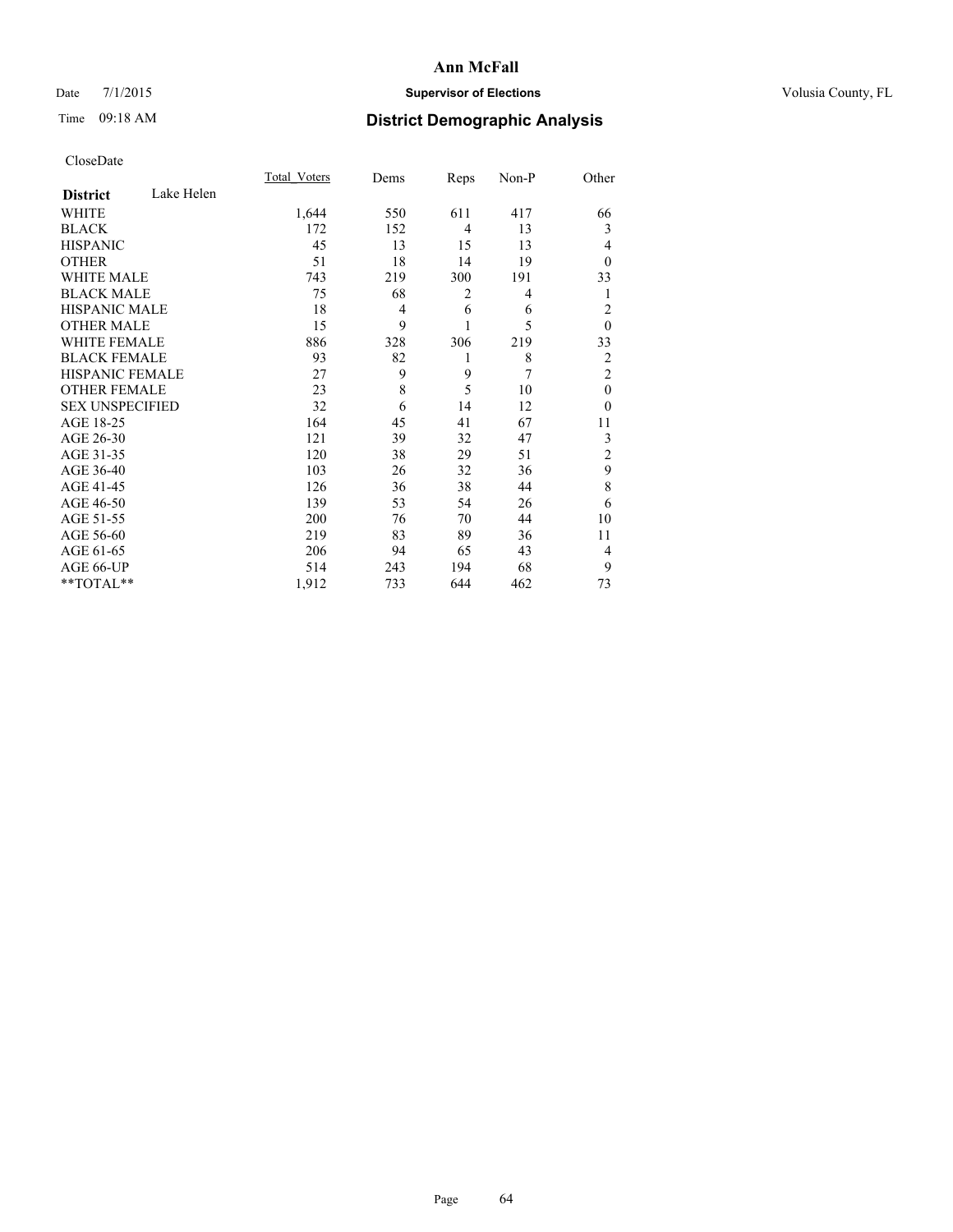# Date 7/1/2015 **Supervisor of Elections Supervisor of Elections** Volusia County, FL

|                        | <b>Total Voters</b>  | Dems  | Reps  | Non-P    | Other          |
|------------------------|----------------------|-------|-------|----------|----------------|
| <b>District</b>        | New Smyrna Bch Zne 1 |       |       |          |                |
| WHITE                  | 4,665                | 1,412 | 2,030 | 1,087    | 136            |
| <b>BLACK</b>           | 11                   | 7     | 3     | 1        | 0              |
| <b>HISPANIC</b>        | 64                   | 18    | 18    | 26       | 2              |
| <b>OTHER</b>           | 135                  | 34    | 40    | 60       |                |
| WHITE MALE             | 2,200                | 555   | 1,002 | 566      | 77             |
| <b>BLACK MALE</b>      | 5                    | 2     | 2     | 1        | $\overline{0}$ |
| <b>HISPANIC MALE</b>   | 30                   | 7     | 6     | 17       | 0              |
| <b>OTHER MALE</b>      | 39                   | 8     | 15    | 16       | $\overline{0}$ |
| <b>WHITE FEMALE</b>    | 2,432                | 845   | 1,018 | 511      | 58             |
| <b>BLACK FEMALE</b>    | 6                    | 5     | 1     | $\theta$ | $\overline{0}$ |
| <b>HISPANIC FEMALE</b> | 34                   | 11    | 12    | 9        | $\overline{c}$ |
| <b>OTHER FEMALE</b>    | 56                   | 19    | 20    | 16       |                |
| <b>SEX UNSPECIFIED</b> | 73                   | 19    | 15    | 38       |                |
| AGE 18-25              | 253                  | 52    | 76    | 115      | 10             |
| AGE 26-30              | 223                  | 60    | 64    | 94       | 5              |
| AGE 31-35              | 201                  | 61    | 57    | 76       | 7              |
| AGE 36-40              | 177                  | 48    | 53    | 66       | 10             |
| AGE 41-45              | 235                  | 58    | 90    | 78       | 9              |
| AGE 46-50              | 292                  | 78    | 134   | 74       | 6              |
| AGE 51-55              | 413                  | 111   | 203   | 84       | 15             |
| AGE 56-60              | 534                  | 163   | 237   | 120      | 14             |
| AGE 61-65              | 594                  | 211   | 248   | 125      | 10             |
| AGE 66-UP              | 1,953                | 629   | 929   | 342      | 53             |
| **TOTAL**              | 4,875                | 1,471 | 2,091 | 1,174    | 139            |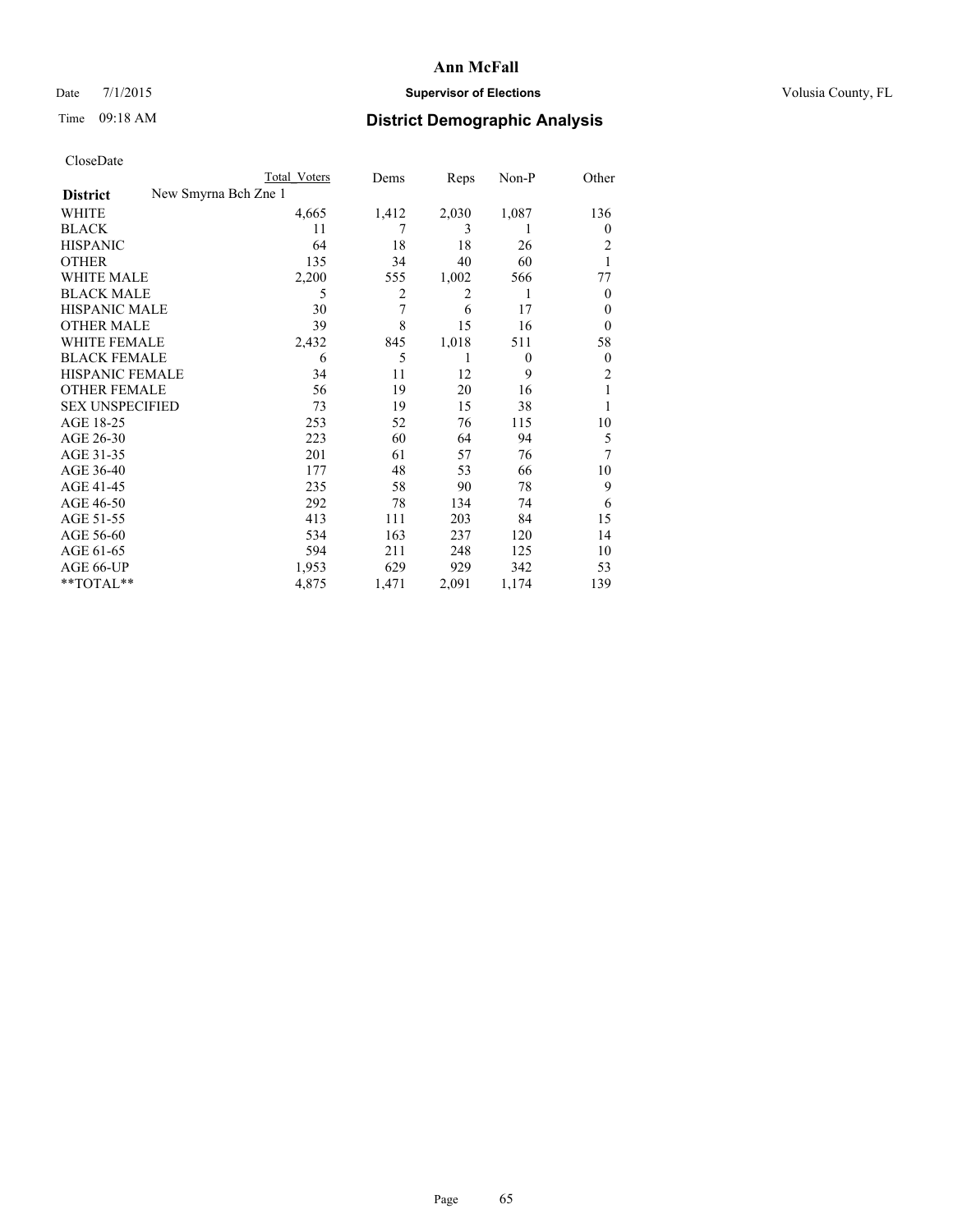# Date 7/1/2015 **Supervisor of Elections Supervisor of Elections** Volusia County, FL

| Total Voters | Dems                 | Reps           | $Non-P$        | Other          |
|--------------|----------------------|----------------|----------------|----------------|
|              |                      |                |                |                |
| 3,906        | 1,282                | 1,436          | 1,036          | 152            |
| 66           | 50                   | $\overline{2}$ | 13             | 1              |
| 62           | 23                   | 14             | 25             | $\overline{0}$ |
| 128          | 37                   | 37             | 52             | $\overline{2}$ |
| 1,763        | 498                  | 685            | 494            | 86             |
| 23           | 18                   | $\theta$       | $\overline{4}$ | 1              |
| 30           | 6                    | 7              | 17             | $\mathbf{0}$   |
| 37           | 14                   | 10             | 12             |                |
| 2,106        | 771                  | 736            | 533            | 66             |
| 43           | 32                   | $\overline{2}$ | 9              | $\theta$       |
| 30           | 16                   | 7              | 7              | $\overline{0}$ |
| 59           | 21                   | 20             | 17             |                |
| 71           | 16                   | 22             | 33             | $\theta$       |
| 274          | 67                   | 74             | 118            | 15             |
| 193          | 51                   | 53             | 82             | 7              |
| 225          | 74                   | 55             | 84             | 12             |
| 223          | 63                   | 58             | 91             | 11             |
| 240          | 66                   | 79             | 85             | 10             |
| 248          | 61                   | 104            | 76             | 7              |
| 368          | 102                  | 168            | 84             | 14             |
| 441          | 158                  | 157            | 105            | 21             |
| 450          | 181                  | 147            | 110            | 12             |
| 1,500        | 569                  | 594            | 291            | 46             |
| 4,162        | 1,392                | 1,489          | 1,126          | 155            |
|              | New Smyrna Bch Zne 2 |                |                |                |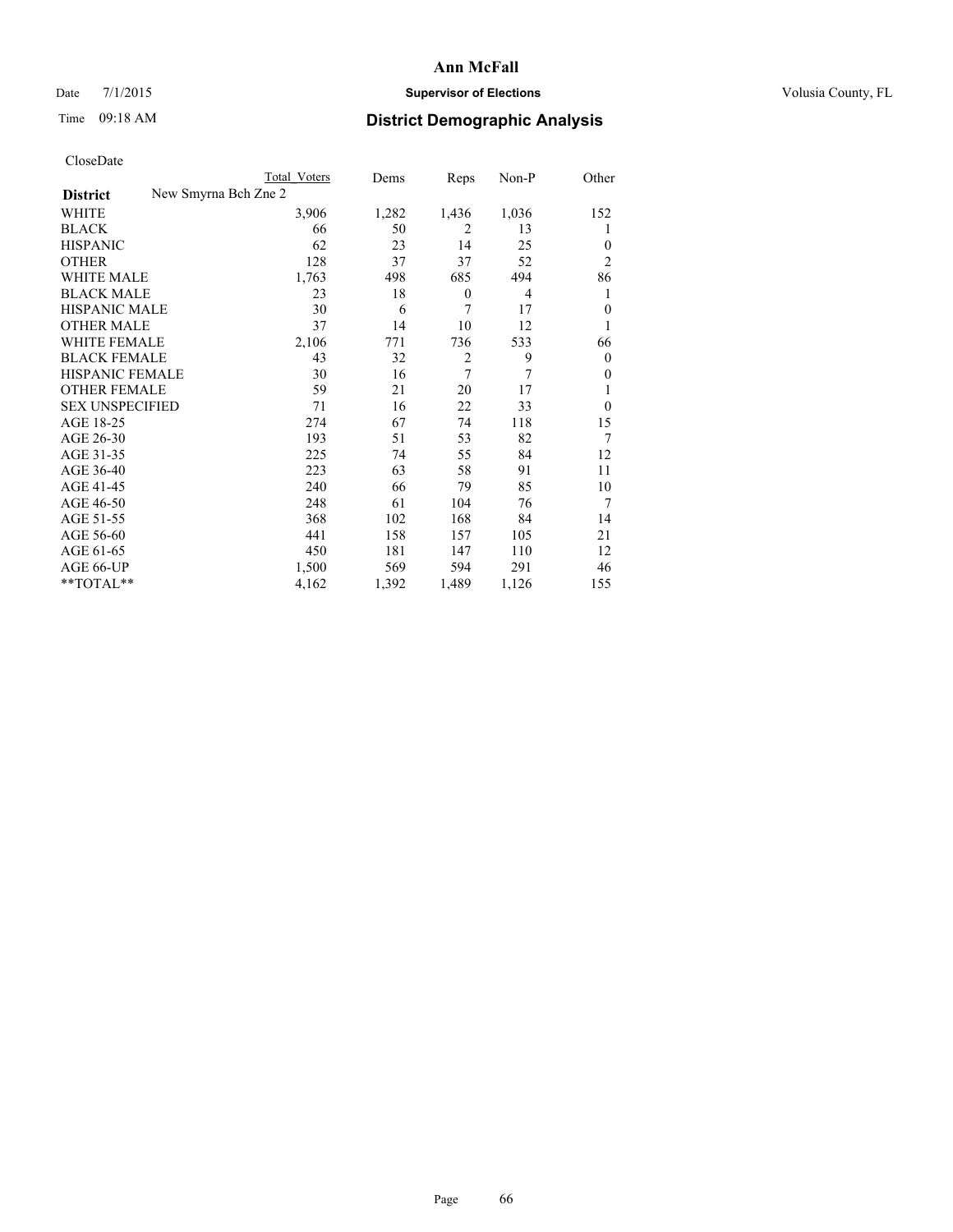# Date 7/1/2015 **Supervisor of Elections Supervisor of Elections** Volusia County, FL

|                        | <b>Total Voters</b>  | Dems  | Reps           | Non-P | Other          |
|------------------------|----------------------|-------|----------------|-------|----------------|
| <b>District</b>        | New Smyrna Bch Zne 3 |       |                |       |                |
| WHITE                  | 4,524                | 1,313 | 1,896          | 1,148 | 167            |
| <b>BLACK</b>           | 36                   | 21    | 3              | 11    |                |
| <b>HISPANIC</b>        | 60                   | 19    | 14             | 26    | 1              |
| <b>OTHER</b>           | 146                  | 33    | 32             | 77    | $\overline{4}$ |
| <b>WHITE MALE</b>      | 2,110                | 540   | 923            | 560   | 87             |
| <b>BLACK MALE</b>      | 21                   | 11    | 1              | 8     | 1              |
| <b>HISPANIC MALE</b>   | 27                   | 11    | 6              | 9     | l              |
| <b>OTHER MALE</b>      | 48                   | 11    | 13             | 24    | $\overline{0}$ |
| <b>WHITE FEMALE</b>    | 2,387                | 766   | 964            | 578   | 79             |
| <b>BLACK FEMALE</b>    | 15                   | 10    | $\overline{2}$ | 3     | $\overline{0}$ |
| <b>HISPANIC FEMALE</b> | 32                   | 8     | 8              | 16    | $\Omega$       |
| <b>OTHER FEMALE</b>    | 61                   | 19    | 15             | 23    | $\overline{4}$ |
| <b>SEX UNSPECIFIED</b> | 65                   | 10    | 13             | 41    | 1              |
| AGE 18-25              | 224                  | 54    | 55             | 103   | 12             |
| AGE 26-30              | 237                  | 63    | 65             | 100   | 9              |
| AGE 31-35              | 233                  | 63    | 70             | 89    | 11             |
| AGE 36-40              | 201                  | 61    | 59             | 74    | 7              |
| AGE 41-45              | 228                  | 58    | 80             | 83    | 7              |
| AGE 46-50              | 267                  | 67    | 112            | 81    | 7              |
| AGE 51-55              | 393                  | 119   | 144            | 117   | 13             |
| AGE 56-60              | 457                  | 156   | 171            | 115   | 15             |
| AGE 61-65              | 516                  | 158   | 218            | 121   | 19             |
| AGE 66-UP              | 2,010                | 587   | 971            | 379   | 73             |
| **TOTAL**              | 4,766                | 1,386 | 1,945          | 1,262 | 173            |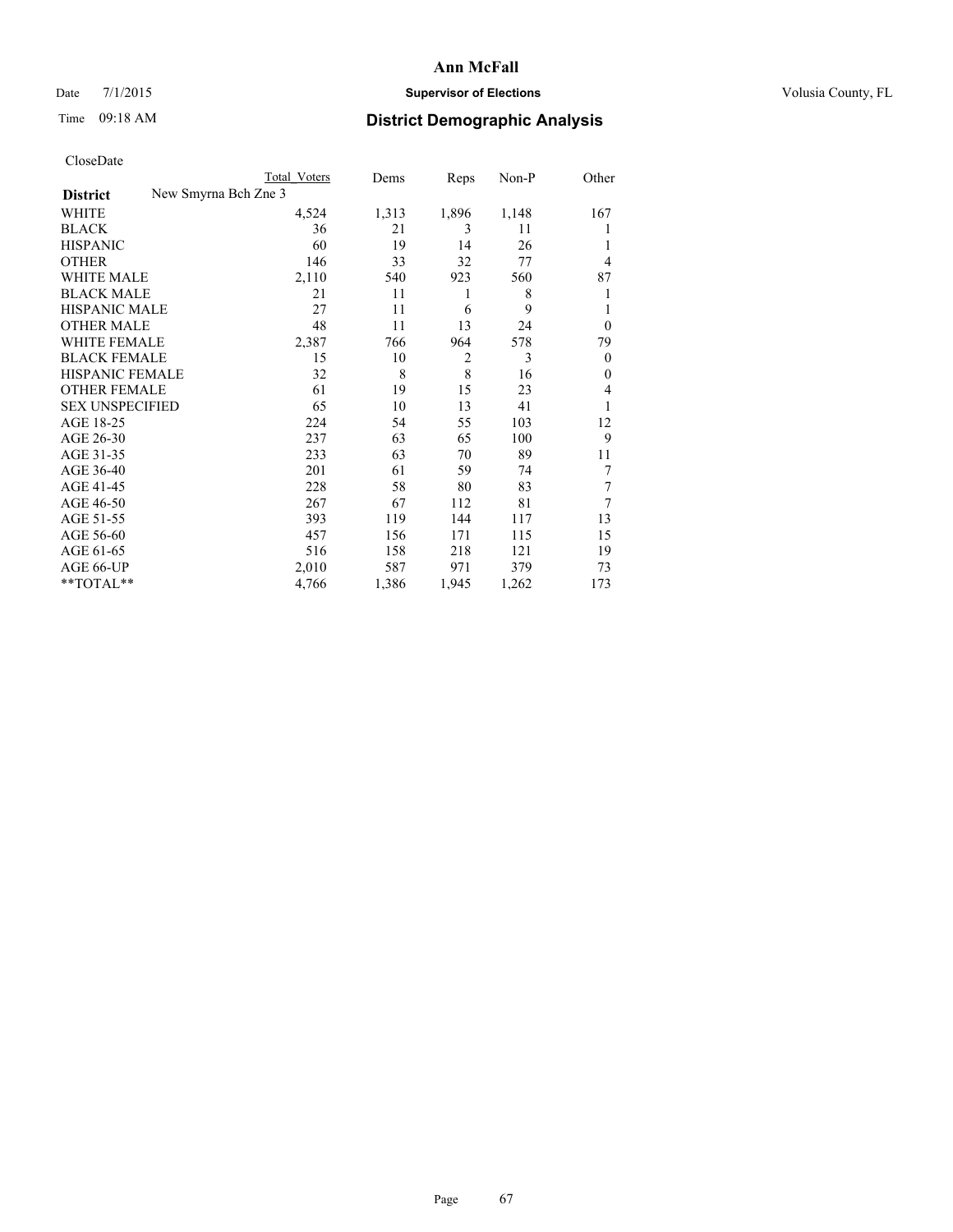### Date 7/1/2015 **Supervisor of Elections Supervisor of Elections** Volusia County, FL

| Total Voters | Dems                 | Reps  | $Non-P$ | Other          |
|--------------|----------------------|-------|---------|----------------|
|              |                      |       |         |                |
| 3,892        | 1,153                | 1,574 | 1,015   | 150            |
| 594          | 500                  | 12    | 76      | 6              |
| 83           | 28                   | 29    | 23      | 3              |
| 181          | 53                   | 37    | 84      | 7              |
| 1,804        | 465                  | 769   | 494     | 76             |
| 242          | 195                  | 3     | 39      | 5              |
| 39           | 10                   | 14    | 14      | 1              |
| 68           | 16                   | 18    | 32      | $\overline{2}$ |
| 2,060        | 675                  | 796   | 515     | 74             |
| 346          | 300                  | 9     | 36      | 1              |
| 44           | 18                   | 15    | 9       | $\overline{2}$ |
| 75           | 30                   | 16    | 25      | $\overline{4}$ |
| 72           | 25                   | 12    | 34      | 1              |
| 365          | 135                  | 84    | 134     | 12             |
| 237          | 85                   | 57    | 89      | 6              |
| 233          | 83                   | 55    | 89      | 6              |
| 242          | 64                   | 87    | 82      | 9              |
| 303          | 117                  | 100   | 77      | 9              |
| 294          | 98                   | 113   | 76      | 7              |
| 356          | 114                  | 150   | 84      | 8              |
| 525          | 199                  | 178   | 131     | 17             |
| 576          | 216                  | 207   | 127     | 26             |
| 1,619        | 623                  | 621   | 309     | 66             |
| 4,750        | 1,734                | 1,652 | 1,198   | 166            |
|              | New Smyrna Bch Zne 4 |       |         |                |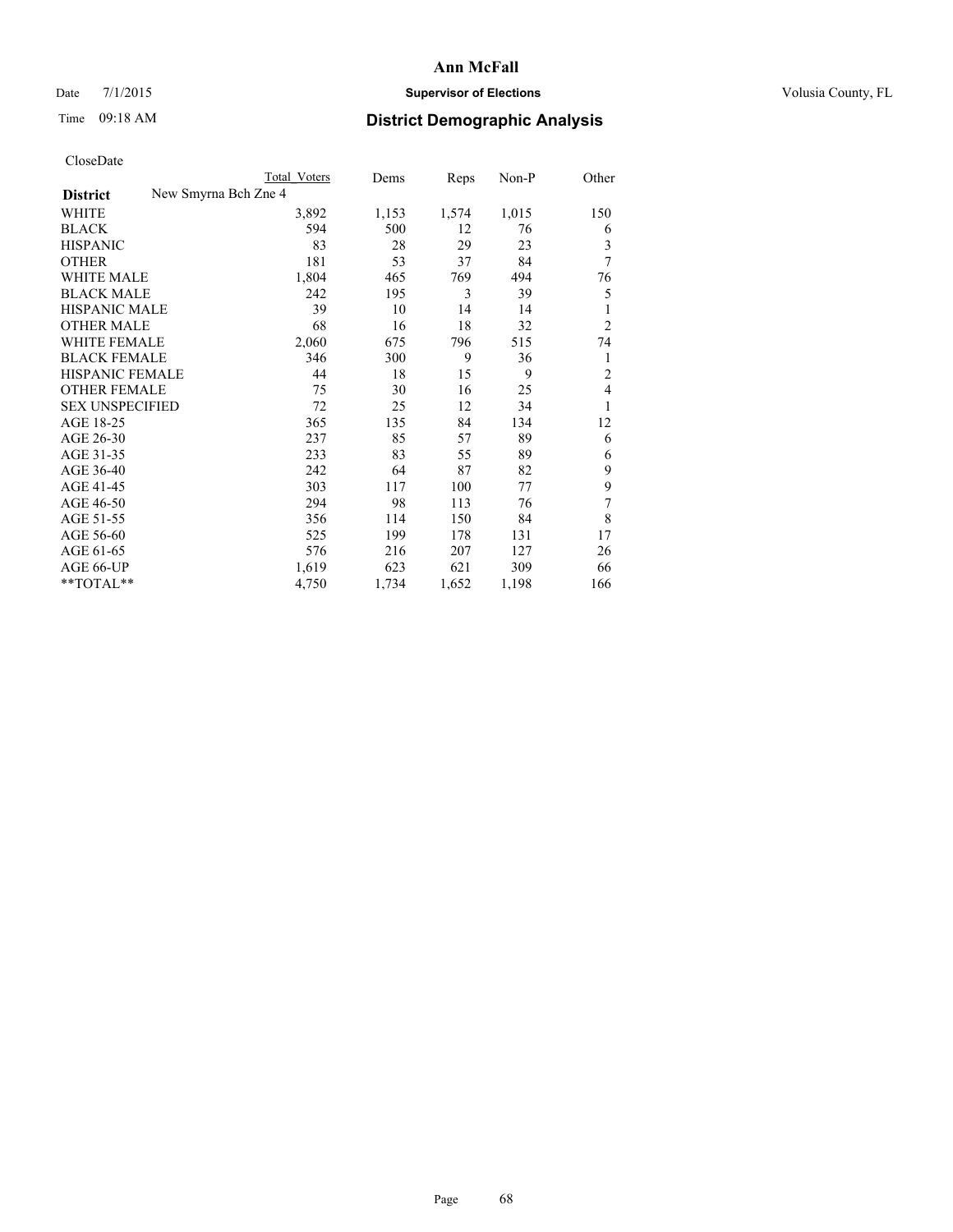### Date 7/1/2015 **Supervisor of Elections Supervisor of Elections** Volusia County, FL

# Time 09:18 AM **District Demographic Analysis**

|                        |          | <b>Total Voters</b> | Dems           | Reps           | Non-P          | Other          |
|------------------------|----------|---------------------|----------------|----------------|----------------|----------------|
| <b>District</b>        | Oak Hill |                     |                |                |                |                |
| WHITE                  |          | 1,140               | 377            | 448            | 284            | 31             |
| <b>BLACK</b>           |          | 158                 | 135            | $\overline{2}$ | 20             |                |
| <b>HISPANIC</b>        |          | 11                  | 7              | 3              | 1              | $\Omega$       |
| <b>OTHER</b>           |          | 31                  | 7              | 9              | 13             | $\overline{2}$ |
| WHITE MALE             |          | 577                 | 175            | 227            | 155            | 20             |
| <b>BLACK MALE</b>      |          | 64                  | 52             | 1              | 10             | 1              |
| <b>HISPANIC MALE</b>   |          | 4                   | 1              | 3              | $\theta$       | $\theta$       |
| <b>OTHER MALE</b>      |          | 12                  | $\overline{2}$ | 5              | $\overline{4}$ |                |
| <b>WHITE FEMALE</b>    |          | 550                 | 199            | 215            | 125            | 11             |
| <b>BLACK FEMALE</b>    |          | 93                  | 82             | 1              | 10             | $\Omega$       |
| HISPANIC FEMALE        |          | 7                   | 6              | $\overline{0}$ | 1              | $\Omega$       |
| <b>OTHER FEMALE</b>    |          | 11                  | 5              | 3              | 2              |                |
| <b>SEX UNSPECIFIED</b> |          | 22                  | $\overline{4}$ | 7              | 11             | $\theta$       |
| AGE 18-25              |          | 78                  | 28             | 18             | 30             | $\overline{c}$ |
| AGE 26-30              |          | 69                  | 28             | 13             | 27             | 1              |
| AGE 31-35              |          | 68                  | 27             | 19             | 21             |                |
| AGE 36-40              |          | 54                  | 16             | 17             | 20             |                |
| AGE 41-45              |          | 70                  | 26             | 20             | 21             | 3              |
| AGE 46-50              |          | 81                  | 30             | 30             | 19             | $\overline{c}$ |
| AGE 51-55              |          | 119                 | 47             | 42             | 27             | 3              |
| AGE 56-60              |          | 176                 | 78             | 63             | 31             | $\overline{4}$ |
| AGE 61-65              |          | 153                 | 63             | 51             | 35             | $\overline{4}$ |
| AGE 66-UP              |          | 472                 | 183            | 189            | 87             | 13             |
| **TOTAL**              |          | 1,340               | 526            | 462            | 318            | 34             |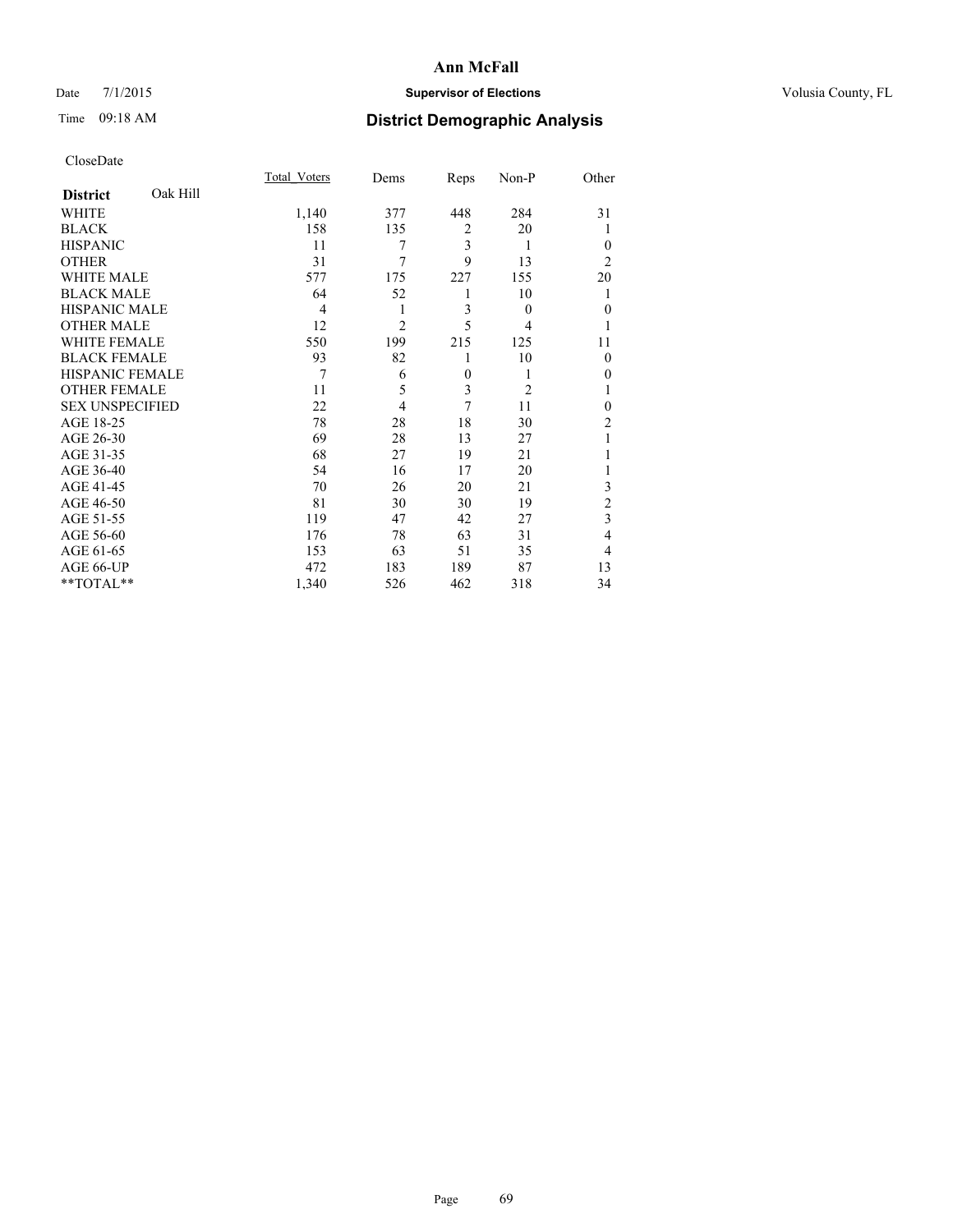### Date 7/1/2015 **Supervisor of Elections Supervisor of Elections** Volusia County, FL

# Time 09:18 AM **District Demographic Analysis**

|                        |                    | Total Voters | Dems | Reps           | Non-P | Other            |
|------------------------|--------------------|--------------|------|----------------|-------|------------------|
| <b>District</b>        | Orange City Zone 1 |              |      |                |       |                  |
| WHITE                  |                    | 628          | 208  | 232            | 155   | 33               |
| <b>BLACK</b>           |                    | 141          | 107  | 7              | 26    | 1                |
| <b>HISPANIC</b>        |                    | 377          | 167  | 57             | 149   | 4                |
| <b>OTHER</b>           |                    | 65           | 25   | 15             | 19    | 6                |
| WHITE MALE             |                    | 244          | 71   | 88             | 72    | 13               |
| <b>BLACK MALE</b>      |                    | 47           | 32   | $\overline{2}$ | 12    | 1                |
| <b>HISPANIC MALE</b>   |                    | 150          | 63   | 27             | 58    | $\overline{2}$   |
| <b>OTHER MALE</b>      |                    | 22           | 8    | $\overline{7}$ | 6     | 1                |
| WHITE FEMALE           |                    | 380          | 135  | 142            | 83    | 20               |
| <b>BLACK FEMALE</b>    |                    | 93           | 74   | 5              | 14    | $\boldsymbol{0}$ |
| HISPANIC FEMALE        |                    | 224          | 103  | 29             | 90    | 2                |
| <b>OTHER FEMALE</b>    |                    | 33           | 13   | 6              | 10    | 4                |
| <b>SEX UNSPECIFIED</b> |                    | 18           | 8    | 5              | 4     | 1                |
| AGE 18-25              |                    | 129          | 42   | 21             | 58    | 8                |
| AGE 26-30              |                    | 90           | 32   | 25             | 32    | 1                |
| AGE 31-35              |                    | 108          | 42   | 14             | 46    | 6                |
| AGE 36-40              |                    | 94           | 31   | 25             | 38    | $\mathbf{0}$     |
| AGE 41-45              |                    | 83           | 30   | 23             | 26    | 4                |
| AGE 46-50              |                    | 80           | 29   | 24             | 24    | 3                |
| AGE 51-55              |                    | 80           | 39   | 14             | 25    | $\overline{c}$   |
| AGE 56-60              |                    | 63           | 26   | 19             | 16    | $\overline{c}$   |
| AGE 61-65              |                    | 85           | 34   | 16             | 31    | 4                |
| AGE 66-UP              |                    | 399          | 202  | 130            | 53    | 14               |
| **TOTAL**              |                    | 1,211        | 507  | 311            | 349   | 44               |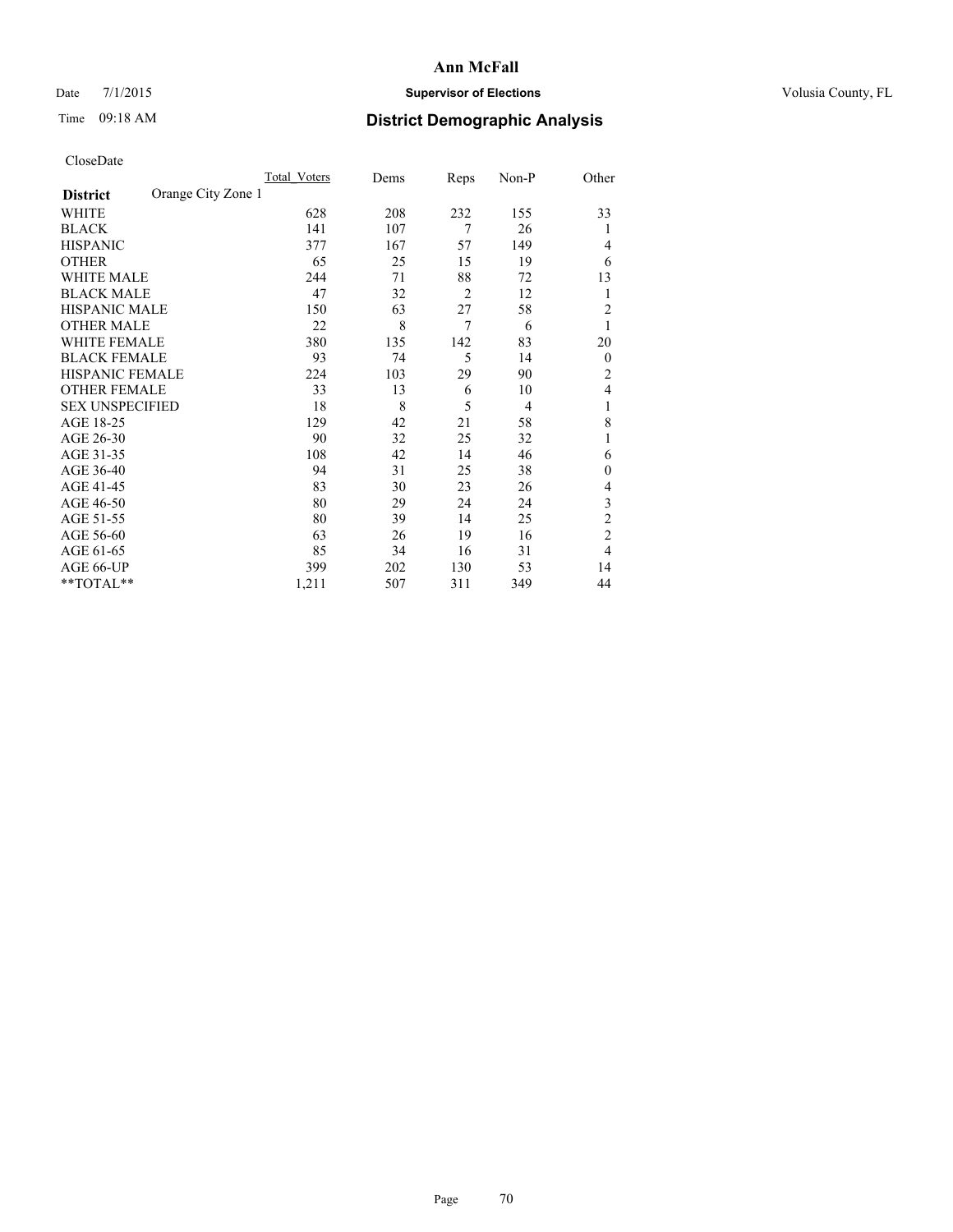### Date 7/1/2015 **Supervisor of Elections Supervisor of Elections** Volusia County, FL

# Time 09:18 AM **District Demographic Analysis**

|                        |                    | <b>Total Voters</b> | Dems           | Reps           | Non-P          | Other          |
|------------------------|--------------------|---------------------|----------------|----------------|----------------|----------------|
| <b>District</b>        | Orange City Zone 2 |                     |                |                |                |                |
| WHITE                  |                    | 912                 | 279            | 346            | 232            | 55             |
| <b>BLACK</b>           |                    | 46                  | 38             | $\overline{4}$ | 4              | $\theta$       |
| <b>HISPANIC</b>        |                    | 147                 | 63             | 20             | 60             | 4              |
| <b>OTHER</b>           |                    | 55                  | 16             | 15             | 24             | $\theta$       |
| WHITE MALE             |                    | 418                 | 111            | 162            | 112            | 33             |
| <b>BLACK MALE</b>      |                    | 23                  | 16             | 3              | $\overline{4}$ | $\theta$       |
| <b>HISPANIC MALE</b>   |                    | 63                  | 27             | 9              | 26             | 1              |
| <b>OTHER MALE</b>      |                    | 24                  | 8              | 8              | 8              | $\theta$       |
| <b>WHITE FEMALE</b>    |                    | 492                 | 167            | 183            | 120            | 22             |
| <b>BLACK FEMALE</b>    |                    | 23                  | 22             | 1              | $\overline{0}$ | $\theta$       |
| <b>HISPANIC FEMALE</b> |                    | 83                  | 36             | 11             | 33             | 3              |
| <b>OTHER FEMALE</b>    |                    | 18                  | 7              | 3              | 8              | $\theta$       |
| <b>SEX UNSPECIFIED</b> |                    | 16                  | $\overline{c}$ | 5              | 9              | $\theta$       |
| AGE 18-25              |                    | 130                 | 38             | 21             | 59             | 12             |
| AGE 26-30              |                    | 87                  | 28             | 23             | 33             | 3              |
| AGE 31-35              |                    | 72                  | 15             | 23             | 31             | 3              |
| AGE 36-40              |                    | 89                  | 32             | 30             | 22             | 5              |
| AGE 41-45              |                    | 86                  | 26             | 28             | 25             | 7              |
| AGE 46-50              |                    | 101                 | 36             | 27             | 33             | 5              |
| AGE 51-55              |                    | 131                 | 42             | 46             | 34             | 9              |
| AGE 56-60              |                    | 119                 | 42             | 49             | 26             | $\overline{c}$ |
| AGE 61-65              |                    | 104                 | 39             | 39             | 24             | $\overline{2}$ |
| AGE 66-UP              |                    | 241                 | 98             | 99             | 33             | 11             |
| **TOTAL**              |                    | 1,160               | 396            | 385            | 320            | 59             |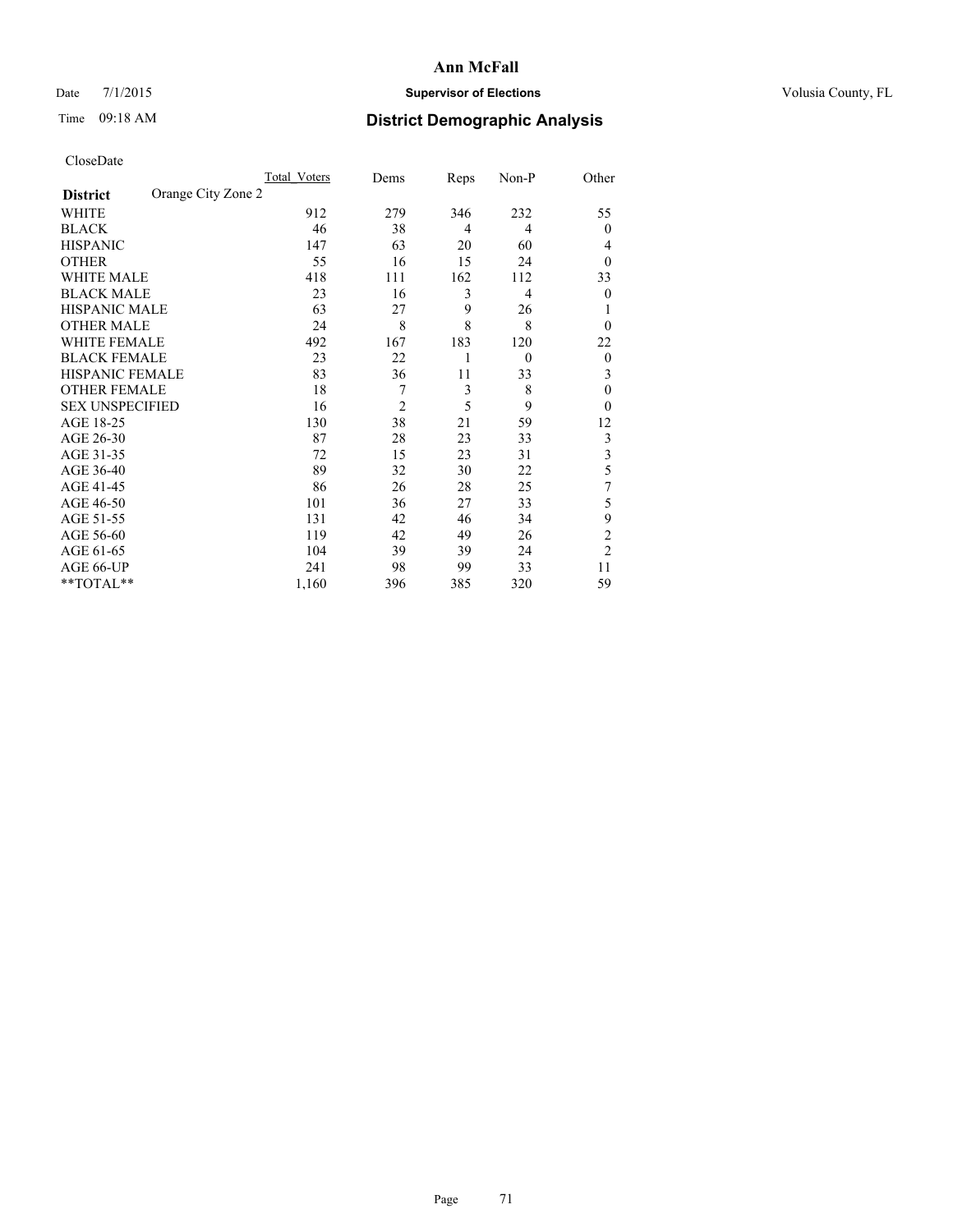### Date 7/1/2015 **Supervisor of Elections Supervisor of Elections** Volusia County, FL

# Time 09:18 AM **District Demographic Analysis**

|                        |                    | Total Voters | Dems | Reps             | Non-P | Other          |
|------------------------|--------------------|--------------|------|------------------|-------|----------------|
| <b>District</b>        | Orange City Zone 3 |              |      |                  |       |                |
| WHITE                  |                    | 991          | 315  | 367              | 255   | 54             |
| <b>BLACK</b>           |                    | 67           | 50   | 1                | 13    | 3              |
| <b>HISPANIC</b>        |                    | 174          | 92   | 30               | 50    | 2              |
| <b>OTHER</b>           |                    | 68           | 17   | 12               | 39    | $\theta$       |
| WHITE MALE             |                    | 440          | 122  | 161              | 127   | 30             |
| <b>BLACK MALE</b>      |                    | 24           | 16   | $\boldsymbol{0}$ | 6     | 2              |
| <b>HISPANIC MALE</b>   |                    | 71           | 37   | 16               | 18    | $\mathbf{0}$   |
| <b>OTHER MALE</b>      |                    | 26           | 9    | $\overline{4}$   | 13    | $\theta$       |
| <b>WHITE FEMALE</b>    |                    | 544          | 190  | 205              | 125   | 24             |
| <b>BLACK FEMALE</b>    |                    | 43           | 34   | 1                | 7     | 1              |
| <b>HISPANIC FEMALE</b> |                    | 98           | 52   | 14               | 30    | $\overline{c}$ |
| <b>OTHER FEMALE</b>    |                    | 27           | 6    | 5                | 16    | $\theta$       |
| <b>SEX UNSPECIFIED</b> |                    | 27           | 8    | 4                | 15    | $\mathbf{0}$   |
| AGE 18-25              |                    | 99           | 35   | 12               | 43    | 9              |
| AGE 26-30              |                    | 63           | 22   | 16               | 24    | 1              |
| AGE 31-35              |                    | 63           | 21   | 16               | 24    | $\overline{c}$ |
| AGE 36-40              |                    | 67           | 23   | 19               | 22    | 3              |
| AGE 41-45              |                    | 75           | 24   | 25               | 26    | $\mathbf{0}$   |
| AGE 46-50              |                    | 77           | 24   | 26               | 27    | $\mathbf{0}$   |
| AGE 51-55              |                    | 91           | 35   | 26               | 24    | 6              |
| AGE 56-60              |                    | 93           | 36   | 28               | 25    | 4              |
| AGE 61-65              |                    | 132          | 62   | 37               | 29    | 4              |
| AGE 66-UP              |                    | 540          | 192  | 205              | 113   | 30             |
| **TOTAL**              |                    | 1,300        | 474  | 410              | 357   | 59             |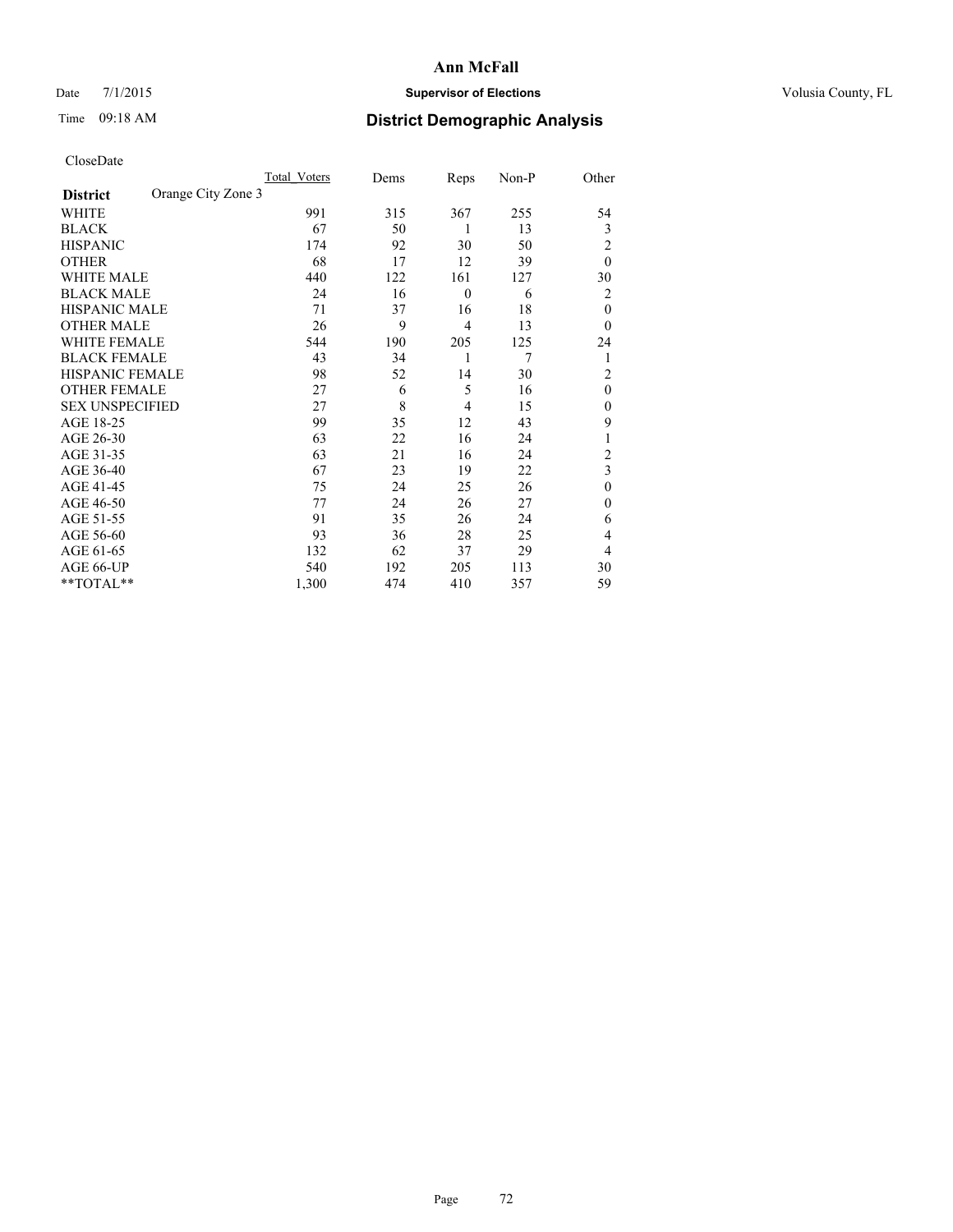## Date 7/1/2015 **Supervisor of Elections Supervisor of Elections** Volusia County, FL

## Time 09:18 AM **District Demographic Analysis**

|                        |                    | Total Voters | Dems           | Reps             | Non-P          | Other          |
|------------------------|--------------------|--------------|----------------|------------------|----------------|----------------|
| <b>District</b>        | Orange City Zone 4 |              |                |                  |                |                |
| WHITE                  |                    | 1,158        | 370            | 430              | 301            | 57             |
| <b>BLACK</b>           |                    | 14           | 9              | $\mathbf{0}$     | 5              | $\theta$       |
| <b>HISPANIC</b>        |                    | 61           | 31             | 5                | 23             | 2              |
| <b>OTHER</b>           |                    | 44           | 6              | 10               | 27             |                |
| WHITE MALE             |                    | 508          | 143            | 200              | 138            | 27             |
| <b>BLACK MALE</b>      |                    | 6            | 5              | $\boldsymbol{0}$ | 1              | $\theta$       |
| <b>HISPANIC MALE</b>   |                    | 27           | 13             | 3                | 10             |                |
| <b>OTHER MALE</b>      |                    | 14           | $\overline{2}$ | 3                | 9              | $\theta$       |
| <b>WHITE FEMALE</b>    |                    | 637          | 224            | 223              | 160            | 30             |
| <b>BLACK FEMALE</b>    |                    | 8            | $\overline{4}$ | $\mathbf{0}$     | $\overline{4}$ | $\theta$       |
| <b>HISPANIC FEMALE</b> |                    | 33           | 18             | 1                | 13             |                |
| <b>OTHER FEMALE</b>    |                    | 14           | 4              | 3                | 7              | $\theta$       |
| <b>SEX UNSPECIFIED</b> |                    | 29           | 3              | 11               | 14             |                |
| AGE 18-25              |                    | 134          | 30             | 38               | 55             | 11             |
| AGE 26-30              |                    | 90           | 21             | 18               | 45             | 6              |
| AGE 31-35              |                    | 84           | 30             | 21               | 27             | 6              |
| AGE 36-40              |                    | 81           | 29             | 20               | 32             | $\mathbf{0}$   |
| AGE 41-45              |                    | 94           | 23             | 29               | 37             | 5              |
| AGE 46-50              |                    | 93           | 28             | 27               | 30             | 8              |
| AGE 51-55              |                    | 135          | 37             | 51               | 39             | 8              |
| AGE 56-60              |                    | 124          | 37             | 56               | 25             | 6              |
| AGE 61-65              |                    | 130          | 55             | 50               | 23             | $\overline{c}$ |
| AGE 66-UP              |                    | 312          | 126            | 135              | 43             | 8              |
| **TOTAL**              |                    | 1,277        | 416            | 445              | 356            | 60             |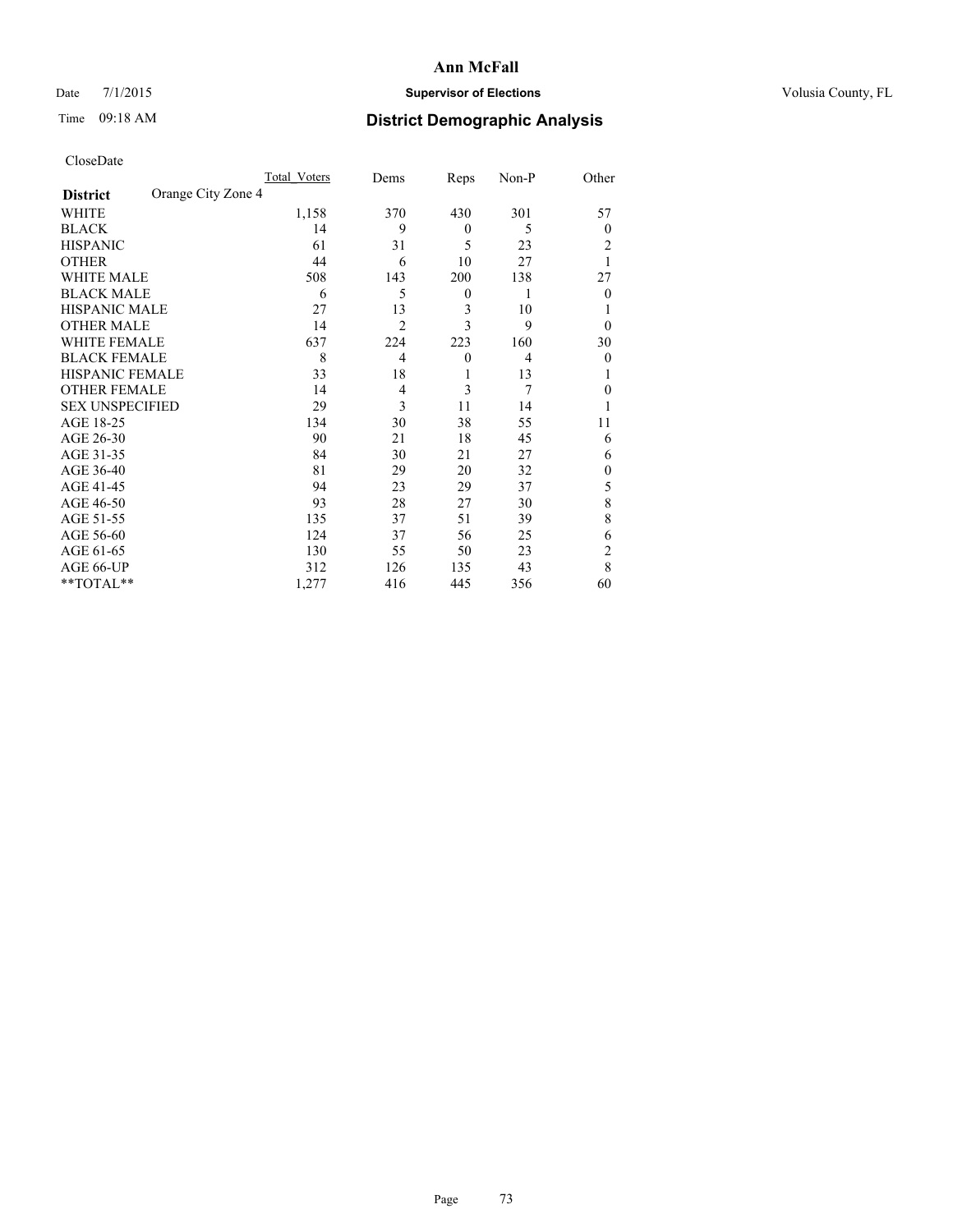## Date 7/1/2015 **Supervisor of Elections Supervisor of Elections** Volusia County, FL

## Time 09:18 AM **District Demographic Analysis**

|                        |                    | <b>Total Voters</b> | Dems | Reps           | Non-P | Other          |
|------------------------|--------------------|---------------------|------|----------------|-------|----------------|
| <b>District</b>        | Orange City Zone 5 |                     |      |                |       |                |
| WHITE                  |                    | 1,350               | 368  | 621            | 302   | 59             |
| <b>BLACK</b>           |                    | 110                 | 90   | 1              | 18    | 1              |
| <b>HISPANIC</b>        |                    | 123                 | 51   | 20             | 50    | 2              |
| <b>OTHER</b>           |                    | 75                  | 28   | 19             | 27    |                |
| WHITE MALE             |                    | 540                 | 132  | 251            | 125   | 32             |
| <b>BLACK MALE</b>      |                    | 43                  | 32   | 1              | 9     | 1              |
| <b>HISPANIC MALE</b>   |                    | 55                  | 26   | 9              | 20    | $\theta$       |
| <b>OTHER MALE</b>      |                    | 21                  | 9    | 6              | 6     | $\theta$       |
| WHITE FEMALE           |                    | 801                 | 234  | 369            | 171   | 27             |
| <b>BLACK FEMALE</b>    |                    | 65                  | 56   | $\overline{0}$ | 9     | $\overline{0}$ |
| <b>HISPANIC FEMALE</b> |                    | 67                  | 24   | 11             | 30    | $\overline{c}$ |
| <b>OTHER FEMALE</b>    |                    | 34                  | 14   | 10             | 9     | 1              |
| <b>SEX UNSPECIFIED</b> |                    | 32                  | 10   | $\overline{4}$ | 18    | $\mathbf{0}$   |
| AGE 18-25              |                    | 67                  | 17   | 12             | 37    |                |
| AGE 26-30              |                    | 51                  | 26   | 11             | 13    |                |
| AGE 31-35              |                    | 54                  | 18   | 12             | 23    |                |
| AGE 36-40              |                    | 51                  | 17   | 16             | 18    | 0              |
| AGE 41-45              |                    | 65                  | 25   | 18             | 21    |                |
| AGE 46-50              |                    | 66                  | 25   | 16             | 23    | 2              |
| AGE 51-55              |                    | 95                  | 36   | 28             | 29    | $\overline{c}$ |
| AGE 56-60              |                    | 115                 | 47   | 33             | 33    | $\overline{c}$ |
| AGE 61-65              |                    | 101                 | 45   | 29             | 23    | 4              |
| AGE 66-UP              |                    | 993                 | 281  | 486            | 177   | 49             |
| **TOTAL**              |                    | 1,658               | 537  | 661            | 397   | 63             |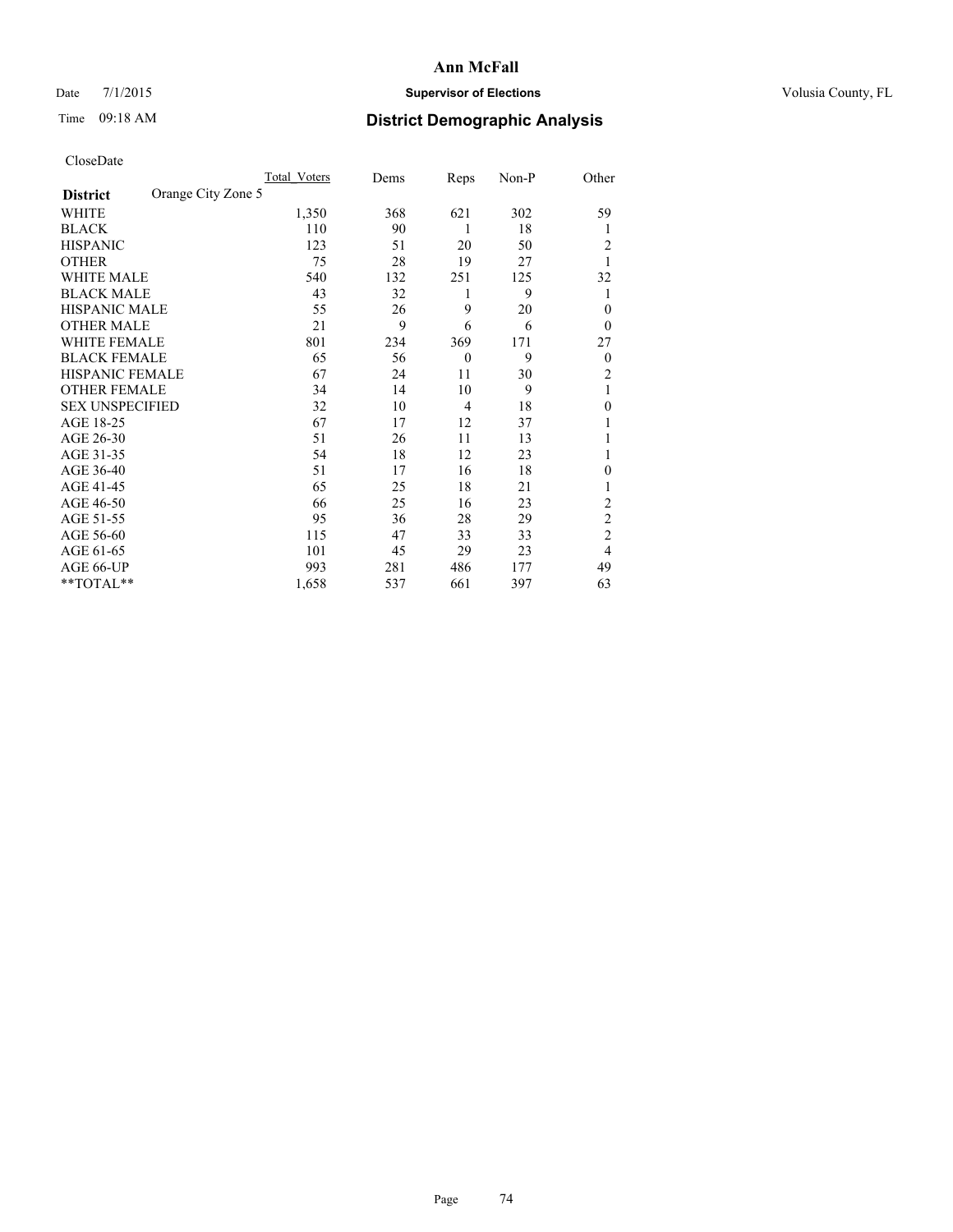## Date 7/1/2015 **Supervisor of Elections Supervisor of Elections** Volusia County, FL

## Time 09:18 AM **District Demographic Analysis**

|                                        | <b>Total Voters</b> | Dems  | Reps  | Non-P | Other |
|----------------------------------------|---------------------|-------|-------|-------|-------|
| Ormond Beach Zone 1<br><b>District</b> |                     |       |       |       |       |
| WHITE                                  | 7,335               | 2,216 | 3,195 | 1,656 | 268   |
| <b>BLACK</b>                           | 111                 | 75    | 6     | 24    | 6     |
| <b>HISPANIC</b>                        | 145                 | 54    | 40    | 46    | 5     |
| <b>OTHER</b>                           | 364                 | 108   | 106   | 141   | 9     |
| WHITE MALE                             | 3,340               | 894   | 1,501 | 805   | 140   |
| <b>BLACK MALE</b>                      | 63                  | 40    | 3     | 15    | 5     |
| HISPANIC MALE                          | 69                  | 21    | 23    | 21    | 4     |
| <b>OTHER MALE</b>                      | 147                 | 45    | 49    | 50    | 3     |
| WHITE FEMALE                           | 3,940               | 1,311 | 1,677 | 829   | 123   |
| <b>BLACK FEMALE</b>                    | 47                  | 35    | 3     | 8     | 1     |
| <b>HISPANIC FEMALE</b>                 | 73                  | 31    | 16    | 25    | 1     |
| <b>OTHER FEMALE</b>                    | 152                 | 48    | 41    | 57    | 6     |
| <b>SEX UNSPECIFIED</b>                 | 124                 | 28    | 34    | 57    | 5     |
| AGE 18-25                              | 553                 | 121   | 188   | 215   | 29    |
| AGE 26-30                              | 352                 | 93    | 130   | 121   | 8     |
| AGE 31-35                              | 355                 | 92    | 128   | 122   | 13    |
| AGE 36-40                              | 442                 | 116   | 168   | 133   | 25    |
| AGE 41-45                              | 516                 | 147   | 213   | 135   | 21    |
| AGE 46-50                              | 605                 | 170   | 271   | 146   | 18    |
| AGE 51-55                              | 712                 | 218   | 318   | 159   | 17    |
| AGE 56-60                              | 783                 | 262   | 341   | 158   | 22    |
| AGE 61-65                              | 849                 | 274   | 369   | 180   | 26    |
| AGE 66-UP                              | 2,788               | 960   | 1,221 | 498   | 109   |
| **TOTAL**                              | 7,955               | 2,453 | 3,347 | 1,867 | 288   |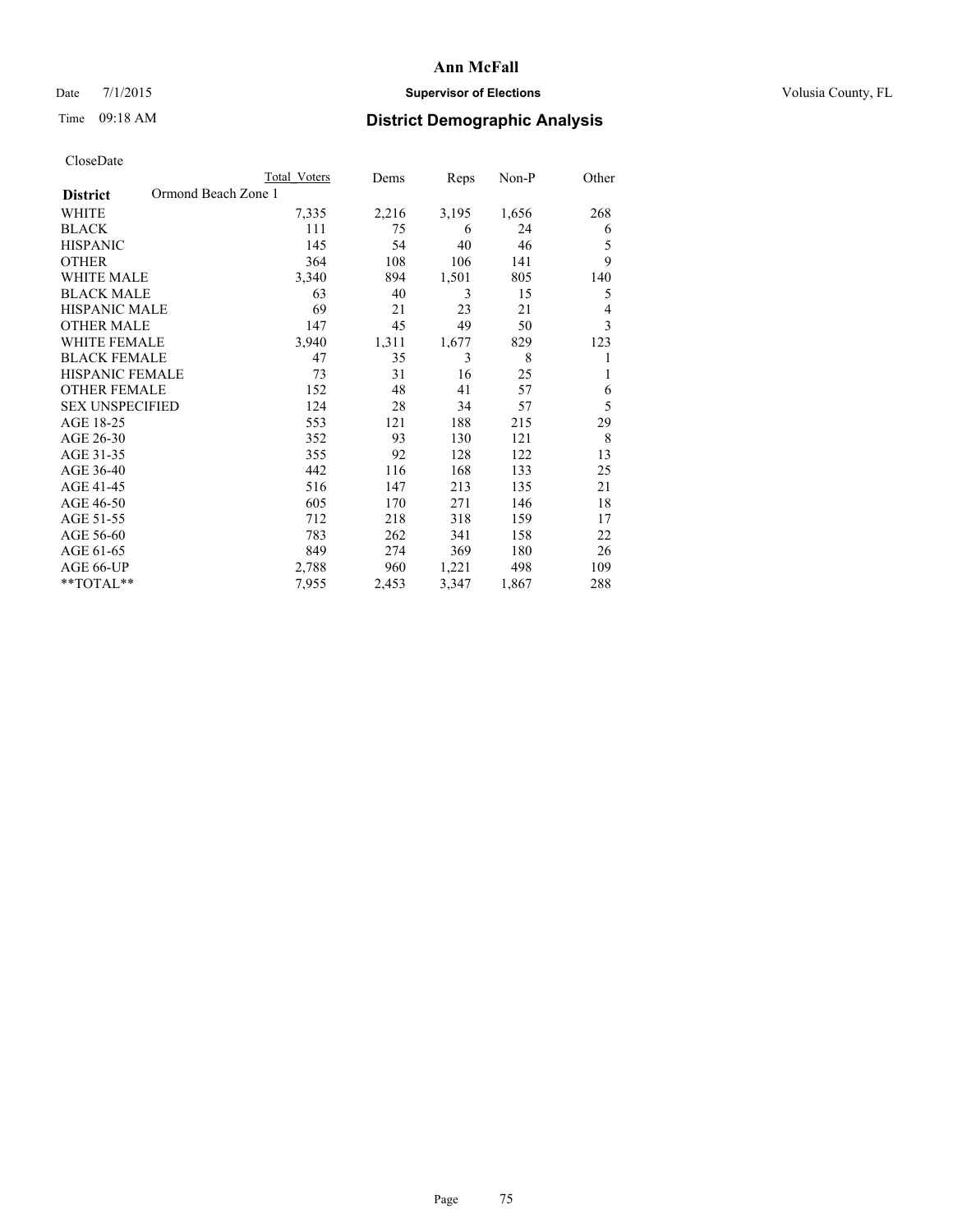## Date 7/1/2015 **Supervisor of Elections Supervisor of Elections** Volusia County, FL

## Time 09:18 AM **District Demographic Analysis**

|                                        | <b>Total Voters</b> | Dems  | Reps  | Non-P | Other                   |
|----------------------------------------|---------------------|-------|-------|-------|-------------------------|
| Ormond Beach Zone 2<br><b>District</b> |                     |       |       |       |                         |
| WHITE                                  | 5,492               | 1,945 | 1,978 | 1,363 | 206                     |
| <b>BLACK</b>                           | 375                 | 301   | 12    | 58    | 4                       |
| <b>HISPANIC</b>                        | 160                 | 68    | 39    | 50    | 3                       |
| <b>OTHER</b>                           | 361                 | 135   | 82    | 136   | 8                       |
| <b>WHITE MALE</b>                      | 2,467               | 751   | 947   | 656   | 113                     |
| <b>BLACK MALE</b>                      | 147                 | 107   | 7     | 32    | 1                       |
| HISPANIC MALE                          | 65                  | 21    | 18    | 23    | 3                       |
| <b>OTHER MALE</b>                      | 130                 | 50    | 33    | 43    | $\overline{4}$          |
| <b>WHITE FEMALE</b>                    | 2,979               | 1,181 | 1,016 | 690   | 92                      |
| <b>BLACK FEMALE</b>                    | 223                 | 191   | 5     | 24    | 3                       |
| <b>HISPANIC FEMALE</b>                 | 95                  | 47    | 21    | 27    | $\boldsymbol{0}$        |
| <b>OTHER FEMALE</b>                    | 142                 | 62    | 37    | 41    | $\overline{c}$          |
| <b>SEX UNSPECIFIED</b>                 | 140                 | 39    | 27    | 71    | $\overline{\mathbf{3}}$ |
| AGE 18-25                              | 552                 | 174   | 156   | 203   | 19                      |
| AGE 26-30                              | 409                 | 161   | 87    | 149   | 12                      |
| AGE 31-35                              | 346                 | 118   | 81    | 134   | 13                      |
| AGE 36-40                              | 388                 | 134   | 94    | 144   | 16                      |
| AGE 41-45                              | 425                 | 140   | 139   | 127   | 19                      |
| AGE 46-50                              | 520                 | 161   | 201   | 130   | 28                      |
| AGE 51-55                              | 590                 | 195   | 226   | 149   | 20                      |
| AGE 56-60                              | 630                 | 243   | 211   | 157   | 19                      |
| AGE 61-65                              | 608                 | 269   | 186   | 129   | 24                      |
| AGE 66-UP                              | 1,920               | 854   | 730   | 285   | 51                      |
| **TOTAL**                              | 6,388               | 2,449 | 2,111 | 1,607 | 221                     |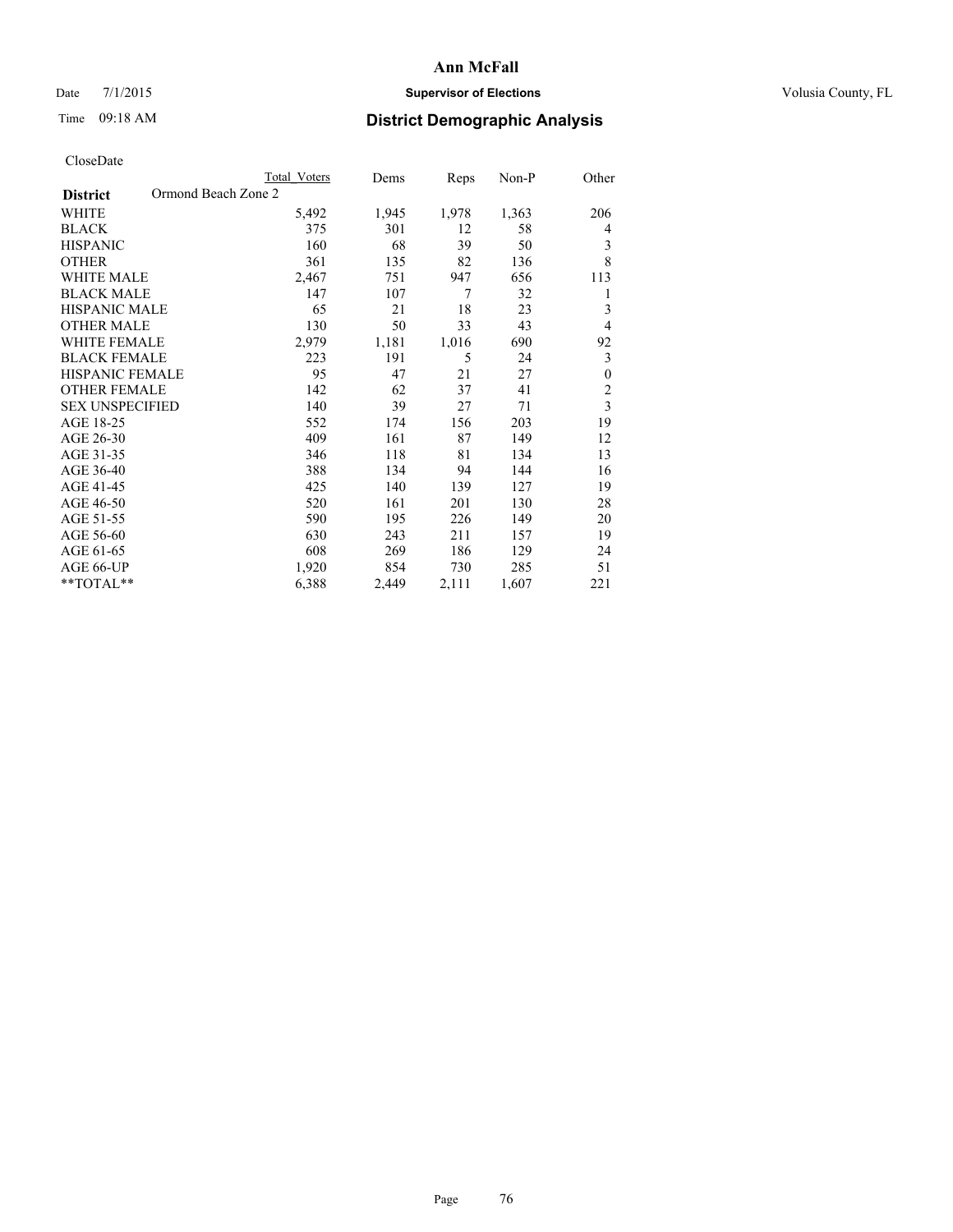## Date 7/1/2015 **Supervisor of Elections Supervisor of Elections** Volusia County, FL

## Time 09:18 AM **District Demographic Analysis**

|                                        | <b>Total Voters</b> | Dems  | Reps  | Non-P | Other                   |
|----------------------------------------|---------------------|-------|-------|-------|-------------------------|
| Ormond Beach Zone 3<br><b>District</b> |                     |       |       |       |                         |
| WHITE                                  | 6,887               | 1,942 | 3,261 | 1,474 | 210                     |
| <b>BLACK</b>                           | 277                 | 208   | 14    | 47    | 8                       |
| <b>HISPANIC</b>                        | 180                 | 55    | 57    | 63    | 5                       |
| <b>OTHER</b>                           | 444                 | 134   | 113   | 188   | 9                       |
| WHITE MALE                             | 3,204               | 793   | 1,567 | 743   | 101                     |
| <b>BLACK MALE</b>                      | 108                 | 78    | 5     | 21    | 4                       |
| HISPANIC MALE                          | 89                  | 22    | 34    | 31    | $\overline{c}$          |
| <b>OTHER MALE</b>                      | 166                 | 47    | 42    | 71    | 6                       |
| <b>WHITE FEMALE</b>                    | 3,624               | 1,131 | 1,676 | 709   | 108                     |
| <b>BLACK FEMALE</b>                    | 166                 | 128   | 9     | 25    | 4                       |
| <b>HISPANIC FEMALE</b>                 | 89                  | 33    | 21    | 32    | 3                       |
| <b>OTHER FEMALE</b>                    | 208                 | 73    | 56    | 76    | $\overline{\mathbf{3}}$ |
| <b>SEX UNSPECIFIED</b>                 | 134                 | 34    | 35    | 64    | $\mathbf{1}$            |
| AGE 18-25                              | 760                 | 196   | 265   | 272   | 27                      |
| AGE 26-30                              | 466                 | 151   | 158   | 140   | 17                      |
| AGE 31-35                              | 440                 | 122   | 164   | 143   | 11                      |
| AGE 36-40                              | 419                 | 105   | 178   | 114   | 22                      |
| AGE 41-45                              | 520                 | 134   | 227   | 138   | 21                      |
| AGE 46-50                              | 653                 | 176   | 310   | 146   | 21                      |
| AGE 51-55                              | 729                 | 204   | 343   | 167   | 15                      |
| AGE 56-60                              | 776                 | 239   | 375   | 150   | 12                      |
| AGE 61-65                              | 824                 | 275   | 354   | 172   | 23                      |
| AGE 66-UP                              | 2,201               | 737   | 1,071 | 330   | 63                      |
| **TOTAL**                              | 7,788               | 2,339 | 3,445 | 1,772 | 232                     |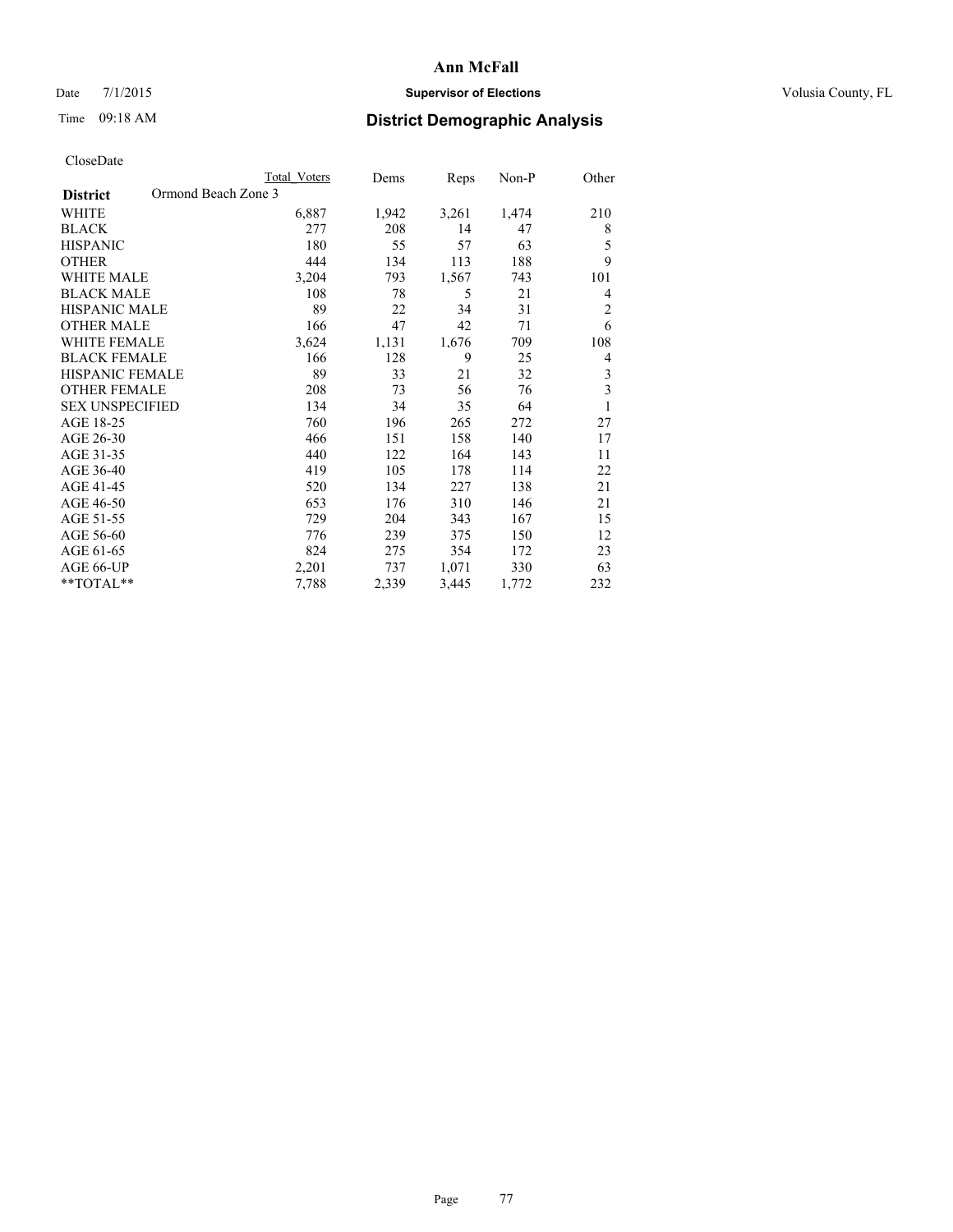## Date 7/1/2015 **Supervisor of Elections Supervisor of Elections** Volusia County, FL

## Time 09:18 AM **District Demographic Analysis**

|                                        | <b>Total Voters</b> | Dems  | Reps  | Non-P | Other            |
|----------------------------------------|---------------------|-------|-------|-------|------------------|
| Ormond Beach Zone 4<br><b>District</b> |                     |       |       |       |                  |
| WHITE                                  | 6,618               | 2,187 | 2,582 | 1,590 | 259              |
| <b>BLACK</b>                           | 214                 | 158   | 14    | 37    | 5                |
| <b>HISPANIC</b>                        | 144                 | 66    | 27    | 48    | 3                |
| <b>OTHER</b>                           | 332                 | 100   | 78    | 143   | 11               |
| WHITE MALE                             | 2,951               | 843   | 1,192 | 771   | 145              |
| <b>BLACK MALE</b>                      | 93                  | 64    | 6     | 21    | 2                |
| HISPANIC MALE                          | 59                  | 24    | 13    | 19    | 3                |
| <b>OTHER MALE</b>                      | 125                 | 36    | 27    | 56    | 6                |
| <b>WHITE FEMALE</b>                    | 3,614               | 1,330 | 1,379 | 794   | 111              |
| <b>BLACK FEMALE</b>                    | 118                 | 92    | 7     | 16    | 3                |
| <b>HISPANIC FEMALE</b>                 | 82                  | 41    | 14    | 27    | $\boldsymbol{0}$ |
| <b>OTHER FEMALE</b>                    | 144                 | 50    | 40    | 49    | 5                |
| <b>SEX UNSPECIFIED</b>                 | 122                 | 31    | 23    | 65    | $\overline{3}$   |
| AGE 18-25                              | 503                 | 142   | 156   | 189   | 16               |
| AGE 26-30                              | 402                 | 117   | 117   | 155   | 13               |
| AGE 31-35                              | 299                 | 82    | 82    | 122   | 13               |
| AGE 36-40                              | 280                 | 75    | 104   | 90    | 11               |
| AGE 41-45                              | 354                 | 103   | 107   | 128   | 16               |
| AGE 46-50                              | 449                 | 122   | 197   | 122   | 8                |
| AGE 51-55                              | 647                 | 228   | 252   | 152   | 15               |
| AGE 56-60                              | 693                 | 263   | 262   | 144   | 24               |
| AGE 61-65                              | 708                 | 286   | 245   | 144   | 33               |
| AGE 66-UP                              | 2,973               | 1,093 | 1,179 | 572   | 129              |
| **TOTAL**                              | 7,308               | 2,511 | 2,701 | 1,818 | 278              |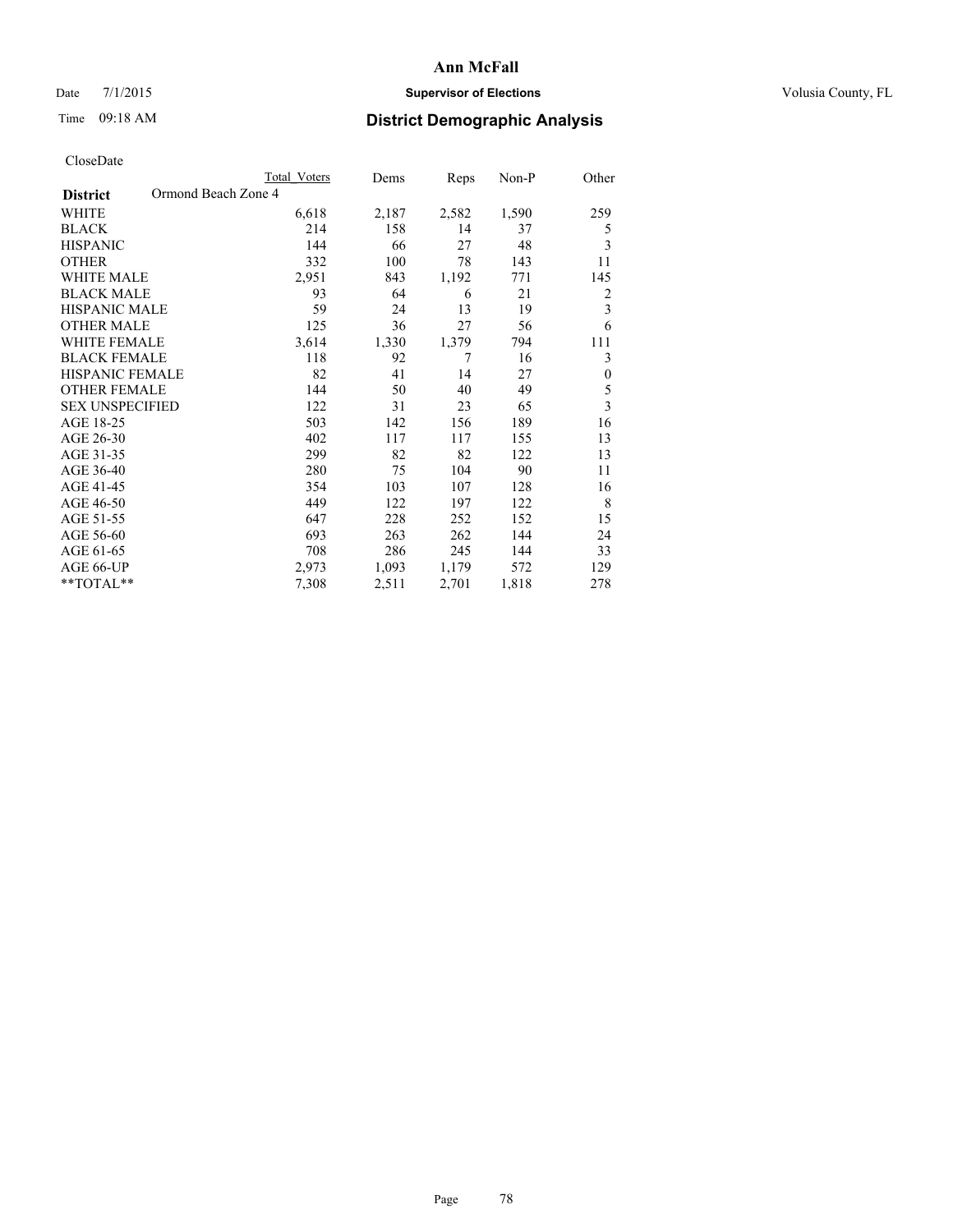## Date 7/1/2015 **Supervisor of Elections Supervisor of Elections** Volusia County, FL

# Time 09:18 AM **District Demographic Analysis**

|                        |         | Total Voters | Dems           | Reps           | Non-P | Other          |
|------------------------|---------|--------------|----------------|----------------|-------|----------------|
| <b>District</b>        | Pierson |              |                |                |       |                |
| WHITE                  |         | 550          | 188            | 240            | 108   | 14             |
| <b>BLACK</b>           |         | 47           | 39             | $\overline{2}$ | 6     | $\theta$       |
| <b>HISPANIC</b>        |         | 139          | 63             | 7              | 65    | 4              |
| <b>OTHER</b>           |         | 20           | 5              | 3              | 12    | $\theta$       |
| WHITE MALE             |         | 261          | 84             | 119            | 48    | 10             |
| <b>BLACK MALE</b>      |         | 22           | 18             | 1              | 3     | $\mathbf{0}$   |
| <b>HISPANIC MALE</b>   |         | 65           | 32             | $\overline{2}$ | 30    | 1              |
| <b>OTHER MALE</b>      |         | 8            | 3              | $\overline{c}$ | 3     | 0              |
| <b>WHITE FEMALE</b>    |         | 284          | 103            | 118            | 59    | 4              |
| <b>BLACK FEMALE</b>    |         | 25           | 21             | 1              | 3     | $\mathbf{0}$   |
| <b>HISPANIC FEMALE</b> |         | 73           | 31             | 5              | 34    | 3              |
| <b>OTHER FEMALE</b>    |         | 6            | $\overline{c}$ | 1              | 3     | $\theta$       |
| <b>SEX UNSPECIFIED</b> |         | 12           | 1              | 3              | 8     | $\mathbf{0}$   |
| AGE 18-25              |         | 109          | 38             | 20             | 51    | $\theta$       |
| AGE 26-30              |         | 50           | 13             | 10             | 27    | $\mathbf{0}$   |
| AGE 31-35              |         | 58           | 14             | 22             | 20    | $\overline{c}$ |
| AGE 36-40              |         | 52           | 15             | 15             | 18    | 4              |
| AGE 41-45              |         | 56           | 17             | 18             | 19    | $\overline{c}$ |
| AGE 46-50              |         | 45           | 18             | 15             | 10    | $\overline{2}$ |
| AGE 51-55              |         | 72           | 35             | 24             | 10    | 3              |
| AGE 56-60              |         | 83           | 36             | 34             | 13    | $\theta$       |
| AGE 61-65              |         | 64           | 25             | 29             | 9     | 1              |
| AGE 66-UP              |         | 167          | 84             | 65             | 14    | 4              |
| **TOTAL**              |         | 756          | 295            | 252            | 191   | 18             |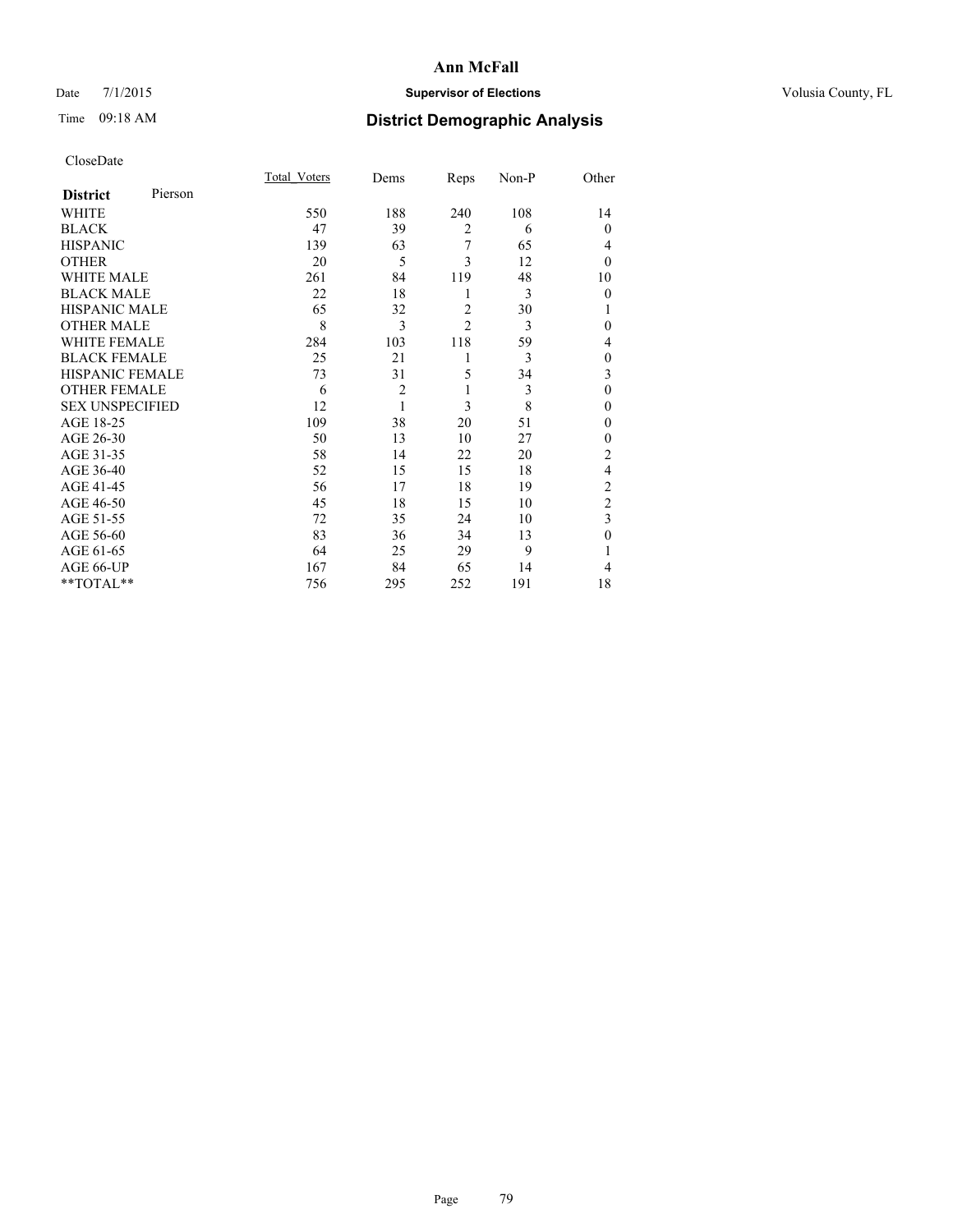## Date 7/1/2015 **Supervisor of Elections Supervisor of Elections** Volusia County, FL

## Time 09:18 AM **District Demographic Analysis**

|                        |             | <b>Total Voters</b> | Dems           | Reps  | Non-P          | Other    |
|------------------------|-------------|---------------------|----------------|-------|----------------|----------|
| <b>District</b>        | Ponce Inlet |                     |                |       |                |          |
| WHITE                  |             | 2,704               | 642            | 1,385 | 592            | 85       |
| <b>BLACK</b>           |             | 9                   | $\overline{4}$ | 2     | 3              | $\theta$ |
| <b>HISPANIC</b>        |             | 44                  | 14             | 21    | 8              |          |
| <b>OTHER</b>           |             | 93                  | 23             | 32    | 34             | 4        |
| WHITE MALE             |             | 1,277               | 254            | 678   | 300            | 45       |
| <b>BLACK MALE</b>      |             | 4                   | 2              | 1     | 1              | $\theta$ |
| <b>HISPANIC MALE</b>   |             | 18                  | 5              | 9     | 4              | $\theta$ |
| <b>OTHER MALE</b>      |             | 34                  | 7              | 14    | 10             | 3        |
| <b>WHITE FEMALE</b>    |             | 1,407               | 383            | 702   | 283            | 39       |
| <b>BLACK FEMALE</b>    |             | 5                   | $\overline{2}$ | 1     | 2              | $\theta$ |
| <b>HISPANIC FEMALE</b> |             | 26                  | 9              | 12    | $\overline{4}$ |          |
| <b>OTHER FEMALE</b>    |             | 43                  | 13             | 13    | 16             |          |
| <b>SEX UNSPECIFIED</b> |             | 36                  | 8              | 10    | 17             |          |
| AGE 18-25              |             | 139                 | 34             | 46    | 50             | 9        |
| AGE 26-30              |             | 78                  | 18             | 32    | 27             | 1        |
| AGE 31-35              |             | 79                  | 15             | 33    | 24             | 7        |
| AGE 36-40              |             | 76                  | 10             | 32    | 31             | 3        |
| AGE 41-45              |             | 116                 | 25             | 49    | 38             | 4        |
| AGE 46-50              |             | 142                 | 27             | 78    | 35             | 2        |
| AGE 51-55              |             | 256                 | 65             | 137   | 50             | 4        |
| AGE 56-60              |             | 306                 | 74             | 161   | 65             | 6        |
| AGE 61-65              |             | 381                 | 92             | 189   | 89             | 11       |
| AGE 66-UP              |             | 1,277               | 323            | 683   | 228            | 43       |
| **TOTAL**              |             | 2,850               | 683            | 1,440 | 637            | 90       |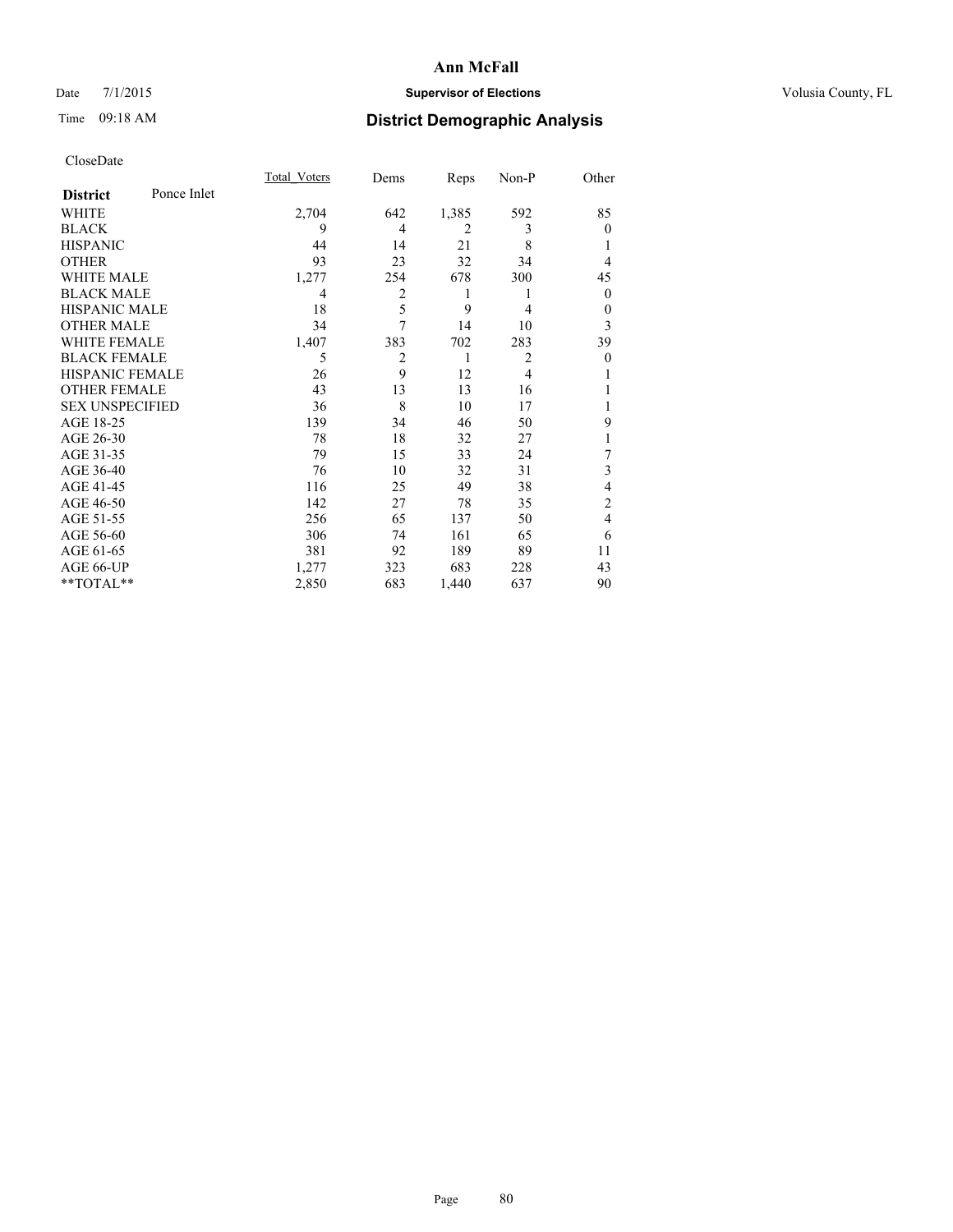## Date 7/1/2015 **Supervisor of Elections Supervisor of Elections** Volusia County, FL

# Time 09:18 AM **District Demographic Analysis**

|                        |                    | <b>Total Voters</b> | Dems  | Reps  | Non-P | Other          |
|------------------------|--------------------|---------------------|-------|-------|-------|----------------|
| <b>District</b>        | Port Orange Zone 1 |                     |       |       |       |                |
| WHITE                  |                    | 8,030               | 2,840 | 2,532 | 2,305 | 353            |
| <b>BLACK</b>           |                    | 177                 | 133   | 8     | 30    | 6              |
| <b>HISPANIC</b>        |                    | 246                 | 98    | 40    | 103   | 5              |
| <b>OTHER</b>           |                    | 332                 | 102   | 59    | 163   | 8              |
| WHITE MALE             |                    | 3,629               | 1,112 | 1,255 | 1,074 | 188            |
| <b>BLACK MALE</b>      |                    | 77                  | 56    | 4     | 16    | 1              |
| <b>HISPANIC MALE</b>   |                    | 101                 | 42    | 15    | 41    | 3              |
| <b>OTHER MALE</b>      |                    | 106                 | 33    | 16    | 54    | 3              |
| WHITE FEMALE           |                    | 4,323               | 1,702 | 1,257 | 1,202 | 162            |
| <b>BLACK FEMALE</b>    |                    | 100                 | 77    | 4     | 14    | 5              |
| HISPANIC FEMALE        |                    | 139                 | 54    | 25    | 58    | $\overline{2}$ |
| <b>OTHER FEMALE</b>    |                    | 147                 | 50    | 34    | 58    | 5              |
| <b>SEX UNSPECIFIED</b> |                    | 163                 | 47    | 29    | 84    | 3              |
| AGE 18-25              |                    | 721                 | 225   | 135   | 328   | 33             |
| AGE 26-30              |                    | 537                 | 162   | 106   | 245   | 24             |
| AGE 31-35              |                    | 478                 | 143   | 113   | 198   | 24             |
| AGE 36-40              |                    | 522                 | 168   | 123   | 197   | 34             |
| AGE 41-45              |                    | 565                 | 183   | 156   | 204   | 22             |
| AGE 46-50              |                    | 622                 | 205   | 196   | 193   | 28             |
| AGE 51-55              |                    | 871                 | 316   | 276   | 246   | 33             |
| AGE 56-60              |                    | 924                 | 356   | 310   | 223   | 35             |
| AGE 61-65              |                    | 838                 | 304   | 282   | 212   | 40             |
| AGE 66-UP              |                    | 2,707               | 1,111 | 942   | 555   | 99             |
| **TOTAL**              |                    | 8,785               | 3,173 | 2,639 | 2,601 | 372            |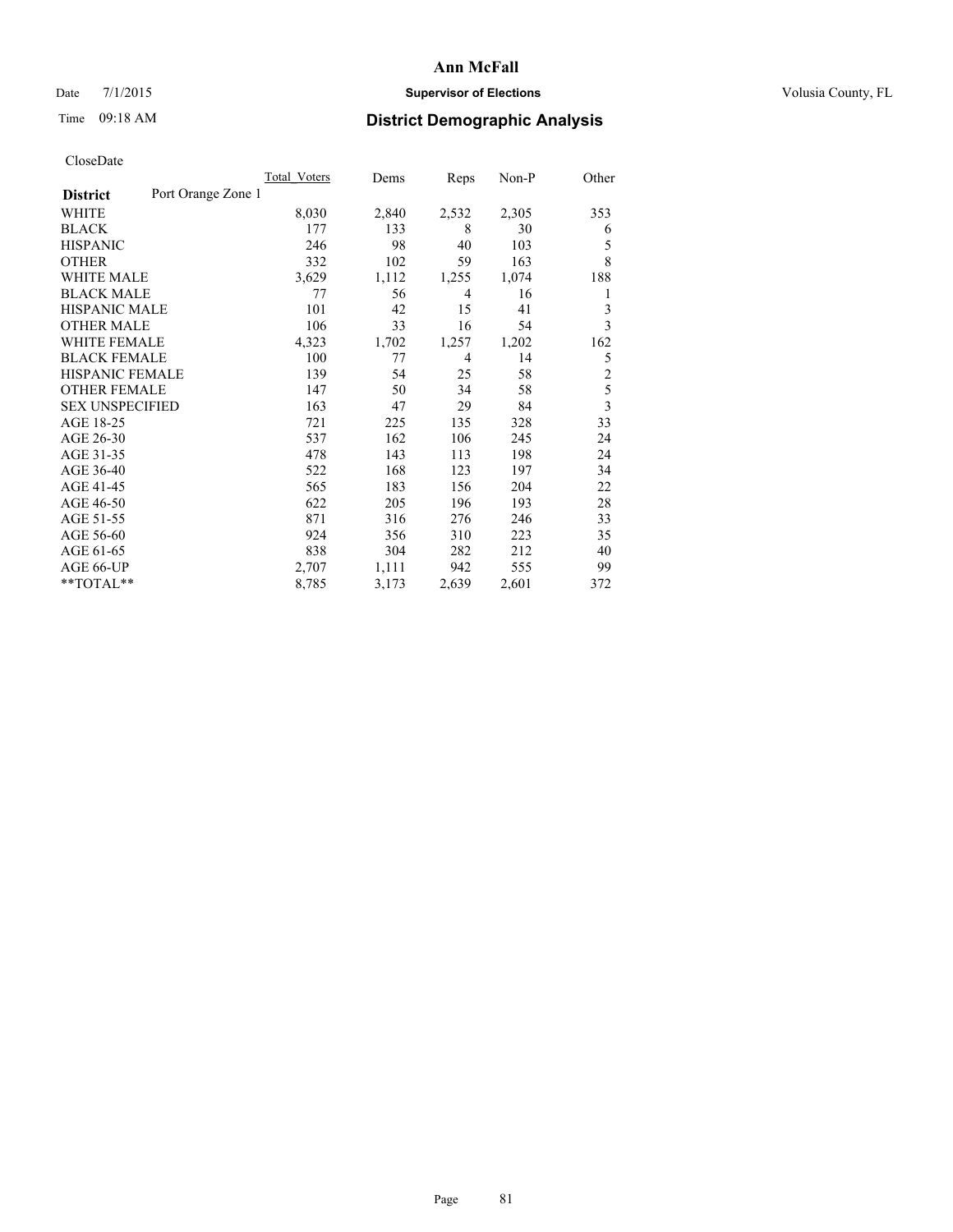## Date 7/1/2015 **Supervisor of Elections Supervisor of Elections** Volusia County, FL

# Time 09:18 AM **District Demographic Analysis**

|                        |                    | <b>Total Voters</b> | Dems  | Reps  | Non-P | Other          |
|------------------------|--------------------|---------------------|-------|-------|-------|----------------|
| <b>District</b>        | Port Orange Zone 2 |                     |       |       |       |                |
| WHITE                  |                    | 8,054               | 2,716 | 2,847 | 2,153 | 338            |
| <b>BLACK</b>           |                    | 388                 | 302   | 14    | 67    | 5              |
| <b>HISPANIC</b>        |                    | 284                 | 113   | 61    | 102   | 8              |
| <b>OTHER</b>           |                    | 468                 | 145   | 98    | 216   | 9              |
| WHITE MALE             |                    | 3,645               | 1,071 | 1,368 | 1,039 | 167            |
| <b>BLACK MALE</b>      |                    | 136                 | 102   | 5     | 27    | 2              |
| <b>HISPANIC MALE</b>   |                    | 144                 | 50    | 36    | 54    | 4              |
| <b>OTHER MALE</b>      |                    | 187                 | 53    | 40    | 88    | 6              |
| <b>WHITE FEMALE</b>    |                    | 4,321               | 1,616 | 1,451 | 1,090 | 164            |
| <b>BLACK FEMALE</b>    |                    | 248                 | 196   | 9     | 40    | 3              |
| <b>HISPANIC FEMALE</b> |                    | 137                 | 63    | 24    | 46    | 4              |
| <b>OTHER FEMALE</b>    |                    | 196                 | 74    | 42    | 78    | $\overline{c}$ |
| <b>SEX UNSPECIFIED</b> |                    | 180                 | 51    | 45    | 76    | 8              |
| AGE 18-25              |                    | 773                 | 227   | 187   | 323   | 36             |
| AGE 26-30              |                    | 673                 | 222   | 180   | 252   | 19             |
| AGE 31-35              |                    | 594                 | 192   | 147   | 223   | 32             |
| AGE 36-40              |                    | 495                 | 156   | 145   | 174   | 20             |
| AGE 41-45              |                    | 523                 | 164   | 177   | 160   | 22             |
| AGE 46-50              |                    | 636                 | 214   | 220   | 179   | 23             |
| AGE 51-55              |                    | 796                 | 281   | 286   | 204   | 25             |
| AGE 56-60              |                    | 851                 | 309   | 303   | 207   | 32             |
| AGE 61-65              |                    | 889                 | 361   | 278   | 230   | 20             |
| AGE 66-UP              |                    | 2,964               | 1,150 | 1,097 | 586   | 131            |
| $*$ TOTAL $*$          |                    | 9,194               | 3,276 | 3,020 | 2,538 | 360            |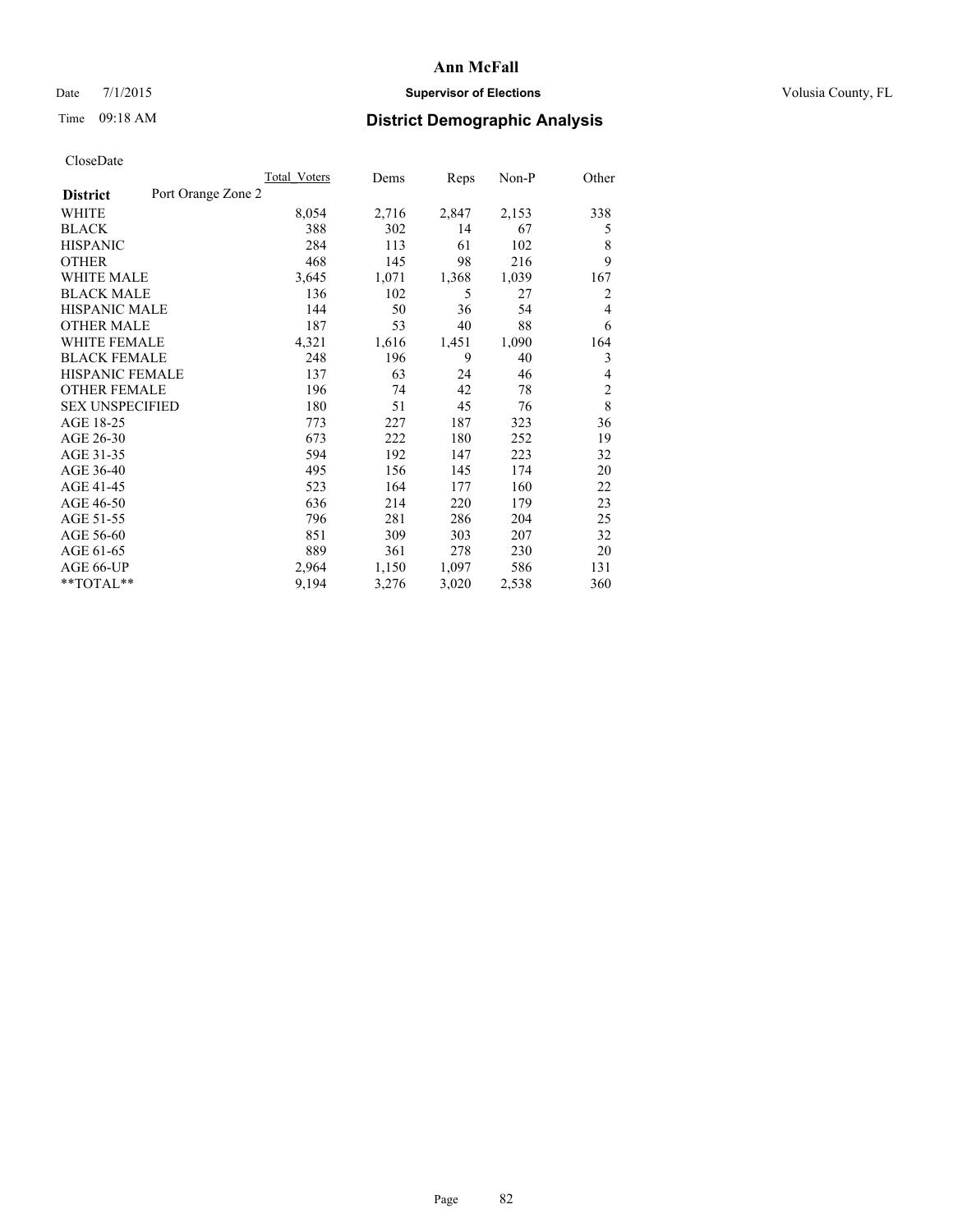## Date 7/1/2015 **Supervisor of Elections Supervisor of Elections** Volusia County, FL

# Time 09:18 AM **District Demographic Analysis**

|                        |                    | Total Voters | Dems  | Reps  | $Non-P$ | Other |
|------------------------|--------------------|--------------|-------|-------|---------|-------|
| <b>District</b>        | Port Orange Zone 3 |              |       |       |         |       |
| WHITE                  |                    | 9,476        | 2,788 | 3,856 | 2,470   | 362   |
| <b>BLACK</b>           |                    | 320          | 240   | 12    | 56      | 12    |
| <b>HISPANIC</b>        |                    | 295          | 115   | 53    | 111     | 16    |
| <b>OTHER</b>           |                    | 513          | 147   | 127   | 220     | 19    |
| WHITE MALE             |                    | 4,254        | 1,094 | 1,814 | 1,157   | 189   |
| <b>BLACK MALE</b>      |                    | 153          | 104   | 7     | 35      | 7     |
| <b>HISPANIC MALE</b>   |                    | 128          | 48    | 25    | 46      | 9     |
| <b>OTHER MALE</b>      |                    | 187          | 57    | 50    | 69      | 11    |
| WHITE FEMALE           |                    | 5,122        | 1,666 | 2,001 | 1,286   | 169   |
| <b>BLACK FEMALE</b>    |                    | 163          | 133   | 4     | 21      | 5     |
| HISPANIC FEMALE        |                    | 160          | 65    | 26    | 62      | 7     |
| <b>OTHER FEMALE</b>    |                    | 223          | 69    | 58    | 91      | 5     |
| <b>SEX UNSPECIFIED</b> |                    | 214          | 54    | 63    | 90      | 7     |
| AGE 18-25              |                    | 859          | 217   | 263   | 336     | 43    |
| AGE 26-30              |                    | 694          | 186   | 201   | 287     | 20    |
| AGE 31-35              |                    | 673          | 189   | 216   | 241     | 27    |
| AGE 36-40              |                    | 593          | 180   | 192   | 194     | 27    |
| AGE 41-45              |                    | 690          | 216   | 247   | 208     | 19    |
| AGE 46-50              |                    | 743          | 211   | 305   | 205     | 22    |
| AGE 51-55              |                    | 882          | 263   | 376   | 220     | 23    |
| AGE 56-60              |                    | 915          | 307   | 362   | 218     | 28    |
| AGE 61-65              |                    | 952          | 357   | 356   | 205     | 34    |
| AGE 66-UP              |                    | 3,603        | 1,164 | 1,530 | 743     | 166   |
| **TOTAL**              |                    | 10,604       | 3,290 | 4,048 | 2,857   | 409   |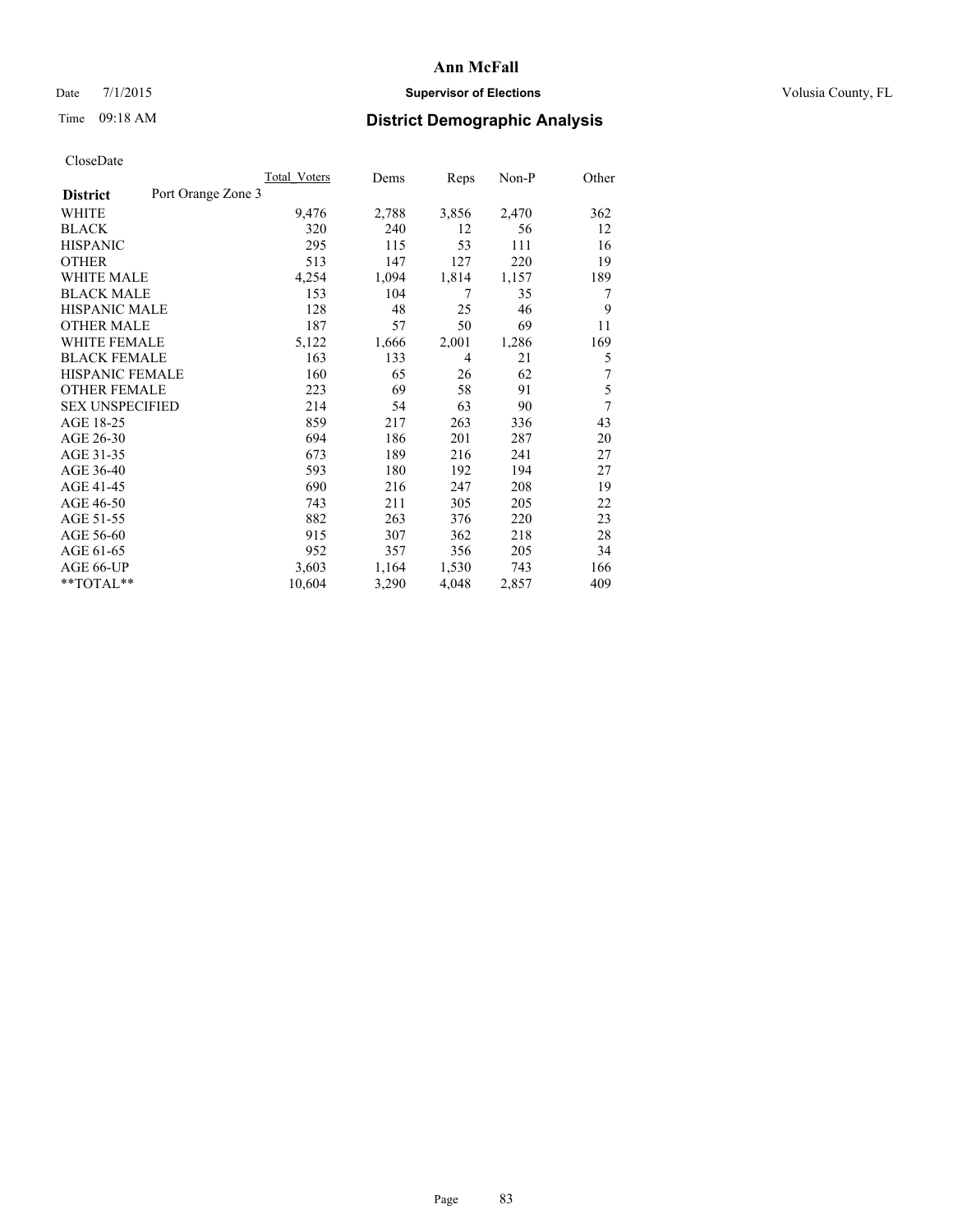## Date 7/1/2015 **Supervisor of Elections Supervisor of Elections** Volusia County, FL

# Time 09:18 AM **District Demographic Analysis**

|                        | Total Voters       | Dems  | Reps  | Non-P | Other |
|------------------------|--------------------|-------|-------|-------|-------|
| <b>District</b>        | Port Orange Zone 4 |       |       |       |       |
| WHITE                  | 9,118              | 2,672 | 3,919 | 2,211 | 316   |
| <b>BLACK</b>           | 275                | 196   | 23    | 55    | 1     |
| <b>HISPANIC</b>        | 292                | 107   | 80    | 97    | 8     |
| <b>OTHER</b>           | 528                | 176   | 117   | 221   | 14    |
| <b>WHITE MALE</b>      | 4,312              | 1,106 | 1,932 | 1,094 | 180   |
| <b>BLACK MALE</b>      | 133                | 86    | 17    | 30    | 0     |
| <b>HISPANIC MALE</b>   | 136                | 46    | 39    | 44    | 7     |
| <b>OTHER MALE</b>      | 214                | 69    | 54    | 82    | 9     |
| <b>WHITE FEMALE</b>    | 4,721              | 1,547 | 1,953 | 1,088 | 133   |
| <b>BLACK FEMALE</b>    | 137                | 108   | 6     | 22    | 1     |
| <b>HISPANIC FEMALE</b> | 153                | 61    | 39    | 52    | 1     |
| <b>OTHER FEMALE</b>    | 225                | 88    | 48    | 84    | 5     |
| <b>SEX UNSPECIFIED</b> | 182                | 40    | 51    | 88    | 3     |
| AGE 18-25              | 924                | 223   | 271   | 391   | 39    |
| AGE 26-30              | 585                | 189   | 172   | 198   | 26    |
| AGE 31-35              | 589                | 178   | 191   | 196   | 24    |
| AGE 36-40              | 664                | 183   | 234   | 223   | 24    |
| AGE 41-45              | 865                | 239   | 360   | 242   | 24    |
| AGE 46-50              | 879                | 234   | 373   | 246   | 26    |
| AGE 51-55              | 1,054              | 297   | 490   | 229   | 38    |
| AGE 56-60              | 992                | 321   | 448   | 201   | 22    |
| AGE 61-65              | 1,023              | 384   | 424   | 186   | 29    |
| AGE 66-UP              | 2,638              | 903   | 1,176 | 472   | 87    |
| **TOTAL**              | 10,213             | 3,151 | 4,139 | 2,584 | 339   |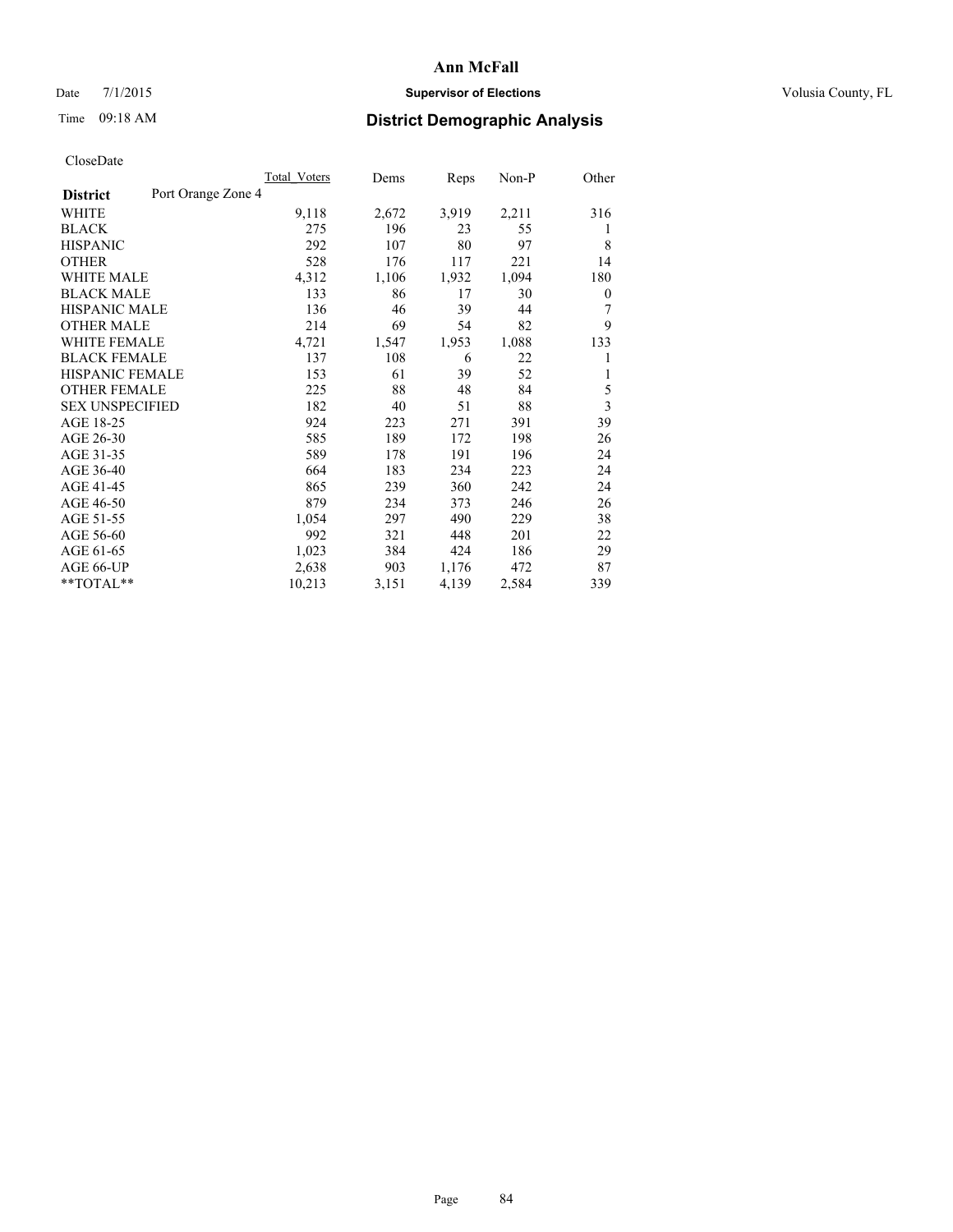## Date 7/1/2015 **Supervisor of Elections Supervisor of Elections** Volusia County, FL

# Time 09:18 AM **District Demographic Analysis**

|                        |               | <b>Total Voters</b> | Dems  | Reps  | Non-P | Other          |
|------------------------|---------------|---------------------|-------|-------|-------|----------------|
| <b>District</b>        | South Daytona |                     |       |       |       |                |
| WHITE                  |               | 6,565               | 2,413 | 2,242 | 1,670 | 240            |
| <b>BLACK</b>           |               | 641                 | 495   | 23    | 118   | 5              |
| <b>HISPANIC</b>        |               | 198                 | 92    | 34    | 63    | 9              |
| <b>OTHER</b>           |               | 336                 | 122   | 59    | 149   | 6              |
| <b>WHITE MALE</b>      |               | 3,017               | 962   | 1,108 | 802   | 145            |
| <b>BLACK MALE</b>      |               | 251                 | 186   | 9     | 53    | 3              |
| <b>HISPANIC MALE</b>   |               | 96                  | 40    | 20    | 31    | 5              |
| <b>OTHER MALE</b>      |               | 98                  | 37    | 18    | 41    | $\overline{2}$ |
| <b>WHITE FEMALE</b>    |               | 3,506               | 1,435 | 1,123 | 853   | 95             |
| <b>BLACK FEMALE</b>    |               | 381                 | 302   | 13    | 64    | $\overline{2}$ |
| <b>HISPANIC FEMALE</b> |               | 99                  | 50    | 14    | 31    | $\overline{4}$ |
| <b>OTHER FEMALE</b>    |               | 147                 | 66    | 29    | 48    | $\overline{4}$ |
| <b>SEX UNSPECIFIED</b> |               | 145                 | 44    | 24    | 77    | $\theta$       |
| AGE 18-25              |               | 684                 | 250   | 151   | 260   | 23             |
| AGE 26-30              |               | 586                 | 207   | 149   | 206   | 24             |
| AGE 31-35              |               | 477                 | 195   | 108   | 162   | 12             |
| AGE 36-40              |               | 445                 | 167   | 110   | 147   | 21             |
| AGE 41-45              |               | 494                 | 187   | 144   | 145   | 18             |
| AGE 46-50              |               | 632                 | 234   | 218   | 165   | 15             |
| AGE 51-55              |               | 782                 | 305   | 257   | 193   | 27             |
| AGE 56-60              |               | 810                 | 330   | 273   | 185   | 22             |
| AGE 61-65              |               | 762                 | 336   | 248   | 150   | 28             |
| AGE 66-UP              |               | 2,068               | 911   | 700   | 387   | 70             |
| **TOTAL**              |               | 7,740               | 3,122 | 2,358 | 2,000 | 260            |